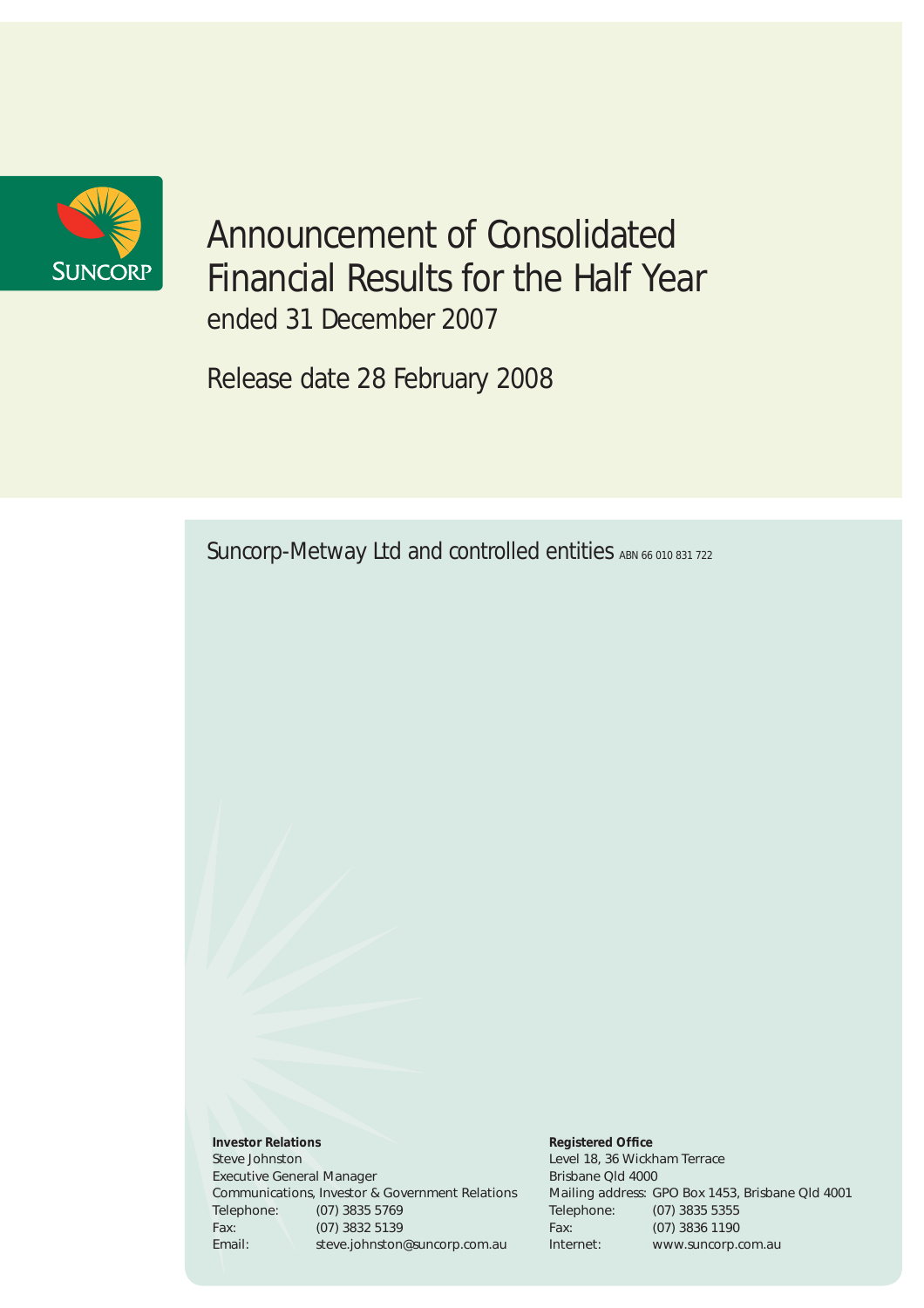for the half year ended 31 December 2007

## Basis of Preparation

The Suncorp half year results use the Australian equivalents to International Financial Reporting Standards (AIFRS).

All figures have been quoted in Australian dollars unless otherwise denoted and have been rounded to the nearest million. The results for the half year ended 31 December 2007 incorporate the Suncorp and Promina businesses.

In the Group section, 'SUN' is shown in the December 2006 and June 2007 comparative columns to indicate that the information shown has been based on historical reported results and only includes the results of the Promina Group from 20 March 2007, the date of acquisition.

In the General Insurance and Wealth Management sections, 'Pro-forma' is shown in the December 2006 and June 2007 comparative columns to indicate that the information shown contains the combined Suncorp and Promina results as if Suncorp owned Promina from 1 July 2006. It is intended for comparative purposes only and does not represent actual results. The historical operating results of Promina have been aligned to Suncorp's financial year end and reported in accordance with their pre-acquisition accounting policies.

# Disclaimer

The information in this report is for general information only. To the extent that the information may constitute forwardlooking statements, the information reflects Suncorp's current views at the date of this report and is subject to known and unknown risks and uncertainties, many of which are beyond Suncorp's control, which may cause actual results to differ materially from those expressed or implied. Suncorp undertakes no obligation to update any forward-looking statement to reflect events or circumstances after the date of this report (other than pursuant to Australian Securities Exchange (ASX) disclosure requirements). The information is also not financial product advice. Investors should seek appropriate advice on their own objectives, financial situation and needs.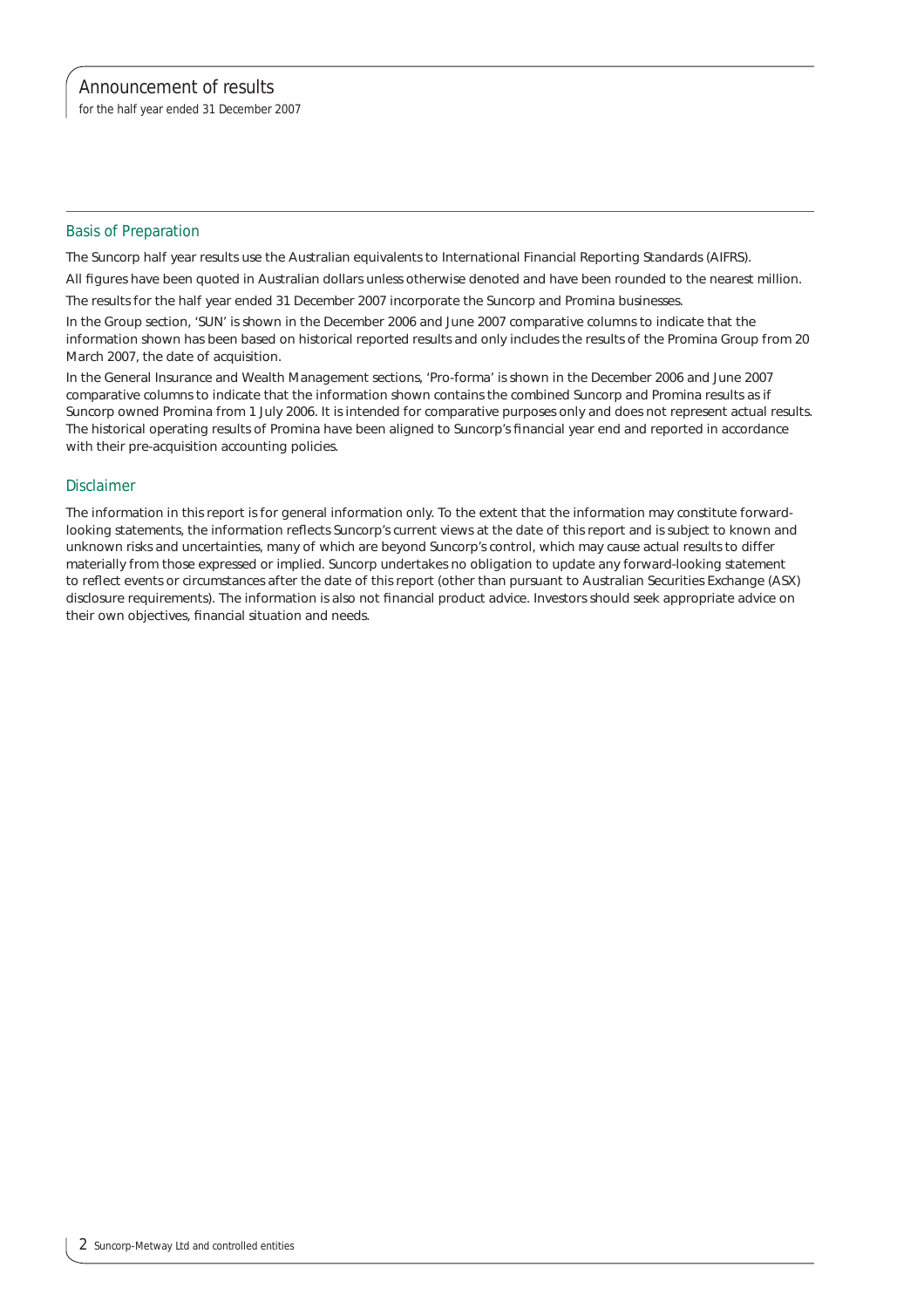# Announcement of results for the half year ended 31 December 2007

# Table of Contents

| <b>Summary of results</b>               | 4  |
|-----------------------------------------|----|
| Review of consolidated operations       | 5  |
| Integration                             | 8  |
| Outlook                                 | 12 |
| Contribution to profit by division      | 13 |
| <b>Balance sheet</b>                    | 14 |
| <b>Ratios and statistics</b>            | 15 |
| <b>Group Capital</b>                    | 16 |
| Group capital position                  | 16 |
| Group capital movement                  | 16 |
| Group credit ratings                    | 16 |
| Banking capital adequacy                | 19 |
| General Insurance minimum capital ratio | 21 |
| <b>Dividends</b>                        | 23 |
| <b>Income Tax</b>                       | 23 |
| Pro-forma Consolidated Income Statement | 24 |
| Segment information - Banking           | 25 |
| Profit overview                         | 25 |
| Profit contribution - Banking           | 26 |
| Balance sheet - Banking                 | 27 |
| Banking ratios and statistics           | 27 |
| Asset growth                            | 28 |
| Personal lending                        | 29 |
| <b>Business lending</b>                 | 30 |
| Funding and deposits                    | 32 |
| Net interest income                     | 34 |
| Net banking fee income                  | 35 |
| Operating expenses                      | 35 |
| Impairment losses on loans and advances | 36 |
| Impaired assets                         | 36 |
| Provision for impairment                | 39 |
| Average banking assets and liabilities  | 40 |
| Changes in net interest income          | 42 |
| Segment information - General Insurance | 43 |
| Profit overview                         | 43 |
| Profit contribution - General Insurance | 44 |
| Balance sheet - General Insurance       | 45 |
| General Insurance ratios                | 45 |
| Gross written premium                   | 46 |
| Claims expense                          | 49 |
| Reinsurance expense                     | 49 |
| Operating expenses                      | 52 |
| Managed schemes                         | 52 |
| Joint venture and other income          | 52 |
| Investment income on insurance funds    | 53 |

| Investment income on shareholder funds           | 53 |
|--------------------------------------------------|----|
| Shareholder Funds performance                    | 53 |
| Allocation of investments - General Insurance    | 53 |
| Commercial Lines Australia                       | 56 |
| Personal Lines Australia                         | 57 |
| New Zealand                                      | 58 |
| Short tail and long tail                         | 59 |
| Segment information - Wealth Management          | 61 |
| Profit overview                                  | 61 |
| Profit contribution - Wealth Management          | 62 |
| Life Risk                                        | 63 |
| Funds management                                 | 64 |
| Retail investment new business                   | 65 |
| Allocation of investments - Wealth Management    | 66 |
| Appendix 1 - Consolidated income statement       | 67 |
| Appendix 2 - Profit contribution -               |    |
| General Insurance excluding the impact           |    |
| of discount rate movements and excluding FSL     | 68 |
| Appendix 3 - Operating expenses                  | 69 |
| <b>Appendix 4 - Definitions</b>                  | 70 |
| Appendix 5 - Ratio calculations                  | 73 |
| Earnings per share                               | 73 |
| Return on average shareholders' equity - basic   | 73 |
| Return on average shareholders' equity - diluted | 73 |
| Group allocation of capital for diluted return   |    |
| on average shareholders' equity calculations     | 74 |
| Appendix 6 - Details of share capital            | 75 |
| Appendix 7 - Key dates                           | 76 |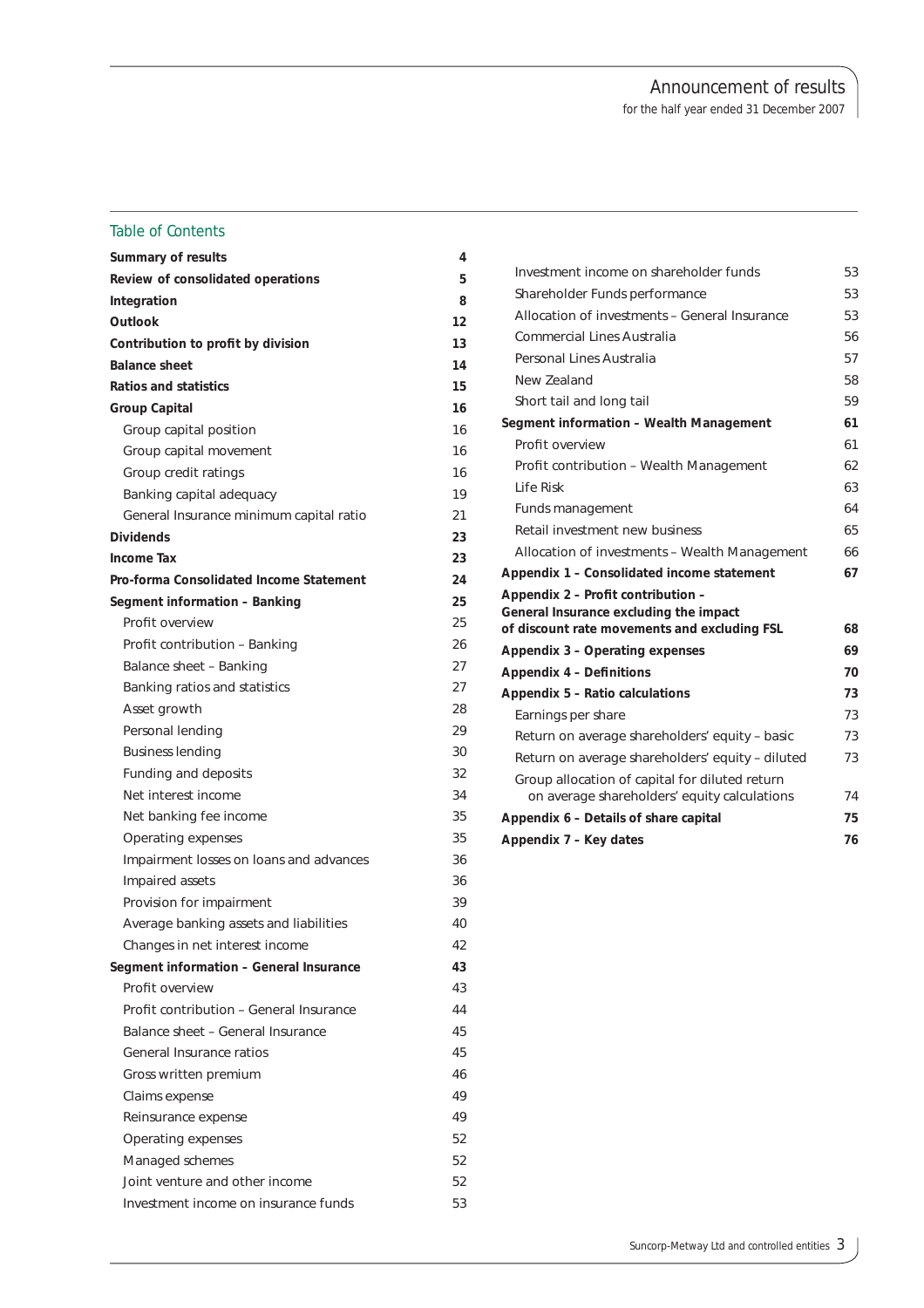# Suncorp-Metway Ltd Half Year Results 2008

- Strong underlying business performance adversely impacted by weather conditions and investment markets
- Profit before tax and Promina acquisition items of \$616 million, down 19.9% on pcp
- Net profit after tax (NPAT) of \$382 million
- Maintained interim fully franked ordinary dividend of 52 cents per share
- Annualised Promina integration synergies increased by 44% to \$325 million at a total one-off implementation cost of \$375 million.

|                                                       | <b>HALF YEAR ENDED</b> |                             |                             |                            |                            |
|-------------------------------------------------------|------------------------|-----------------------------|-----------------------------|----------------------------|----------------------------|
|                                                       | <b>DEC-07</b>          | <b>JUN-07</b><br><b>SUN</b> | <b>DEC-06</b><br><b>SUN</b> | <b>DEC-07</b><br>VS JUN-07 | <b>DEC-07</b><br>VS DEC-06 |
|                                                       | \$M                    | \$M                         | \$M                         | %                          | %                          |
| <b>Profit Overview</b>                                |                        |                             |                             |                            |                            |
| Banking                                               | 307                    | 280                         | 289                         | 9.6                        | 6.2                        |
| General Insurance                                     | 172                    | 452                         | 383                         | (61.9)                     | (55.1)                     |
| Wealth Management                                     | 125                    | 131                         | 98                          | (4.6)                      | 27.6                       |
| L J Hooker                                            | 8                      | 7                           | 7                           | 14.3                       | 14.3                       |
| Other                                                 | (3)                    | 19                          | $\overline{\phantom{a}}$    | n/a                        | n/a                        |
| Consolidation adjustments                             | $\overline{7}$         | (6)                         | (8)                         | n/a                        | n/a                        |
| Profit before tax and Promina acquisition items       | 616                    | 883                         | 769                         | (30.2)                     | (19.9)                     |
| Amortisation of Promina acquisition intangible assets | (180)                  | (141)                       | $\overline{\phantom{a}}$    | 27.7                       | n/a                        |
| Deferred acquisition cost adjustment on consolidation | 108                    | 119                         | $\overline{\phantom{a}}$    | (9.2)                      | n/a                        |
| Integration costs                                     | (54)                   | (60)                        | $\overline{\phantom{a}}$    | (10.0)                     | n/a                        |
| <b>Transaction costs</b>                              |                        | (17)                        | $\overline{\phantom{a}}$    | (100.0)                    | n/a                        |
| Alignment of outstanding claims valuations            |                        | (10)                        | $\overline{\phantom{a}}$    | (100.0)                    | n/a                        |
|                                                       | 490                    | 774                         | 769                         | (36.7)                     | (36.3)                     |
| Tax                                                   | (106)                  | (237)                       | (242)                       | (55.3)                     | (56.2)                     |
| Profit before minority interests                      | 384                    | 537                         | 527                         | (28.5)                     | (27.1)                     |
| <b>Minority interests</b>                             | (2)                    |                             |                             | n/a                        | n/a                        |
| Net profit after minority interests                   | 382                    | 537                         | 527                         | (28.9)                     | (27.5)                     |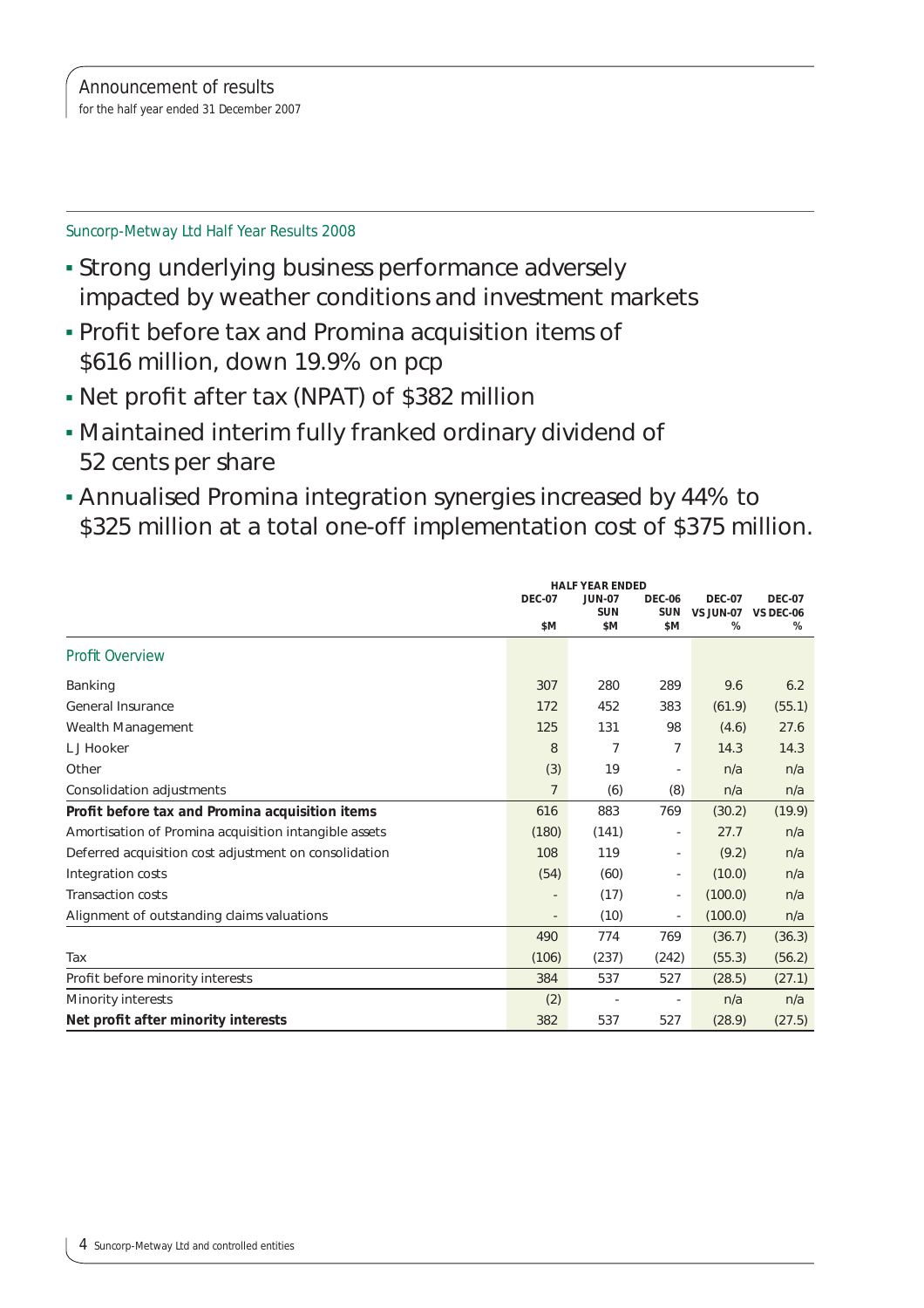## Review of consolidated operations

Except where otherwise stated, all figures relate to the half year ended 31 December 2007. Comparatives are for the half **year ended 31 December 2006.**

### **Review of Operations**

The half year to December 2007 has been impacted by a number of significant weather events and volatility in global credit and equity markets. Despite these external impacts, Suncorp's underlying business continued to perform strongly, providing the Board with the confidence to maintain the interim fully franked dividend at 52 cents per share. The Dividend Reinvestment Plan (DRP) will be underwritten to a 65% participation rate to fund future growth and ensure capital flexibility.

The Group has reported net profit after tax (NPAT) of \$382 million. Profit before tax and Promina acquisition items reduced by 19.9% to \$616 million.

The **Banking** division performed strongly despite the impact of the global credit crunch on banking margins and is forecast to increase its profit before tax and bad debts by between 10% and 12% for the full year. The result was underpinned by strong lending growth, cost control and disciplined credit practices.

The **General Insurance** operations reported profit before tax of \$172 million. Business momentum has been maintained during the Promina integration, with premium growth being achieved across all short tail products. The general insurance result was impacted by a number of external events. These included significant weather related events totalling \$280 million for the half year and an \$85 million negative movement in the "mark to market" of fixed interest securities as a result of the increase in global credit spreads.

Wealth Management contributed profit before tax of \$125 million. This result reflects solid operating performance offset by lower investment returns on shareholder funds due to weaker investment market performance. Funds under management rose to \$27.1 billion at 31 December 2007.

During the half year to December 2007, the business completed phase 2 of its **integration** with Promina. As a result of a detailed design phase, Suncorp was able to upgrade the quantum of annualised synergies by \$100 million to \$325 million. One off integration costs are now expected to total \$375 million.

### **Operational Highlights**

The results across all businesses confirm the continued strength in the stand alone performances of each of the Suncorp businesses, despite adverse weather conditions, volatile investment markets and strong competition. The integration of the Suncorp and Promina businesses has not distracted management nor provided market opportunities for its competitors.

The major operational highlights in the half year to December 2007 were:

In **Banking**, profit before tax and bad debts of \$323 million is an increase of 9.9% over the prior corresponding period. This very strong result was achieved against a backdrop of substantially increased funding costs.

Total income increased by 7.4% reflecting above system lending growth in all segments. Home loan receivables (including securitised assets) increased by 12.9% to \$25.3 billion, consumer lending increased by 32.6% to \$1.2 billion and business lending receivables increased by 28.1% to \$23.7 billion.

Core retail deposits (net of Treasury) grew by 12.9% to \$17.5 billion.

The Bank's direct distribution capability continues to underpin receivables growth in Queensland with growth of 13.4% in home lending and 20.7% in business lending. Outside of Queensland, growth continues to be strongest in Western Australia and New South Wales.

During the half the Retail Bank refreshed its strategy, announcing a more aggressive expansion of its branch network into new growth corridors particularly in Queensland and Western Australia. This will allow the Bank to further capitalise on its strong brand and distribution capability.

Banking customer satisfaction, as measured by Roy Morgan Research Pty Ltd, has continued to improve, from 79.7% at June 2007 to 82.3% at December 2007. This is considerably above the Australian bank average of 75.3%.

The Net Interest Margin reduced by 27 basis points as the Bank absorbed increased costs of wholesale funding and securitisation volumes increased. The global credit crunch contributed around 3 basis points, or \$8 million, to this reduction.

Credit quality remains sound overall with gross non-performing loans remaining at 0.7% of total lending. While the quantum of non-performing loans continues to increase as the credit cycle trends upwards from its lows of 2004, the overall quality of the portfolio remains sound with a significant proportion of loans secured by hard assets such as property with low loan to valuation ratios (LVR).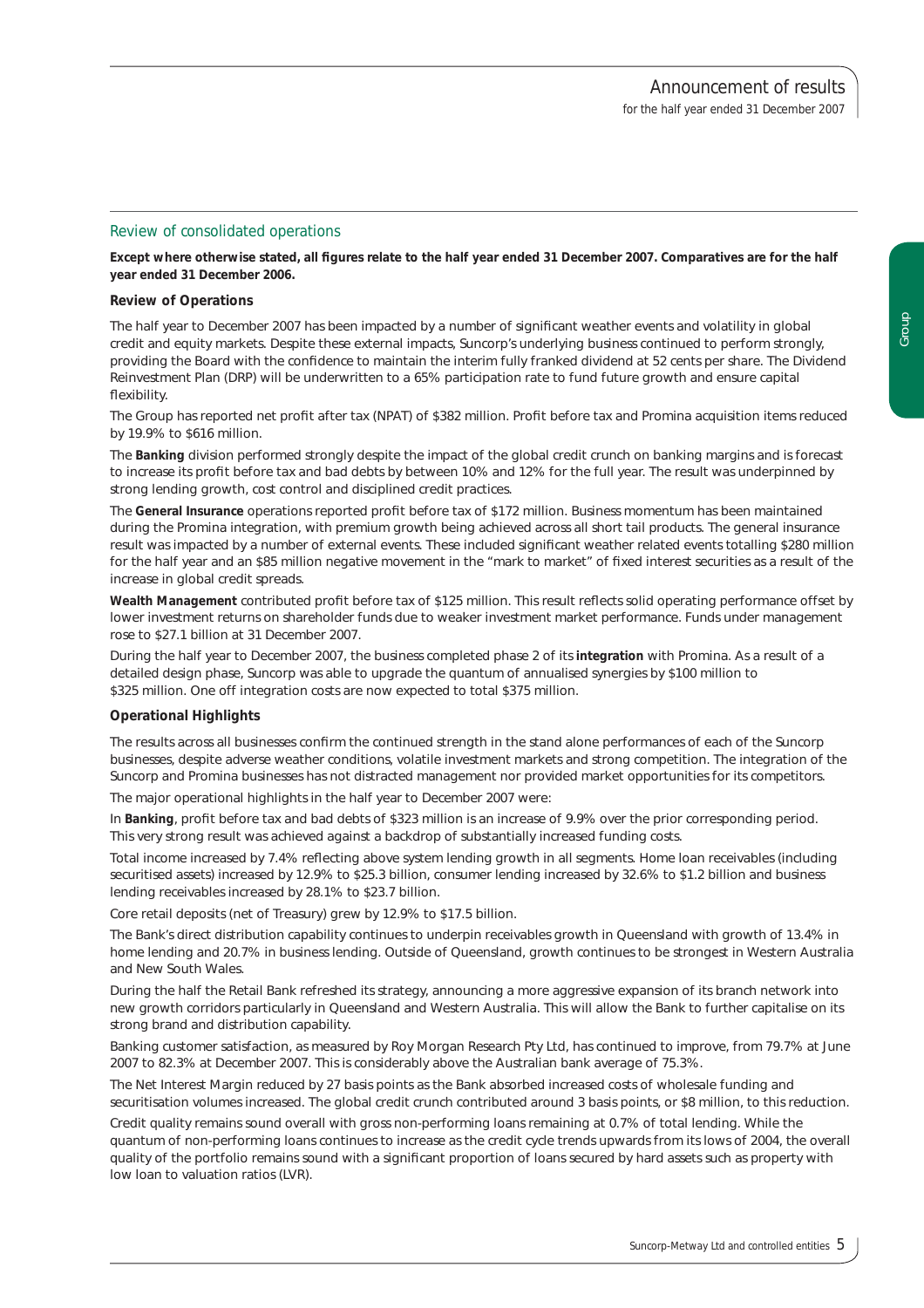for the half year ended 31 December 2007

## Review of consolidated operations continued

In General Insurance, pre-tax profit was \$172 million for the half year to December 2007. Both the Suncorp and Promina general insurance businesses maintained momentum throughout the period despite the commencement of integration.

The insurance trading result (ITR) was \$151 million, or 5.1% of net earned premium, reflecting a number of external events occurring during the half. Significant events included floods in New Zealand in July, storms in Lismore in October, as well as in Sydney and Melbourne in December and a earthquake in New Zealand. These events together cost \$280 million, well ahead of Suncorp's usual provision for weather events of \$100 million per half year.

Investment returns on technical reserves and shareholder funds have been adversely impacted by the 'mark to market' impact of widening credit spreads. The Group has \$7.8 billion in its technical reserves portfolio, where underlying investments are matched to the expected payouts in the outstanding claims provision. These are quality investments, largely semi-government and highly-rated corporate bonds that have no significant default risk; however, the 'mark to market' movement has reduced investment returns by \$85 million. This is purely an accounting and timing issue which will reverse as the investments redeem or as credit spreads contract.

Gross written premium increased by 2.4% on a pro-forma basis with strong premium growth in home (9.4%) and motor (5.7%) offset by the reductions in compulsory third party (CTP) and workers' compensation portfolios.

In long tail classes there is some evidence of superimposed inflation beginning to emerge in some classes of business, following several years of highly favourable claims experience post the tort law reforms. Nevertheless, based on the valuation of outstanding claims as at December 2007, central estimate releases for the half year total \$171 million.

Further underscoring the conservative nature of Suncorp's provisioning, a level of sufficiency of approximately 94% across the combined businesses has been maintained. Given the post reform claims experience now observed we believe we are approaching a sufficient level of confidence in our ability to predict post-tort law reform claims costs. As a result we anticipate being able to reduce the level of sufficiency to the previously targeted 90%. This will release around \$220 million in claims expenses. The timing and pace of this reduction will be dictated by the quality of claims experiences particularly in relation to larger, litigated claims.

As a result of the incidence of major weather events in the first half. Suncorp reduced the Maximum Event Retention (MER) for non-cyclone and non-earthquake losses to \$100 million from \$200 million for the period from 1 January 2008 to 30 June 2008. The MER drops to \$50 million in the event of a further loss.

The Wealth Management division reported profit before tax of \$125 million for the six months to December 2007. Underlying profit after tax, which does not include investment income on shareholder funds, rose 9.0% to \$85 million. Continued success of the "Family Protect" and "Lifeguard" products in the term business, as well as growth in group risk premiums, have contributed to a profit after tax of \$38 million for the life risk operations.

The funds management division delivered a 67.9% increase in profit after tax to \$47 million for the half year. This result was driven by growth in retail investments following exceptional contributions to take advantage of Australian superannuation law changes.

Despite the departure of the Suncorp Investment Management Australian Equities team, external mandates increased 11.0% to \$7.9 billion with funds under management at 31 December 2007 of \$27.1 billion.

## **Strategy**

The Group's strategic vision is to become the most admired financial services organisation in Australia and New Zealand.

The Group's strategic delivery is focused on leveraging its unique diversified business mix and range of assets to deliver consistent strong returns.

Key assets of the Group include:

- A relationship with over seven million customers;
- A strong portfolio of 26 proven brands that span product categories and geographies;
- Extensive and varied distribution channels for reaching customers encompassing direct and intermediated channels including a suite of joint ventures; and
- Our unique business portfolio encompassing Banking, Insurance and Wealth Management which provides us with the ability to deliver meaningful solutions to customers through all their life stages.

Key to the execution of the Suncorp strategy and the leveraging of its assets is the business model.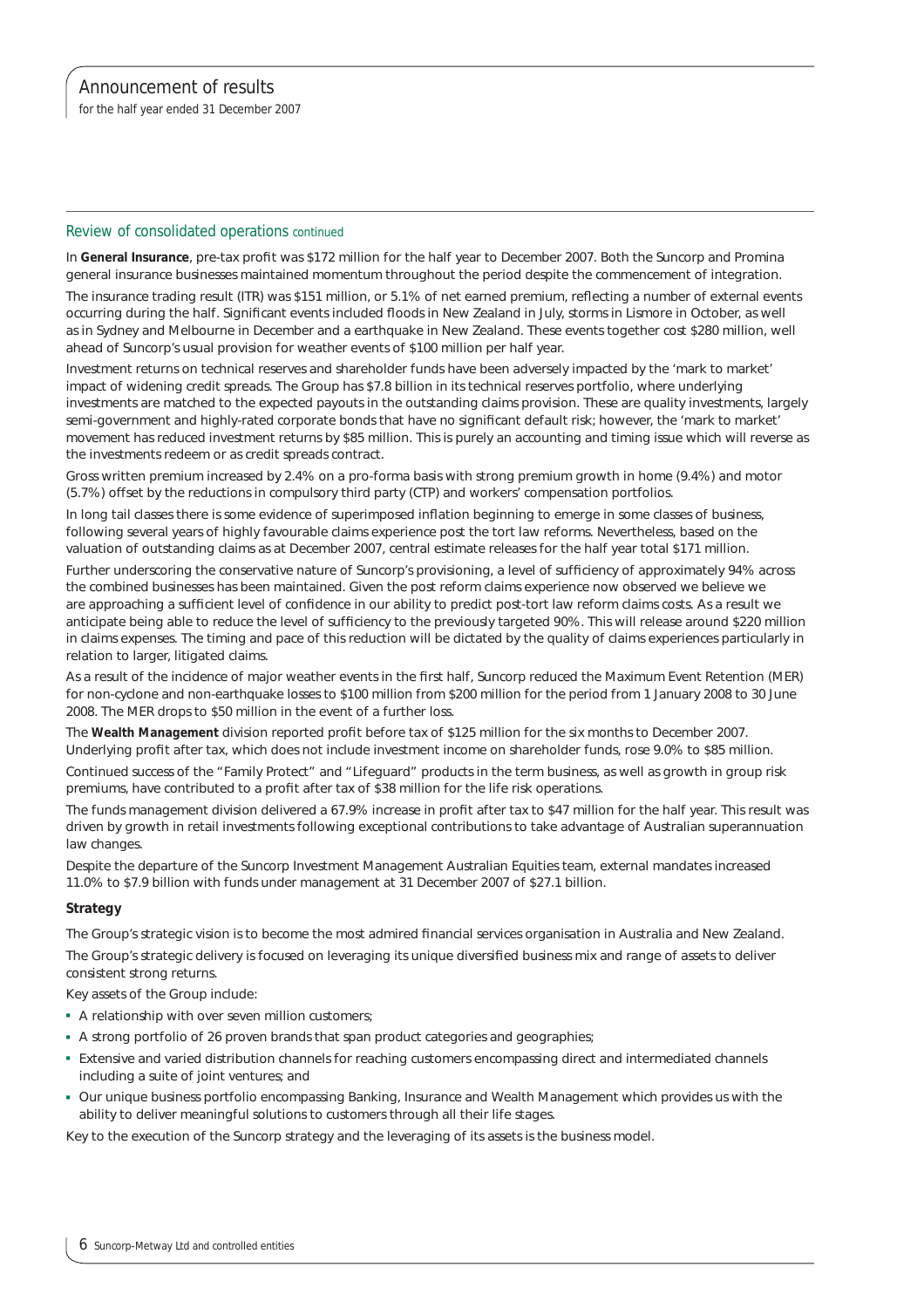### Review of consolidated operations continued

### **Business Model**

Suncorp's business model has been designed to ensure that we maximise the value of our business portfolio, combined assets and capabilities within the context of the six business units in which we operate – retail banking, business banking, personal insurance, commercial insurance, wealth management and New Zealand.

The philosophy that underpins the design of Suncorp's unique business model is operating as a synergistic portfolio of performing lines of business. The value generated through this approach is evident in three key areas:

1. Revenue – leveraging a leading portfolio of brands to provide solutions to customers across their lifecycle

2. Cost – a commitment to cost efficiency through the leverage of internal scale, rationalisation and the sharing of best practice

3. Capability / Culture – underpinning all of this is a strong culture and a focus on sharing capabilities across the Group

Our current focus is leveraging Suncorp's unique mix of assets and capabilities to achieve strong organic growth whilst delivering on the targeted benefits from integration.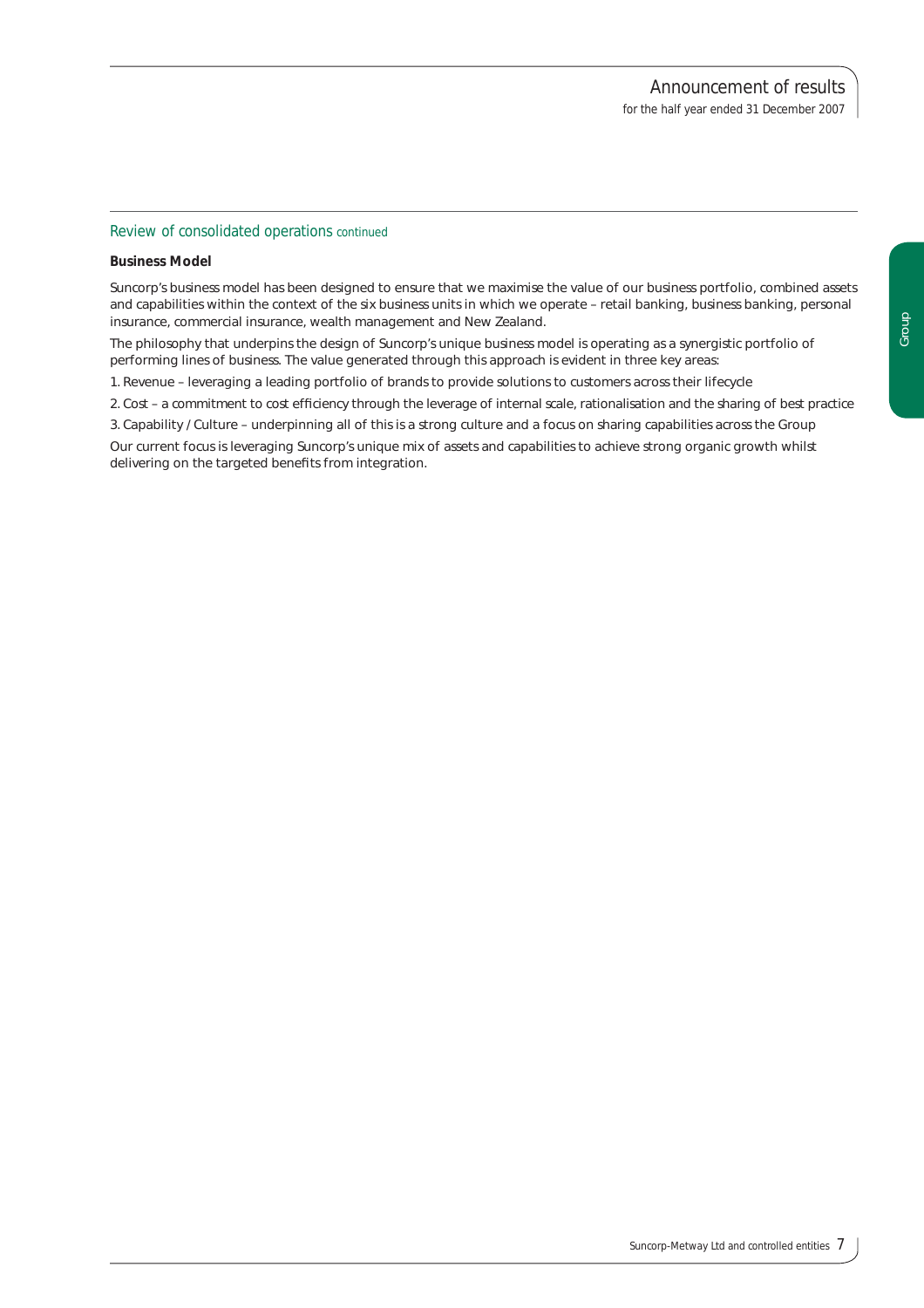for the half year ended 31 December 2007

## Integration

The Group is now almost one year in to what is expected to be a three year journey towards integration of the Suncorp and Promina businesses.

The integration program is expected to deliver improved performance through:

- A business model which reflects the Group's customer-led strategy
- Enhanced capabilities to lift performance, expressed through:
	- **Brands and customer propositions**
	- People
	- Simplified, efficient and agile business technology
	- Creation of Centres of Excellence
- Value for shareholders through realisation of synergies.

### **The plan**

To achieve these goals a robust plan was laid out following completion of the merger to ensure that the process discipline applied to finalising the transaction would also be applied to the Integration process.



Phases 1 and 2 of the Integration plan are complete and the Group is now heavily involved in the final phase – the Implementation phase.

During phase 1, Suncorp focused on understanding the brands and businesses that now form part of the larger Group. The Group Business Model was developed and the market was updated. Quick wins – where the realisation of synergies were not business model dependent – resulted in annualised savings of \$55 million.

In phase 2, the Design phase, over 400 people representing both the former Suncorp and Promina businesses, developed a portfolio of integration initiatives which would realise the benefits of bringing the two businesses together. The initiatives went through a rigorous due diligence process which was assessed by KPMG and were budgeted, prioritised and agreed by the Group Executive team.

In November 2007, the Board gave formal approval for the Implementation phase to commence and in January 2008 the Board signed-off the revised synergy benefits and costs of integration.

During phase 3, the Implementation phase, the portfolio of over 300 initiatives agreed in phase 2 will be implemented. Business Units have taken ownership of their own portfolios of initiatives. The appropriate governance and control processes have been put in place to ensure benefits are delivered. The Integration Business Unit, working closely with Group Finance, has established a robust tracking and reporting framework.

Some initiatives are already well underway and the Group is on track to deliver improved synergy targets. While the bulk of activity is expected to be completed by the end of 2008/09 financial year, Implementation will run until June 2010.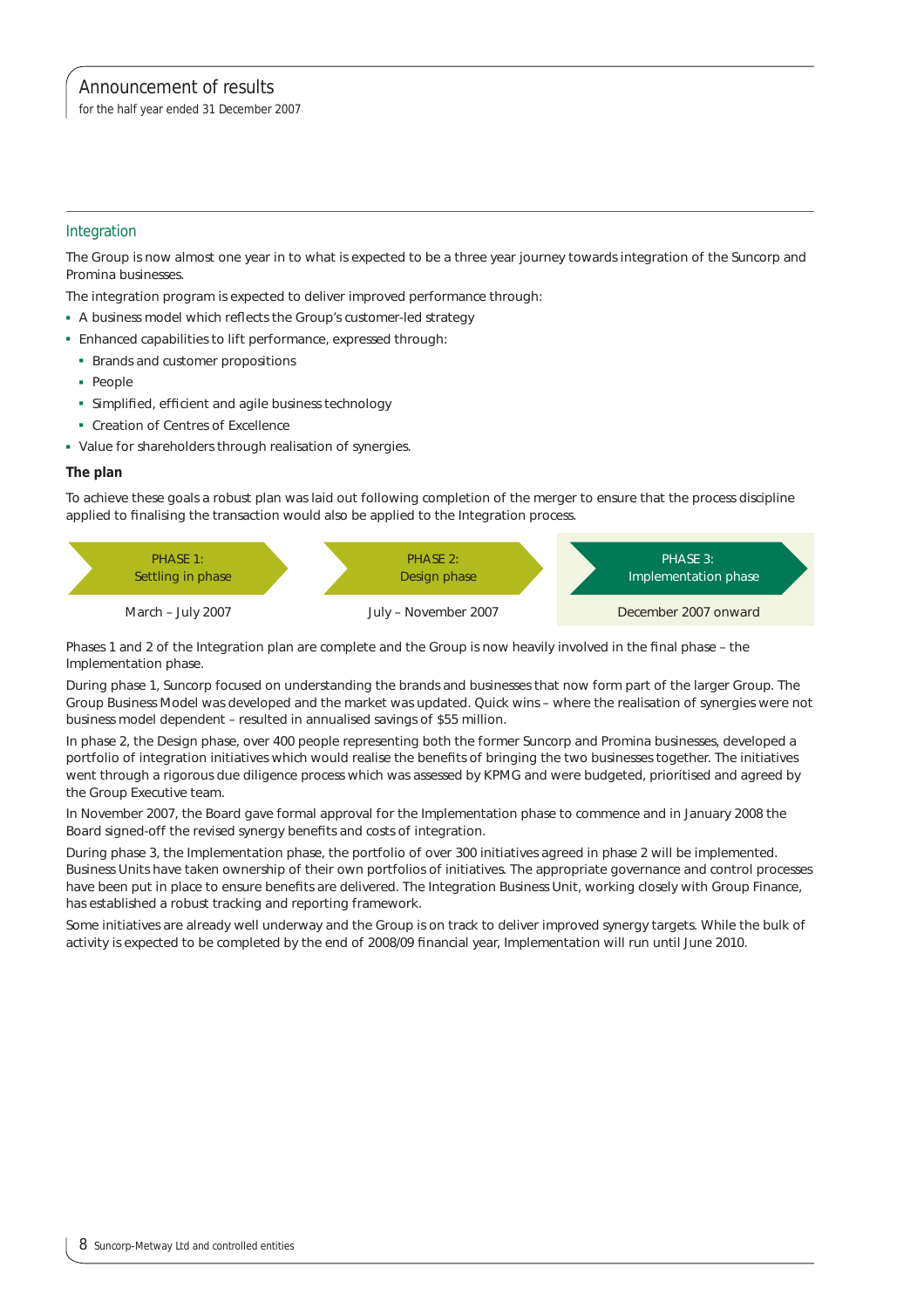### Integration continued

### **Synergy Benefits and Implementation Costs**







 *0ROMINA3CHEME"OOKLET\$ECEMBER !NNOUNCED&EBRUARY*

The economics that underpinned the transaction have improved significantly.

The original estimate of \$225 million of annualised synergies was based on the analysis undertaken by Suncorp ahead of the transaction and reaffirmed during due diligence. As a result of the work undertaken during the Design phase the Group has revised its net annual synergies to \$325 million, representing a 44% increase to the pre-merger estimate.

The revised transaction economics means that Suncorp will now achieve \$256 million of synergies on an annualised basis by the end of June 2009. This is well ahead of the total pre-merger annualised synergy expectations.

One-off implementation costs have been contained and are expected to increase by only 6% to \$375 million.

These numbers have been subjected to rigorous analysis and will be supported by a governance process which will ensure their complete and on-time delivery.



Projected cash flow will be EPS accretive by Year 2. P&L view indicates ongoing benefits of \$325 million for \$375 million investment

The diagram above illustrates the timing profile of synergy benefits and one-off implementation costs. It presents a P&L view of the portfolio and shows that the benefits of the transaction will be both larger and delivered earlier than first anticipated.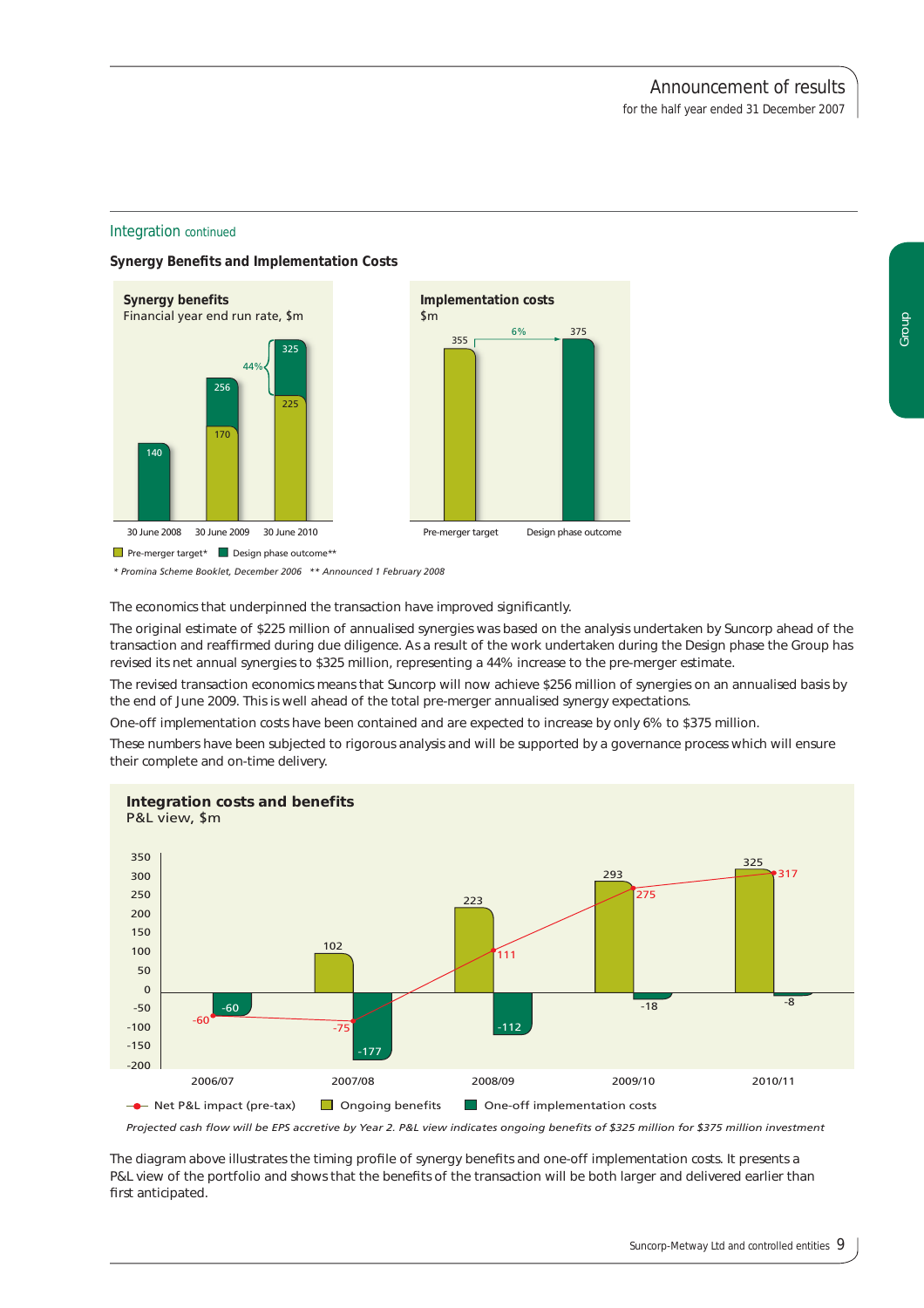for the half year ended 31 December 2007

### Integration continued

### **Synergy Benefits and Implementation Costs continued**

The table below provides further detail about how the benefits and costs flow through to the P&L over the life of the integration, including synergies realised in the half to December 2007.

|                                 | <b>HALF YEAR</b><br><b>DEC-07</b><br>\$M | <b>FULL YEAR</b><br><b>JUN-08</b><br>\$Μ | <b>FULL YEAR</b><br><b>JUN-09</b><br>\$M | <b>FULL YEAR</b><br><b>JUN-10</b><br>\$M | <b>FULL YEAR</b><br><b>JUN-11</b><br>\$M |
|---------------------------------|------------------------------------------|------------------------------------------|------------------------------------------|------------------------------------------|------------------------------------------|
| <b>Banking</b>                  |                                          |                                          |                                          |                                          |                                          |
| Operating expenses              | $\overline{0}$                           | 6                                        | 21                                       | 29                                       | 34                                       |
| Banking contribution before tax | $\overline{0}$                           | 6                                        | 21                                       | 29                                       | 34                                       |
| <b>General Insurance</b>        |                                          |                                          |                                          |                                          |                                          |
| Net earned premium              | 21                                       | 41                                       | 41                                       | 41                                       | 41                                       |
| Net incurred claims             | 5                                        | 12                                       | 31                                       | 49                                       | 55                                       |
| Operating expenses              | 9                                        | 38                                       | 115                                      | 147                                      | 168                                      |
| GI contribution before tax      | 35                                       | 91                                       | 187                                      | 237                                      | 264                                      |
| Wealth Management contribution  | $\mathbf{1}$                             | 5                                        | 15                                       | 27                                       | 27                                       |
| Net profit before tax           | 36                                       | 102                                      | 223                                      | 293                                      | 325                                      |
| Integration costs               | (54)                                     | (177)                                    | (112)                                    | (18)                                     | (8)                                      |
| Income tax                      | 6                                        | 24                                       | (29)                                     | (74)                                     | (87)                                     |
| <b>Total contribution</b>       | (12)                                     | (51)                                     | 82                                       | 200                                      | 230                                      |

\* These numbers are indicative based on Integration Project Design. The actual benefits from integration may differ due to re-allocation of costs between business units. Some savings may be reinvested back into business initiatives depending upon market conditions. However, where this occurs it will be clearly identified and explained to the market.

## **Integration portfolio themes**

The approach to Integration has been targeted with focus on the areas of greatest opportunity. Broadly there are three areas of benefit:

- 1. Home and motor claims (short tail)
- 2. Operating expense reductions
- 3. Reinsurance

Within each theme the initiatives have been prioritised based on strategic fit, financial benefit and risk. The highest priority initiatives are those which are essential to the success of the long term business model and strategy and which have a low risk profile.

## **1. Home and motor claims**

Initiatives in this portfolio are aimed at lowering cost, providing improved customer services and leveraging the expertise of the combined group.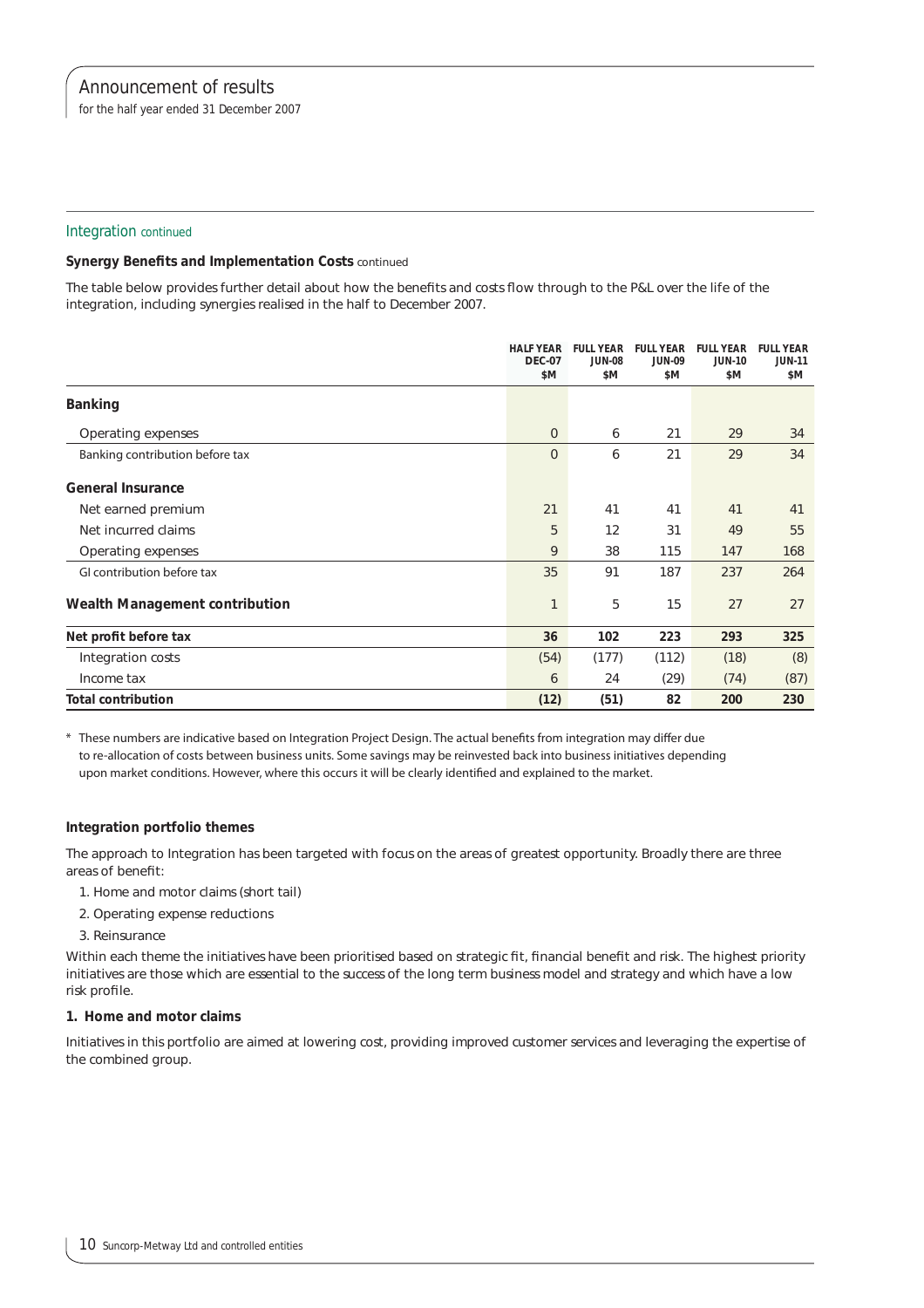### Integration continued

## **2. Operating expense reductions**

Operating expense reductions can be broken down into more transparent "areas":

- **Business technology** focused on using agile development teams to support the business and simplify the business technology environment across the Group through consolidation and reusable solutions which will result in significant operational efficiencies.
- **Sourcing** consolidate Group spend to achieve unit cost improvements while leveraging central expertise around spend analysis and negotiation.
- **Centres of excellence and organisation redesign** focused on aggregating specialist services and advice to the highest practicable level which in turn will inform organisation redesign aimed at eliminating duplication and enhancing capability across the Group.

### **3. Reinsurance**

In September 2007 Suncorp advised that it had realised \$41 million in annualised savings as a result of combining the Suncorp and Promina general reinsurance programs.

Since then, further synergies are targeted from the renegotiation of two additional reinsurance programs:

- A rationalisation of life risk reinsurance treaties in Wealth Management (\$4 million per annum); and
- A redesign of facultative reinsurance processes across the Commercial Insurance brands (\$2.4 million per annum).



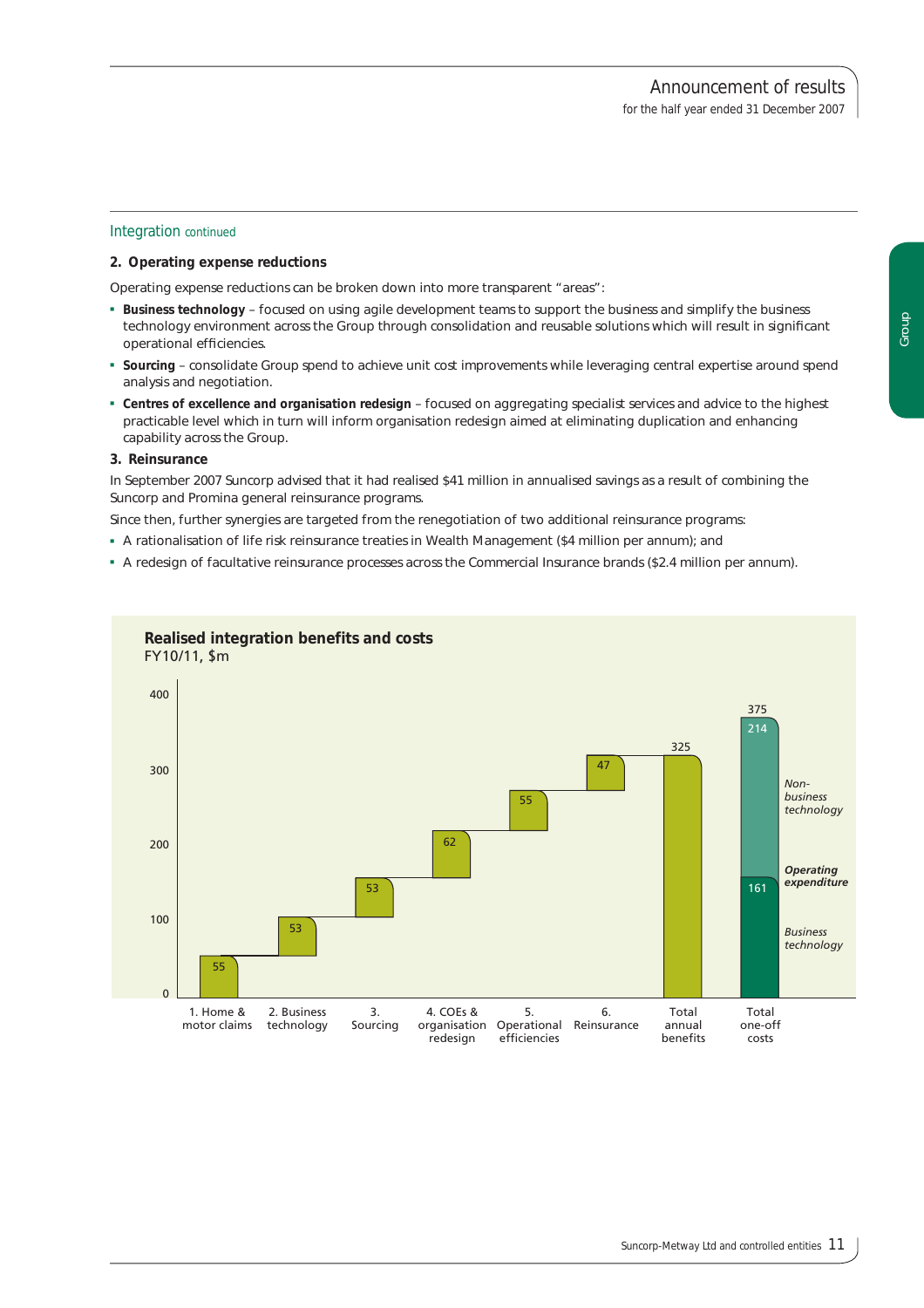for the half year ended 31 December 2007

## Outlook

At the macro level, it is likely that the Reserve Bank will continue to use monetary policy to control inflationary pressures in the economy. While this will have a moderating effect on credit formation, we expect our lending growth will remain strong as we further capitalise on our exposure to the fast growing Queensland and West Australian economies. While further tightening of monetary policy may have an effect on impairment levels, the robustness of our security and loan to valuation ratios will mean it is unlikely to translate to material increases in impairment losses.

We expect global credit markets to remain volatile in the short term with little prospect of immediate contraction in credit spreads. In the event that credit spreads widen further it is likely the banking sector will move to adjust its lending rates to appropriately reflect the increased cost of funds. This gives us confidence that the full year impact of the credit crunch on our banking operations will be no more than our October 2007 forecast of \$10 million to \$15 million pre tax.

Taking all this into account, and assuming no major changes in underlying market conditions, we now believe we can achieve growth in banking profit before tax and bad debts of between 10% and 12% for the full year.

In General Insurance, we will continue to drive growth by leveraging our portfolio of market leading brands. In personal lines, we expect premiums to increase following the recent incidence of major weather events and increased claims frequency due to generally wetter weather conditions. The extent of premium rate increases will vary by product and geography as the Group utilises its enhanced pricing capability to improve margins. In commercial lines, with premium increases in some products there is evidence to support a view that the market may be hardening. In this environment we will continue to adhere to profitable technical pricing levels and look for opportunities in a widening market.

Overall GWP growth for the full year will continue to be impacted by the effect of recent regulated rate reductions in CTP insurance. However, with evidence emerging of increasing claims size in this class of business it is possible that premium rates have reached their lows and, following a period of consolidation, may start to trend upwards. The emergence of some evidence of superimposed inflation in some long tail classes is also likely to affect the quantum of central estimate releases for the full year and beyond, however, this will be mitigated to some extent as the Group moves its level of sufficiency closer to its target of 90%.

Taking all this into account, we now expect the full year insurance trading ratio for the general insurer to be in the 7.5% to 10.5%\* range, excluding the benefits of integration which are expected to contribute approximately \$90 million to the ITR for the full year. Inclusive of integration benefits we expect the full year ITR to be in the 9% to 12% range. This revised guidance includes the costs associated with the February 2008 flooding in Mackay and North Queensland, which we anticipate will cost \$100 million net of reinsurance recoveries. It also assumes that, outside of the Mackay floods, any events in the second half are within our normal allowance. Beyond the ITR, we expect that continued volatility in equity markets will have an impact on returns in both the General Insurance and Life Insurance Shareholder Funds. Equally, income from JV partners will not be as strong in the year to June 2008 as it was for the previous year, which benefited from favourable prior year long tail releases and above average investment returns.

In Wealth Management, we anticipate growth in new business and funds under management. The wealth business will continue to leverage banking and general insurance customer bases to drive increased sales. On an underlying basis, which excludes investment returns on shareholder funds, we remain on track to achieve our full year forecast of profit growth of greater than 10%.

In its full year outlook, given in August 2007, the Group suggested it would be well placed to consider its capital position by the end of June 2008 following discussions with credit ratings agencies and pending a review of the group's capital structure. The Group's capital position also needed to take account of the on-going operational needs of the business (including major weather events) and the effect of investment market volatility on the Group's technical reserve investments and shareholder funds. In the first half the Group's forecast capital position was impacted by a number of negative effects, including market volatility and major weather events. In addition the ongoing capital needs of the business, most particularly the growth of the business bank, have proven to be larger than forecast. These factors have had the combined effect of ruling out the possibility of a capital return in the short term.

Proposed regulatory changes announced by APRA in December 2007, if implemented, would have a further impact on the general insurance industry's capital requirements. It is too early to quantify these effects and Suncorp is working cooperatively with the industry and APRA in order to clarify these proposals and, in turn, minimise the impact on our overall capital position. The Group is committed to keeping the market updated as the proposals are finalised and when the full impacts are properly understood.

Finally, the decision to underwrite a 65% participation rate in the DRP on the interim dividend of 52 cents per share has been taken to fund future growth and ensure capital flexibility. We continue to target absolute growth in dividends for the full year, however, given all the factors outlined above, and that synergy realisation will initially lag implementation costs, it is expected that annual dividend growth for the year to June 2008 will be nominal.

\*Excluding the impact of major weather events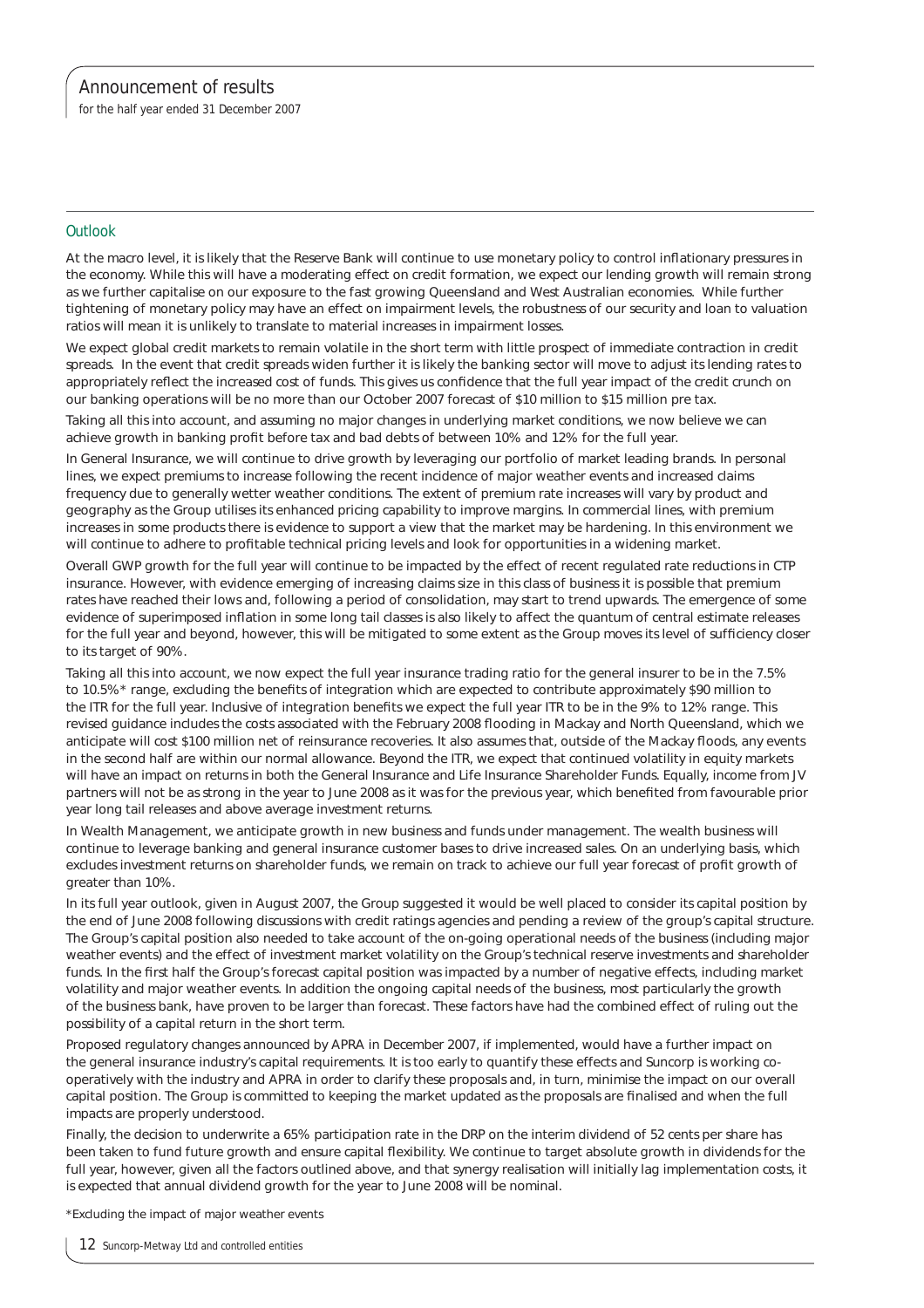for the half year ended 31 December 2007

|                                                                                |                | <b>HALF YEAR ENDED</b>      |                          |                            |                            |
|--------------------------------------------------------------------------------|----------------|-----------------------------|--------------------------|----------------------------|----------------------------|
|                                                                                | <b>DEC-07</b>  | <b>JUN-07</b><br><b>SUN</b> | <b>DEC-06</b><br>SUN     | <b>DEC-07</b><br>VS JUN-07 | <b>DEC-07</b><br>VS DEC-06 |
|                                                                                | \$M            | \$M                         | \$Μ                      | %                          | ℅                          |
| Contribution to profit by division<br>for the half year ended 31 December 2007 |                |                             |                          |                            |                            |
| Banking                                                                        |                |                             |                          |                            |                            |
| Net interest income                                                            | 484            | 456                         | 454                      | 6.1                        | 6.6                        |
| Non-interest income                                                            | 84             | 88                          | 75                       | (4.5)                      | 12.0                       |
| Total income                                                                   | 568            | 544                         | 529                      | 4.4                        | 7.4                        |
| Operating expenses                                                             | (245)          | (244)                       | (235)                    | 0.4                        | 4.3                        |
| Contribution before impairment losses and tax                                  | 323            | 300                         | 294                      | 7.7                        | 9.9                        |
| Impairment losses on loans and advances                                        | (16)           | (20)                        | (5)                      | (20.0)                     | 220.0                      |
| Contribution before tax                                                        | 307            | 280                         | 289                      | 9.6                        | 6.2                        |
| <b>General Insurance</b>                                                       |                |                             |                          |                            |                            |
| Gross written premium                                                          | 3,156          | 2,467                       | 1,323                    | 27.9                       | 138.5                      |
| Net earned premium                                                             | 2,945          | 2,186                       | 1,289                    | 34.7                       | 128.5                      |
| Net incurred claims                                                            | (2, 177)       | (1, 366)                    | (793)                    | 59.4                       | 174.5                      |
| <b>Operating expenses</b>                                                      | (805)          | (621)                       | (346)                    | 29.6                       | 132.7                      |
| Investment income – insurance funds                                            | 188            | 157                         | 112                      | 19.7                       | 67.9                       |
| Insurance trading result                                                       | 151            | 356                         | 262                      | (57.6)                     | (42.4)                     |
| Managed schemes net income                                                     | 34             | 7                           | 15                       | 385.7                      | 126.7                      |
| Joint venture and other income                                                 | 19             | 25                          | 33                       | (24.0)                     | (42.4)                     |
| Investment income - Shareholder Funds                                          | 28             | 105                         | 102                      | (73.3)                     | (72.5)                     |
| Contribution before tax and capital funding                                    | 232            | 493                         | 412                      | (52.9)                     | (43.7)                     |
| Capital funding                                                                | (60)           | (41)                        | (29)                     | 46.3                       | 106.9                      |
| Contribution before tax                                                        | 172            | 452                         | 383                      | (61.9)                     | (55.1)                     |
| Contribution from Wealth Management before tax (1)                             | 125            | 131                         | 98                       | (4.6)                      | 27.6                       |
| Other                                                                          |                |                             |                          |                            |                            |
| Contribution from LJ Hooker                                                    | 8              | 7                           | 7                        | 14.3                       | 14.3                       |
| Other                                                                          | (3)            | 19                          | $\overline{\phantom{a}}$ | (115.8)                    | n/a                        |
| Consolidation adjustments <sup>(2)</sup>                                       | $\overline{7}$ | (6)                         | (8)                      | (216.7)                    | (187.5)                    |
| Contribution before tax                                                        | 12             | 20                          | (1)                      | (40.0)                     | (1,300.0)                  |
| Profit before tax and Promina acquisition items                                | 616            | 883                         | 769                      | (30.2)                     | (19.9)                     |
| Amortisation of Promina acquisition intangible assets                          | (180)          | (141)                       | $\overline{\phantom{a}}$ | 27.7                       | n/a                        |
| Deferred acquisition cost adjustment on consolidation <sup>(3)</sup>           | 108            | 119                         | $\overline{\phantom{a}}$ | (9.2)                      | n/a                        |
| Integration costs                                                              | (54)           | (60)                        | $\overline{\phantom{a}}$ | (10.0)                     | n/a                        |
| Transaction costs                                                              |                | (17)                        | $\overline{\phantom{a}}$ | (100.0)                    | n/a                        |
| Alignment of outstanding claims valuations                                     |                | (10)                        | $\overline{\phantom{a}}$ | (100.0)                    | n/a                        |
|                                                                                | 490            | 774                         | 769                      | (36.7)                     | (36.3)                     |
| Income tax                                                                     | (106)          | (237)                       | (242)                    | (55.3)                     | (56.2)                     |
| Profit before minority interests                                               | 384            | 537                         | 527                      | (28.5)                     | (27.1)                     |
| <b>Minority interests</b>                                                      | (2)            |                             |                          | n/a                        | n/a                        |
| Net profit after minority interests                                            | 382            | 537                         | 527                      | (28.9)                     | (27.5)                     |

 $<sup>(1)</sup>$  The Contribution from Wealth Management result is grossed up for income tax expense paid by the life insurance companies on</sup> behalf of policyholders in accordance with Australian Accounting Standards. As a consequence, the results presented here are not comparable across periods. In addition this result does not take into account minority interests.

<sup>(2)</sup> Includes eliminations of deferred acquisition costs ('DAC') and treasury share valuations. Within Suncorp Wealth Management, DAC incorporates charges from other lines of business. From a Group viewpoint, these costs must be expensed as they are not incremental to the Group. Certain managed schemes controlled by Wealth Management own shares ('treasury shares') in Suncorp-Metway Ltd. These shares are recorded at fair value in the schemes' accounts and at cost at the Group level.

(3) On recognition of the fair value of Promina assets and liabilities, the deferred acquisition costs in Promina's balance sheet cannot be recognised as an asset. Therefore the amortisation of DAC in Promina's books at the date of acquisition is reversed at the Group level.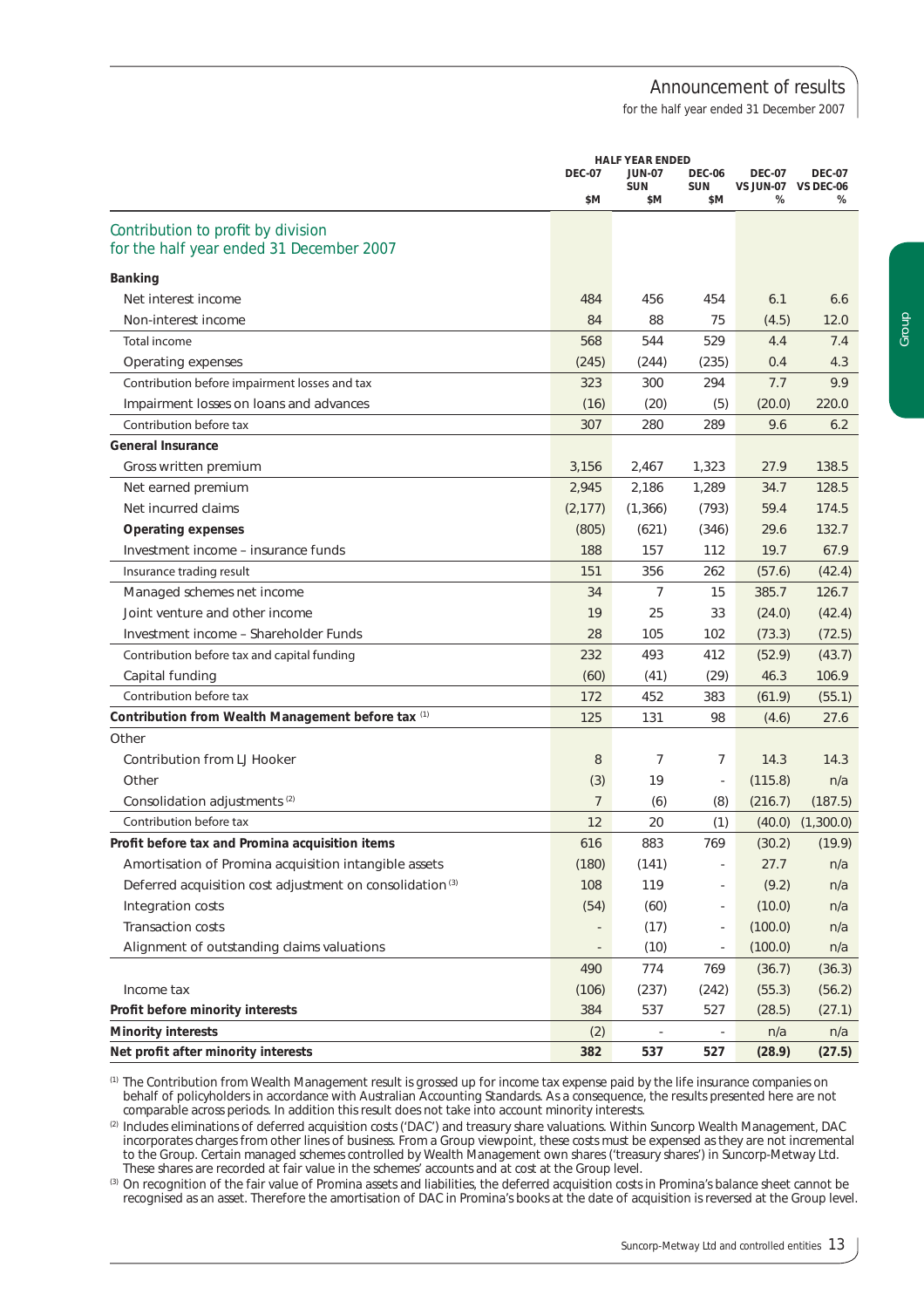for the half year ended 31 December 2007

|                                                  | <b>HALF YEAR ENDED</b> |                          |                             |                                      |               |
|--------------------------------------------------|------------------------|--------------------------|-----------------------------|--------------------------------------|---------------|
|                                                  | <b>DEC-07</b>          | <b>JUN-07</b><br>SUN     | <b>DEC-06</b><br><b>SUN</b> | <b>DEC-07</b><br>VS JUN-07 VS DEC-06 | <b>DEC-07</b> |
|                                                  | \$M                    | \$Μ                      | \$M                         | %                                    | %             |
| <b>Balance sheet</b>                             |                        |                          |                             |                                      |               |
| <b>Assets</b>                                    |                        |                          |                             |                                      |               |
| Cash and liquid assets                           | 1,237                  | 1,093                    | 1,004                       | 13.2                                 | 23.2          |
| Receivables due from other banks                 | 4                      | 42                       | 10                          | (90.5)                               | (60.0)        |
| Other financial assets                           |                        |                          |                             |                                      |               |
| Trading securities                               | 7,842                  | 4,291                    | 4,114                       | 82.8                                 | 90.6          |
| Investment securities                            | 20,305                 | 20,920                   | 11,386                      | (2.9)                                | 78.3          |
| Loans, advances and other receivables            | 51,109                 | 46,910                   | 41,734                      | 9.0                                  | 22.5          |
| Bank acceptances of customers                    | 759                    | 875                      | 671                         | (13.3)                               | 13.1          |
| Reinsurance and other recoveries                 | 1,329                  | 1,404                    | 547                         | (5.3)                                | 143.0         |
| Deferred insurance assets                        | 560                    | 446                      | 218                         | 25.6                                 | 156.9         |
| Assets classified as held for sale               | 151                    | $\overline{\phantom{a}}$ | $\overline{\phantom{a}}$    | n/a                                  | n/a           |
| Investments in associates and joint ventures     | 345                    | 385                      | 193                         | (10.4)                               | 78.8          |
| Property, plant and equipment                    | 324                    | 320                      | 183                         | 1.3                                  | 77.0          |
| Investment property                              | 145                    | 221                      | 197                         | (34.4)                               | (26.4)        |
| Goodwill and intangible assets                   | 7,212                  | 7,391                    | 1,137                       | (2.4)                                | 534.3         |
| Other assets                                     | 493                    | 355                      | 373                         | 38.9                                 | 32.2          |
| <b>Total assets</b>                              | 91,815                 | 84,653                   | 61,767                      | 8.5                                  | 48.6          |
| Liabilities                                      |                        |                          |                             |                                      |               |
| Deposits and short term borrowings               | 40,357                 | 30,916                   | 30,420                      | 30.5                                 | 32.7          |
| Payables due to other banks                      | 43                     | 25                       | 28                          | 72.0                                 | 53.6          |
| <b>Bank acceptances</b>                          | 759                    | 875                      | 671                         | (13.3)                               | 13.1          |
| Payables and other liabilities                   | 1,832                  | 2,966                    | 1,102                       | (38.2)                               | 66.2          |
| Current tax liabilities                          | 9                      | 121                      | 71                          | (92.6)                               | (87.3)        |
| Employee benefit obligations                     | 185                    | 236                      | 122                         | (21.6)                               | 51.6          |
| Deferred tax liabilities                         | 400                    | 469                      | 123                         | (14.7)                               | 225.2         |
| Unearned premiums and unexpired risk liabilities | 3,186                  | 3,206                    | 1,371                       | (0.6)                                | 132.4         |
| Outstanding claims liabilities                   | 7,404                  | 7,281                    | 4,262                       | 1.7                                  | 73.7          |
| <b>Gross policy liabilities</b>                  | 7,717                  | 7,986                    | 4,195                       | (3.4)                                | 84.0          |
| Unvested policy owner benefits                   | 322                    | 242                      | 341                         | 33.1                                 | (5.6)         |
| Outside beneficial interests                     | 1,248                  | 1,256                    | 1,073                       | (0.6)                                | 16.3          |
| Securitisation liabilities                       | 7,566                  | 7,948                    | 5,633                       | (4.8)                                | 34.3          |
| Bonds, notes and long term borrowings            | 5,283                  | 6,338                    | 5,756                       | (16.6)                               | (8.2)         |
| Subordinated notes                               | 2,926                  | 2,202                    | 1,525                       | 32.9                                 | 91.9          |
| Other financial liabilities                      | 49                     | 51                       | 54                          | (3.9)                                | (9.3)         |
| Preference shares                                | 144                    | 144                      | 144                         | $\overline{\phantom{a}}$             |               |
| <b>Total liabilities</b>                         | 79,430                 | 72,262                   | 56,891                      | 9.9                                  | 39.6          |
| Net assets                                       | 12,385                 | 12,391                   | 4,876                       | (0.0)                                | 154.0         |
| Equity                                           |                        |                          |                             |                                      |               |
| Share capital                                    | 10,467                 | 10,362                   | 3,144                       | 1.0                                  | 232.9         |
| Reserves                                         | 247                    | 216                      | 165                         | 14.4                                 | 49.7          |
| Retained profits                                 | 1,668                  | 1,812                    | 1,567                       | (7.9)                                | 6.4           |
| Total parent entity interest                     | 12,382                 | 12,390                   | 4,876                       | (0.1)                                | 153.9         |
| Minority interests                               | 3                      | $\mathbf{1}$             |                             | 200.0                                | n/a           |
| <b>Total equity</b>                              | 12,385                 | 12,391                   | 4,876                       | (0.0)                                | 154.0         |

The consolidated Balance Sheet includes the assets and liabilities of the statutory funds of the Group's life insurance businesses which are subject to restrictions under the Life Insurance Act 1995.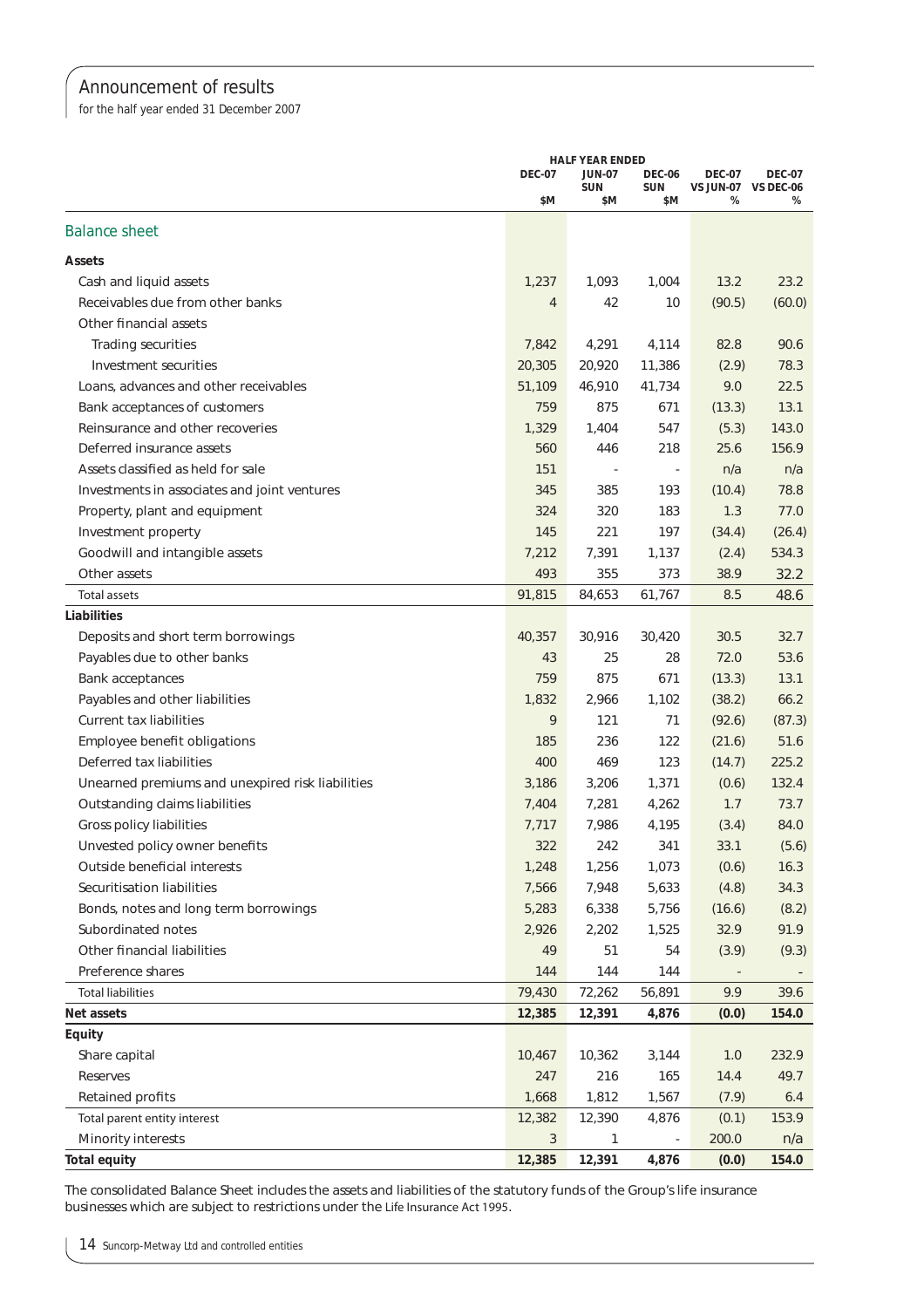for the half year ended 31 December 2007

|                                                        |              | <b>HALF YEAR ENDED</b> |                             |                             |                                           |                    |
|--------------------------------------------------------|--------------|------------------------|-----------------------------|-----------------------------|-------------------------------------------|--------------------|
|                                                        |              | <b>DEC-07</b>          | <b>JUN-07</b><br><b>SUN</b> | <b>DEC-06</b><br><b>SUN</b> | <b>DEC-07</b><br>VS JUN-07 VS DEC-06<br>% | <b>DEC-07</b><br>% |
| <b>Ratios and statistics</b>                           |              |                        |                             |                             |                                           |                    |
| for the half year ended 31 December 2007               |              |                        |                             |                             |                                           |                    |
| Performance ratios                                     |              |                        |                             |                             |                                           |                    |
| Earnings per share                                     |              |                        |                             |                             |                                           |                    |
| Basic                                                  | (cents)      | 41.4                   | 70.0                        | 91.4                        | (40.9)                                    | (54.7)             |
| <b>Diluted</b>                                         | (cents)      | 41.4                   | 70.0                        | 91.4                        | (40.9)                                    | (54.7)             |
| Cash earnings per share                                |              |                        |                             |                             |                                           |                    |
| Basic                                                  | (cents)      | 51.0                   | 80.0                        | 91.4                        | (36.3)                                    | (44.2)             |
| Diluted                                                | (cents)      | 51.0                   | 80.0                        | 91.4                        | (36.3)                                    | (44.2)             |
| Return on average shareholders' equity                 |              |                        |                             |                             |                                           |                    |
| Basic                                                  | (% )         | 6.1                    | 12.5                        | 22.5                        | (51.2)                                    | (72.8)             |
| <b>Diluted</b>                                         | $(\%)$       | 6.1                    | 12.5                        | 22.4                        | (51.2)                                    | (72.7)             |
| Cash return on average shareholders' equity            |              |                        |                             |                             |                                           |                    |
| Basic                                                  | (% )         | 7.5                    | 14.3                        | 22.5                        | (47.6)                                    | (66.6)             |
| <b>Diluted</b>                                         | $(\%)$       | 7.5                    | 14.3                        | 22.4                        | (47.6)                                    | (66.6)             |
| Return on average total assets                         | $(\%)$       | 0.86                   | 1.48                        | 1.75                        | (41.9)                                    | (50.9)             |
| Insurance trading ratio                                | $(\%)$       | 5.1                    | 16.3                        | 20.3                        | (68.7)                                    | (74.9)             |
| Shareholder summary                                    |              |                        |                             |                             |                                           |                    |
| Dividend per ordinary share                            | (cents)      | 52.0                   | 55.0                        | 52.0                        | (5.5)                                     |                    |
| Payout ratio                                           |              |                        |                             |                             |                                           |                    |
| Basic                                                  | $(\%)$       | 125.9                  | 94.2                        | 55.5                        | 33.7                                      | 126.8              |
| Diluted                                                | $(\%)$       | 125.9                  | 94.2                        | 55.5                        | 33.7                                      | 126.8              |
| Weighted average number of shares                      |              |                        |                             |                             |                                           |                    |
| Basic                                                  | (million)    | 922.4                  | 766.7                       | 576.7                       | 20.3                                      | 59.9               |
| <b>Diluted</b>                                         | (million)    | 922.4                  | 766.7                       | 576.7                       | 20.3                                      | 59.9               |
| Number of shares at end of period                      |              |                        |                             |                             |                                           |                    |
| Basic                                                  | (million)    | 925.0                  | 919.8                       | 562.2                       | 0.6                                       | 64.5               |
| Diluted                                                | (million)    | 925.0                  | 919.8                       | 562.2                       | 0.6                                       | 64.5               |
| Net tangible asset backing per share                   |              |                        |                             |                             |                                           |                    |
| Basic                                                  | $($ \$)      | 5.59                   | 5.43                        | 6.65                        | 2.9                                       | (15.9)             |
| Diluted                                                | $($ \$)      | 5.59                   | 5.43                        | 6.65                        | 2.9                                       | (15.9)             |
| Share price at end of period                           | $($ \$)      | 16.92                  | 20.17                       | 20.35                       | (16.1)                                    | (16.9)             |
| Productivity                                           |              |                        |                             |                             |                                           |                    |
| Banking cost to income ratio                           | $(\%)$       | 43.1                   | 44.9                        | 44.4                        | (3.8)                                     | (2.9)              |
| General Insurance expense ratio                        | $(\%)$       | 27.3                   | 28.4                        | 26.8                        | (3.9)                                     | 1.9                |
| <b>Financial position</b>                              |              |                        |                             |                             |                                           |                    |
| <b>Total assets</b>                                    | (\$ million) | 91,815                 | 84,653                      | 61,767                      | 8.5                                       | 48.6               |
| Capital                                                |              |                        |                             |                             |                                           |                    |
| Bank capital adequacy ratio                            | $(\%)$       | 10.84                  | 9.86                        | 11.34                       | 9.9                                       | (4.4)              |
| <b>Bank Adjusted Common Equity ratio</b>               | $(\%)$       | 4.54                   | 5.05                        | 6.09                        | (10.1)                                    | (25.5)             |
| General Insurance minimum capital ratio coverage - SUN | (times)      | 1.51                   | 1.66                        | 1.83                        | (9.0)                                     | (17.5)             |
| General Insurance minimum capital ratio coverage - VIL | (times)      | 2.59                   | 2.60                        | 2.04                        | (0.4)                                     | 27.0               |

Refer Appendix 4 for definitions.

Refer Appendix 5 for details of Earnings per share and Return on average shareholders' equity calculations.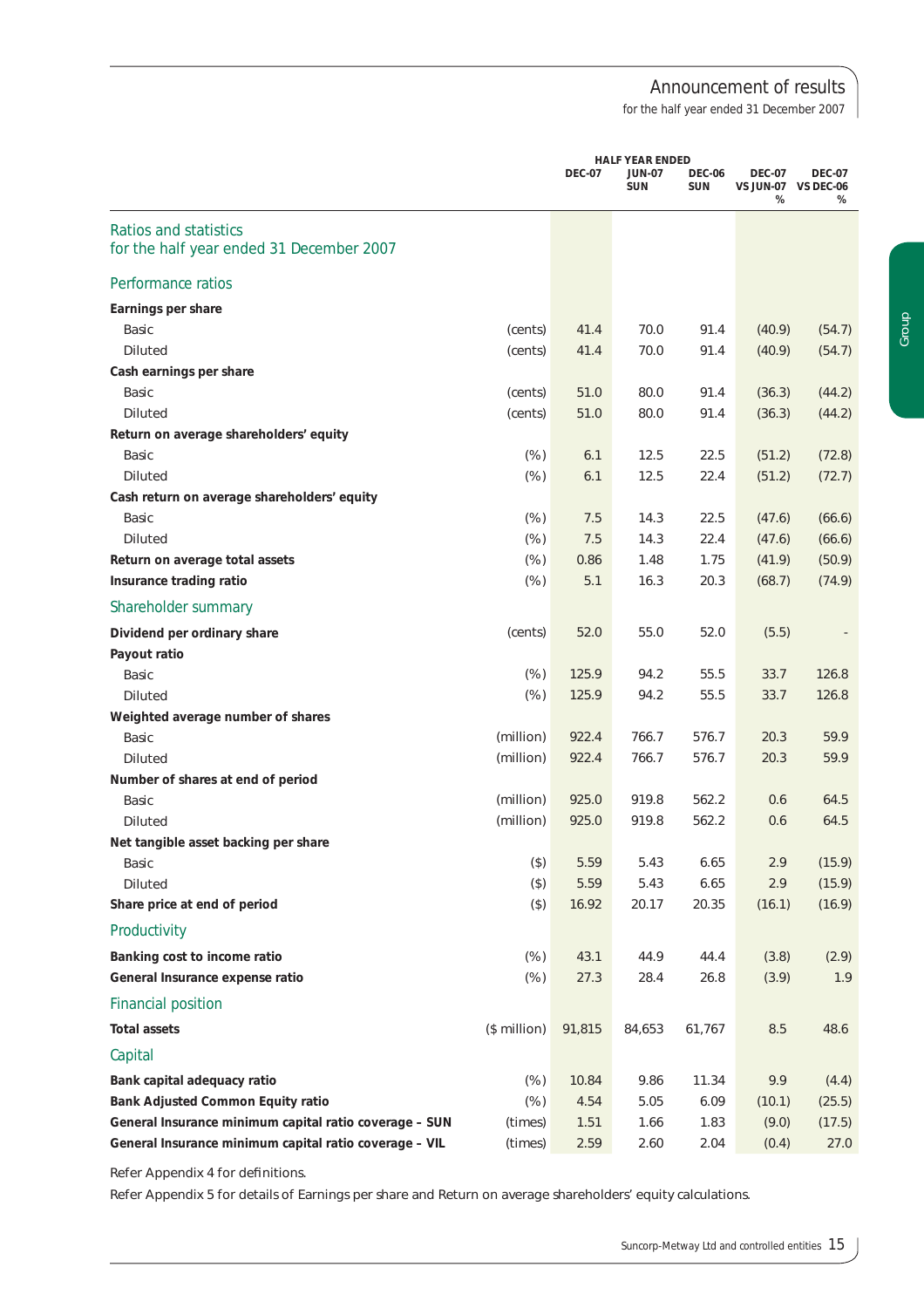for the half year ended 31 December 2007

# Group capital

Group capital is calculated in accordance with APRA guidelines. Regulatory capital will differ from statutory capital due to the inclusion of some liabilities such as preference shares and subordinated debt, and the deduction of intangible assets such as goodwill and software assets.

## Group capital position

At 31 December 2007, the Bank had a Capital Adequacy Ratio of 10.84%, above the target range of 10% – 10.5%, and an Adjusted Common Equity (ACE) ratio of 4.54%, in line with the target range of 4.5% - 5%.

The minimum capital ratio (MCR) of the Suncorp Metway Insurance Limited group (SMIL) was 1.51 times, above the target benchmark of 1.50 times. The MCR of the Vero Insurance Limited group (VIL) was 2.59 times. For the purposes of setting a target benchmark for VIL, adjustments are made to the MCR calculated in accordance with APRA guidelines in relation to exposures to unregulated entities in the Promina Group. After these adjustments the MCR was 1.66 times, above the target benchmark of 1.24 times.

The MCR cover for the consolidated general insurance entities was 1.63 times after adjusting for exposures to unregulated entities in the Promina Group, above the target benchmark of 1.53 times.

The Group's capital policy is to hold all surplus capital in the Bank, being the holding company of the Group.

### Group capital movement

Suncorp's surplus capital in early 2007 was utilised to fund the acquisition of Promina. However, we indicated that there may be potential for a capital initiative following the merger depending on the resolution of various issues. These issues included:

- a corporate restructuring of the general insurance licensed entities to improve capital efficiencies of those subsidiaries; and
- engaging credit agencies in a review of capital targets obviously with the constraint of retaining our current credit rating;
- The capital strategy would also take into account the ongoing capital needs of the business, major insurable events and the impact of investment market volatility on our shareholder fund portfolios.

In the half year to 31 December 2007, the Group's forecast capital position has been significantly impacted by the combination of a number of negative effects, namely:

- The recent turmoil in the debt markets has had a negative impact on internally generated capital as profits in the general insurer are reduced by the 'mark to market' impact on the technical reserve portfolios.
- The closure of the access to the securitisation market, which has been consistently used by the organisation since 1999 to recycle capital.
- The higher than expected growth in lending primarily in business banking has led to a much larger increase in riskweighted exposures than forecast and consequently increased the bank's capital requirement.
- The high incidence of claims events above budget in the first half of \$180 million has materially decreased anticipated internally generated capital.

In addition, proposed regulatory changes announced by APRA in December 2007, if implemented, would have a significant negative impact on the general insurance industry's capital requirements and, in particular, it could negate any benefit from restructuring the General Insurance group. To provide capital flexibility into the future, the Group has made the decision to underwrite participation in the interim DRP to 65%.

## Group credit ratings

The Group's credit ratings remained stable during the half year to 31 December 2007. Standard and Poor's long term counterparty credit rating is 'A+' with a positive outlook on the Group, Moody's rating is at 'Aa3' stable and Fitch is 'A+' with a stable outlook.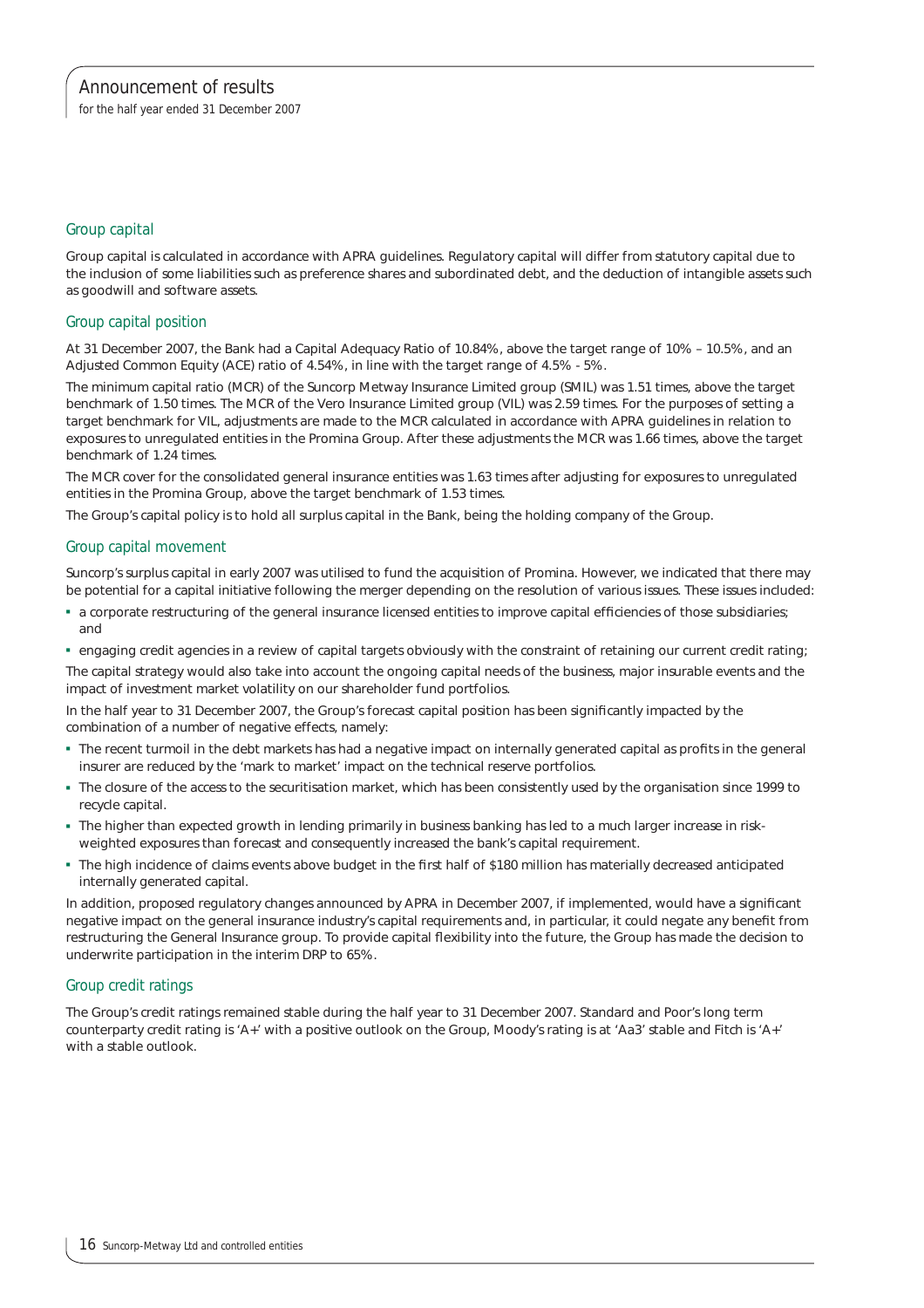### Group capital continued

The Group has three distinct business lines with different regulatory requirements for capital. The corporate structure of the Group has the Bank as the holding company for subsidiaries operating the General Insurance, Wealth Management and other businesses. To assist in understanding the regulatory capital position within the Group the following table (including consolidation entries) demonstrates the distribution of capital.

|                                                          |                |                                          | AS AT 31 DECEMBER 2007                  |              |                                  |              |
|----------------------------------------------------------|----------------|------------------------------------------|-----------------------------------------|--------------|----------------------------------|--------------|
|                                                          | <b>BANKING</b> | <b>GENERAL</b><br>INSURA<br>$-NCE^{(1)}$ | WEALTH<br><b>MANAGE-</b><br><b>MENT</b> | <b>OTHER</b> | CONSOL-<br><b>IDATION</b><br>(2) | <b>TOTAL</b> |
|                                                          | \$Μ            | \$Μ                                      | \$M                                     | \$Μ          | \$Μ                              | \$M          |
| Tier <sub>1</sub>                                        |                |                                          |                                         |              |                                  |              |
| Ordinary share capital                                   | 10,562         |                                          |                                         |              |                                  | 10,562       |
| Preference shares                                        | 144            |                                          |                                         |              |                                  | 144          |
| Subsidiary share capital (eliminated upon consolidation) |                | 2,085                                    | 562                                     | 406          | (3,053)                          |              |
| Retained profits <sup>(3)</sup>                          | 926            | 1,171                                    | 778                                     | (183)        | (559)                            | 2,133        |
| Reserves                                                 | $\overline{2}$ |                                          | $\mathbf{1}$                            |              |                                  | 3            |
| Insurance liabilities in excess of liability valuation   |                | 433                                      | $\overline{\phantom{a}}$                | 48           | $\overline{\phantom{a}}$         | 481          |
| Less goodwill, brands                                    | (7, 744)       | (1,003)                                  | (10)                                    |              | 1,810                            | (6, 947)     |
| Less software assets                                     | (86)           |                                          |                                         |              | (179)                            | (265)        |
| Less deductible capitalised expenses                     | (52)           | (6)                                      |                                         |              |                                  | (58)         |
| Less deferred tax asset                                  |                | (6)                                      |                                         |              | 6                                |              |
| Less other required deductions <sup>(4)</sup>            |                | (25)                                     |                                         | (62)         | (694)                            | (781)        |
| Total tier 1 capital                                     | 3,752          | 2,649                                    | 1,331                                   | 209          | (2,669)                          | 5,272        |
| Tier <sub>2</sub>                                        |                |                                          |                                         |              |                                  |              |
| APRA general reserve for credit losses                   | 177            |                                          |                                         |              |                                  | 177          |
| Subordinated notes                                       | 1,947          | 980                                      |                                         |              |                                  | 2,927        |
| Total tier 2 capital                                     | 2,124          | 980                                      |                                         |              |                                  | 3,104        |
| <b>Deductions from capital</b>                           |                |                                          |                                         |              |                                  |              |
| Investments in subsidiaries                              | (1,978)        |                                          |                                         |              | 1,978                            |              |
| Guarantees and facilities to non-banking subsidiaries    | (5)            |                                          |                                         |              | 5                                |              |
| Total deductions from capital                            | (1,983)        | $\overline{\phantom{a}}$                 |                                         |              | 1,983                            |              |
| <b>Total capital base</b>                                | 3,893          | 3,629                                    | 1,331                                   | 209          | (686)                            | 8,376        |
| Target capital base <sup>(5)</sup>                       | 3,590          | 2,815                                    | 1,132                                   | 129          |                                  | 7,666        |
| <b>Excess</b>                                            | 303            | 814                                      | 199                                     | 80           | (686)                            | 710          |
| Target core capital base (6)                             | 1,795          | 1,877                                    | 1,132                                   | 129          |                                  | 4,933        |
| <b>Excess core capital</b>                               | (170)          | 772                                      | 199                                     | 80           | (686)                            | 195          |

(1) The General Insurance group includes only those licencesed entities regulated by APRA. Other entities within the statutory General Insurance reporting group are included in the Other businesses in this table.

<sup>(2)</sup> The consolidation column includes internal adjustments made to the APRA MCR calculation to fully risk weight exposures of the General Insurance business to unregulated Group companies and Joint Ventures.

(3) For Banking and General Insurance, this represents the APRA calculation of retained profits. APRA requires accrual of expected dividends in the Bank and General Insurance current year profits. To allow for consistency across the Group expected dividends are also included for Wealth Management and Other businesses.

(4) Other required deductions includes surpluses in defined benefit funds and internal funding transactions of a capital nature

(5) APRA requires regulated entities to have internal capital targets. For the Banking business the capital target is a capital adequacy ratio percentage. The target capital for the General Insurance business is based on a multiple of the various MCR components. The Wealth Management business capital target is an amalgamation of target capital for Statutory Funds, minimum capital required for Shareholder Funds and net tangible asset requirements for investment management entities. The target capital for entities within the Other businesses are based upon their actual capital base.

(6) In addition to the target capital base Suncorp also has a target for core capital. Core capital for this purpose is total tier 1 capital less all deductions from capital and less preference shares. For unregulated entities and for the Wealth Management business target core capital is the same as the target capital base. For the banking group target core capital is based on a 5% ACE ratio. For the licensed general insurance group target core capital is based on two thirds of the target capital base.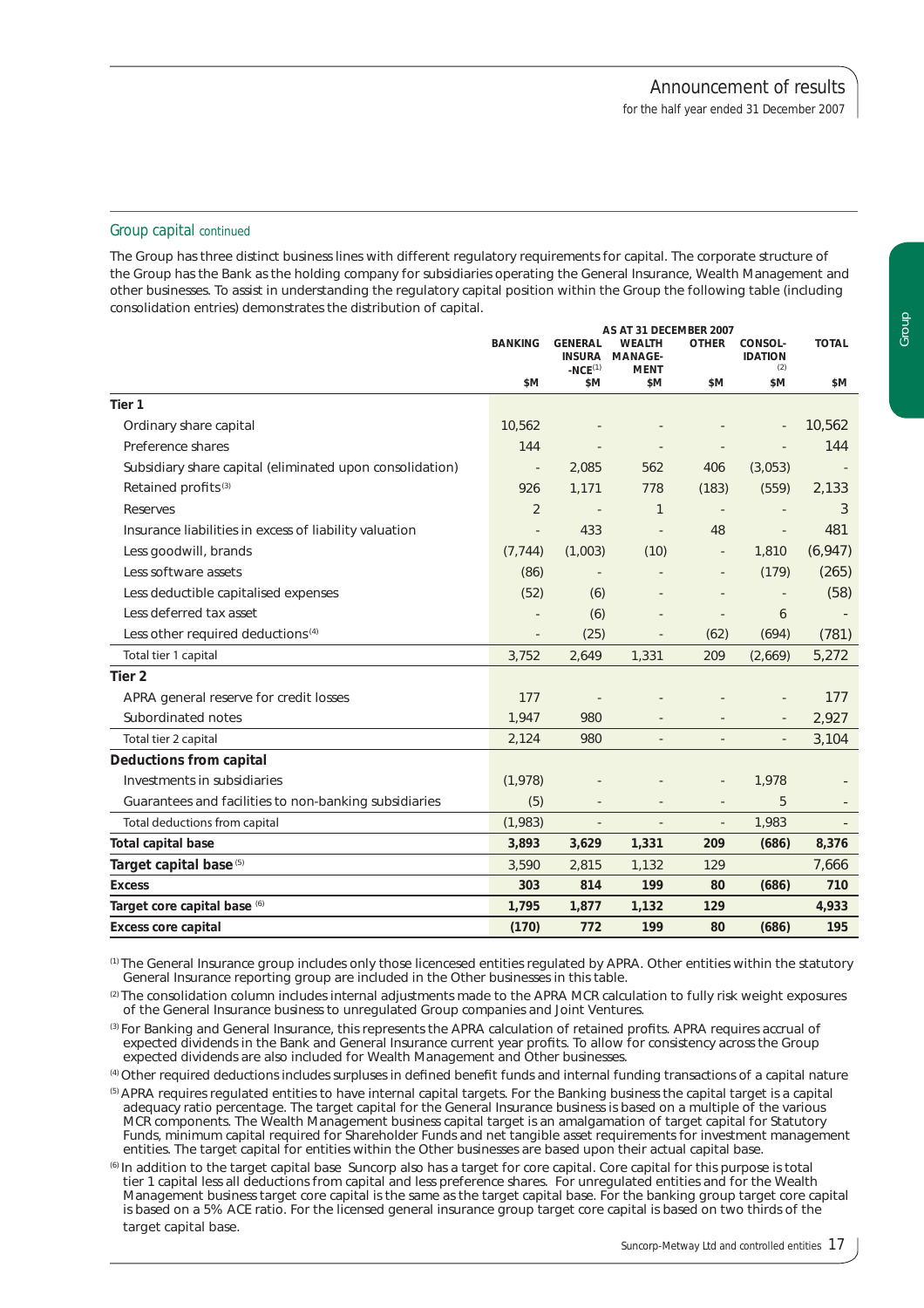for the half year ended 31 December 2007

|                                                                         | <b>BANKING</b>           | <b>GENERAL</b><br><b>INSUR-</b> | AS AT 31 DECEMBER 2007<br><b>WEALTH</b><br><b>MANAGE-</b> | <b>OTHER</b>             | CONSOL-<br><b>IDATION</b><br>(1) | <b>TOTAL</b> |
|-------------------------------------------------------------------------|--------------------------|---------------------------------|-----------------------------------------------------------|--------------------------|----------------------------------|--------------|
|                                                                         | \$M                      | <b>ANCE</b><br>\$M              | <b>MENT</b><br>\$M                                        | \$M                      | \$M                              | \$M          |
| Group capital continued                                                 |                          |                                 |                                                           |                          |                                  |              |
| Reconciliation of total capital base to net assets                      |                          |                                 |                                                           |                          |                                  |              |
| Net assets                                                              | 11,846                   | 2,219                           | 281                                                       | 44                       | (2,005)                          | 12,385       |
| Promina line of business adjustments                                    |                          | 662                             | 567                                                       | 429                      | (1,658)                          |              |
| Difference relating to APRA definition of retained profits              | (175)                    | 374                             | 492                                                       | (227)                    | $\mathbf{1}$                     | 465          |
| Equity items not eligible for inclusion in capital<br>for APRA purposes |                          |                                 |                                                           |                          |                                  |              |
| Reserves (Post AIFRS)                                                   | (109)                    |                                 |                                                           | 14                       | (12)                             | (107)        |
| Minority interests                                                      |                          |                                 |                                                           | (19)                     | 15                               | (4)          |
| Additional items allowable for capital for APRA purposes                |                          |                                 |                                                           |                          |                                  |              |
| Preference shares                                                       | 144                      |                                 |                                                           |                          | $\overline{a}$                   | 144          |
| Subordinated notes                                                      | 1,947                    | 980                             |                                                           | $\overline{a}$           |                                  | 2,927        |
| Technical provisions in excess of liability valuation                   | $\overline{\phantom{a}}$ | 433                             |                                                           | 48                       |                                  | 481          |
| Holdings of own shares                                                  | 68                       |                                 |                                                           | (18)                     | 47                               | 97           |
| Collective provision (partial)                                          | 38                       |                                 |                                                           |                          |                                  | 38           |
| Other items, adjustments                                                | (1)                      | $\mathbf{1}$                    | $\mathbf{1}$                                              |                          |                                  | $\mathbf{1}$ |
| Deductions from capital for APRA purposes                               |                          |                                 |                                                           |                          |                                  |              |
| Goodwill <sup>(2)</sup> , brands                                        | (7, 744)                 | (1,003)                         | (10)                                                      |                          | 1,810                            | (6, 947)     |
| Software assets                                                         | (86)                     |                                 |                                                           | $\overline{\phantom{a}}$ | (179)                            | (265)        |
| Deductible capitalised expenses                                         | (52)                     | (6)                             |                                                           |                          |                                  | (58)         |
| Deferred tax asset                                                      |                          | (6)                             |                                                           | $\overline{\phantom{a}}$ | 6                                |              |
| Other assets excluded from regulatory capital                           |                          | (25)                            |                                                           | (62)                     | (694)                            | (781)        |
| Funding of capital and guarantees by Bank holding company               | (1,983)                  |                                 |                                                           |                          | 1,983                            |              |
| <b>Total capital base</b>                                               | 3,893                    | 3,629                           | 1,331                                                     | 209                      | (686)                            | 8,376        |

(1) Consolidation mainly represents the Bank's investments in non-banking subsidiaries and amortisation of goodwill.

(2) APRA requires the intangible component of the book value of investments in non-banking subsidiaries to be deducted from Tier 1 capital. As it relates to non-banking subsidiaries, it is not amortised at the Banking level. Amortisation and impairment testing occurs within General Insurance and when the entire Group is consolidated. The total intangible deduction from Group capital in the table above of \$6,947 million represents the total unamortised balance of goodwill and brands etc for the Group.

|                                                                         | AS AT 31 DECEMBER 2007   |                                                |                                                |              |                           |              |
|-------------------------------------------------------------------------|--------------------------|------------------------------------------------|------------------------------------------------|--------------|---------------------------|--------------|
|                                                                         | <b>BANKING</b><br>\$Μ    | <b>GENERAL</b><br><b>INSUR-</b><br><b>ANCE</b> | <b>WEALTH</b><br><b>MANAGE-</b><br><b>MENT</b> | <b>OTHER</b> | CONSOL-<br><b>IDATION</b> | <b>TOTAL</b> |
|                                                                         |                          | \$M                                            | \$M                                            | \$M          | \$M                       | \$M          |
| Reconciliation of APRA retained profits to reported<br>retained profits |                          |                                                |                                                |              |                           |              |
| Reported retained profits                                               | 1,101                    | 797                                            | 286                                            | 44           | (560)                     | 1,668        |
| Retained profits of entities not consolidated                           |                          |                                                |                                                |              |                           |              |
| for APRA purposes                                                       | (2)                      | 71                                             | $\overline{\phantom{a}}$                       | (73)         | $\overline{\phantom{a}}$  | (4)          |
| Expected group dividend net of DRP                                      | (363)                    |                                                |                                                |              | $\overline{\phantom{a}}$  | (363)        |
| Expected intragroup dividends                                           | 190                      | (190)                                          |                                                |              | $\overline{\phantom{a}}$  |              |
| Adjustments for pre-acquisition earnings                                | $\overline{\phantom{a}}$ | 562                                            | 492                                            | (142)        | $\overline{\phantom{a}}$  | 912          |
| Other differences in retained profits for APRA purposes                 | $\overline{\phantom{a}}$ | (69)                                           | $\overline{\phantom{a}}$                       | (12)         | $\mathbf{1}$              | (80)         |
|                                                                         | (175)                    | 374                                            | 492                                            | (227)        |                           | 465          |
| <b>APRA retained profits</b>                                            | 926                      | 1,171                                          | 778                                            | (183)        | (559)                     | 2,133        |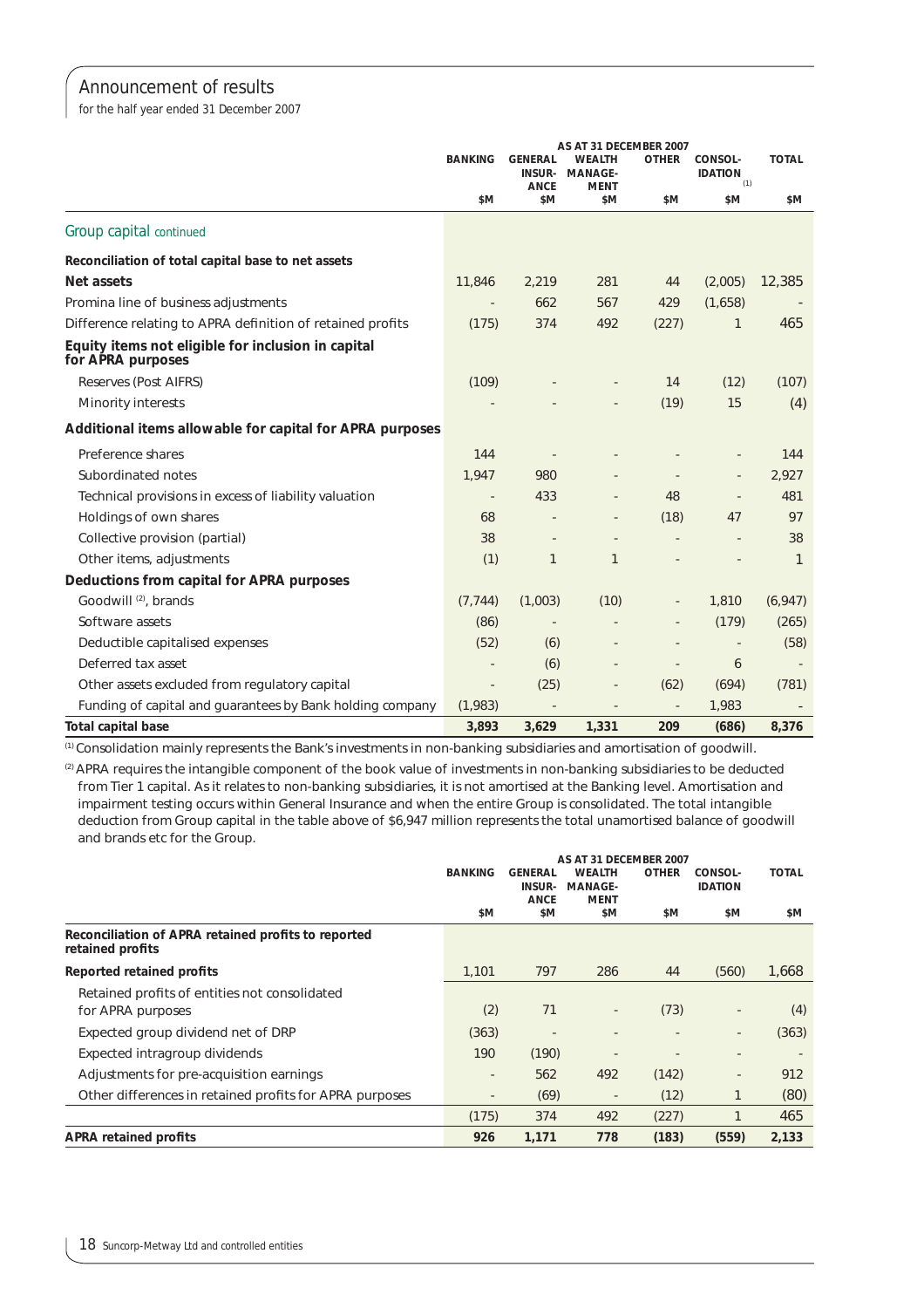for the half year ended 31 December 2007

|                                                                                          | <b>DEC-07</b><br>\$M | <b>JUN-07</b><br>\$M | <b>DEC-06</b><br>\$M |
|------------------------------------------------------------------------------------------|----------------------|----------------------|----------------------|
| <b>Banking capital adequacy</b>                                                          |                      |                      |                      |
| <b>Consolidated banking capital</b>                                                      |                      |                      |                      |
| Tier 1                                                                                   |                      |                      |                      |
| Ordinary share capital                                                                   | 10,562               | 10,436               | 3,195                |
| Preference shares                                                                        | 144                  | 144                  | 144                  |
| Reserves                                                                                 | $\overline{2}$       | $\overline{2}$       | 1                    |
| Retained profits                                                                         | 926                  | 1,046                | 910                  |
| Less amortised goodwill for banking subsidiaries                                         | (22)                 | (22)                 | (21)                 |
| Less unamortised goodwill component of investment in non-banking subsidiaries            | (7, 722)             | (7, 716)             | (1, 287)             |
| Less software assets                                                                     | (86)                 | (76)                 | (73)                 |
| Less other intangible assets                                                             | (52)                 | (53)                 | (53)                 |
| Less deferred tax asset                                                                  |                      | (64)                 | (56)                 |
| Total tier 1 capital                                                                     | 3,752                | 3,697                | 2,760                |
| Tier 2                                                                                   |                      |                      |                      |
| APRA general reserve for credit losses                                                   | 177                  | 154                  | 143                  |
| Perpetual subordinated notes                                                             | 170                  | 170                  | 170                  |
| Subordinated notes                                                                       | 1,777                | 1,030                | 1,067                |
| Total tier 2 capital                                                                     | 2,124                | 1,354                | 1,380                |
| Deductions from capital                                                                  |                      |                      |                      |
| Investments in non-banking subsidiaries (net of goodwill component deducted from Tier 1) | (1,978)              | (1,983)              | (852)                |
| Guarantees and facilities to non-banking subsidiaries                                    | (5)                  | (5)                  | (5)                  |
| Capital base                                                                             | 3,893                | 3,063                | 3,283                |
| <b>Total assessed risk</b>                                                               | 35,900               | 31,063               | 28,955               |
| Risk weighted capital ratio                                                              | 10.84%               | 9.86%                | 11.34%               |
| Reconciliation of deduction for investments in subsidiaries                              |                      |                      |                      |
| Investment securities - Balance Sheet - Banking                                          | 9,706                | 9,704                | 2,145                |
| Less securities held by entities not consolidated for APRA purposes                      | (6)                  | (5)                  | (6)                  |
| Less intangible component deducted from Tier 1 capital - non-banking subsidiaries        | (7, 722)             | (7, 716)             | (1, 287)             |
| Deduction from total capital for investment in subsidiaries                              | 1,978                | 1,983                | 852                  |
| Retained profits movement                                                                |                      |                      |                      |
| Retained profits opening for the half year                                               | 1,046                | 910                  | 861                  |
| Add Banking profit after tax for the half year                                           | 199                  | 165                  | 202                  |
| Less profit after tax of entities not consolidated for APRA purposes                     | 2                    | (1)                  | 2                    |
| Add/(less) APRA adjustments                                                              | (19)                 | (3)                  | (105)                |
| Less dividend expense/accrual                                                            | (484)                | (509)                | (294)                |
| Add estimated change in dividend reinvestment plan                                       | (6)                  | 54                   | 4                    |
| Add dividends from non-banking subsidiaries                                              | 188                  | 430                  | 240                  |
| Retained profits closing for the half year                                               | 926                  | 1,046                | 910                  |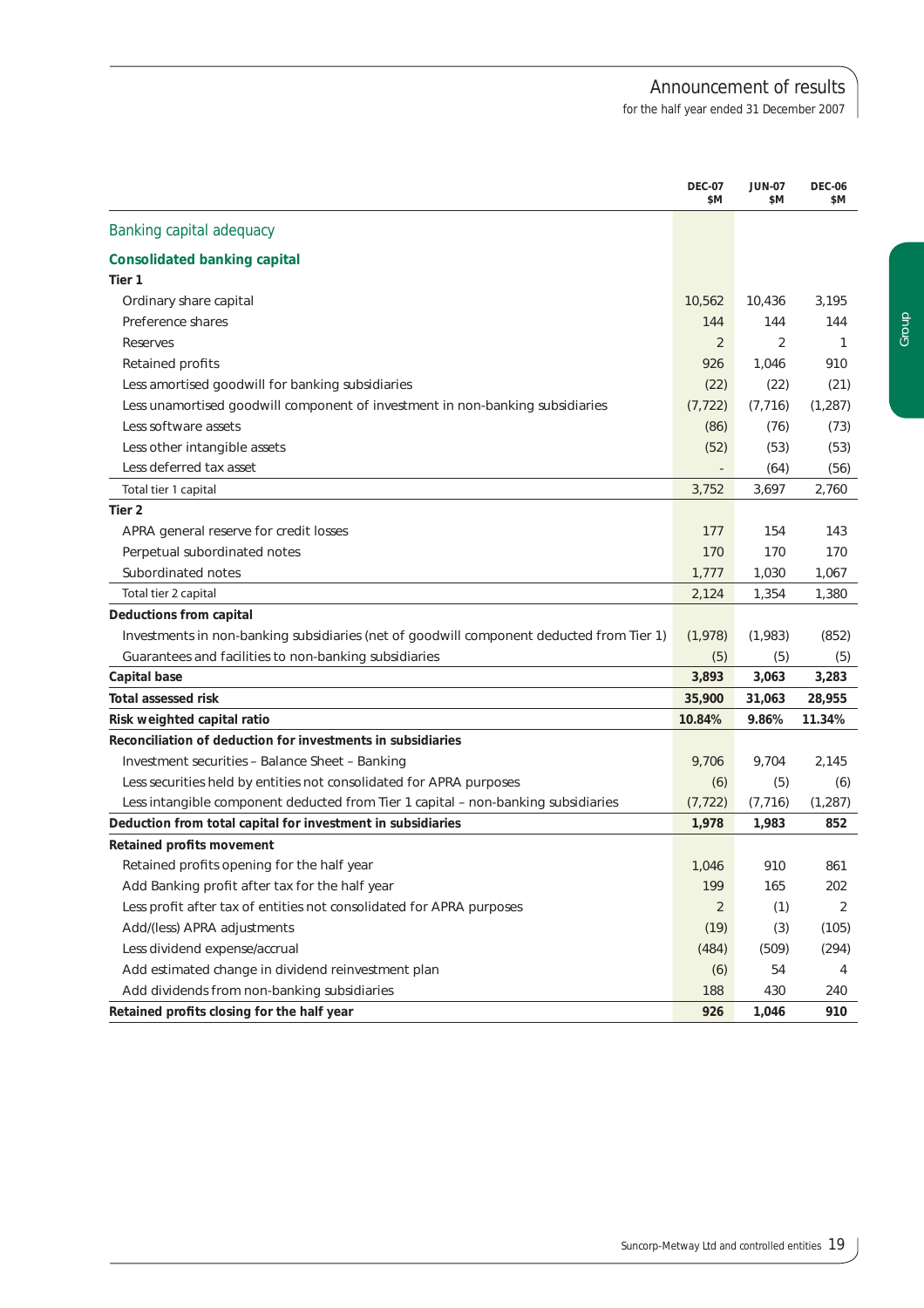for the half year ended 31 December 2007

|                                                                                      | <b>DEC-07</b><br>\$M | <b>JUN-07</b><br>\$M | <b>DEC-06</b><br>\$Μ |
|--------------------------------------------------------------------------------------|----------------------|----------------------|----------------------|
| Banking capital adequacy continued                                                   |                      |                      |                      |
| Reconciliation of banking deduction for intangible assets to group intangible assets |                      |                      |                      |
| Deduction for banking subsidiaries intangible assets                                 | 22                   | 22                   | 21                   |
| Deduction for non-banking entities intangible assets                                 | 7.722                | 7.716                | 1,287                |
| Banking deduction for intangible assets                                              | 7,744                | 7,738                | 1,308                |
| APRA adjustments                                                                     |                      |                      |                      |
| Goodwill reflected in investments in associates                                      | (39)                 | (38)                 | (38)                 |
| Amortisation of non-banking goodwill                                                 | (590)                | (394)                | (217)                |
| Software assets (1)                                                                  | 86                   | 76                   | 73                   |
| Intangible assets not deducted from capital                                          | 11                   | 9                    | 10                   |
| Group intangible assets                                                              | 7,212                | 7,391                | 1,137                |

(1) This amount represents the Banking group capital deduction for software assets. Software assets held elsewhere in the Group are included in the capital deduction for goodwill, brands etc.

| <b>Risk weighted assets</b>                                                                                                      |                      | <b>RISK</b><br><b>CARRYING VALUE</b><br><b>RISK WEIGHTED BALANCE</b> |                      |                     |                      |                      |               |
|----------------------------------------------------------------------------------------------------------------------------------|----------------------|----------------------------------------------------------------------|----------------------|---------------------|----------------------|----------------------|---------------|
|                                                                                                                                  | <b>DEC-07</b><br>\$Μ | <b>JUN-07</b><br>\$Μ                                                 | <b>DEC-06</b><br>\$M | <b>WEIGHTS</b><br>% | <b>DEC-07</b><br>\$M | <b>JUN-07</b><br>\$M | DEC-06<br>\$M |
| <b>Assets</b>                                                                                                                    |                      |                                                                      |                      |                     |                      |                      |               |
| Cash, claims on Reserve Bank of Australia,<br>short term claims on Australian Commonwealth<br>Government and other liquid assets | 594                  | 482                                                                  | 540                  | 0                   | $\overline{a}$       |                      |               |
| Claims on banks and local governments                                                                                            | 173                  | 184                                                                  | 196                  | 20                  | 35                   | 37                   | 39            |
| Loans secured against residential housing                                                                                        | 19.678               | 17.513                                                               | 18.093               | 50                  | 9.839                | 8.757                | 9,047         |
| Other assets                                                                                                                     | 23,240               | 20.553                                                               | 18.211               | 100                 | 23,240               | 20,553               | 18,211        |
| Loans with loan valuation ratio in excess of 80%                                                                                 | 33                   | 23                                                                   | 25                   | 200                 | 66                   | 46                   | 50            |
| Total Banking assets (1)                                                                                                         | 43,718               | 38.755                                                               | 37.065               |                     | 33,180               | 29,393               | 27.347        |

|                                                          | <b>NOTIONAL</b><br><b>CREDIT</b><br><b>AMOUNT</b><br>EQUIV- | <b>ALENT</b>         | <b>RISK</b><br><b>WEIGHTS</b> |                      | <b>RISK WEIGHTED BALANCE</b> |                      |
|----------------------------------------------------------|-------------------------------------------------------------|----------------------|-------------------------------|----------------------|------------------------------|----------------------|
|                                                          | <b>DEC-07</b><br>\$M                                        | <b>DEC-07</b><br>\$M | %                             | <b>DEC-07</b><br>\$M | <b>JUN-07</b><br>\$M         | <b>DEC-06</b><br>\$Μ |
| Off balance sheet positions                              |                                                             |                      |                               |                      |                              |                      |
| Guarantees entered into in the normal course of business | 394                                                         | 227                  | 20-100                        | 184                  | 141                          | 140                  |
| Commitments to provide loans and advances                | 9,028                                                       | 2,303                | $0 - 100$                     | 1,755                | 1,016                        | 1,074                |
| Capital commitments                                      | 31                                                          | 31                   | 100                           | 31                   | 33                           | 16                   |
| Foreign exchange contracts                               | 13,339                                                      | 298                  | 20-50                         | 78                   | 94                           | 45                   |
| Interest rate contracts                                  | 57,134                                                      | 474                  | 20-50                         | 123                  | 94                           | 68                   |
| Total off balance sheet positions                        | 79,926                                                      | 3,333                |                               | 2,171                | 1,378                        | 1,343                |
| Market risk capital charge                               |                                                             |                      |                               | 549                  | 292                          | 265                  |
| Total risk weighted assets                               |                                                             |                      |                               | 33,180               | 29,393                       | 27,347               |
| <b>Total assessed risk</b>                               |                                                             |                      |                               | 35,900               | 31,063                       | 28,955               |
| Risk weighted capital ratios                             |                                                             |                      |                               | %                    | %                            | %                    |
| Tier 1                                                   |                                                             |                      |                               | 10.45                | 11.90                        | 9.53                 |
| Tier 2                                                   |                                                             |                      |                               | 5.91                 | 4.36                         | 4.77                 |
| Deductions                                               |                                                             |                      |                               | (5.52)               | (6.40)                       | (2.96)               |
| Total risk weighted capital ratios                       |                                                             |                      |                               | 10.84                | 9.86                         | 11.34                |

(1) Total Banking assets differ from Banking segment assets due to the adoption of the APRA classification of intangible assets, deferred taxation, incorporation of the trading book in the market risk capital charge and general reserve for credit losses for capital adequacy purposes.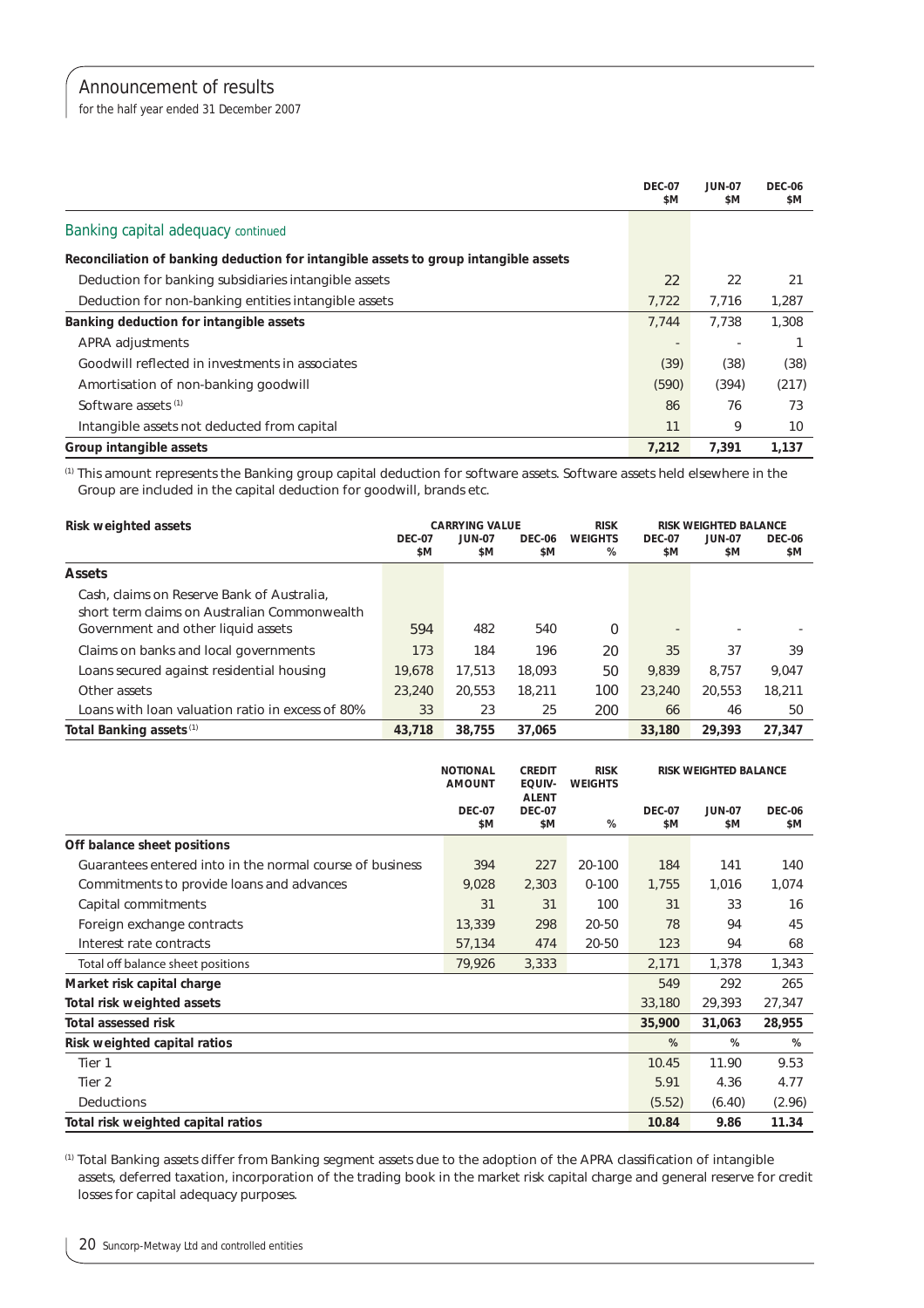for the half year ended 31 December 2007

|                                                          | <b>DEC-07</b><br>\$M | <b>JUN-07</b><br>\$M | <b>DEC-06</b><br>\$Μ |
|----------------------------------------------------------|----------------------|----------------------|----------------------|
| Adjusted common equity - consolidated Bank               |                      |                      |                      |
| Ordinary share capital                                   | 10,562               | 10,436               | 3,195                |
| Retained profits                                         | 926                  | 1,046                | 910                  |
| Reserves                                                 | $\overline{2}$       | 2                    |                      |
|                                                          | 11,490               | 11,484               | 4,105                |
| Less:                                                    |                      |                      |                      |
| Goodwill                                                 | (7, 744)             | (7, 738)             | (1,308)              |
| Software assets                                          | (86)                 | (76)                 | (73)                 |
| Other intangible assets                                  | (52)                 | (53)                 | (53)                 |
| Deferred tax assets                                      |                      | (64)                 | (56)                 |
| Investment in non-banking subsidiaries (net of goodwill) | (1,978)              | (1,983)              | (852)                |
|                                                          | (9,860)              | (9, 914)             | (2, 342)             |
| <b>Adjusted Common Equity</b>                            | 1,630                | 1,570                | 1,763                |
| <b>Total assessed risk</b>                               | 35,900               | 31,063               | 28,955               |
|                                                          | %                    | %                    | %                    |
| <b>Adjusted Common Equity ratio</b>                      | 4.54                 | 5.05                 | 6.09                 |

Suncorp has entered into a contract with UBS AG, Australia Branch to underwrite the Dividend Reinvestment Plan (DRP). The participation rate in the DRP on the interim Group dividend will be underwritten to 65%. Had the underwriting contract been in place as at 31 December 2007 the Adjusted Common Equity ratio would have been 5.07%.

### General Insurance minimum capital ratio

The minimum capital requirement (MCR) for General Insurance is calculated by assessing the risks inherent in the business, which comprise:

- The risk that the liability for outstanding claims is not sufficient to meet the obligations to policy holders arising from losses incurred up to the reporting date (outstanding claims risk);
- The risk that the unearned premium liability is insufficient to meet the obligations to policy holders arising from losses incurred after the reporting date on existing policies (premium liabilities risk);
- The risk that the value of assets is diminished (investment risk); and
- The risk of a catastrophe giving rise to major claims losses up to the retention amount under existing reinsurance arrangements (catastrophe risk).

These risks are quantified to determine the minimum capital required under the APRA prudential standards. This requirement is compared with the capital held in the General Insurance companies. Any provisions for outstanding claims and insurance risk in excess of the amount required to provide a level of sufficiency at 75% is classified as capital.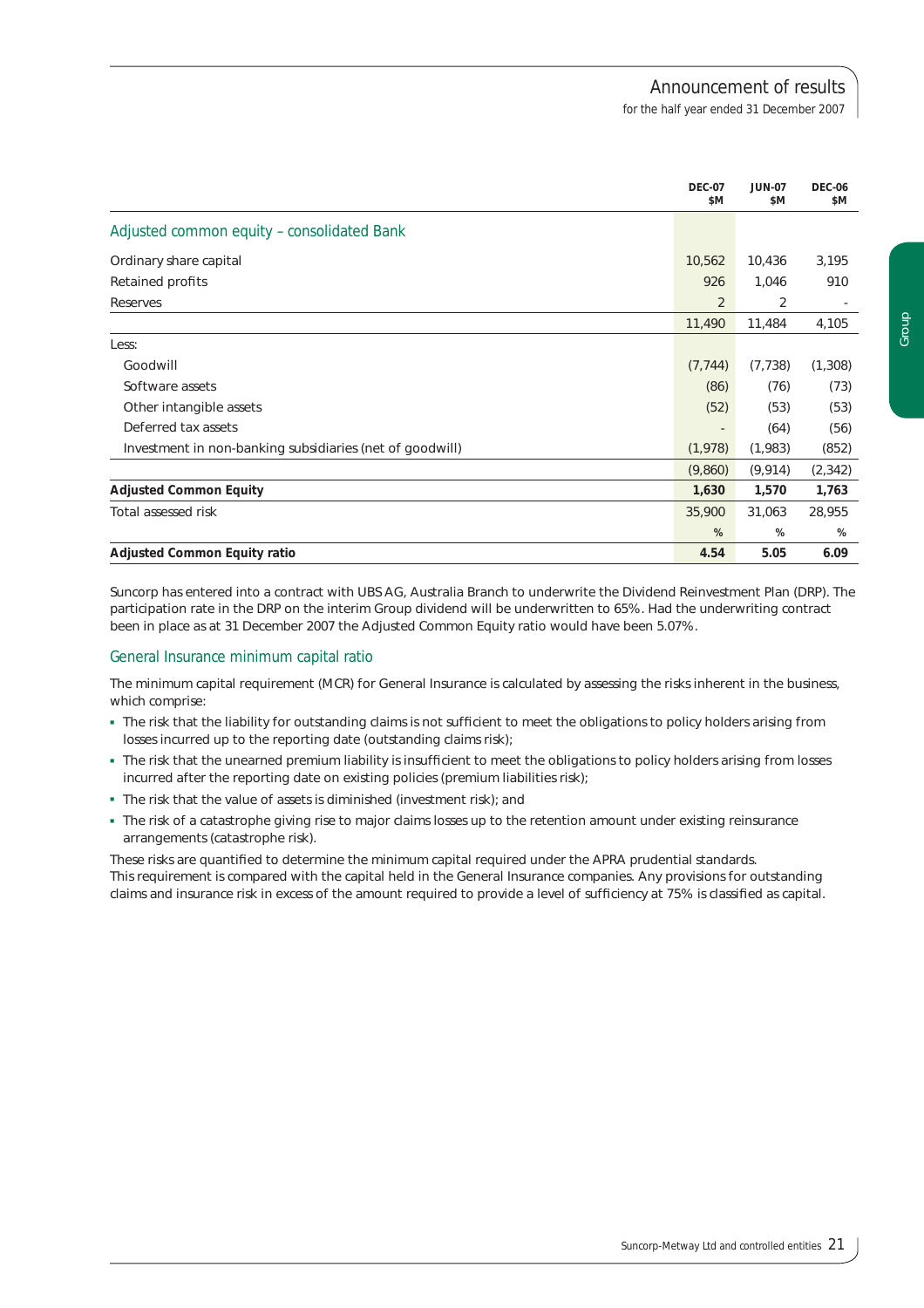for the half year ended 31 December 2007

|                                                        | <b>DEC-07</b><br>CONSOL <sup>(1)</sup><br>\$M | <b>DEC-07</b><br><b>SUN(2)</b><br>\$M | <b>JUN-07</b><br><b>SUN</b> (2)<br>\$M | <b>DEC-06</b><br><b>SUN(2)</b><br>\$M | <b>DEC-07</b><br>VIL <sup>(3)</sup><br>\$M | <b>JUN-07</b><br>VIL <sup>(3)</sup><br>\$M |
|--------------------------------------------------------|-----------------------------------------------|---------------------------------------|----------------------------------------|---------------------------------------|--------------------------------------------|--------------------------------------------|
| General Insurance minimum capital ratio continued      |                                               |                                       |                                        |                                       |                                            |                                            |
| Tier <sub>1</sub>                                      |                                               |                                       |                                        |                                       |                                            |                                            |
| Ordinary share capital                                 | 2,085                                         | 1,468                                 | 1,468                                  | 1,468                                 | 617                                        | 617                                        |
| Retained profits                                       | 1,171                                         | 652                                   | 703                                    | 815                                   | 519                                        | 567                                        |
| Insurance liabilities in excess of liability valuation | 619                                           | 357                                   | 423                                    | 506                                   | 261                                        | 270                                        |
| Less: Tax effect of excess insurance liabilities       | (186)                                         | (107)                                 | (127)                                  | (152)                                 | (78)                                       | (81)                                       |
|                                                        | 3,689                                         | 2,370                                 | 2,467                                  | 2,637                                 | 1,319                                      | 1,373                                      |
| Less:                                                  |                                               |                                       |                                        |                                       |                                            |                                            |
| Goodwill                                               | (1,003)                                       | (926)                                 | (932)                                  | (932)                                 | (77)                                       | (77)                                       |
| Other Tier 1 deductions                                | (37)                                          | (6)                                   |                                        |                                       | (30)                                       | (31)                                       |
| Total deductions from tier 1 capital                   | (1,040)                                       | (932)                                 | (932)                                  | (932)                                 | (107)                                      | (108)                                      |
| Total tier 1 capital                                   | 2,649                                         | 1,438                                 | 1,535                                  | 1,705                                 | 1,212                                      | 1,265                                      |
| Tier <sub>2</sub>                                      |                                               |                                       |                                        |                                       |                                            |                                            |
| Subordinated notes                                     | 980                                           | 278                                   | 283                                    | 289                                   | 606                                        | 632                                        |
| <b>APRA capital base</b>                               | 3,629                                         | 1,716                                 | 1,818                                  | 1,994                                 | 1,818                                      | 1,897                                      |
| Outstanding claims risk capital charge                 | 743                                           | 472                                   | 456                                    | 487                                   | 271                                        | 266                                        |
| Premium liabilities risk capital charge                | 375                                           | 198                                   | 209                                    | 206                                   | 177                                        | 173                                        |
| Total insurance risk capital charge                    | 1,118                                         | 670                                   | 665                                    | 693                                   | 448                                        | 439                                        |
| Investment risk capital charge                         | 503                                           | 270                                   | 332                                    | 296                                   | 233                                        | 231                                        |
| Catastrophe risk capital charge                        | 200                                           | 200                                   | 100                                    | 100                                   | 20                                         | 60                                         |
| Total minimum capital requirement (MCR)                | 1,821                                         | 1,140                                 | 1,097                                  | 1,089                                 | 701                                        | 730                                        |
| MCR coverage ratio (times)                             | 1.99                                          | 1.51                                  | 1.66                                   | 1.83                                  | 2.59                                       | 2.60                                       |

(1) GI Consol – Sum of MCR for the SMIL group and the VIL group

(2) SUN – MCR for the Suncorp-Metway Insurance Limited group

(3) VIL – MCR for the Vero Insurance Limited Consolidated group

|                                                                      | <b>HALF YEAR ENDED</b> |               |               |               |               |  |
|----------------------------------------------------------------------|------------------------|---------------|---------------|---------------|---------------|--|
|                                                                      | <b>DEC-07</b>          | <b>JUN-07</b> | <b>DEC-06</b> | <b>DEC-07</b> | <b>JUN-07</b> |  |
|                                                                      | <b>SUN</b>             | <b>SUN</b>    | <b>SUN</b>    | <b>VIL</b>    | VIL           |  |
|                                                                      | \$M                    | \$Μ           | \$M           | \$M           | \$M           |  |
| Retained profits movement                                            |                        |               |               |               |               |  |
| Retained profits opening for the half year                           | 703                    | 815           | 805           | 567           |               |  |
| Add General Insurance profit after tax for the half year             | 49                     | 310           | 280           | 45            |               |  |
| Less profit after tax of entities not consolidated for APRA purposes | (13)                   | 13            | (21)          | (14)          | (28)          |  |
| Add retained profits of new consolidated entities                    | (7)                    |               |               |               | 595           |  |
| Add/(less) APRA adjustments                                          | 20                     | 45            |               | 11            |               |  |
| Less dividends paid                                                  | (100)                  | (480)         | (250)         | (90)          |               |  |
| Retained profits closing for the half year                           | 652                    | 703           | 815           | 519           | 567           |  |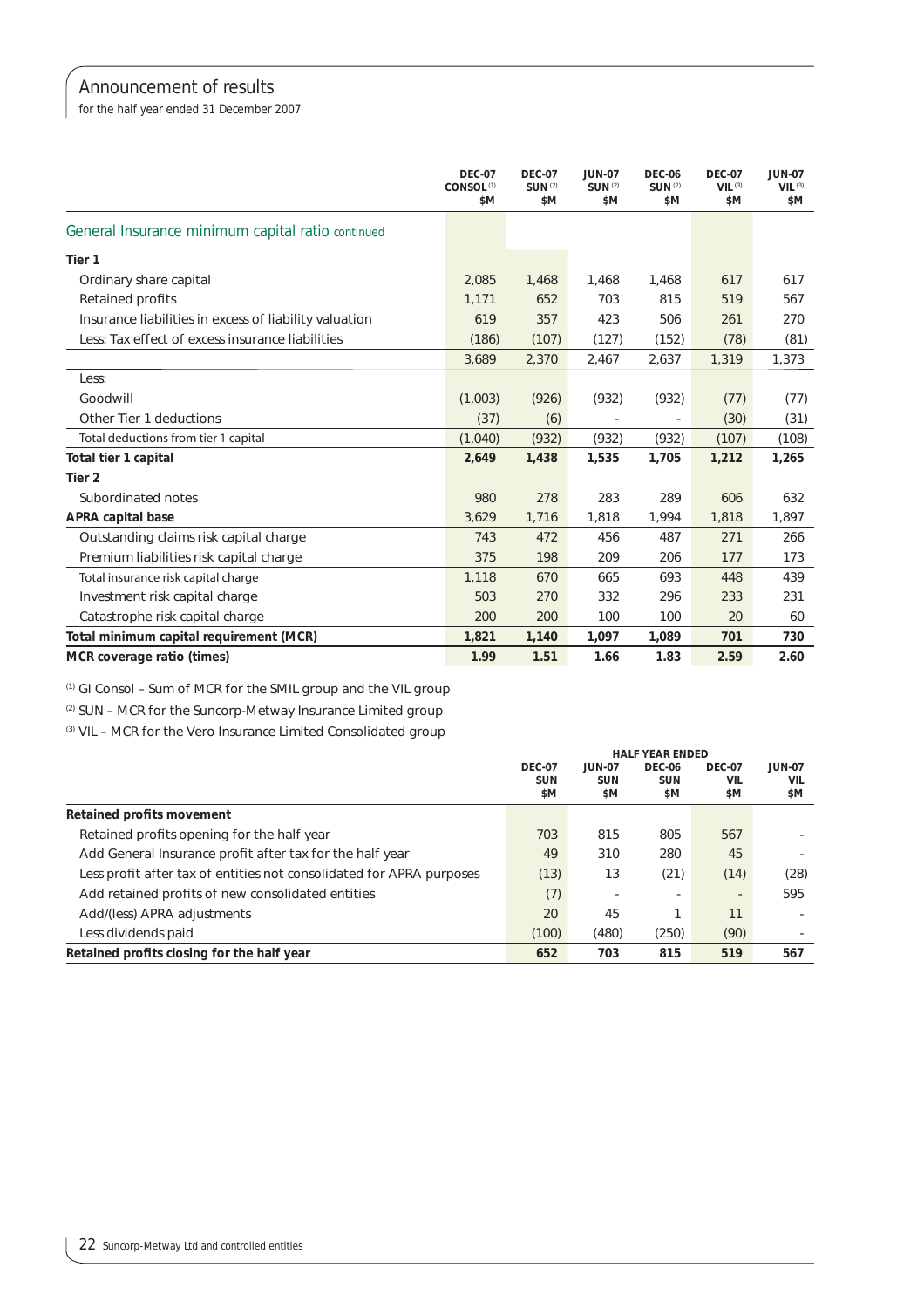## Dividends

The interim dividend of 52 cents per share is fully franked and due to be paid on 1 April 2008. The record date for determining entitlements to the dividends is 11 March 2008.

|                                                           | <b>HALF YEAR ENDED</b> |                      |                      |
|-----------------------------------------------------------|------------------------|----------------------|----------------------|
|                                                           | <b>DEC-07</b><br>\$M   | <b>JUN-07</b><br>\$M | <b>DEC-06</b><br>\$M |
| <b>Franking credits</b>                                   |                        |                      |                      |
| Franking credits available for subsequent financial years |                        |                      |                      |
| based on a tax rate of 30% after proposed dividend        | 478                    | 558                  | 442                  |

### Income tax

|                                                  | <b>DEC-07</b> | <b>JUN-07</b> | <b>DEC-06</b>            | <b>DEC-07</b><br><b>VS JUN-07</b> | <b>DEC-07</b><br>VS DEC-06 |
|--------------------------------------------------|---------------|---------------|--------------------------|-----------------------------------|----------------------------|
|                                                  | \$M           | \$M           | \$M                      | %                                 | %                          |
| Profit before income tax expense                 | 490           | 774           | 769                      | (36.7)                            | (36.3)                     |
| Prima facie income tax expense calculated at 30% | 147           | 232           | 231                      | (36.6)                            | (36.4)                     |
| Increase in income tax expense due to:           |               |               |                          |                                   |                            |
| Non-deductible expenses                          | 11            |               | 4                        | n/a                               | 175.0                      |
| Imputation gross-up on dividends received        | 9             | 7             | 2                        | 28.6                              | 350.0                      |
| Statutory funds                                  | (13)          | 35            | 21                       | (137.1)                           | (161.9)                    |
| Other                                            | 11            | 7             | 1                        | 57.1                              | 1,000.0                    |
| Decrease in income tax expense due to:           |               |               |                          |                                   |                            |
| Income tax offsets and credits                   | (24)          | (17)          | (8)                      | 41.2                              | 200.0                      |
| Other                                            | (24)          | (22)          | (9)                      | 9.1                               | 166.7                      |
| Income tax adjusted for differences              | 117           | 242           | 242                      | (51.7)                            | (51.7)                     |
| Over/under provision in prior year               | (11)          | (5)           | $\overline{\phantom{a}}$ | 120.0                             | n/a                        |
| Income tax expense                               | 106           | 237           | 242                      | (55.3)                            | (56.2)                     |
| Effective tax rate                               | 21.6%         | 30.6%         | 31.5%                    | (29.4)                            | (31.3)                     |
| Income tax expense by segment                    |               |               |                          |                                   |                            |
| Banking                                          | 92            | n/a           | n/a                      | n/a                               | n/a                        |
| General Insurance                                | 29            | n/a           | n/a                      | n/a                               | n/a                        |
| Wealth Management                                | 21            | n/a           | n/a                      | n/a                               | n/a                        |
| Other                                            | (36)          | n/a           | n/a                      | n/a                               | n/a                        |
| Total income tax expense                         | 106           | n/a           | n/a                      | n/a                               | n/a                        |

Prior period comparatives have been excluded as this table is prepared on a basis different from the line of business analysis. The line of business analysis incorporates pro-forma comparatives, whereas this table is prepared on a statutory basis.

The Group's consolidated effective tax rate for the six months ended 31 December 2007 was 21.6%. The effective tax rate for the six months ended 31 December 2007 is significantly lower than the last two reporting periods due to a higher proportion of operating profits being franked dividends in the current period.

The other significant movement lies in the statutory fund adjustment. Accounting standards require that the tax credit from a reduction in net market values of policyholder assets be recognised as part of the Group's income tax expense, whereas the net profit before tax of the Group includes a partially offsetting release of policyholder liability. Consequently, the tax credit is disproportionate relative to the net profit before tax. The reverse (i.e. a tax expense charge) is required in periods where the market values of policyholder assets increase.

Furthermore, the tax effect of non deductible amortisation expense referable to intangible assets identified on the acquisition of Promina Group Limited, has not impacted the effective tax rate. Pursuant to AASB 112 Income Taxes deferred tax balances were established for most identified intangibles at the date of acquisition. These deferred tax balances will reverse through deferred tax expense as non-deductible amortisation is added back.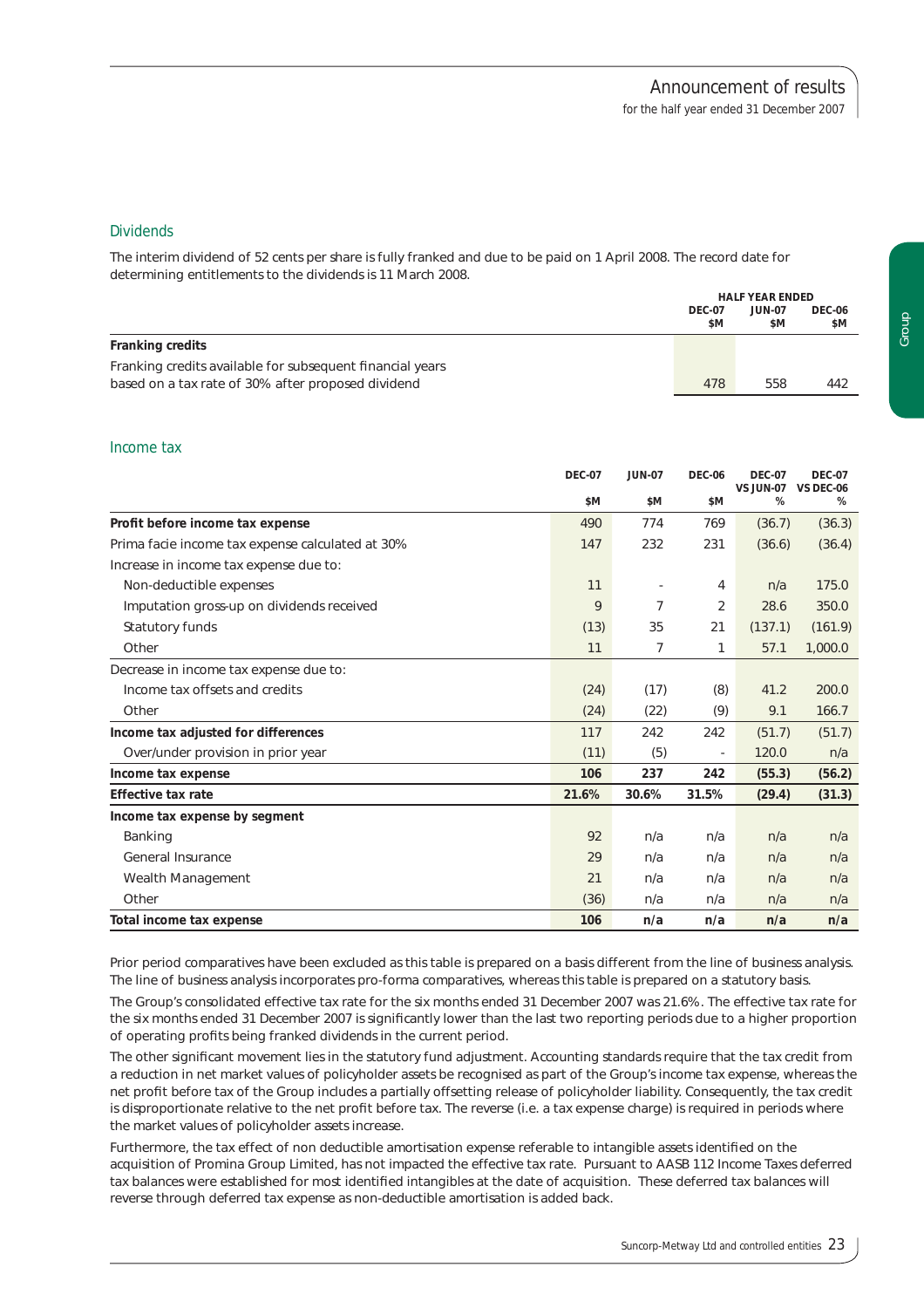for the half year ended 31 December 2007

### Pro-forma Consolidated Income Statement

This pro-forma consolidated income statement presents the operating result of the combined Suncorp-Promina businesses as if Suncorp owned Promina from 1 July 2006. It is intended for comparative purposes only and does not represent actual results. The historical operating results of Promina have been aligned to Suncorp's financial year end and reported in accordance with their pre-acquisition accounting policies. Promina integration costs and other acquisition related items have been excluded.

No adjustment has been made for synergies which may have been realised had the acquisition occurred on 1 July 2006. Accordingly, it is not reflective of the future consolidated results of the Group.

|                                                 |                      | <b>HALF YEAR ENDED</b> |                      |  |  |
|-------------------------------------------------|----------------------|------------------------|----------------------|--|--|
|                                                 | <b>DEC-07</b><br>\$M | <b>JUN-07</b><br>\$M   | <b>DEC-06</b><br>\$M |  |  |
| <b>Banking</b>                                  |                      |                        |                      |  |  |
| Net interest income                             | 484                  | 456                    | 454                  |  |  |
| Non-interest income                             | 84                   | 88                     | 75                   |  |  |
| <b>Total income</b>                             | 568                  | 544                    | 529                  |  |  |
| Operating expenses                              | (245)                | (244)                  | (235)                |  |  |
| Contribution before impairment losses and tax   | 323                  | 300                    | 294                  |  |  |
| Impairment losses on loans and advances         | (16)                 | (20)                   | (5)                  |  |  |
| Contribution before tax                         | 307                  | 280                    | 289                  |  |  |
| <b>General Insurance</b>                        |                      |                        |                      |  |  |
| Gross written premium                           | 3,156                | 3,163                  | 3,083                |  |  |
| Net earned premium                              | 2,945                | 2,863                  | 2,860                |  |  |
| Net incurred claims                             | (2, 177)             | (1,860)                | (1,789)              |  |  |
| Operating expenses                              | (805)                | (814)                  | (782)                |  |  |
| Investment income - insurance funds             | 188                  | 203                    | 197                  |  |  |
| Insurance trading result                        | 151                  | 392                    | 486                  |  |  |
| Managed schemes net income                      | 34                   | $\overline{7}$         | 14                   |  |  |
| Joint venture and other income                  | 19                   | 26                     | 39                   |  |  |
| Investment income - Shareholder Funds           | 28                   | 148                    | 206                  |  |  |
| Contribution before tax and capital funding     | 232                  | 573                    | 745                  |  |  |
| Capital funding                                 | (60)                 | (49)                   | (46)                 |  |  |
| Contribution before tax                         | 172                  | 524                    | 699                  |  |  |
| Contribution from Wealth Management before tax  | 125                  | 186                    | 255                  |  |  |
| Other                                           |                      |                        |                      |  |  |
| Contribution from LJ Hooker                     | 8                    | 7                      | 7                    |  |  |
| Other                                           | (3)                  | 12                     |                      |  |  |
| Wealth Management consolidation adjustments     | $\overline{7}$       | (6)                    | (8)                  |  |  |
| Contribution before tax                         | 12                   | 13                     | (1)                  |  |  |
| Profit before tax and Promina acquisition items | 616                  | 1,003                  | 1,242                |  |  |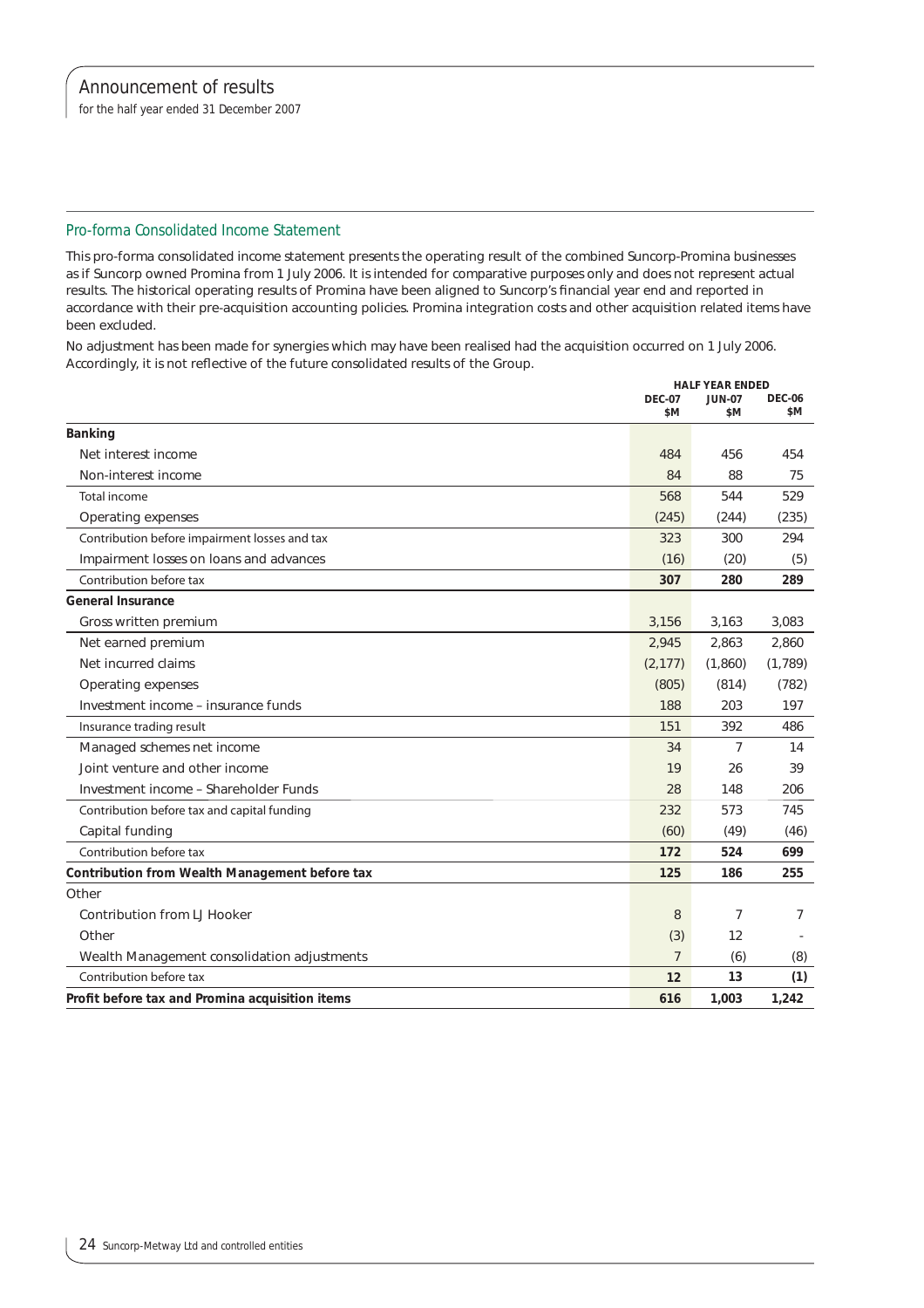## Segment information – Banking

### Profit overview

- Profit before tax and bad debts increased by 9.9% to \$323 million, reflecting underlying revenue growth in the lending and deposit portfolios and continuing tight control of discretionary spending. Strong lending growth in the first half has provided Suncorp with the confidence to upgrade forecast profit before tax and bad debts to between 10% and 12% despite the increased costs of funding.
- The Bank reported a net profit before tax of \$307 million, an increase of 6.2% over the prior period. This result was achieved in a highly competitive banking market and against a backdrop of substantially increased funding costs.
- Total income growth of 7.4% reflects strong performance in all segments moderated by a 27 basis point reduction in the Net Interest Margin.
- Home loan receivables (including securitised assets) increased by 12.9% to \$25.3 billion, business lending receivables increased by 28.1% to \$23.7 billion and deposits increased by 12.9% to \$17.5 billion.
- Non-interest income increased by 12% to \$84 million due to improved collection rates and the general growth of the lending and deposit portfolios.
- Net Interest Margin reduced by 27 basis points over the year as the Bank absorbed increased costs of wholesale funding and securitisation volumes increased. The global credit crunch contributed around 3 basis points, or \$8 million, to this reduction.
- Operating expense growth has remained low at 4.3%. This result is inclusive of compliance expenditure associated with the implementation of Basel II and Anti-Money Laundering legislation as well as the progressive expansion of the Bank's retail distribution network. These costs have been offset through the realisation of efficiencies within support areas and continued control of discretionary spending.
- With revenue growth outstripping expense growth, the bank's cost to income ratio further improved to 43.1%, which is broadly comparable with the major bank peer group.
- Gross Non-Performing Loans increased to \$354 million, representing just 0.7% of Gross Loans and Advances. While the levels of non-performing loans continues to increase as the credit cycle trends upwards from its lows of 2004, the overall quality of the portfolio remains sound with a significant proportion of loans secured by hard assets such as property with low LVR's.
- During the period the Retail Bank refreshed its strategy, flagging a more aggressive investment in new and relocated branches in growth corridors particularly in Queensland and Western Australia as well as improving its fulfilment





**Cost to income ratio** Half year, % 44.4 44.9 43.1

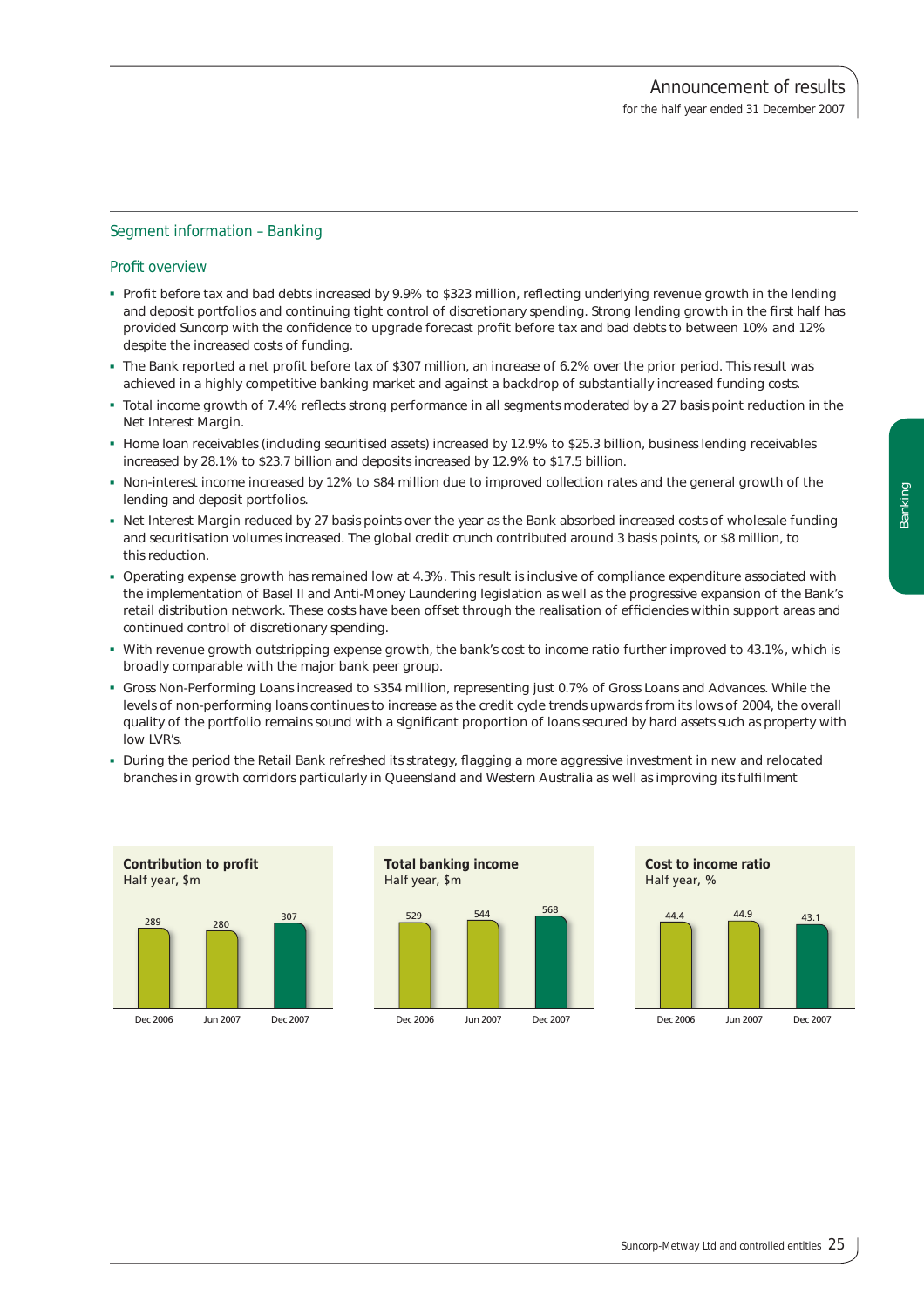for the half year ended 31 December 2007

|                                                                                                  | <b>HALF YEAR ENDED</b> |               |               |                                      |               |
|--------------------------------------------------------------------------------------------------|------------------------|---------------|---------------|--------------------------------------|---------------|
|                                                                                                  | <b>DEC-07</b>          | <b>JUN-07</b> | <b>DEC-06</b> | <b>DEC-07</b><br>VS JUN-07 VS DEC-06 | <b>DEC-07</b> |
|                                                                                                  | \$Μ                    | \$Μ           | \$M           | %                                    | ℅             |
| Profit contribution - Banking                                                                    |                        |               |               |                                      |               |
| Net interest income                                                                              |                        |               |               |                                      |               |
| Interest revenue                                                                                 | 2,126                  | 1,782         | 1,646         | 19.3                                 | 29.2          |
| Interest expense                                                                                 | (1,642)                | (1, 326)      | (1, 192)      | 23.8                                 | 37.8          |
|                                                                                                  | 484                    | 456           | 454           | 6.1                                  | 6.6           |
| Net banking fee income                                                                           |                        |               |               |                                      |               |
| Banking fee and commission revenue                                                               | 121                    | 113           | 107           | 7.1                                  | 13.1          |
| Banking fee and commission expense                                                               | (44)                   | (40)          | (40)          | 10.0                                 | 10.0          |
|                                                                                                  | 77                     | 73            | 67            | 5.5                                  | 14.9          |
| Other operating revenue                                                                          |                        |               |               |                                      |               |
| Net profits on trading and investment securities                                                 |                        | 6             | (1)           | (100.0)                              | (100.0)       |
| Net profits on derivative and other financial instruments                                        | $\overline{4}$         | 4             | 3             | $\overline{\phantom{a}}$             | 33.3          |
| Other income                                                                                     | 3                      | 5             | 6             | (40.0)                               | (50.0)        |
|                                                                                                  | $\overline{7}$         | 15            | 8             | (53.3)                               | (12.5)        |
| Non-interest income                                                                              | 84                     | 88            | 75            | (4.5)                                | 12.0          |
| Total income from banking activities                                                             | 568                    | 544           | 529           | 4.4                                  | 7.4           |
| <b>Operating expenses</b>                                                                        |                        |               |               |                                      |               |
| Staff expenses                                                                                   | (160)                  | (156)         | (149)         | 2.6                                  | 7.4           |
| Occupancy expenses                                                                               | (18)                   | (18)          | (15)          | $\overline{\phantom{a}}$             | 20.0          |
| Computer and depreciation expenses                                                               | (26)                   | (27)          | (22)          | (3.7)                                | 18.2          |
| Communication expenses                                                                           | (13)                   | (14)          | (15)          | (7.1)                                | (13.3)        |
| Advertising and promotion expenses                                                               | (11)                   | (16)          | (11)          | (31.3)                               |               |
| Other operating expenses <sup>(1)</sup>                                                          | (17)                   | (13)          | (23)          | 30.8                                 | (26.1)        |
|                                                                                                  | (245)                  | (244)         | (235)         | 0.4                                  | 4.3           |
| Contribution to profit from banking activities<br>before impairment losses on loans and advances | 323                    | 300           | 294           | 7.7                                  | 9.9           |
| Impairment losses on loans and advances                                                          | (16)                   | (20)          | (5)           | (20.0)                               | 220.0         |
| Contribution to profit before tax from banking activities                                        | 307                    | 280           | 289           | 9.6                                  | 6.2           |
| Return on equity (%)                                                                             | 15.0                   | 15.9          | 16.6          | (5.7)                                | (9.6)         |

(1) Other operating expenses is primarily made up of financial, legal, motor vehicle and travel and accommodation expenses.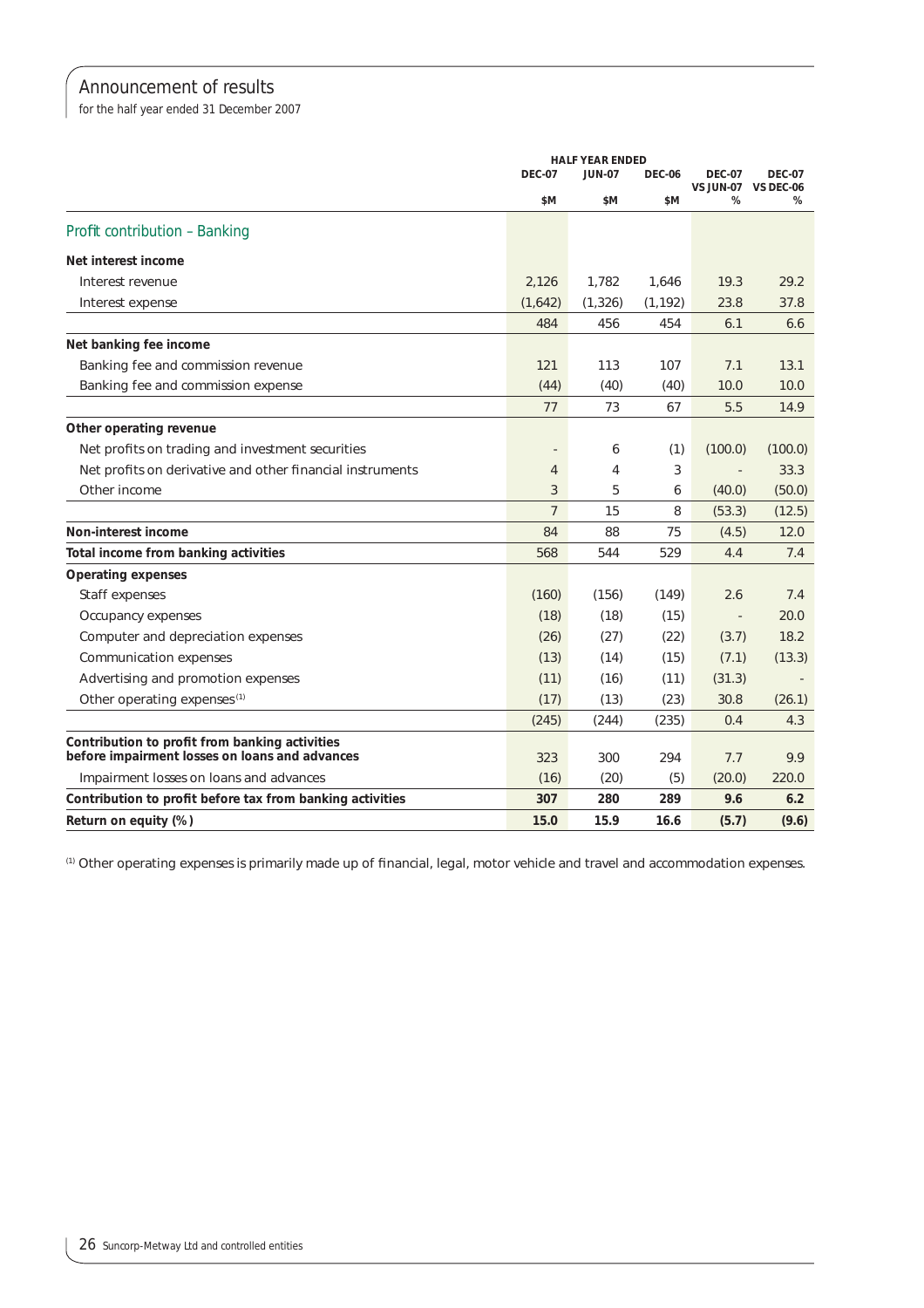for the half year ended 31 December 2007

|                                                      |                          | <b>HALF YEAR ENDED</b> |                          |                          |                          |
|------------------------------------------------------|--------------------------|------------------------|--------------------------|--------------------------|--------------------------|
|                                                      | <b>DEC-07</b>            | <b>JUN-07</b>          | <b>DEC-06</b>            | <b>DEC-07</b>            | <b>DEC-07</b>            |
|                                                      | \$M                      | \$M                    | \$M                      | %                        | VS JUN-07 VS DEC-06<br>% |
| <b>Balance sheet - Banking</b>                       |                          |                        |                          |                          |                          |
| <b>Assets</b>                                        |                          |                        |                          |                          |                          |
| Cash and liquid assets                               | 432                      | 383                    | 575                      | 12.8                     | (24.9)                   |
| Receivables due from other banks                     | $\overline{4}$           | 42                     | 10                       | (90.5)                   | (60.0)                   |
| Other financial assets                               |                          |                        |                          |                          |                          |
| <b>Trading securities</b>                            | 7,842                    | 4,291                  | 4,114                    | 82.8                     | 90.6                     |
| Investment securities <sup>(1)</sup>                 | 9,706                    | 9,704                  | 2,145                    | 0.0                      | 352.5                    |
| Bank acceptances from customers                      | 759                      | 875                    | 671                      | (13.3)                   | 13.1                     |
| Loans, advances and other receivables <sup>(2)</sup> | 49,461                   | 44,857                 | 41,026                   | 10.3                     | 20.6                     |
| Property, plant and equipment                        | 256                      | 248                    | 181                      | 3.2                      | 41.4                     |
| Current tax assets                                   | 3                        |                        | $\overline{\phantom{a}}$ | n/a                      | n/a                      |
| Deferred tax assets                                  | 126                      | 149                    | 121                      | (15.4)                   | 4.1                      |
| Intangible assets                                    | 108                      | 98                     | 95                       | 10.2                     | 13.7                     |
| Other assets <sup>(3)</sup>                          | 556                      | 580                    | 487                      | (4.1)                    | 14.2                     |
| <b>Total assets</b>                                  | 69,253                   | 61,227                 | 49,425                   | 13.1                     | 40.1                     |
| Liabilities                                          |                          |                        |                          |                          |                          |
| Deposits and short term borrowings                   | 40,783                   | 31,338                 | 30,716                   | 30.1                     | 32.8                     |
| Payables due to other banks                          | 43                       | 25                     | 28                       | 72.0                     | 53.6                     |
| <b>Bank acceptances</b>                              | 759                      | 875                    | 671                      | (13.3)                   | 13.1                     |
| Payables and other liabilities <sup>(4)</sup>        | 718                      | 1,386                  | 674                      | (48.2)                   | 6.5                      |
| Current tax liabilities                              | $\overline{\phantom{a}}$ | 116                    | 73                       | (100.0)                  | (100.0)                  |
| Employee benefit obligations                         | 102                      | 159                    | 117                      | (35.8)                   | (12.8)                   |
| Deferred tax liabilities                             | 129                      | 84                     | 66                       | 53.6                     | 95.5                     |
| Securitisation liabilities                           | 7,575                    | 7,956                  | 5,642                    | (4.8)                    | 34.3                     |
| Bonds, notes and long term borrowings                | 5,209                    | 6,284                  | 5,756                    | (17.1)                   | (9.5)                    |
| Subordinated notes                                   | 1,945                    | 1,198                  | 1,235                    | 62.4                     | 57.5                     |
| Preference shares                                    | 144                      | 144                    | 144                      | $\overline{\phantom{a}}$ |                          |
| <b>Total liabilities</b>                             | 57,407                   | 49,565                 | 45,122                   | 15.8                     | 27.2                     |
| Net assets                                           | 11,846                   | 11,662                 | 4,303                    | 1.6                      | 175.3                    |

(1) Includes the Group's investment in Promina of \$7.9 billion.

(2) Includes securitised home loan balances of \$7.3 billion (Jun-07 \$7.8 billion; Dec-06 \$5.5 billion).

(3) Other assets is mainly made up of accrued interest, prepayments and unrealised gains on derivative hedging positions.

(4) Includes unrealised losses on derivative hedging positions relating to cross currency swaps for offshore borrowings. Movements in the hedging positions are fully offset by movements in the underlying offshore borrowings.

|                                              | <b>HALF YEAR ENDED</b> |               |               |                                   |                            |
|----------------------------------------------|------------------------|---------------|---------------|-----------------------------------|----------------------------|
|                                              | <b>DEC-07</b>          | <b>JUN-07</b> | <b>DEC-06</b> | <b>DEC-07</b><br><b>VS JUN-07</b> | <b>DEC-07</b><br>VS DEC-06 |
|                                              | %                      | %             | %             | %                                 | %                          |
| Banking ratios and statistics                |                        |               |               |                                   |                            |
| Cost to income ratio                         | 43.1                   | 44.9          | 44.4          | (4.0)                             | (2.9)                      |
| Cost to average total banking assets ratio   | 0.74                   | 0.89          | 0.99          | (16.9)                            | (25.3)                     |
| Capital adequacy ratio                       | 10.84                  | 9.86          | 11.34         | 9.9                               | (4.4)                      |
| Return on average risk weighted assets ratio | 1.36                   | 1.39          | 1.53          | (2.2)                             | (11.1)                     |
| Net interest margin $(1)$                    | 1.76                   | 1.91          | 2.03          | (7.9)                             | (13.3)                     |
| Net interest spread                          | 1.43                   | 1.57          | 1.69          | (8.9)                             | (15.4)                     |

(1) Refer table on page 34 for analysis.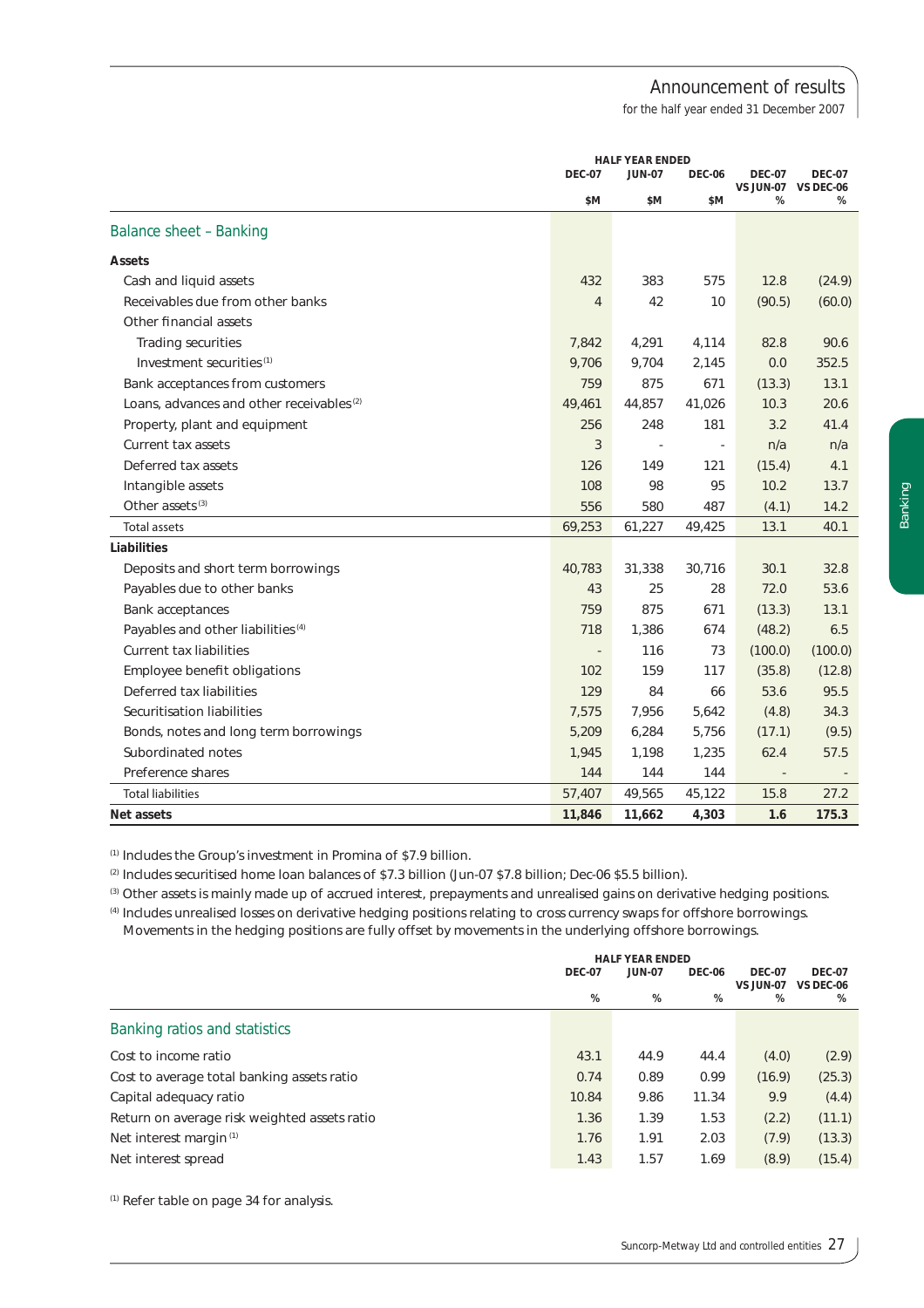for the half year ended 31 December 2007

|                                                                                 |               | <b>HALF YEAR ENDED</b> |               |                                      |               |
|---------------------------------------------------------------------------------|---------------|------------------------|---------------|--------------------------------------|---------------|
|                                                                                 | <b>DEC-07</b> | <b>JUN-07</b>          | <b>DEC-06</b> | <b>DEC-07</b><br>VS JUN-07 VS DEC-06 | <b>DEC-07</b> |
|                                                                                 | \$M           | \$M                    | \$M           | %                                    | %             |
| Asset growth                                                                    |               |                        |               |                                      |               |
| Housing loans                                                                   | 17,963        | 15,995                 | 16,918        | 12.3                                 | 6.2           |
| Securitised housing loans                                                       | 7,302         | 7,800                  | 5,459         | (6.4)                                | 33.8          |
| <b>Total housing loans</b>                                                      | 25,265        | 23,795                 | 22,377        | 6.2                                  | 12.9          |
| Consumer Joans                                                                  | 1,185         | 1,063                  | 894           | 11.5                                 | 32.6          |
| <b>Retail loans</b>                                                             | 26,450        | 24,858                 | 23,271        | 6.4                                  | 13.7          |
| Commercial (SME's)                                                              | 5,036         | 4,661                  | 4,123         | 8.0                                  | 22.1          |
| Corporate                                                                       | 3,267         | 2,575                  | 2,022         | 26.9                                 | 61.6          |
| Development finance                                                             | 5,000         | 3,541                  | 2,950         | 41.2                                 | 69.5          |
| Property investment                                                             | 4,566         | 4,363                  | 4,071         | 4.7                                  | 12.2          |
| Lease finance                                                                   | 2,468         | 2,396                  | 2,301         | 3.0                                  | 7.3           |
| Agribusiness                                                                    | 3,379         | 3,263                  | 3,050         | 3.6                                  | 10.8          |
| <b>Business loans</b>                                                           | 23,716        | 20,799                 | 18,517        | 14.0                                 | 28.1          |
| <b>Structured finance</b>                                                       | 5             | 6                      | 6             | (16.7)                               | (16.7)        |
| Other receivables <sup>(1)</sup>                                                | 168           | 189                    | 20            | (11.1)                               | 740.0         |
| Gross banking loans, advances and other receivables                             | 50,339        | 45,852                 | 41,814        | 9.8                                  | 20.4          |
| Provision for impairment                                                        | (119)         | (120)                  | (117)         | (0.8)                                | 1.7           |
| Loans, advances and other receivables                                           | 50,220        | 45,732                 | 41,697        | 9.8                                  | 20.4          |
| <b>Risk weighted assets</b>                                                     | 33,180        | 29,393                 | 27,347        | 12.9                                 | 21.3          |
| Geographical breakdown -<br>gross banking loans, advances and other receivables |               |                        |               |                                      |               |
| Queensland                                                                      | 30,974        | 28,693                 | 26,305        | 7.9                                  | 17.7          |
| New South Wales                                                                 | 10,794        | 9,538                  | 8.605         | 13.2                                 | 25.4          |
| Victoria                                                                        | 5,815         | 5,263                  | 4,869         | 10.5                                 | 19.4          |
| Western Australia                                                               | 2,455         | 2,071                  | 1,745         | 18.5                                 | 40.7          |
| South Australia and other                                                       | 301           | 287                    | 290           | 4.9                                  | 3.8           |
| Outside of Queensland Joans                                                     | 19,365        | 17,159                 | 15,509        | 12.9                                 | 24.9          |
| Gross banking loans, advances and other receivables                             | 50,339        | 45,852                 | 41,814        | 9.8                                  | 20.4          |

(1) Other receivables is primarily made up of trade finance and foreign exchange advances.

## **Total lending**

- Gross banking loans, advances and other receivables, including securitised assets, increased by 20.4% to \$50.3 billion.
- The continuing strong economic environment has contributed to robust lending growth in both the housing and business lending markets with Suncorp growing ahead of the overall market for the period. Recent tightening in monetary policy has tempered the housing and business lending markets from their recent highs. Despite these interest rate rises and higher inflation, lending activity remains robust in our target markets.
- The recent tightening of the wholesale funding market has seen a flight to quality with many retail and small business lenders shifting from the non-bank sector back to traditional lenders. Suncorp's strong brand and market position, particularly in Queensland, has allowed the Bank to capitalise on this trend, with overall retail lending growing by 13.7%.
- Tight liquidity has also resulted in the business sector increasing its level of direct funding from banks. Along with a generally buoyant corporate sector, this has contributed to a business lending increase of 28.1%.
- The Bank's geographic footprint continues to expand beyond its home state, with growth strongest in Western Australia (40.7%), where the economic boom is most evident. Growth has also been achieved in New South Wales (25.4%) and Victoria (19.4%) despite the less robust economic conditions in those states.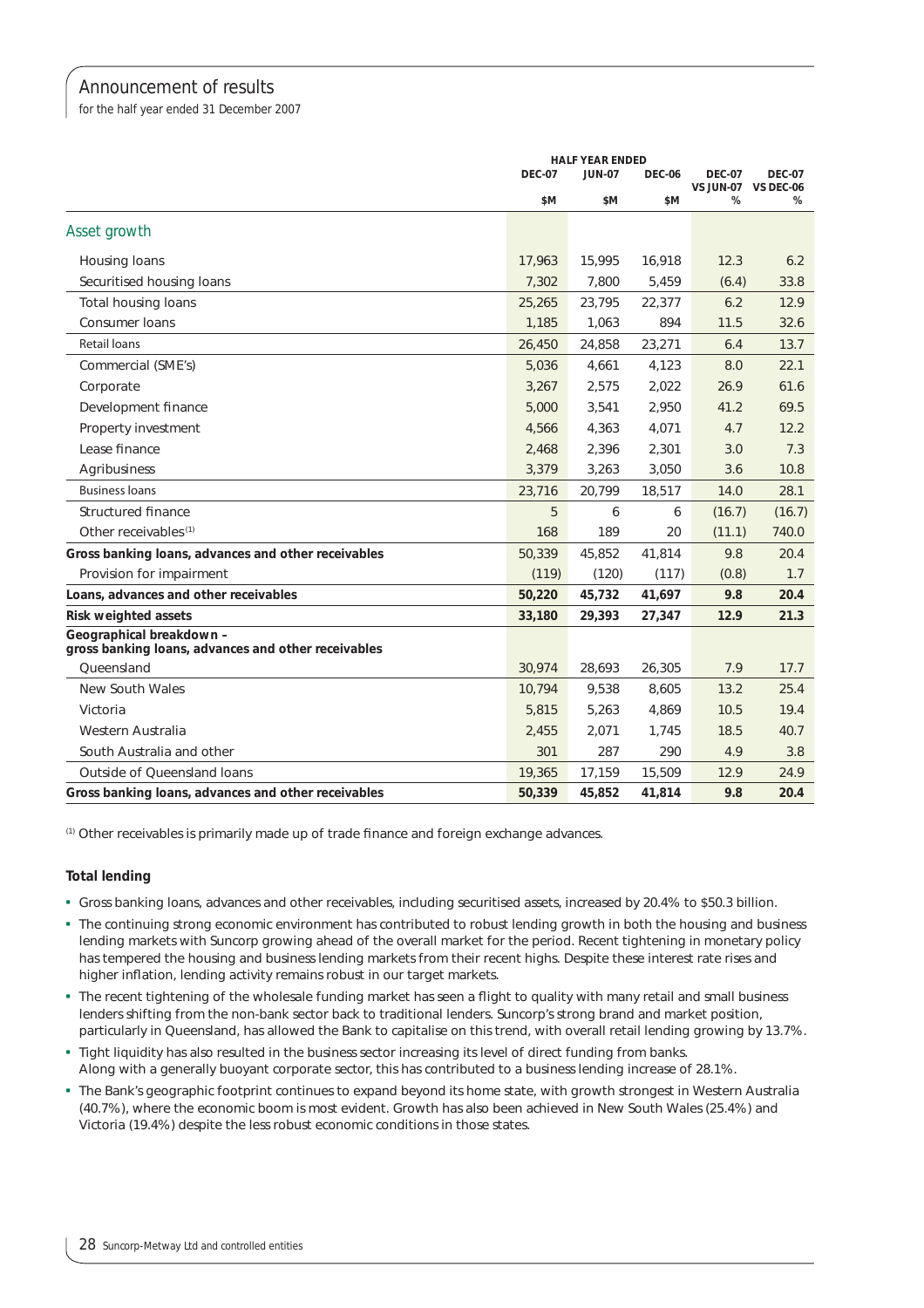for the half year ended 31 December 2007

|                               | <b>HALF YEAR ENDED</b> |               |               |                          |                |
|-------------------------------|------------------------|---------------|---------------|--------------------------|----------------|
|                               | <b>DEC-07</b>          | <b>JUN-07</b> | <b>DEC-06</b> | <b>DEC-07</b>            | <b>DEC-07</b>  |
|                               | \$M                    | \$M           | \$M           | <b>VS JUN-07</b><br>%    | VS DEC-06<br>% |
| Personal lending              |                        |               |               |                          |                |
| <b>Housing Loans by State</b> |                        |               |               |                          |                |
| Queensland                    | 15,916                 | 14,964        | 14,036        | 6.4                      | 13.4           |
| New South Wales               | 4,625                  | 4,421         | 4,179         | 4.6                      | 10.7           |
| Victoria                      | 2,717                  | 2,638         | 2,584         | 3.0                      | 5.1            |
| Western Australia             | 1,717                  | 1,488         | 1,301         | 15.4                     | 32.0           |
| South Australia               | 212                    | 212           | 214           | $\overline{\phantom{a}}$ | (0.9)          |
| <b>ACT</b>                    | 53                     | 48            | 46            | 10.4                     | 15.2           |
| Tasmania                      | 25                     | 24            | 17            | 4.2                      | 47.1           |
| <b>Outside of Queensland</b>  | 9,349                  | 8,831         | 8,341         | 5.9                      | 12.1           |
|                               | 25,265                 | 23,795        | 22,377        | 6.2                      | 12.9           |

### **Housing lending**

- Home lending receivables, including securitised assets, grew 12.9%, ahead of market growth of 11.6% over the same period and consistent with Suncorp's goal of profitably growing its home portfolio at, or slightly above, system rates.
- In an environment where increasing interest rates led to some moderation of lending, the Bank has been able to drive new business volumes and lending growth, particularly in the December quarter. Reflecting an increasing interest rate outlook, growth in fixed rate products was particularly strong, contributing 32% of new business volumes for the year.
- In the Queensland market, the Bank capitalised on its direct distribution capability and achieved outstanding lending growth of 13.4% which is a result of the strong performance of the branch network. The Bank continues to grow its retail branch network in Queensland in order to capitalise on changing demographics and emerging growth corridors.
- During the period the Bank has also invested in improving its overall service proposition for broker introduced home loans with indirect volumes rebuilding strongly during the last six months of the year from the lows of 2006-07. This has contributed to lending growth outside of Queensland of 12.1%, with growth strongest in Western Australia (32.0%).

|                                  |               | <b>HALF YEAR ENDED</b> |        |                                   |                            |
|----------------------------------|---------------|------------------------|--------|-----------------------------------|----------------------------|
|                                  | <b>DEC-07</b> | <b>JUN-07</b>          | DEC-06 | <b>DEC-07</b><br><b>VS JUN-07</b> | <b>DEC-07</b><br>VS DEC-06 |
|                                  | \$M           | \$M                    | \$M    | %                                 | %                          |
| <b>Consumer Loans by Purpose</b> |               |                        |        |                                   |                            |
| Personal loans                   | 370           | 347                    | 315    | 6.6                               | 17.5                       |
| Overdrafts                       | 5             | 8                      | 5      | (37.5)                            | $\overline{\phantom{a}}$   |
| Credit cards                     | 235           | 213                    | 190    | 10.3                              | 23.7                       |
| Margin lending                   | 575           | 495                    | 384    | 16.2                              | 49.7                       |
|                                  | 1,185         | 1.063                  | 894    | 11.5                              | 32.6                       |

### **Consumer lending**

- Consumer lending, made up principally of personal loans, margin lending and credit card receivables, grew strongly by 32.6% to \$1.19 billion.
- This growth continues to be driven by cross-selling to existing customers as evidenced by above system growth in credit card sales.
- Margin lending volumes improved by 49.7% to \$575 million.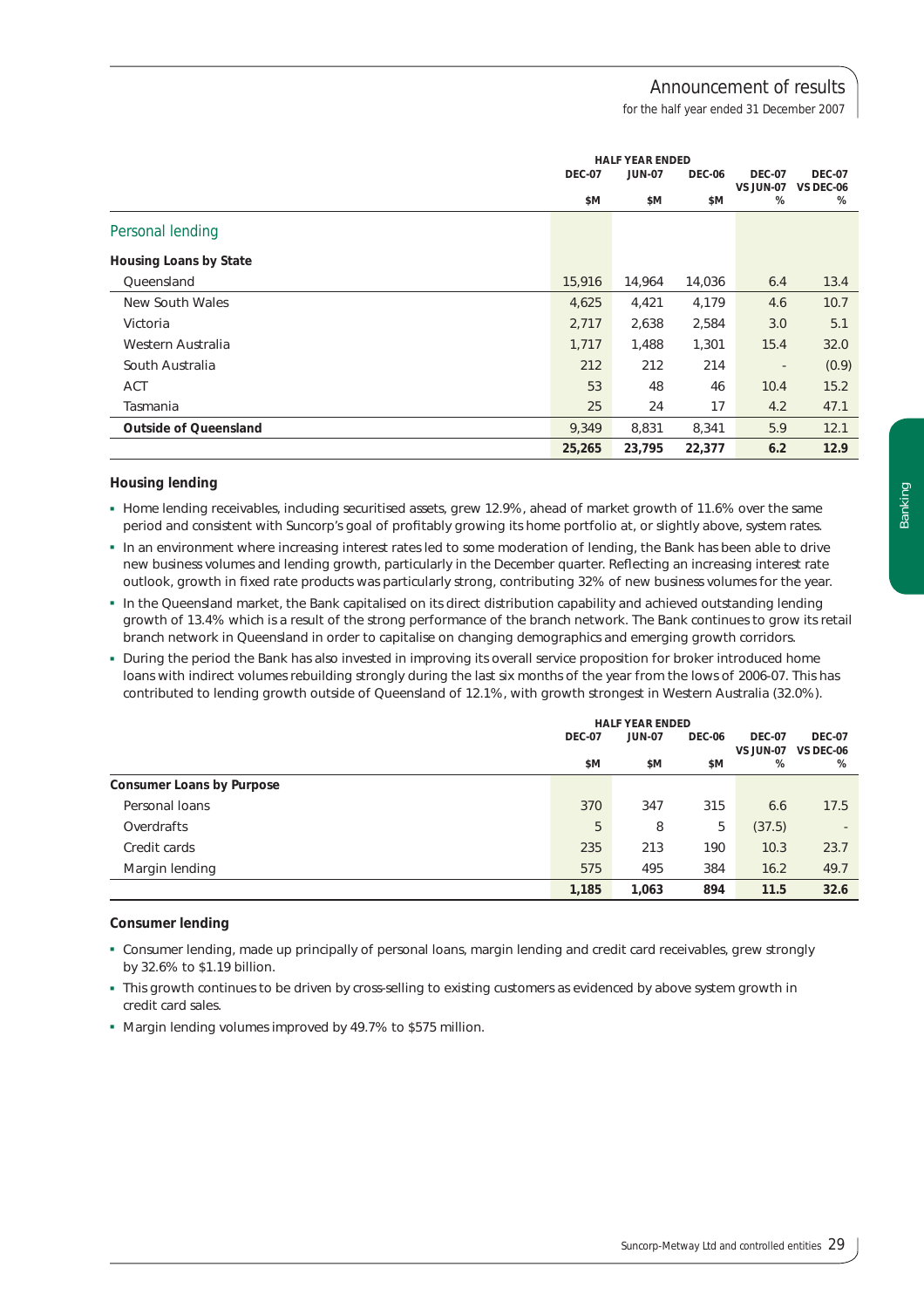for the half year ended 31 December 2007

## Business lending

A breakdown of business lending by state is shown below:

|                                | <b>HALF YEAR ENDED</b> |               |               |               |               |
|--------------------------------|------------------------|---------------|---------------|---------------|---------------|
|                                | <b>DEC-07</b>          | <b>JUN-07</b> | <b>DEC-06</b> | <b>DEC-07</b> | <b>DEC-07</b> |
|                                |                        |               |               | VS JUN-07     | VS DEC-06     |
|                                | \$M                    | \$M           | \$M           | %             | %             |
| <b>Business Loans by State</b> |                        |               |               |               |               |
| Queensland                     | 13,786                 | 12,548        | 11.417        | 9.9           | 20.7          |
| New South Wales                | 6,061                  | 5,020         | 4,365         | 20.7          | 38.9          |
| Victoria                       | 3,075                  | 2,603         | 2,266         | 18.1          | 35.7          |
| Western Australia              | 733                    | 579           | 441           | 26.6          | 66.2          |
| South Australia                | 61                     | 49            | 28            | 24.5          | 117.9         |
| <b>Outside of Queensland</b>   | 9.930                  | 8.251         | 7.100         | 20.3          | 39.9          |
|                                | 23.716                 | 20.799        | 18,517        | 14.0          | 28.1          |

### **Business lending**

- Business lending receivables increased 28.1% exceeding industry growth of 24.3%.
- Queensland and Western Australia, with their robust economic growth and business confidence, remain the predominant growth platform for business lending. In the slower growing states, New South Wales and Victoria, Suncorp continues to improve its lending performance.

### **Commercial (SME)**

- The Commercial (SME) portfolio has grown by 22.1% to \$5.0 billion.
- While the market remains challenging, we have seen strong growth in all regions, with both Victoria and New South Wales delivering growth above 25%. Queensland remains the staple growth platform for our portfolio with a further 18.3% added.
- A greater concentration on deal conversions and the maturity of our interstate presence have been a significant part of this result.

### **Corporate**

- Corporate lending consists of customers with turnover in excess of \$10 million. This segment has performed exceptionally, achieving growth of 61.6% to \$3.3 billion.
- This result has been achieved through the expansion of the infrastructure business, which has more than doubled over the period.
- There has also been good growth, up 48.1%, in the remainder of the corporate book as corporate customers find it increasingly difficult to access credit through wholesale markets.

### **Development finance**

- The strong recovery evident in the half to June 2007 has continued with development finance growing 69.5% to \$5.0 billion for the year to December 2007.
- . The traditional development finance portfolio has maintained strong growth due to continued demand for housing and high rental yields. The portfolio has been further bolstered with the expansion of the corporate development portfolio and the retirement and aged care sector, with these two areas providing over 60% of development finance's total growth for the year.
- Growth has been strong in all mainland states with Queensland, New South Wales and Western Australia maintaining strong portfolio expansion. There has been significant expansion in the southern states with Victoria and South Australia more than doubling portfolios for the year.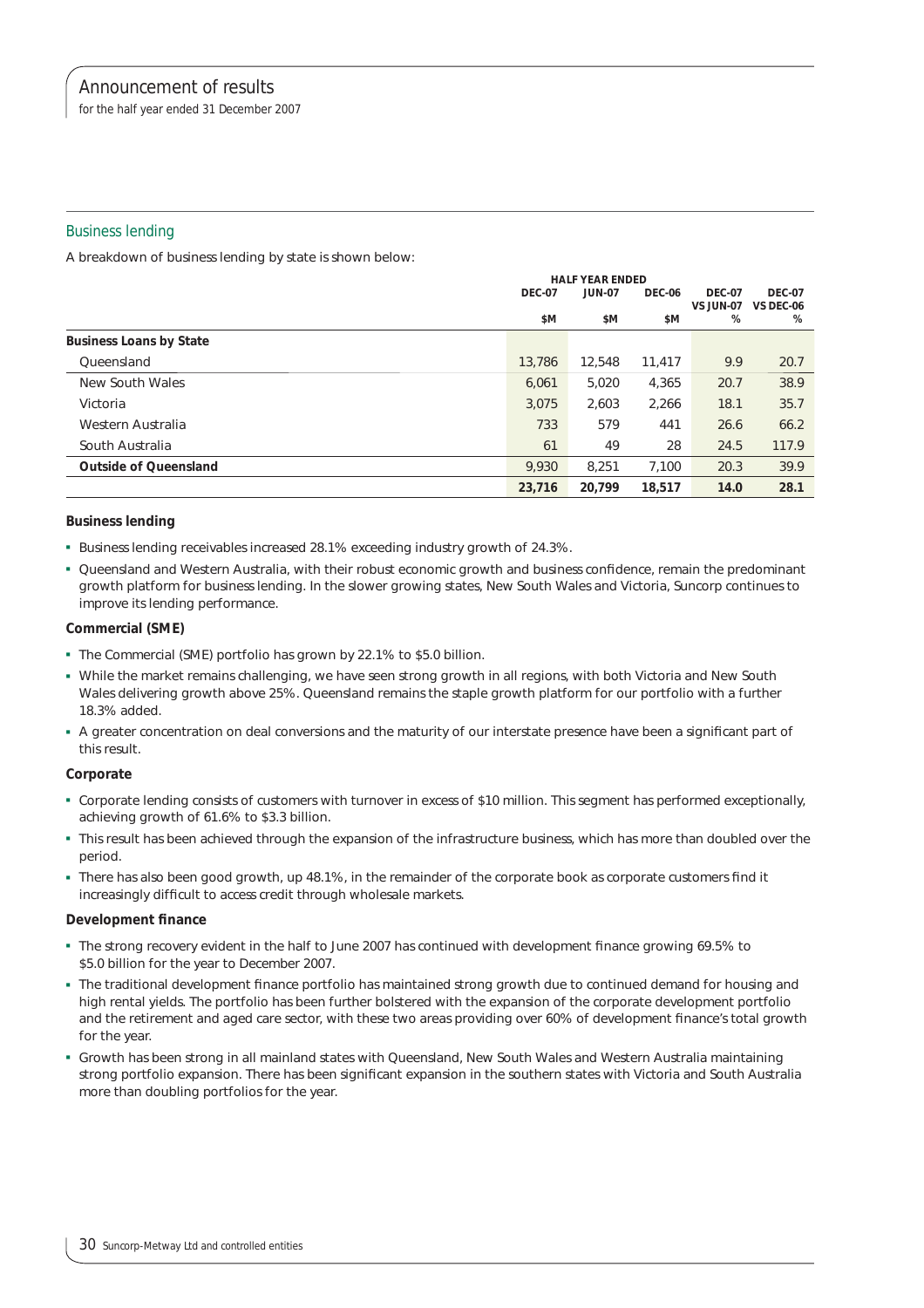### Business lending continued

### **Property investment**

- Property investment includes assets such as shopping centres, commercial offices and industrial warehouses, and excludes construction projects.
- The portfolio has seen growth of 12.2% to \$4.6 billion, with a third of this coming from the smaller state portfolios of Victoria, Western Australia and South Australia.
- This performance highlights Suncorp's respected placement in the property investment market, with success resulting from an increased focus on recovering geographies and those sectors with more stable income streams and better performing assets.

#### **Lease finance**

- Lease finance is a stable portfolio focused on low risk, high volume equipment and vehicle leasing. The portfolio grew 7.3% for the year to \$2.5 billion.
- Leasing finance has been impacted by slow market conditions. Suncorp, however has maintained above system growth in this portfolio over the last 12 months.

### **Agribusiness**

- The agribusiness portfolio achieved solid growth of 10.8% to \$3.4 billion.
- The continuation of drought conditions during 2007 had a significant impact on the Queensland market, where the majority of the portfolio is based by inhibiting growth in that region. With this in mind the Bank has deliberately sought to improve its market position in the southern states. This expansion has been successful with growth in excess of 25% outside of Queensland.
- Conditions are expected to improve with the high levels of rainfall seen in Queensland and northern New South Wales over the Christmas and New Year season triggering summer plantings as well as a number of property sales.
- The agribusiness team will continue to work closely with customers in all regions to ensure that their requirements are met while they move out of the drought period.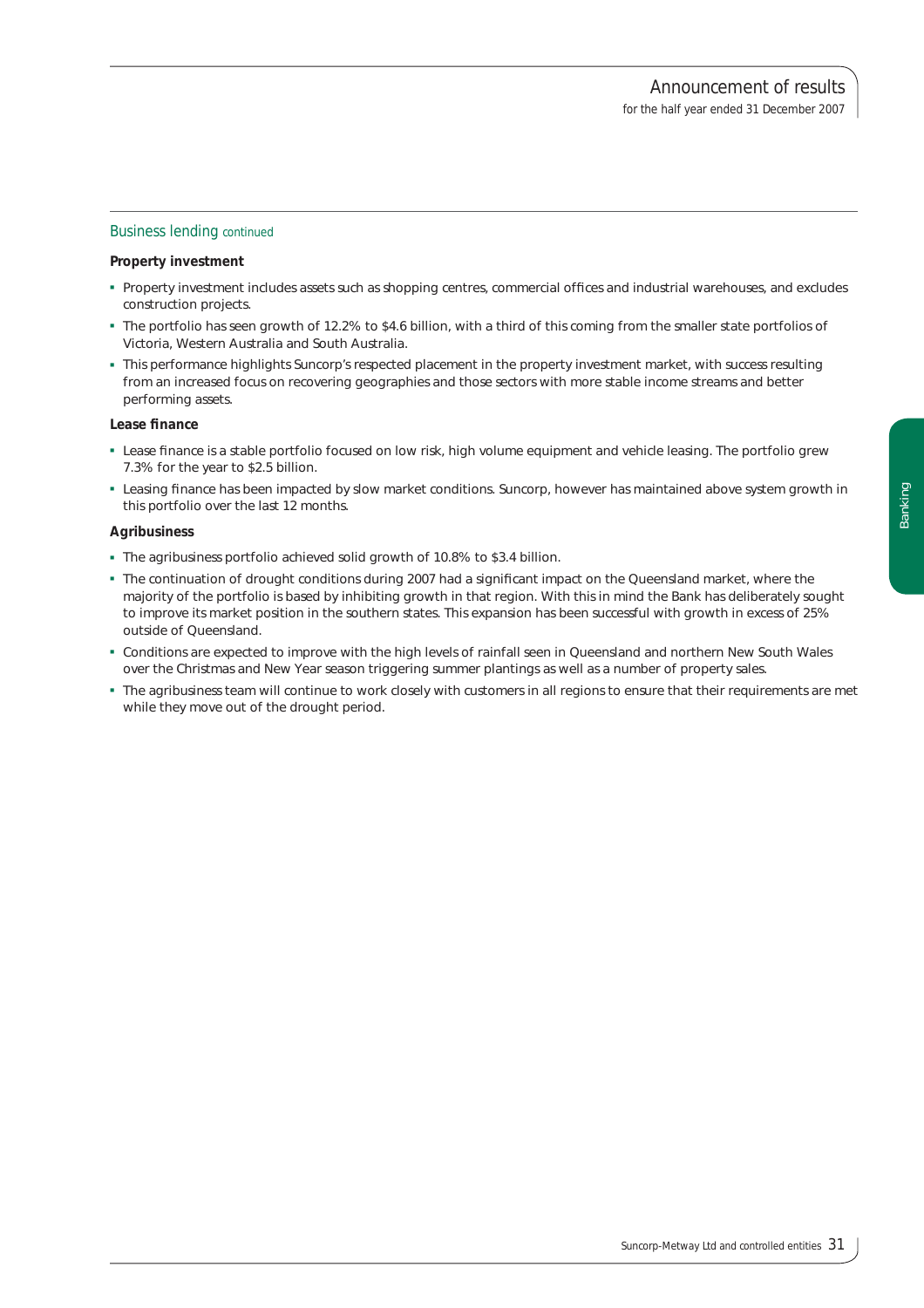for the half year ended 31 December 2007

|                                                       |               | <b>HALF YEAR ENDED</b> |               |                            |                            |
|-------------------------------------------------------|---------------|------------------------|---------------|----------------------------|----------------------------|
|                                                       | <b>DEC-07</b> | <b>JUN-07</b>          | <b>DEC-06</b> | <b>DEC-07</b><br>VS JUN-07 | <b>DEC-07</b><br>VS DEC-06 |
|                                                       | \$Μ           | \$Μ                    | \$Μ           | %                          | %                          |
| <b>Funding and deposits</b>                           |               |                        |               |                            |                            |
| <b>Retail funding</b>                                 |               |                        |               |                            |                            |
| Australian retail deposits                            |               |                        |               |                            |                            |
| Transaction                                           | 5,635         | 5,112                  | 4,948         | 10.2                       | 13.9                       |
| Investment                                            | 4,615         | 4,822                  | 4,803         | (4.3)                      | (3.9)                      |
| Term                                                  | 7,280         | 6,056                  | 5,780         | 20.2                       | 26.0                       |
| Core retail deposits                                  | 17,530        | 15,990                 | 15,531        | 9.6                        | 12.9                       |
| Retail treasury                                       | 3,445         | 3,190                  | 3,128         | 8.0                        | 10.1                       |
| Total retail funding                                  | 20,975        | 19,180                 | 18,659        | 9.4                        | 12.4                       |
| <b>Wholesale funding</b>                              |               |                        |               |                            |                            |
| Domestic funding sources                              |               |                        |               |                            |                            |
| Senior wholesale funding                              | 17,812        | 11,510                 | 11,364        | 54.8                       | 56.7                       |
| Subordinated debt                                     | 681           | 684                    | 688           | (0.4)                      | (1.0)                      |
| Preference shares                                     | 144           | 144                    | 144           |                            |                            |
|                                                       | 18,637        | 12,338                 | 12,196        | 51.1                       | 52.8                       |
| Overseas funding sources <sup>(1)</sup>               |               |                        |               |                            |                            |
| Euro commercial paper                                 | 2,919         | 2,659                  | 1,996         | 9.8                        | 46.2                       |
| Euro medium term note                                 | 4,286         | 4,273                  | 4,453         | 0.3                        | (3.8)                      |
| Subordinated debt                                     | 1,264         | 514                    | 547           | 145.9                      | 131.1                      |
|                                                       | 8,469         | 7,446                  | 6,996         | 13.7                       | 21.1                       |
| Total wholesale funding                               | 27,106        | 19,784                 | 19,192        | 37.0                       | 41.2                       |
| Total funding (excluding securitisation)              | 48,081        | 38,964                 | 37,851        | 23.4                       | 27.0                       |
| <b>Securitised funding</b>                            |               |                        |               |                            |                            |
| Australian dollar wholesale <sup>(2)</sup>            | 5,300         | 5,387                  | 3,970         | (1.6)                      | 33.5                       |
| Foreign currency wholesale (1)                        | 2,275         | 2,569                  | 1,672         | (11.4)                     | 36.1                       |
| Total securitised funding                             | 7,575         | 7,956                  | 5,642         | (4.8)                      | 34.3                       |
| Total funding (including securitisation)              | 55,656        | 46,920                 | 43,493        | 18.6                       | 28.0                       |
| Total funding is represented on the balance sheet by: |               |                        |               |                            |                            |
| Deposits and short term borrowings <sup>(3)</sup>     | 40,783        | 31,338                 | 30,716        | 30.1                       | 32.8                       |
| Securitisation liabilities                            | 7,575         | 7,956                  | 5,642         | (4.8)                      | 34.3                       |
| Bonds, notes and long term borrowings                 | 5,209         | 6,284                  | 5,756         | (17.1)                     | (9.5)                      |
| Subordinated debt                                     | 1,945         | 1,198                  | 1,235         | 62.4                       | 57.5                       |
| Preference shares                                     | 144           | 144                    | 144           |                            |                            |
| Total                                                 | 55,656        | 46,920                 | 43,493        | 18.6                       | 28.0                       |
| Retail funding as a percentage of total funding       |               |                        |               |                            |                            |
| (excluding securitisation) <sup>(4)</sup>             | 44%           | 49%                    | 49%           | (10.2)                     | (10.2)                     |

(1) Foreign currency borrowings are hedged back into Australian dollars.

(2) Some Australian dollar borrowing's are held offshore.

(3) Includes term issuance that is presently within one year to maturity.

(4) For the purposes of calculating the percentage of retail funding, securitised liabilities have been excluded given assets are match funded with these liabilities.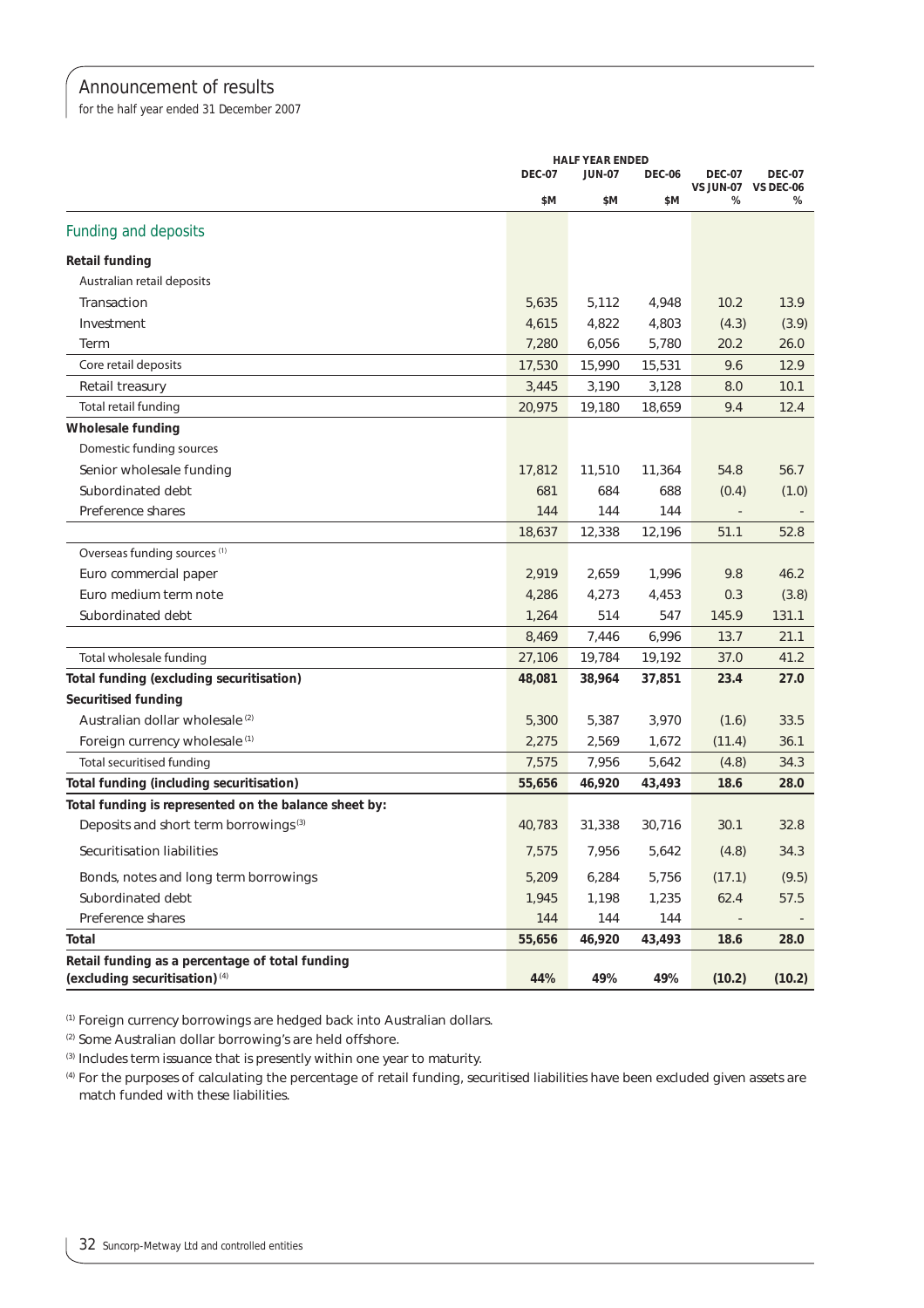### Funding and deposits continued

## **Retail funding**

- Core retail deposits (net of treasury) increased 12.9% to \$17.5 billion with much of the growth due to the strong performance of the branch distribution network.
- The market continues to be very competitive and the half to December 2007 was particularly impacted by both the funds flow into superannuation products and equity markets as well as the impact of tightening funding markets.
- The recent introduction of the IBus Maximiser online account for business customers and the eOptions retail product, as well as our ongoing branch expansion has delivered strong growth in retail deposits and will continue to do so.

### **Wholesale funding**

- The Bank has been following a strategy of diversifying its wholesale funding base for a number of years. This has enabled funding to continue appropriately throughout the market dislocation in 2007. Liquidity was increased via additional issuance into the domestic market and offshore private placements with funding re-allocated across sources.
- Wholesale funding (excluding securitisation) increased by 41.2% to \$27.1 billion at 31 December 2007. As a proportion of total funding, wholesale funding has increased to 56% from 51% highlighting the importance of a diversified mix of wholesale funding sources.
- The Bank has a wide variety of domestic funding options available to it, founded on strong alliances with a diverse group of investors as well as a large diverse investor base in Europe, Asia and the United States. This has been based around an active debt investor relations programme which provides the capacity to issue a wide range of short-term and long-term instruments into different markets.
- The Bank placed \$800 million into an RMBS warehouse in August 2007 but chose not to utilise securitisation sources for the remainder of 2007 due to price and market conditions.
- In October 2007, the Bank undertook a GBP325 million Subordinated Debt issue. This issue was heavily oversubscribed and further deepened the GBP investor base developed by the insurance subordinated debt issue earlier in the year.
- The Bank established a US Commercial Paper facility in July 2007 which is planned to activate in the first half of 2008.
- The Bank does not have any significant term maturities in its wholesale funding during the first half of 2008.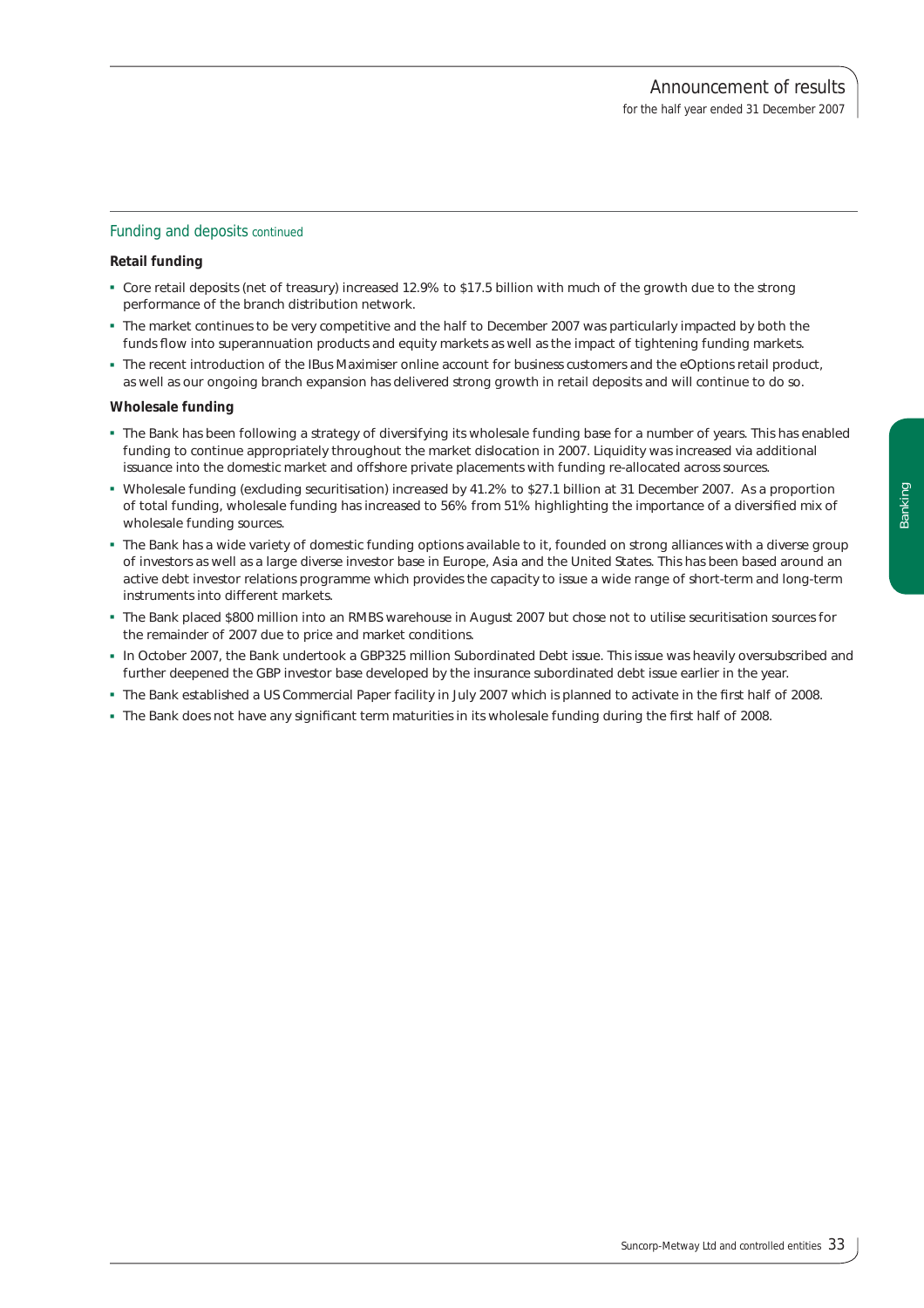for the half year ended 31 December 2007

|                                              | <b>HALF YEAR ENDED</b>   |               |               |                          |                |
|----------------------------------------------|--------------------------|---------------|---------------|--------------------------|----------------|
|                                              | <b>DEC-07</b>            | <b>JUN-07</b> | <b>DEC-06</b> | <b>DEC-07</b>            | <b>DEC-07</b>  |
|                                              | \$M                      | \$M           | \$M           | VS JUN-07<br>%           | VS DEC-06<br>% |
| <b>Profit Commentary</b>                     |                          |               |               |                          |                |
| Net interest income                          |                          |               |               |                          |                |
| Net interest income                          |                          |               |               |                          |                |
| Bank loans and funding                       | 484                      | 437           | 446           | 10.8                     | 8.5            |
| Securitised loans and funding                | $\overline{2}$           | 22            | 12            | (90.9)                   | (83.3)         |
|                                              | 486                      | 459           | 458           | 5.9                      | 6.1            |
| Net establishment fees and acquisition costs | $\overline{\phantom{a}}$ | (1)           | (1)           | (100.0)                  | (100.0)        |
| Preference shares                            | (2)                      | (2)           | (3)           | $\overline{\phantom{a}}$ | (33.3)         |
|                                              | 484                      | 456           | 454           | 6.1                      | 6.6            |

|                                              | <b>HALF YEAR ENDED</b>   |               |                          |                            |                            |
|----------------------------------------------|--------------------------|---------------|--------------------------|----------------------------|----------------------------|
|                                              | <b>DEC-07</b>            | <b>JUN-07</b> | <b>DEC-06</b>            | <b>DEC-07</b><br>VS JUN-07 | <b>DEC-07</b><br>VS DEC-06 |
|                                              | %                        | %             | %                        | %                          | %                          |
| Net interest margin                          |                          |               |                          |                            |                            |
| Bank loans and funding                       | 2.05                     | 2.14          | 2.26                     | (4.2)                      | (9.3)                      |
| Securitised loans and funding                | (0.28)                   | (0.22)        | (0.22)                   | 27.3                       | 27.3                       |
|                                              | 1.77                     | 1.92          | 2.04                     | (7.8)                      | (13.2)                     |
| Net establishment fees and acquisition costs | $\overline{\phantom{0}}$ |               | $\overline{\phantom{a}}$ | n/a                        | n/a                        |
| Preference shares                            | (0.01)                   | (0.01)        | (0.01)                   | $\overline{\phantom{0}}$   | $\overline{\phantom{a}}$   |
|                                              | 1.76                     | 1.91          | 2.03                     | (7.9)                      | (13.3)                     |

 Net interest income rose 6.1% to \$484 million in the 6 months to December 2007 driven by above system growth in lending.

- Net interest margin finished the year to December 2007 at 1.76%, down 27 basis points for the year. The table illustrates the composition of the 27 basis point reduction:

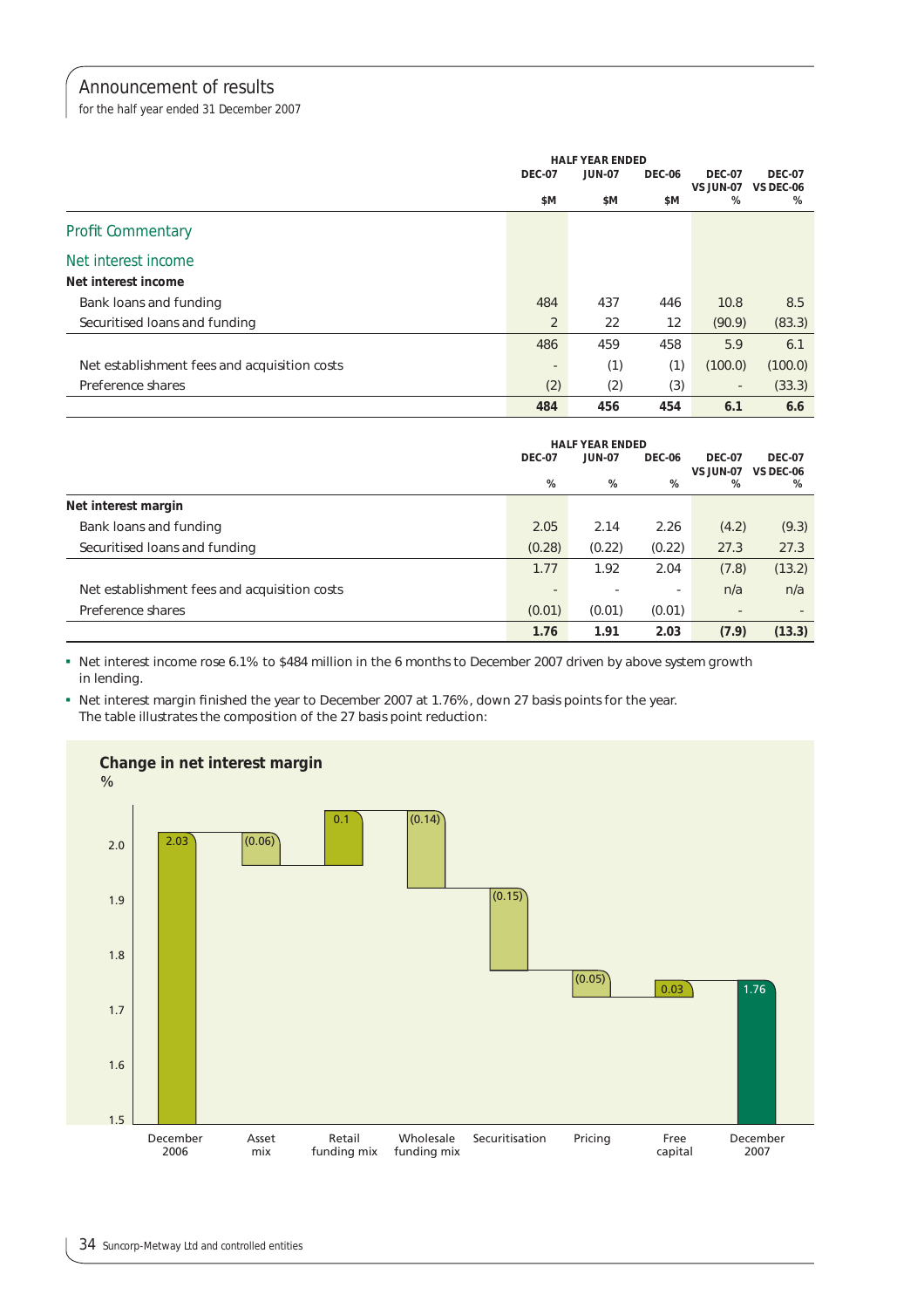### Net interest income continued

- The changing asset mix of the lending book contributed to a reduction in margin for the year as customers continue to move from floating to fixed rate lending reflecting their future expectations of interest rate rises and the mix of business lending moved towards lower margin products. In response to the credit market dislocation, the Bank held higher levels of liquid assets which also had a negative impact on margin. The total impact of the change in asset mix was a 6 basis point reduction in margin.
- Above system growth in household deposits, despite increasing the number and volume of higher yielding retail products, has benefited margin by 10 basis points.
- Increased volumes of wholesale funding have driven a 14 basis point reduction to margin with much of the funding coming from the short term market, where the relative funding costs compared to retail funding have increased substantially over the past year.
- Increasing volumes of securitisation funding over the last 12 months have driven a 15 basis point reduction to margin. While the Bank has not used securitisation since July 2007, the full period impact of prior period issuances have negatively impacted margins.
- The pricing mix includes a wide range of impacts and includes the global credit crunch that contributed around 3 basis points (approximately \$8 million) to the total 5 basis point reduction in net interest margins. The Bank could relatively swiftly pass on these additional costs to commercial customers but was constrained in increasing variable mortgage rates. Despite this market volatility, competitive pricing pressures remained in the market, including the repricing of the development finance portfolio.
- The impact of free capital generated an improvement on spread by 3 basis points.

## Net banking fee income

- Net banking fee income rose 14.9% to \$77 million.
- Lending fee revenue increased 23.5% to \$42 million due to continued higher lending volumes, partially offset by an uplift in trail commissions as the intermediary distribution business continues to expand.

|                         |               | <b>HALF YEAR ENDED</b> |               |                                   |                            |
|-------------------------|---------------|------------------------|---------------|-----------------------------------|----------------------------|
|                         | <b>DEC-07</b> | <b>JUN-07</b>          | <b>DEC-06</b> | <b>DEC-07</b><br><b>VS JUN-07</b> | <b>DEC-07</b><br>VS DEC-06 |
|                         | \$M           | \$Μ                    | \$M           | %                                 | %                          |
| Net banking fee income  |               |                        |               |                                   |                            |
| Lending fee revenue     | 42            | 38                     | 34            | 10.5                              | 23.5                       |
| Lending fee expense     | (20)          | (18)                   | (15)          | 11.1                              | 33.3                       |
| Net lending fees        | 22            | 20                     | 19            | 10.0                              | 15.8                       |
| <b>Transaction fees</b> | 52            | 50                     | 47            | 4.0                               | 10.6                       |
| Interchange fees        | 3             | 3                      | 1             | $\overline{\phantom{a}}$          | 200.0                      |
|                         | 77            | 73                     | 67            | 5.5                               | 14.9                       |

## Operating expenses

- Operating expenses increased by 4.3% to \$245 million.
- Staff costs increased 7.4% as Business Banking continued to expand its distribution capacity and Retail Banking commenced the expansion of its branch footprint. While the labour market remains tight, staff costs growth has been managed through the redistribution of resource through the business.
- Compliance costs continue to add considerable expense to the Bank as the requirements of the Basel II Accord and Anti-Money Laundering Legislation are implemented. These programs of work will continue to impact our expense base during 2008 and 2009.
- Also impacting expenses has been the full year effect on occupancy expenses from the workplace change program which has seen Suncorp develop flagship offices at Brisbane Square and Suncorp Place in Sydney.
- The 4.3% increase in expenses was well below the 7.4% increase in revenue resulting in a cost to income ratio of 43.1%, down from 44.4% at December 2006.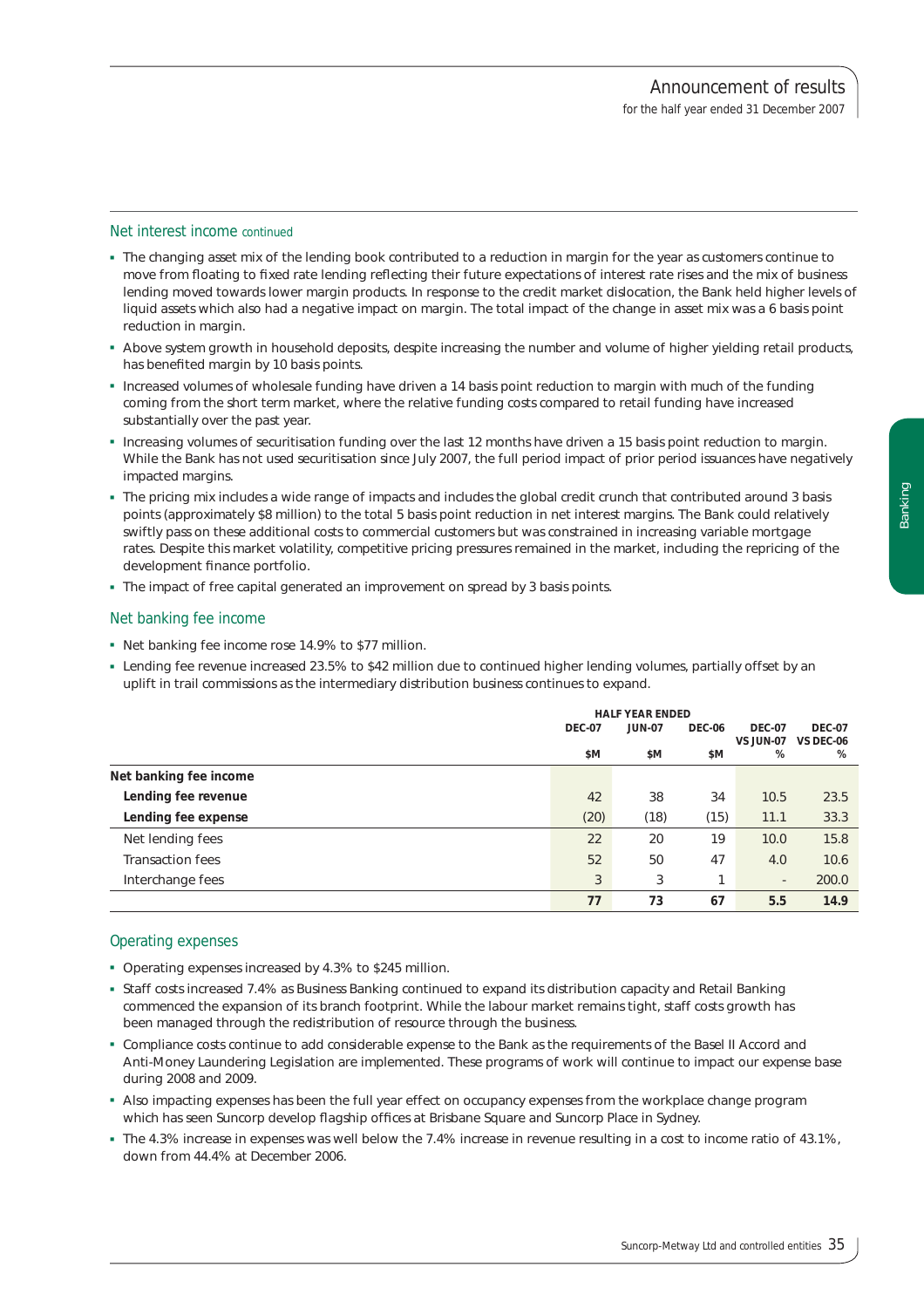for the half year ended 31 December 2007

### Impairment losses on loans and advances

- Impairment losses were \$16 million for the six months to December 2007, an increase of \$11 million on the corresponding prior period.
- Impairment losses were positively impacted by a \$16 million revision to the collective provision for impairment during the half as the Bank continues to refine its valuation methodology. A similar refinement to the collective provision resulted in an \$11 million benefit to impairment losses in the half year to December 2006. The refinement in the methodology related to the improved estimation of total impairment from the historical losses in default accounts. After the change in methodology the balance sheet remains strongly reserved with impairment provisions and general reserve for credit losses representing 135% of gross impaired assets.

|                                         |               | <b>HALF YEAR ENDED</b> |               |                            |                            |
|-----------------------------------------|---------------|------------------------|---------------|----------------------------|----------------------------|
|                                         | <b>DEC-07</b> | <b>JUN-07</b>          | <b>DEC-06</b> | <b>DEC-07</b><br>VS JUN-07 | <b>DEC-07</b><br>VS DEC-06 |
|                                         | \$M           | \$M                    | \$M           | %                          | %                          |
| Impairment losses on loans and advances |               |                        |               |                            |                            |
| Collective provision for impairment     | (13)          |                        | (9)           | (1,400.0)                  | 44.4                       |
| Specific provision for impairment       | 18            | 11                     |               | 63.6                       | 157.1                      |
| Bad debts written off                   | 13            | 9                      | 9             | 44.4                       | 44.4                       |
| Bad debts recovered                     | (2)           | (1)                    | (2)           | 100.0                      | $\overline{\phantom{a}}$   |
|                                         | 16            | 20                     | 5             | (20.0)                     | 220.0                      |

## Impaired assets

- " Total non-performing loans have continued to increase from historical lows to finish December 2007 at \$354 million. This represents just 0.70% of gross loans, advances and other receivables, an increase of only 0.01% from June 2007.
- Gross Impaired assets have increased to \$191 million, representing 0.38% of gross loans, advances and other receivables, up from the June 2007 result of 0.34% of total lending.
- Construction and development, with impaired assets of \$142 million, is the largest contributor to the increase. During the period, this portfolio was subject to a rigorous review with the findings pointing to the continued tough residential markets in New South Wales being the major cause of the current impairment levels. Despite the increase, impaired assets represent just over 2.5% of the \$5.5 billion portfolio.
- As was the case last year, Agribusiness impaired assets remain at low levels despite the continuation of drought conditions in Queensland and New South Wales during 2007. Our long history in the Agribusiness sector enables us to work with customers impacted by the drought.
- Past 90 day due assets have increased to \$163 million, representing 0.38% of gross loans, advances and other receivables. The slight increase has been a result of pressure on mortgages from recent rate rises.
- The Bank's loan book continues to have a significant proportion of its book secured by hard assets such as property with low LVRs. Therefore in the event that a loan becomes non-performing, losses are limited by the extent of security underpinning the loan.



36 Suncorp-Metway Ltd and controlled entities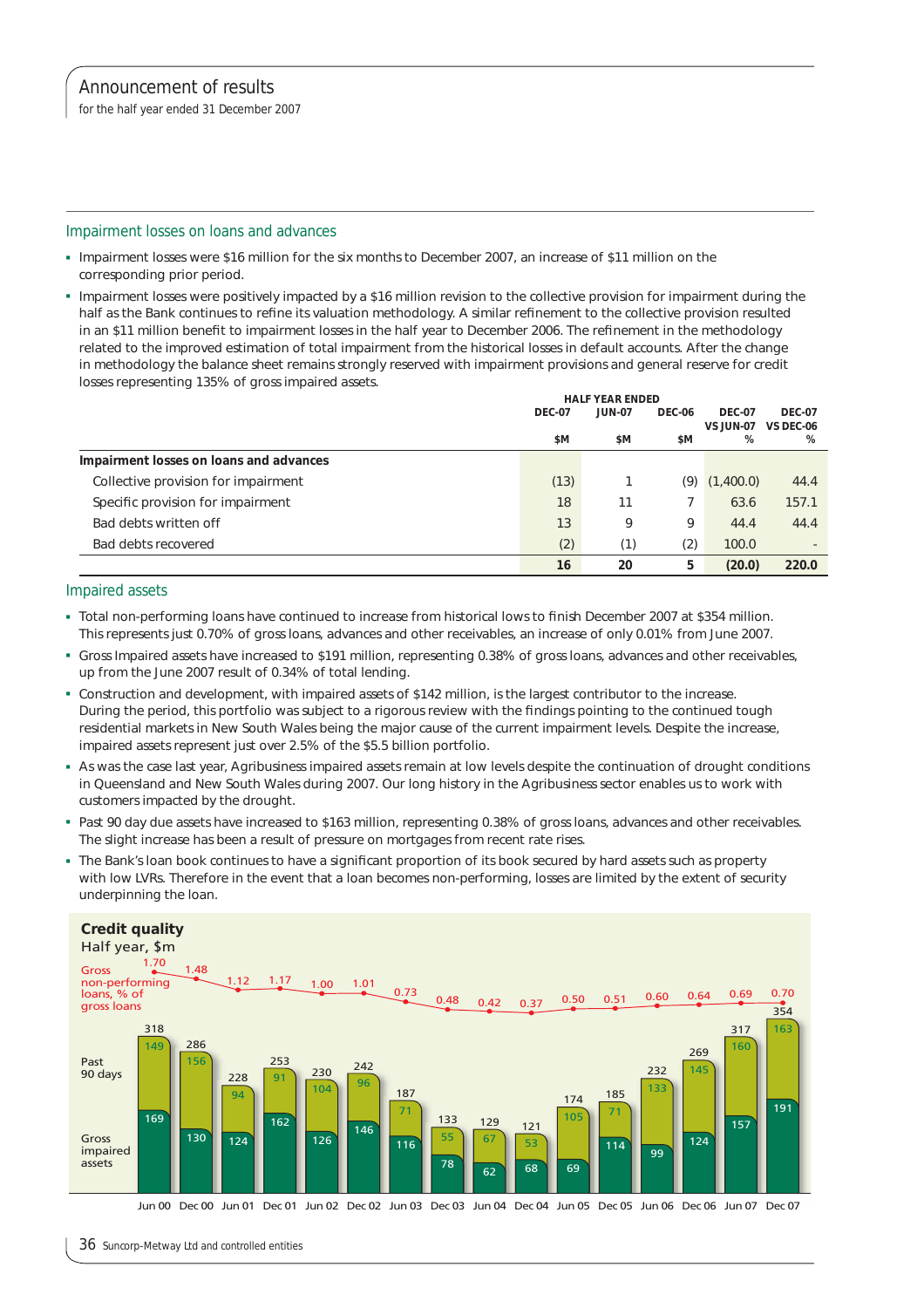for the half year ended 31 December 2007

|                                                                                                                                                                                                     |                | <b>HALF YEAR ENDED</b> |               |                                      |               |
|-----------------------------------------------------------------------------------------------------------------------------------------------------------------------------------------------------|----------------|------------------------|---------------|--------------------------------------|---------------|
|                                                                                                                                                                                                     | <b>DEC-07</b>  | <b>JUN-07</b>          | <b>DEC-06</b> | <b>DEC-07</b><br>VS JUN-07 VS DEC-06 | <b>DEC-07</b> |
|                                                                                                                                                                                                     | \$Μ            | \$M                    | \$M           | %                                    | %             |
| Impaired assets continued                                                                                                                                                                           |                |                        |               |                                      |               |
| Gross balances of non-accrual loans                                                                                                                                                                 |                |                        |               |                                      |               |
| with specific provisions set aside                                                                                                                                                                  | 149            | 109                    | 76            | 36.7                                 | 96.1          |
| without specific provisions set aside                                                                                                                                                               | 42             | 48                     | 48            | (12.5)                               | (12.5)        |
| Gross impaired assets                                                                                                                                                                               | 191            | 157                    | 124           | 21.7                                 | 54.0          |
| Specific provision for impairment                                                                                                                                                                   | (37)           | (25)                   | (23)          | 48.0                                 | 60.9          |
| Net impaired assets                                                                                                                                                                                 | 154            | 132                    | 101           | 16.7                                 | 52.5          |
| Size of gross impaired assets                                                                                                                                                                       |                |                        |               |                                      |               |
| Less than one million                                                                                                                                                                               | 25             | 36                     | 32            | (30.6)                               | (21.9)        |
| Greater than one million but less than ten million                                                                                                                                                  | 85             | 84                     | 81            | 1.2                                  | 4.9           |
| Greater than ten million                                                                                                                                                                            | 81             | 37                     | 11            | 118.9                                | 636.4         |
|                                                                                                                                                                                                     | 191            | 157                    | 124           | 21.7                                 | 54.0          |
| Past due loans not shown as impaired assets                                                                                                                                                         |                |                        |               |                                      |               |
| Impaired assets do not include loans accruing interest which are<br>in arrears 90 days or more where the loans are well secured.<br>Interest revenue continues to be recognised in the contribution |                |                        |               |                                      |               |
| to profit. The value of past due loans is                                                                                                                                                           | 163            | 160                    | 145           | 1.9                                  | 12.4          |
| Gross non-performing loans                                                                                                                                                                          | 354            | 317                    | 269           | 11.7                                 | 31.6          |
| Interest income on impaired assets recognised<br>in the contribution to profit                                                                                                                      |                |                        |               |                                      |               |
| Net interest charged and recognised as revenue<br>in the contribution to profit during the half year was                                                                                            | $\overline{2}$ | 1                      | 2             | 100.0                                |               |
| Analysis of movements in gross impaired assets                                                                                                                                                      |                |                        |               |                                      |               |
| Balance at the beginning of the half year                                                                                                                                                           | 157            | 124                    | 99            | 26.6                                 | 58.6          |
| Recognition of new impaired assets and increases in                                                                                                                                                 |                |                        |               |                                      |               |
| previously recognised impaired assets                                                                                                                                                               | 64             | 68                     | 40            | (5.9)                                | 60.0          |
| Impaired assets written off during the half year                                                                                                                                                    | (6)            | (10)                   | (4)           | (40.0)                               | 50.0          |
| Impaired assets which have been restated                                                                                                                                                            |                |                        |               |                                      |               |
| as performing assets or repaid                                                                                                                                                                      | (24)           | (25)                   | (11)          | (4.0)                                | 118.2         |
| Balance at the end of the half year                                                                                                                                                                 | 191            | 157                    | 124           | 21.7                                 | 54.0          |
|                                                                                                                                                                                                     | $\%$           | $\%$                   | $\%$          |                                      |               |
| Gross impaired assets as a percentage of gross loans,<br>advances and other receivables                                                                                                             | 0.38           | 0.34                   | 0.30          | 11.8                                 | 26.7          |
| Gross non-performing loans as a percentage of gross loans,<br>advances and other receivables                                                                                                        | 0.70           | 0.69                   | 0.64          | 1.4                                  | 9.4           |
| Gross impaired assets as a percentage of impairment provisions<br>and general reserve for credit loss                                                                                               | 74.03          | 65.69                  | 53.22         | 12.7                                 | 39.1          |
| Impairment provisions and general reserve for credit loss<br>as a percentage of risk weighted assets                                                                                                | 0.78           | 0.81                   | 0.85          | (4.4)                                | (8.7)         |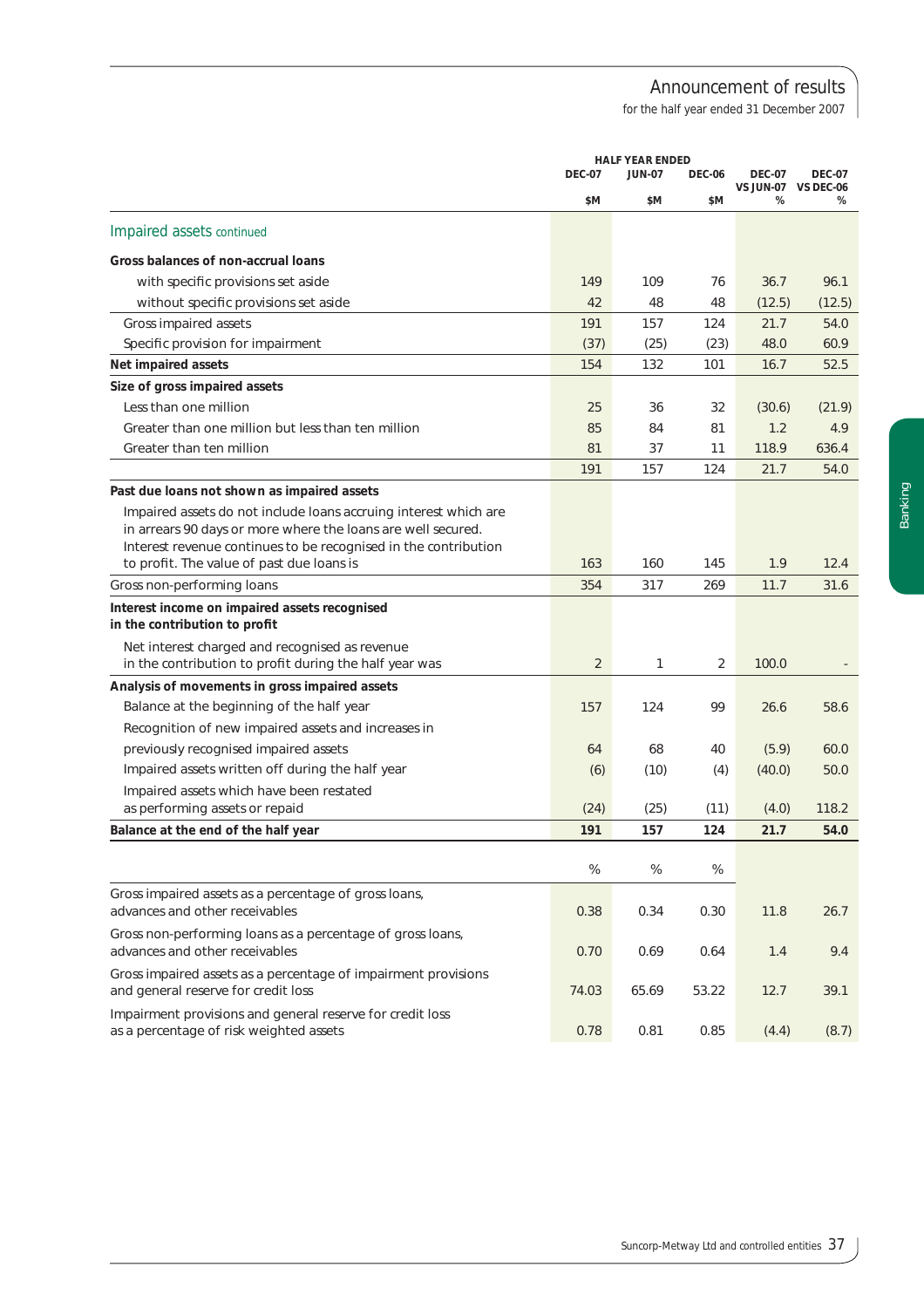for the half year ended 31 December 2007

### Impaired assets continued

Industry breakdown is shown below based on the source of credit risk whereas the asset growth table on page 28 is based on the nature of the loan.

Industry breakdown of impaired assets and specific provisions as at 31 December 2007 are as follows:

|                                   | <b>GROSS</b><br><b>LOANS</b><br>\$Μ | <b>IMPAIRED</b><br><b>ASSETS</b><br>\$M | <b>SPECIFIC</b><br><b>PROVISION</b><br>\$M |
|-----------------------------------|-------------------------------------|-----------------------------------------|--------------------------------------------|
| Agribusiness                      | 3,485                               | 8                                       |                                            |
| Construction and development      | 5,504                               | 142                                     | 29                                         |
| <b>Financial services</b>         | 1,140                               | $\overline{\phantom{a}}$                | $\overline{\phantom{a}}$                   |
| Hospitality                       | 1,634                               | 3                                       | $\mathbf{1}$                               |
| Manufacturing                     | 856                                 | 3                                       |                                            |
| Professional services             | 1,402                               | $\overline{4}$                          |                                            |
| Property investment               | 5,726                               | $\overline{7}$                          |                                            |
| Real estate mortgage              | 25,584                              | 9                                       | $\overline{2}$                             |
| Personal                          | 1,185                               | $\mathbf{1}$                            | $\overline{\phantom{a}}$                   |
| Government and public authorities | 6                                   |                                         | $\overline{\phantom{a}}$                   |
| Other commercial and industrial   | 3,817                               | 14                                      | 3                                          |
|                                   | 50,339                              | 191                                     | 37                                         |

Industry breakdown of impaired assets and specific provisions as at 30 June 2007 are as follows:

| Agribusiness                      | 3,397  | 12             | 2                        |
|-----------------------------------|--------|----------------|--------------------------|
| Construction and development      | 4,277  | 100            | 14                       |
| <b>Financial services</b>         | 1,188  | $\overline{a}$ | $\overline{\phantom{a}}$ |
| Hospitality                       | 1,435  | 6              | 2                        |
| Manufacturing                     | 789    | 5              |                          |
| Professional services             | 793    | 9              | 2                        |
| Property investment               | 5,693  | 5              | $\overline{\phantom{a}}$ |
| Real estate mortgage              | 24,154 | 6              | 2                        |
| Personal                          | 1,064  | $\overline{2}$ |                          |
| Government and public authorities | 6      |                | $\overline{\phantom{a}}$ |
| Other commercial and industrial   | 3,056  | 12             |                          |
|                                   | 45,852 | 157            | 25                       |

Industry breakdown of impaired assets and specific provisions as at 31 December 2006 are as follows:

|                                   | 41,814 | 124                      | 23                       |
|-----------------------------------|--------|--------------------------|--------------------------|
| Other commercial and industrial   | 2,590  | 21                       | 2                        |
| Government and public authorities | 6      | $\overline{\phantom{a}}$ |                          |
| Personal                          | 894    | 1                        | $\overline{\phantom{a}}$ |
| Real estate mortgage              | 22,709 | 4                        |                          |
| Property investment               | 5,091  | 6                        |                          |
| Professional services             | 771    | 16                       |                          |
| Manufacturing                     | 663    | 6                        | 2                        |
| Hospitality                       | 1,336  | 9                        | 2                        |
| <b>Financial services</b>         | 879    | $\overline{\phantom{a}}$ | $\overline{\phantom{0}}$ |
| Construction and development      | 3,680  | 50                       | 12                       |
| Agribusiness                      | 3,195  | 11                       | 3                        |
|                                   |        |                          |                          |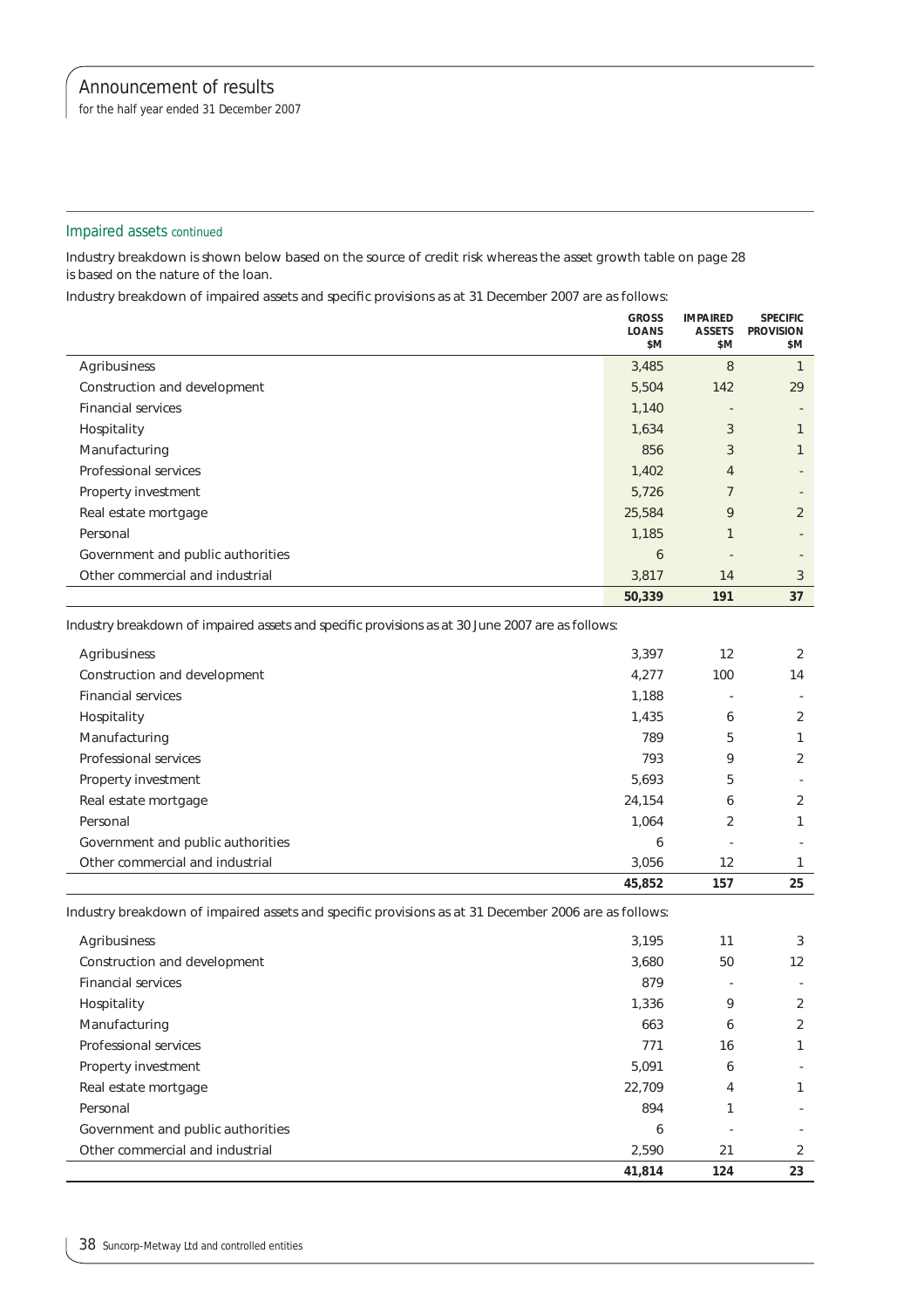for the half year ended 31 December 2007

|                                                                      |               | <b>HALF YEAR ENDED</b> |               |               |                          |
|----------------------------------------------------------------------|---------------|------------------------|---------------|---------------|--------------------------|
|                                                                      | <b>DEC-07</b> | <b>JUN-07</b>          | <b>DEC-06</b> | <b>DEC-07</b> | <b>DEC-07</b>            |
|                                                                      | \$Μ           | \$M                    | \$M           | %             | VS JUN-07 VS DEC-06<br>% |
| Provision for impairment                                             |               |                        |               |               |                          |
| <b>Collective provision</b>                                          |               |                        |               |               |                          |
| Balance at the beginning of the period                               | 95            | 94                     | 103           | 1.1           | (7.8)                    |
| Charge against contribution to profit                                | (13)          | 1                      | (9)           | (1,400.0)     | 44.4                     |
| Balance at the end of the period                                     | 82            | 95                     | 94            | (13.7)        | (12.8)                   |
| Specific provision                                                   |               |                        |               |               |                          |
| Balance at the beginning of the period                               | 25            | 23                     | 21            | 8.7           | 19.0                     |
| Charge against contribution to profit                                | 18            | 11                     | 7             | 63.6          | 157.1                    |
| Bad debts written-off                                                | (6)           | (9)                    | (5)           | (33.3)        | 20.0                     |
| Balance at the end of the period                                     | 37            | 25                     | 23            | 48.0          | 60.9                     |
| Total provision for impairment - banking activities                  | 119           | 120                    | 117           | (0.8)         | 1.7                      |
| General reserve for credit loss                                      |               |                        |               |               |                          |
| Balance at the beginning of the period                               | 119           | 116                    | 93            | 2.6           | 28.0                     |
| Transfer from retained earnings                                      | 20            | 3                      | 23            | 566.7         | (13.0)                   |
| Balance at the end of the period                                     | 139           | 119                    | 116           | 16.8          | 19.8                     |
| Total provision for impairment and general reserve for credit loss - |               |                        |               |               |                          |
| banking activities                                                   | 258           | 239                    | 233           | 7.9           | 10.7                     |
|                                                                      |               |                        |               |               |                          |
|                                                                      | $\%$          | $\%$                   | $\%$          |               |                          |
| Provision for impairment expressed as                                |               |                        |               |               |                          |
| a percentage of gross impaired assets are as follows:                |               |                        |               |               |                          |
| Collective provision                                                 | 42.9          | 60.5                   | 75.8          |               |                          |
| Specific provision                                                   | 19.4          | 15.9                   | 18.5          |               |                          |
| <b>Total provision</b>                                               | 62.3          | 76.4                   | 94.4          |               |                          |
| General reserve for credit loss                                      | 72.8          | 75.8                   | 93.5          |               |                          |
| Total provision and general reserve for credit loss                  | 135.1         | 152.2                  | 187.9         |               |                          |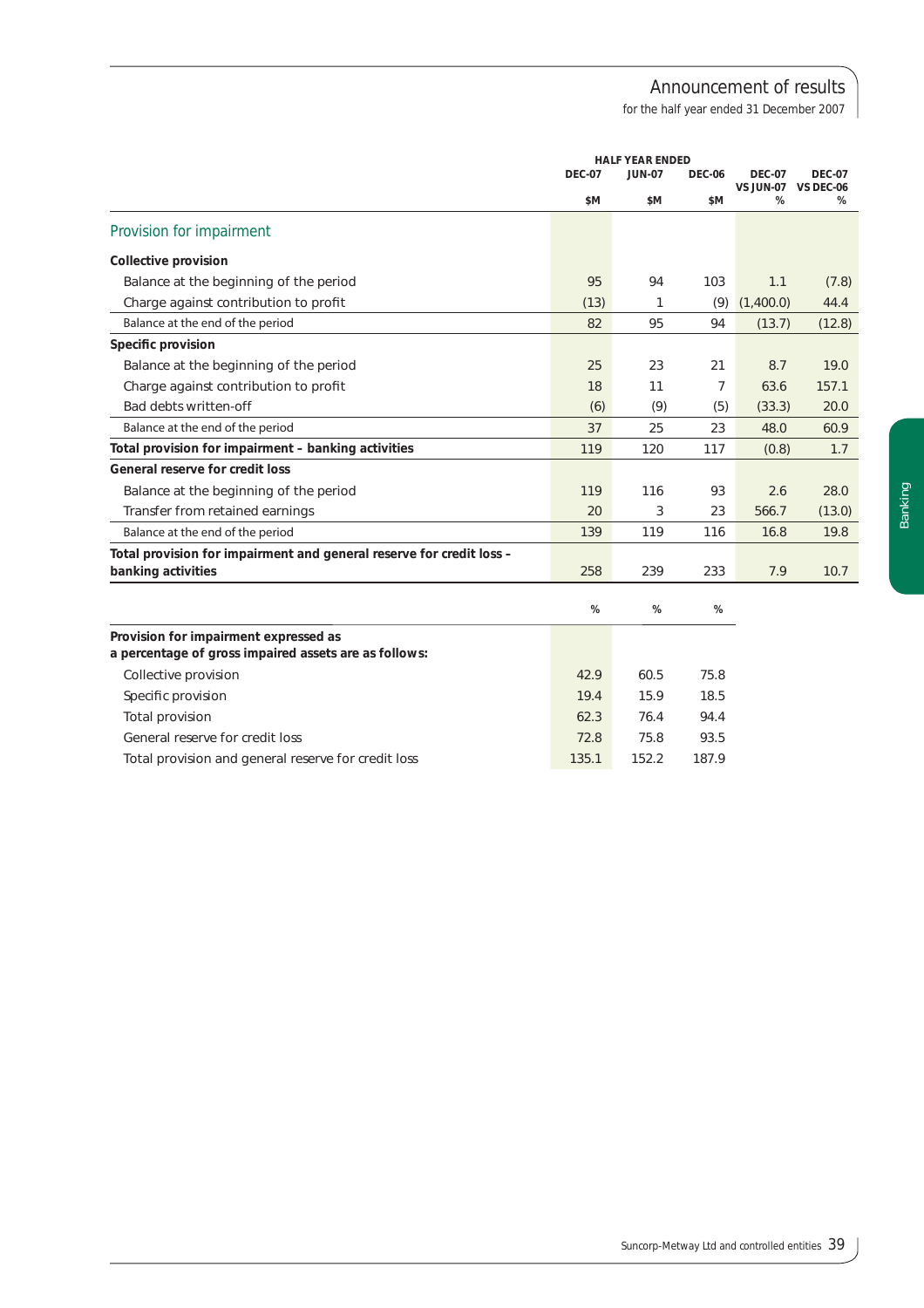for the half year ended 31 December 2007

|                                             | <b>HALF YEAR ENDED DEC-07</b> |                |                  |                       | HALF YEAR ENDED JUN-07 |                  |
|---------------------------------------------|-------------------------------|----------------|------------------|-----------------------|------------------------|------------------|
|                                             | <b>AVERAGE</b>                | INTEREST       | <b>AVERAGE</b>   | <b>AVERAGE</b>        | <b>INTEREST</b>        | <b>AVERAGE</b>   |
|                                             | <b>BALANCE</b><br>\$Μ         | \$Μ            | <b>RATE</b><br>℅ | <b>BALANCE</b><br>\$M | \$Μ                    | <b>RATE</b><br>% |
| Average banking assets and liabilities      |                               |                |                  |                       |                        |                  |
| <b>Assets</b>                               |                               |                |                  |                       |                        |                  |
| Interest earning assets                     |                               |                |                  |                       |                        |                  |
| Trading securities                          | 6,760                         | 231            | 6.78             | 4,398                 | 139                    | 6.37             |
| Gross Ioans, advances and other receivables | 46,788                        | 1,865          | 7.91             | 42,499                | 1,613                  | 7.65             |
| Other interest earning assets               | 1,155                         | 30             | 5.15             | 1,136                 | 30                     | 5.33             |
| Total interest earning assets               | 54,703                        | 2,126          | 7.71             | 48,033                | 1,782                  | 7.48             |
| Non-interest earning assets                 |                               |                |                  |                       |                        |                  |
| Other assets                                | 10,642                        |                |                  | 7,295                 |                        |                  |
| Total non-interest earning assets           | 10,642                        |                |                  | 7,295                 |                        |                  |
| <b>Total assets</b>                         | 65,345                        |                |                  | 55,328                |                        |                  |
| Liabilities                                 |                               |                |                  |                       |                        |                  |
| <b>Interest bearing liabilities</b>         |                               |                |                  |                       |                        |                  |
| Deposits and short term borrowings          | 37,386                        | 1,153          | 6.12             | 30,506                | 868                    | 5.74             |
| Securitisation liabilities                  | 7,981                         | 282            | 7.01             | 7,003                 | 228                    | 6.57             |
| Bonds, notes and long term borrowings       | 5,419                         | 168            | 6.15             | 6,801                 | 199                    | 5.90             |
| Subordinated notes <sup>(1)</sup>           | 987                           | 37             | 7.44             | 840                   | 29                     | 6.96             |
| Preference shares <sup>(1)</sup>            | 75                            | $\overline{2}$ | 5.29             | 75                    | $\overline{2}$         | 5.38             |
| Total interest bearing liabilities          | 51,848                        | 1,642          | 6.28             | 45,225                | 1,326                  | 5.91             |
| Non-interest bearing liabilities            |                               |                |                  |                       |                        |                  |
| Other liabilities                           | 1,863                         |                |                  | 1,675                 |                        |                  |
| Total non-interest bearing liabilities      | 1,863                         |                |                  | 1,675                 |                        |                  |
| <b>Total liabilities</b>                    | 53,711                        |                |                  | 46,900                |                        |                  |
| Net assets                                  | 11,634                        |                |                  | 8,428                 |                        |                  |
| Analysis of interest margin and spread      |                               |                |                  |                       |                        |                  |
| Interest earning assets                     | 54,703                        | 2,126          | 7.71             | 48,033                | 1,782                  | 7.48             |
| Interest bearing liabilities                | 51,848                        | 1,642          | 6.28             | 45,225                | 1,326                  | 5.91             |
| Net interest spread                         |                               |                | 1.43             |                       |                        | 1.57             |
| Net interest margin                         | 54,703                        | 484            | 1.76             | 48,033                | 456                    | 1.91             |

(1) Excludes the subordinated debt and preference shares notionally allocated to General Insurance as share of capital funding and the associated interest cost charged to General Insurance.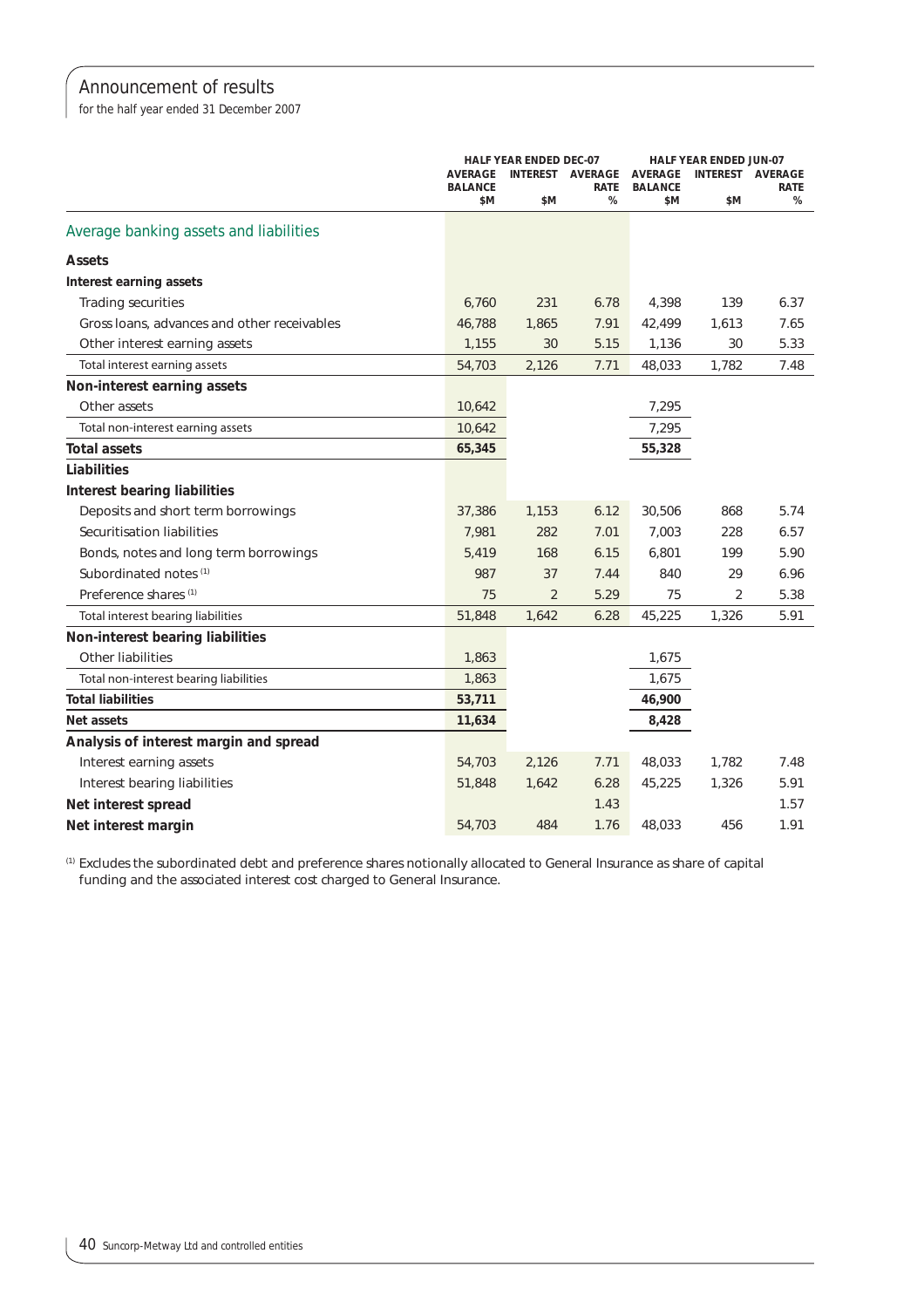for the half year ended 31 December 2007

|                                                  |                                  | <b>HALF YEAR ENDED DEC-06</b> |                                 |  |  |
|--------------------------------------------------|----------------------------------|-------------------------------|---------------------------------|--|--|
|                                                  | <b>AVERAGE</b><br><b>BALANCE</b> |                               | INTEREST AVERAGE<br><b>RATE</b> |  |  |
|                                                  | \$M                              | \$Μ                           | %                               |  |  |
| Average banking assets and liabilities continued |                                  |                               |                                 |  |  |
| <b>Assets</b>                                    |                                  |                               |                                 |  |  |
| Interest earning assets                          |                                  |                               |                                 |  |  |
| Trading securities                               | 4,094                            | 126                           | 6.11                            |  |  |
| Gross Ioans, advances and other receivables      | 39,576                           | 1,503                         | 7.53                            |  |  |
| Other interest earning assets                    | 724                              | 17                            | 4.66                            |  |  |
| Total interest earning assets                    | 44,394                           | 1,646                         | 7.35                            |  |  |
| Non-interest earning assets                      |                                  |                               |                                 |  |  |
| Other assets                                     | 2,622                            |                               |                                 |  |  |
| Total non-interest earning assets                | 2,622                            |                               |                                 |  |  |
| <b>Total assets</b>                              | 47,016                           |                               |                                 |  |  |
| Liabilities                                      |                                  |                               |                                 |  |  |
| <b>Interest bearing liabilities</b>              |                                  |                               |                                 |  |  |
| Deposits and short term borrowings               | 29,623                           | 817                           | 5.47                            |  |  |
| Securitisation liabilities                       | 5,538                            | 179                           | 6.41                            |  |  |
| Bonds, notes and long term borrowings            | 5,738                            | 165                           | 5.70                            |  |  |
| Subordinated notes <sup>(1)</sup>                | 799                              | 28                            | 6.95                            |  |  |
| Preference shares <sup>(1)</sup>                 | 97                               | 3                             | 4.28                            |  |  |
| Total interest bearing liabilities               | 41,795                           | 1,192                         | 5.66                            |  |  |
| Non-interest bearing liabilities                 |                                  |                               |                                 |  |  |
| Other liabilities                                | 1,249                            |                               |                                 |  |  |
| Total non-interest bearing liabilities           | 1,249                            |                               |                                 |  |  |
| <b>Total liabilities</b>                         | 43,044                           |                               |                                 |  |  |
| Net assets                                       | 3,972                            |                               |                                 |  |  |
| Analysis of interest margin and spread           |                                  |                               |                                 |  |  |
| Interest earning assets                          | 44,394                           | 1,646                         | 7.35                            |  |  |
| Interest bearing liabilities                     | 41,795                           | 1,192                         | 5.66                            |  |  |
| Net interest spread                              |                                  |                               | 1.69                            |  |  |
| Net interest margin                              | 44,394                           | 454                           | 2.03                            |  |  |

(1) Excludes the subordinated debt and preference shares notionally allocated to General Insurance as share of capital funding and the associated interest cost charged to General Insurance.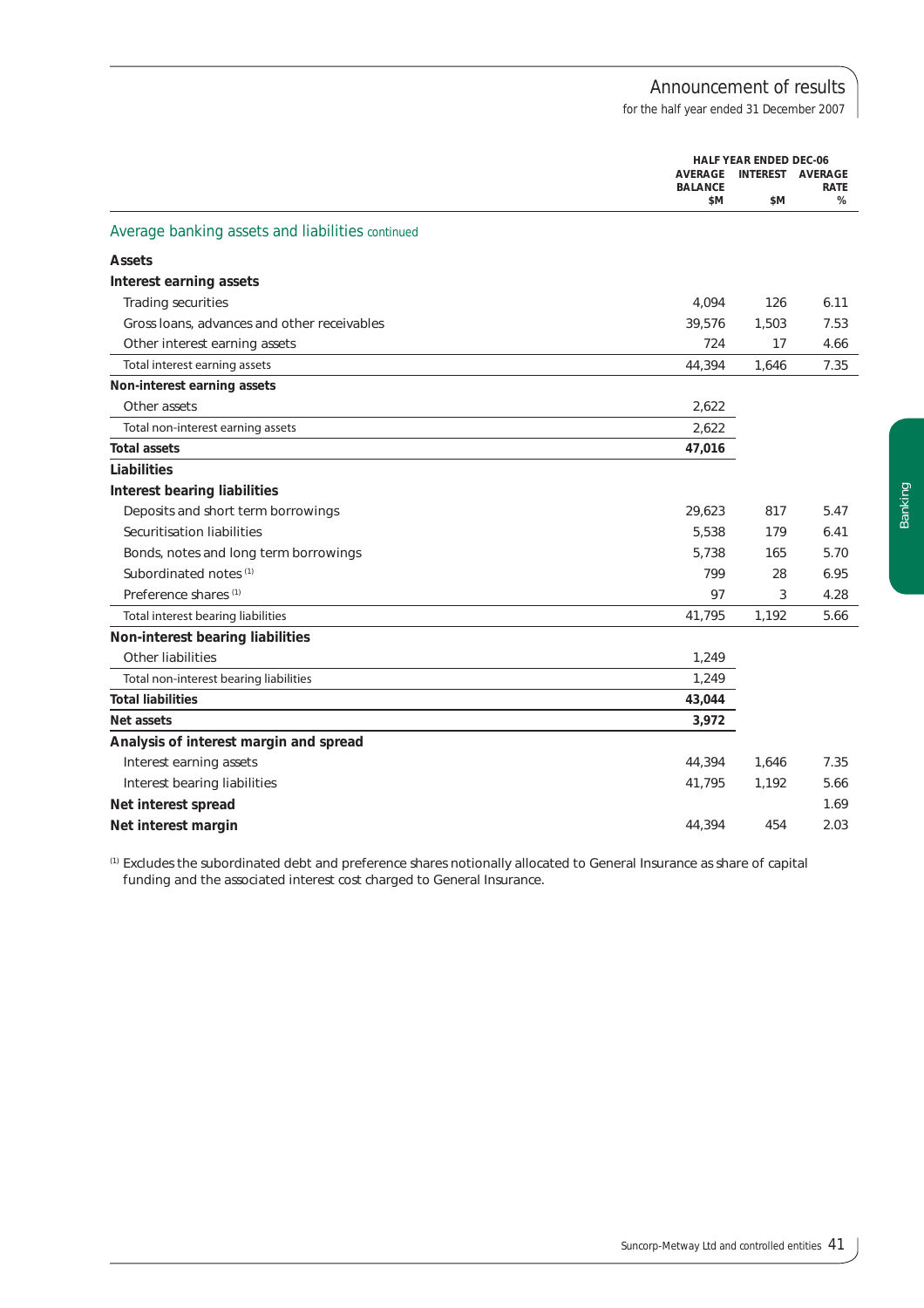for the half year ended 31 December 2007

### Changes in net interest income: volume and rate analysis

The tables below allocate changes in net interest income between changes in volume and changes in rate over two half years. Volume variances have been calculated by multiplying the average of the half years' average interest rates by the movement in average asset and liability balances. Rate variances have been calculated by multiplying the average asset and liability balances by the change in average interest rates, and includes any differences arising from different numbers of days in the periods.

|                                             | <b>HALF YEAR DEC-07</b><br><b>VS JUN-07</b><br><b>CHANGES DUE TO:</b> |                    |                     | <b>HALF YEAR JUN-07</b><br>VS DEC-06<br><b>CHANGES DUE TO:</b> |                          |                     |
|---------------------------------------------|-----------------------------------------------------------------------|--------------------|---------------------|----------------------------------------------------------------|--------------------------|---------------------|
|                                             | <b>VOLUME</b><br>\$M                                                  | <b>RATE</b><br>\$M | <b>TOTAL</b><br>\$Μ | <b>VOLUME</b><br>\$Μ                                           | <b>RATE</b><br>\$M       | <b>TOTAL</b><br>\$M |
| Interest earning assets                     |                                                                       |                    |                     |                                                                |                          |                     |
| Trading securities                          | 78                                                                    | 14                 | 92                  | 9                                                              | 4                        | 13                  |
| Gross Ioans, advances and other receivables | 168                                                                   | 84                 | 252                 | 110                                                            | $\overline{\phantom{a}}$ | 110                 |
| Other interest earning assets               | $\mathbf{1}$                                                          | (1)                |                     | 10                                                             | 3                        | 13                  |
| Change in interest income                   | 247                                                                   | 97                 | 344                 | 129                                                            | $\overline{7}$           | 136                 |
| Interest bearing liabilities                |                                                                       |                    |                     |                                                                |                          |                     |
| Deposits and short term borrowings          | 206                                                                   | 79                 | 285                 | 25                                                             | 26                       | 51                  |
| Securitisation liabilities                  | 33                                                                    | 21                 | 54                  | 47                                                             | 2                        | 49                  |
| Bonds, notes and long term borrowings       | (42)                                                                  | 11                 | (31)                | 31                                                             | 3                        | 34                  |
| Subordinated notes                          | 5                                                                     | 3                  | 8                   | 1                                                              |                          |                     |
| Preference shares                           |                                                                       |                    |                     | (1)                                                            | $\overline{\phantom{a}}$ | (1)                 |
| Change in interest expense                  | 202                                                                   | 114                | 316                 | 103                                                            | 31                       | 134                 |
| Change in net interest income               | 45                                                                    | (17)               | 28                  | 26                                                             | (24)                     | 2                   |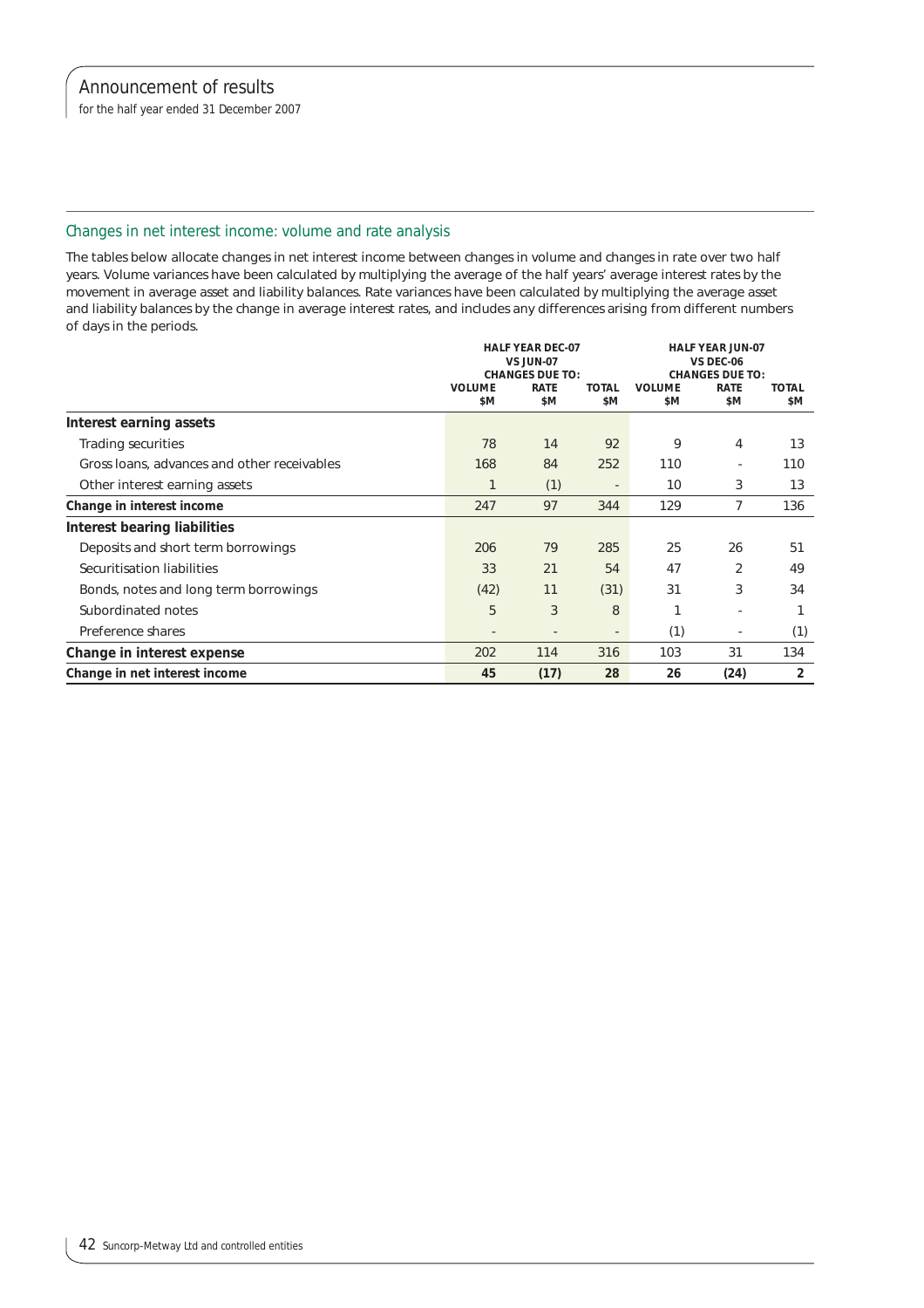### Segment information – General Insurance

### Profit overview

Note that all financial information in this section includes the impact of discount rate movements and fire service levy. **The 'pro-forma' comparatives are based on the combined Suncorp and Promina businesses.** 

General Insurance recorded a pre-tax profit of \$172 million for the half year to December 2007. The result featured the impacts of severe storm activity and volatile investment markets partially offset by the continuing benefits of the tort law reforms on personal injury and liability claims.

Weather events in the half totalled \$280 million, well in excess of the Group's normal provisioning for significant events of \$100 million per half year.

Gross written premium increased 2.4% to \$3.2 billion. This was impacted by the continued reduction in premium rates in the compulsory third party portfolio (CTP), as headline rate reductions in both Queensland and New South Wales came into effect. Excluding CTP, premium growth of 4.4% was achieved.

The home and motor portfolios achieved growth of 9.4% and 5.7% respectively with no loss of business momentum in either the heritage Suncorp or Promina brands.

The commercial insurance portfolio grew GWP by 0.9%, which is an outstanding result given continuing soft market conditions. In this environment, the commercial insurance lines business continues to focus on retention strategies across all classes of business. By adhering to technical pricing disciplines the overall profi tability of the portfolio has been enhanced with the insurance trading ratio reaching 26.3% for the half.

In CTP, average premium rates reduced by approximately 7% in Queensland and approximately 19% in New South Wales. Suncorp has retained its position as the leading provider of CTP insurance in Queensland with only a marginal decline in market share.

Net incurred claims of \$2.2 billion increased by 21.7% on the prior period, largely as a result of the incidence of major weather events. While net incurred claims were supported by continuing long tail central estimate releases totalling \$171 million, the overall quantum of releases reduced by 38% on the June 2007 half year (\$277 million) and by 22% on the December 2006 half year (\$220 million).

Total operating expenses increased by 2.9% to \$805 million, resulting in an operating expense ratio of 27.3%. This growth was primarily due to increased commissions, additional investment in customer sales and service and offset by early integration benefits of \$8.7 million.

Investment income on insurance provisions reduced to \$188 million, reflecting the negative mark to market impact of fluctuations on fixed income securities offset by higher weighted average funds under management and higher underlying yields.

The Insurance Trading Result was \$151 million for the half year to December 2007, representing an insurance trading ratio of 5.1%. This includes \$35 million of realised integration synergies.

Investment returns on shareholder funds of \$28 million decreased 86% on the prior period, reflecting lower returns obtained from the international and domestic equities and fixed interest portfolios.

Impacting on the bottom line profit result was a 30.4% increase in capital funding costs over the prior period. Increased capital funding costs reflect the full half impact of the subordinated debt raised by Suncorp Insurance Funding 2007 Limited, a subsidiary of Vero Insurance Limited, in May 2007 for GBP200 million as part of the Promina acquisition.

The New Zealand business reported an Insurance Trading Result of \$28 million for the half year to December 2007, equal to an ITR ratio of 9.3% despite a fiercely competitive market environment and several major claims events.





Dec 2006 Jun 2007 Dec 2007

-37

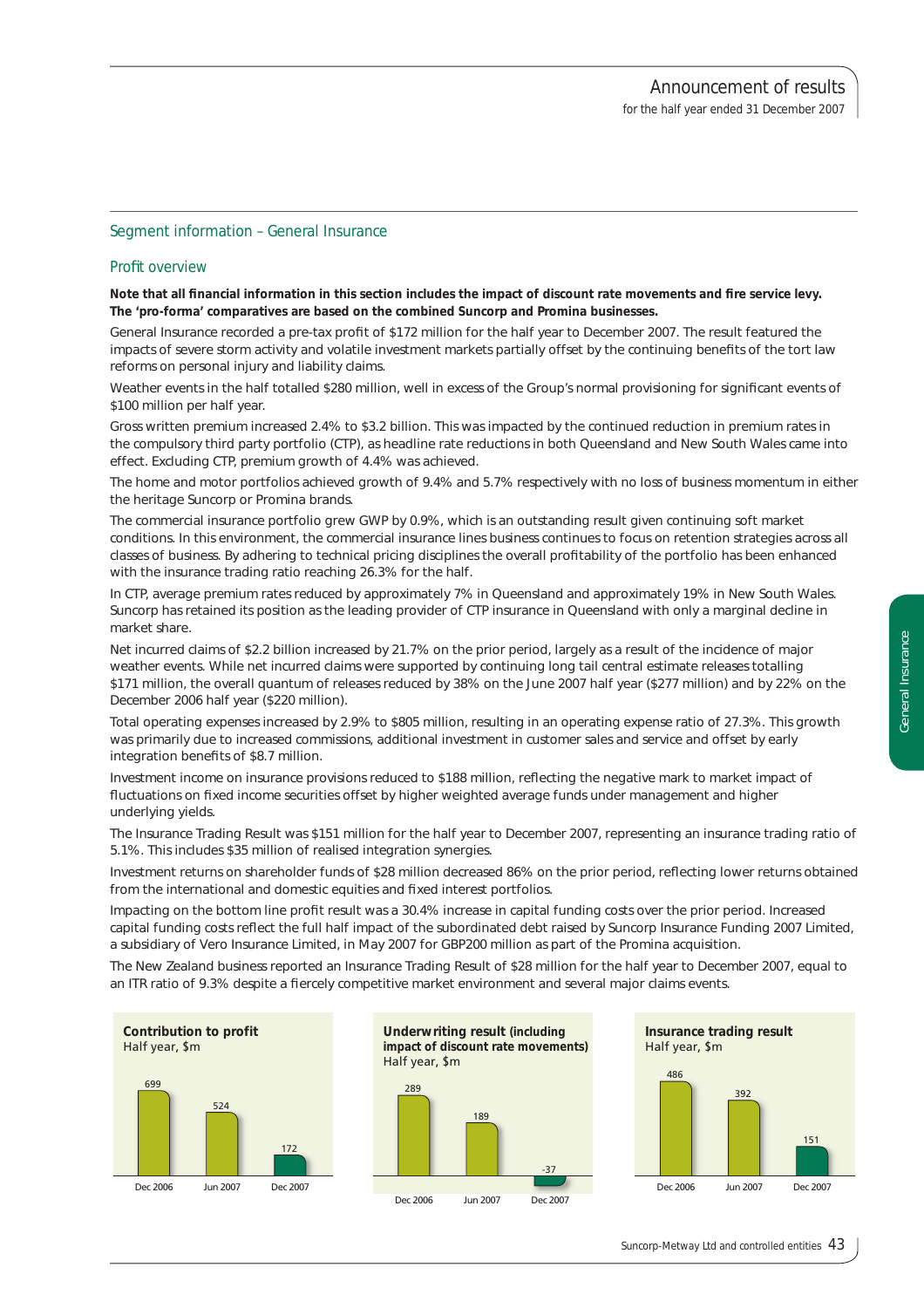for the half year ended 31 December 2007

|                                                                                            | <b>DEC-07</b><br>\$Μ | <b>JUN-07</b><br>\$M | <b>HALF YEAR ENDED</b><br><b>DEC-06</b><br><b>PRO-FORMA</b> |         | <b>DEC-07</b><br>VS JUN-07 VS DEC-06<br>% |
|--------------------------------------------------------------------------------------------|----------------------|----------------------|-------------------------------------------------------------|---------|-------------------------------------------|
|                                                                                            |                      |                      | \$Μ                                                         | %       |                                           |
| Profit contribution - General Insurance<br>For the half year ended 31 December 2007        |                      |                      |                                                             |         |                                           |
| <b>Gross written premiums</b>                                                              | 3,156                | 3,163                | 3,083                                                       | (0.2)   | 2.4                                       |
| Gross unearned premium movement                                                            | (15)                 | (92)                 | (21)                                                        | (83.7)  | (28.6)                                    |
| Gross earned premiums                                                                      | 3,141                | 3.071                | 3.062                                                       | 2.3     | 2.6                                       |
| Outwards reinsurance expense                                                               | (196)                | (208)                | (202)                                                       | (5.8)   | (3.0)                                     |
| Net earned premium                                                                         | 2,945                | 2,863                | 2,860                                                       | 2.9     | 3.0                                       |
| Net incurred claims                                                                        |                      |                      |                                                             |         |                                           |
| Claims expense                                                                             | (2,619)              | (2,598)              | (2, 147)                                                    | 0.8     | 22.0                                      |
| Reinsurance and other recoveries revenue                                                   | 442                  | 738                  | 358                                                         | (40.1)  | 23.5                                      |
|                                                                                            | (2, 177)             | (1,860)              | (1,789)                                                     | 17.0    | 21.7                                      |
| <b>Total operating expenses</b>                                                            |                      |                      |                                                             |         |                                           |
| <b>Acquisition expenses</b>                                                                | (522)                | (485)                | (489)                                                       | 7.6     | 6.7                                       |
| Other underwriting expenses                                                                | (283)                | (329)                | (293)                                                       | (14.0)  | (3.4)                                     |
|                                                                                            | (805)                | (814)                | (782)                                                       | (1.1)   | 2.9                                       |
| <b>Underwriting result</b>                                                                 | (37)                 | 189                  | 289                                                         | (119.6) | (112.8)                                   |
| Investment income - insurance funds                                                        | 188                  | 203                  | 197                                                         | (7.4)   | (4.6)                                     |
| Insurance trading result                                                                   | 151                  | 392                  | 486                                                         | (61.5)  | (68.9)                                    |
| Managed schemes net contribution                                                           | 34                   | 7                    | 14                                                          | 385.7   | 142.9                                     |
| Joint venture and other income                                                             | 19                   | 26                   | 39                                                          | (26.9)  | (51.3)                                    |
| General Insurance operational earnings                                                     | 204                  | 425                  | 539                                                         | (52.0)  | (62.2)                                    |
| Investment income - Shareholder Funds                                                      | 28                   | 148                  | 206                                                         | (81.1)  | (86.4)                                    |
| Contribution to profit from General Insurance activities<br>before tax and capital funding | 232                  | 573                  | 745                                                         | (59.5)  | (68.9)                                    |
| Capital funding <sup>(1)</sup>                                                             | (60)                 | (49)                 | (46)                                                        | 22.4    | 30.4                                      |
| Contribution to profit from General Insurance activities before tax                        | 172                  | 524                  | 699                                                         | (67.2)  | (75.4)                                    |

(1) Includes interest expense on subordinated debt and preference shares allocated to General Insurance as described in Appendix 5.

|                                                                                                |                          | <b>HALF YEAR ENDED</b> |                      |  |  |  |
|------------------------------------------------------------------------------------------------|--------------------------|------------------------|----------------------|--|--|--|
|                                                                                                | <b>DEC-07</b><br>\$M     | <b>JUN-07</b><br>\$M   | <b>DEC-06</b><br>\$M |  |  |  |
| Reconciliation of pro-forma contribution to profit<br>before tax to reported profit before tax |                          |                        |                      |  |  |  |
| Pro-forma profit contribution before tax                                                       | 172                      | 524                    | 699                  |  |  |  |
| Promina pre-acquisition profit                                                                 | $\overline{\phantom{a}}$ | (72)                   | (316)                |  |  |  |
| Reported profit contribution before tax                                                        | 172                      | 452                    | 383                  |  |  |  |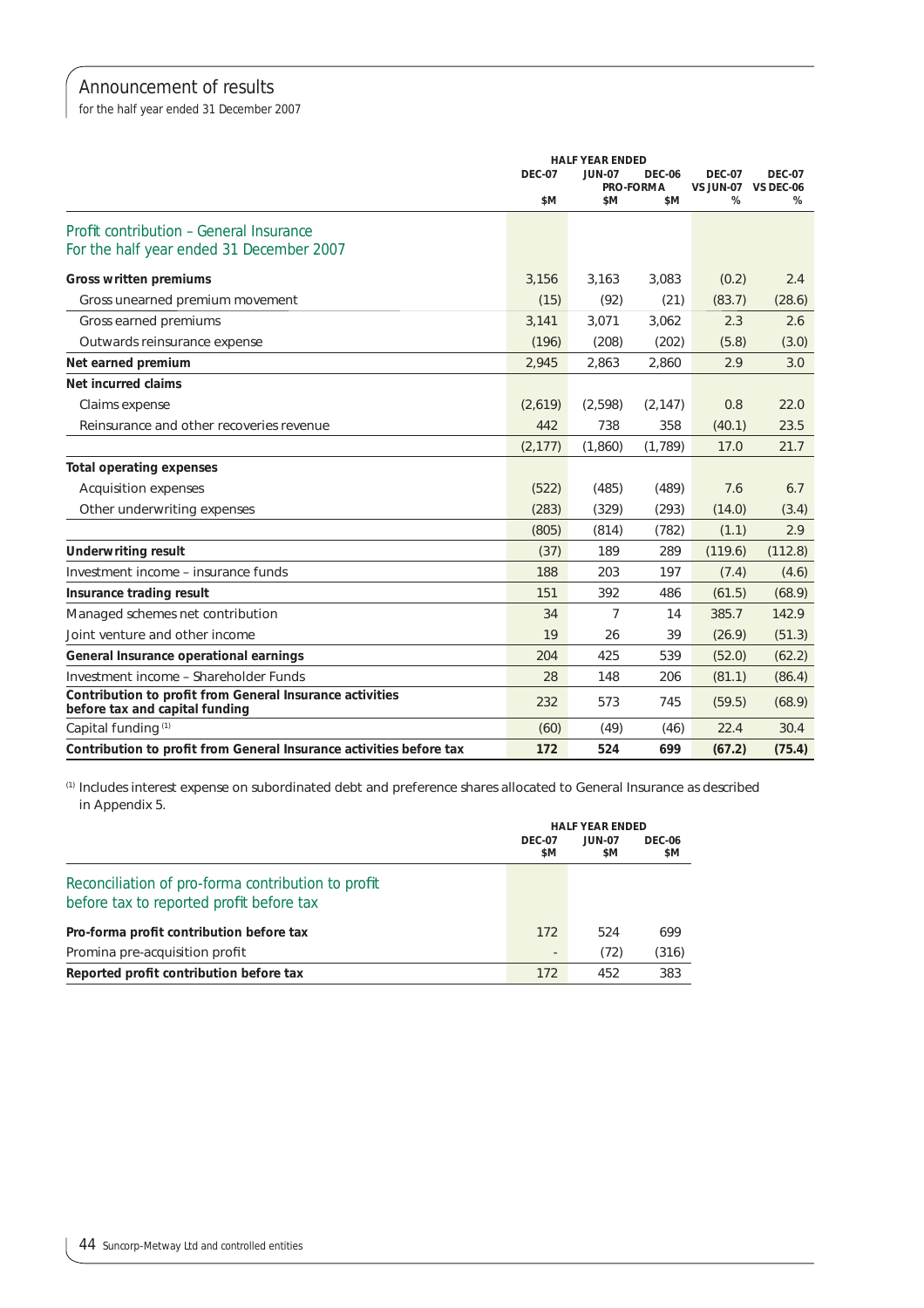for the half year ended 31 December 2007

|                                                       | <b>DEC-07</b> | <b>HALF YEAR ENDED</b> |                                   |                                   | <b>DEC-07</b> |
|-------------------------------------------------------|---------------|------------------------|-----------------------------------|-----------------------------------|---------------|
|                                                       |               | <b>JUN-07</b>          | <b>DEC-06</b><br><b>PRO-FORMA</b> | <b>DEC-07</b><br><b>VS JUN-07</b> | VS DEC-06     |
|                                                       | \$M           | \$M                    | \$M                               | %                                 | %             |
| Balance sheet - General Insurance                     |               |                        |                                   |                                   |               |
| <b>Assets</b>                                         |               |                        |                                   |                                   |               |
| Cash and liquid assets                                | 154           | 151                    | 572                               | 2.0                               | (73.1)        |
| Investment securities                                 | 10,725        | 10.876                 | 10,226                            | (1.4)                             | 4.9           |
| Investment property                                   | 249           | 222                    | 203                               | 12.2                              | 22.7          |
| Investments in associates and joint ventures          | 282           | 277                    | 278                               | 1.8                               | 1.4           |
| Reinsurance and other recoveries - outstanding claims | 1.077         | 1,149                  | 1.064                             | (6.3)                             | 1.2           |
| Other receivables                                     | 2,465         | 2,758                  | 1,931                             | (10.6)                            | 27.7          |
| Deferred insurance assets                             | 485           | 494                    | 486                               | (1.8)                             | (0.2)         |
| Deferred tax assets                                   | 112           | 86                     | 154                               | 30.2                              | (27.3)        |
| Intangible assets                                     | 1,090         | 1,099                  | 1,072                             | (0.8)                             | 1.7           |
| Other assets                                          | 356           | 330                    | 339                               | 7.9                               | 5.0           |
| <b>Total assets</b>                                   | 16,995        | 17,442                 | 16,325                            | (2.6)                             | 4.1           |
| Liabilities                                           |               |                        |                                   |                                   |               |
| Interest bearing and non-interest bearing liabilities | 925           | 590                    | 312                               | 56.8                              | 196.5         |
| Payables                                              | 720           | 1,358                  | 995                               | (47.0)                            | (27.6)        |
| Deferred tax liabilities                              | 100           | 146                    | 202                               | (31.5)                            | (50.5)        |
| Outstanding claims liabilities <sup>(1)</sup>         | 7,272         | 7,150                  | 7,036                             | 1.7                               | 3.4           |
| Unearned premium liabilities <sup>(1)</sup>           | 3,184         | 3,204                  | 3,121                             | (0.6)                             | 2.0           |
| Subordinated notes                                    | 980           | 1,003                  | 539                               | (2.3)                             | 81.8          |
| <b>Total liabilities</b>                              | 13,181        | 13,451                 | 12,205                            | (2.0)                             | 8.0           |
| Net assets                                            | 3,814         | 3,991                  | 4,120                             | (4.4)                             | (7.4)         |

(1) Reconciling items such as timing differences and premium debtors arise between insurance liabilities and investment assets.

|                                   | <b>HALF YEAR ENDED</b> |               |                  |                  |               |
|-----------------------------------|------------------------|---------------|------------------|------------------|---------------|
|                                   | <b>DEC-07</b>          | <b>JUN-07</b> | <b>DEC-06</b>    | <b>DEC-07</b>    | <b>DEC-07</b> |
|                                   |                        |               | <b>PRO-FORMA</b> | <b>VS JUN-07</b> | VS DEC-06     |
|                                   | %                      | %             | %                | %                | %             |
| General Insurance ratios          |                        |               |                  |                  |               |
| Acquisition expenses ratio        | 17.7                   | 16.9          | 17.1             | 4.7              | 3.5           |
| Other underwriting expenses ratio | 9.6                    | 11.5          | 10.2             | (16.5)           | (5.9)         |
| Total operating expenses ratio    | 27.3                   | 28.4          | 27.3             | (3.9)            | (0.0)         |
| Loss ratio                        | 73.9                   | 65.0          | 62.6             | 13.7             | 18.1          |
| Combined operating ratio          | 101.2                  | 93.4          | 89.9             | 8.4              | 12.6          |
| Insurance trading ratio           | 5.1                    | 13.7          | 17.0             | (62.8)           | (70.0)        |

These ratios relate to the Group's insurance trading operations and do not include other revenues in the General Insurance profit contribution, such as income from managed scheme business or the equity accounted contribution from the Group's interest in motoring club insurance joint ventures.







Suncorp-Metway Ltd and controlled entities 45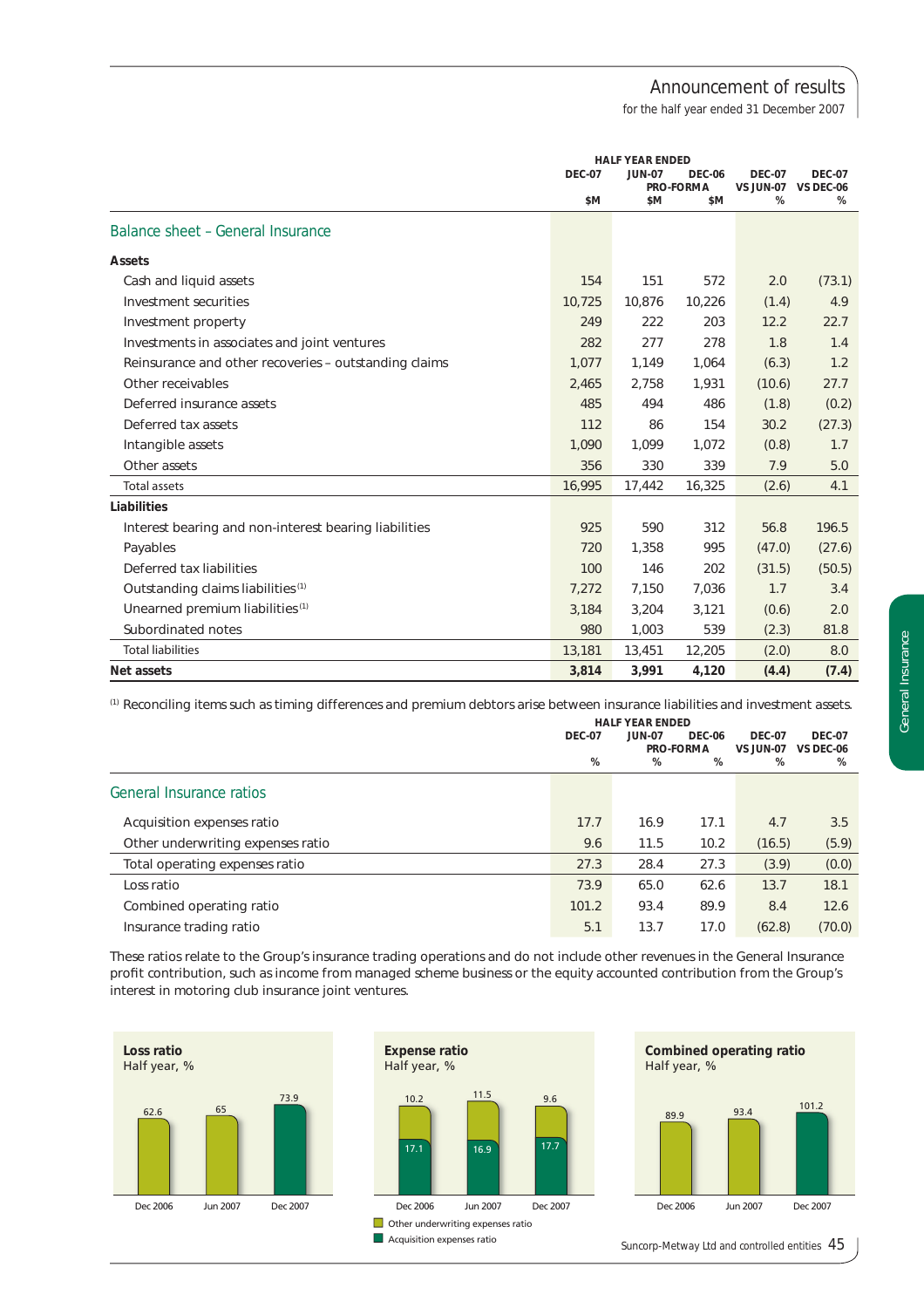for the half year ended 31 December 2007

|                                  | <b>HALF YEAR ENDED</b> |               |                                   |                            |                            |  |  |
|----------------------------------|------------------------|---------------|-----------------------------------|----------------------------|----------------------------|--|--|
|                                  | <b>DEC-07</b>          | <b>JUN-07</b> | <b>DEC-06</b><br><b>PRO-FORMA</b> | <b>DEC-07</b><br>VS JUN-07 | <b>DEC-07</b><br>VS DEC-06 |  |  |
|                                  | \$M                    | \$Μ           | \$M                               | %                          | %                          |  |  |
| Gross written premium by product |                        |               |                                   |                            |                            |  |  |
| Compulsory third party           | 334                    | 378           | 380                               | (11.6)                     | (12.1)                     |  |  |
| Home                             | 700                    | 650           | 640                               | 7.7                        | 9.4                        |  |  |
| Motor                            | 1,091                  | 1.074         | 1.032                             | 1.6                        | 5.7                        |  |  |
| Commercial                       | 799                    | 777           | 792                               | 2.8                        | 0.9                        |  |  |
| Workers' compensation            | 90                     | 144           | 102                               | (37.5)                     | (11.8)                     |  |  |
| Other                            | 142                    | 140           | 137                               | 1.4                        | 3.6                        |  |  |
|                                  | 3,156                  | 3,163         | 3,083                             | (0.2)                      | 2.4                        |  |  |
| <b>Excluding CTP</b>             | 2,822                  | 2.785         | 2.703                             | 1.3                        | 4.4                        |  |  |

|                                    | <b>HALF YEAR ENDED</b> |               |                                   |                            |                            |
|------------------------------------|------------------------|---------------|-----------------------------------|----------------------------|----------------------------|
|                                    | <b>DEC-07</b>          | <b>JUN-07</b> | <b>DEC-06</b><br><b>PRO-FORMA</b> | <b>DEC-07</b><br>VS JUN-07 | <b>DEC-07</b><br>VS DEC-06 |
|                                    | \$M                    | \$M           | \$M                               | %                          | %                          |
| Gross written premium by geography |                        |               |                                   |                            |                            |
| Queensland                         | 768                    | 766           | 738                               | 0.3                        | 4.1                        |
| New South Wales                    | 1,082                  | 1,075         | 1,042                             | 0.7                        | 3.8                        |
| Victoria                           | 616                    | 579           | 590                               | 6.4                        | 4.4                        |
| Western Australia                  | 189                    | 218           | 187                               | (13.3)                     | 1.1                        |
| South Australia                    | 87                     | 88            | 87                                | (1.1)                      | $\overline{\phantom{a}}$   |
| Tasmania                           | 55                     | 75            | 66                                | (26.7)                     | (16.7)                     |
| Other                              | 30                     | 43            | 30                                | (30.2)                     |                            |
| <b>Total Australia</b>             | 2,827                  | 2,844         | 2,740                             | (0.6)                      | 3.2                        |
| New Zealand                        | 329                    | 319           | 343                               | 3.1                        | (4.1)                      |
| Total                              | 3,156                  | 3,163         | 3,083                             | (0.2)                      | 2.4                        |

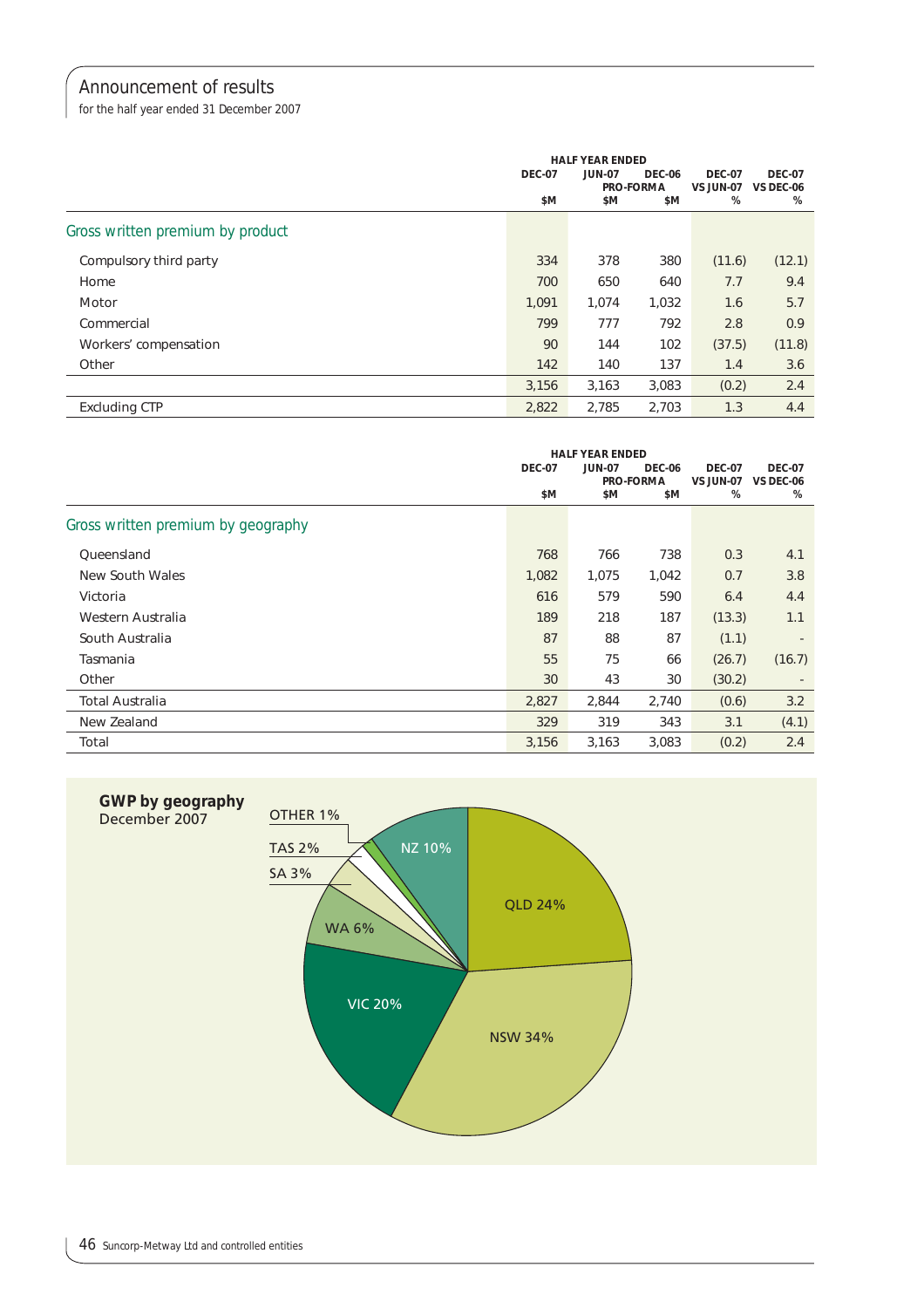### Gross written premium continued

### **Home**

- Home insurance portfolio delivered gross written premium growth of 9.4% to \$700 million for the half year to December 2007.
- Premium growth was particularly strong in the AAMI, GIO and Suncorp brands and reflects a strong renewal book and high customer retention levels.
- The direct businesses achieved solid underlying risks in force growth, exceeding system. In intermediated Home, the business continues to work co-operatively to restore growth through the AMP channel.
- Average premium growth overall has been strong, with the industry in general lifting premium rates in response to the increased incidence of recent major weather events.
- Suncorp and GIO brands continue to capitalise on sophisticated pricing allowing portfolio price optimisation and targeted risk selection.

#### **Motor**

- The Motor insurance portfolio delivered gross written premium growth of 5.7% to \$1,091 million for the half year to December 2007.
- Growth has been strongest in the mass market AAMI, GIO and Suncorp brands, while the niche brands continue to broaden the motor premium base. The Shannons and Just Car Insurance brands continue to drive growth in the motor enthusiast and non-standard motor markets respectively.
- Growth has been achieved in both new and renewal premiums with customer retention overall stable.
- Greater than systems growth was achieved in underlying risk in force growth across the direct portfolio, whilst average premium growth was relatively modest within a highly competitive market.

### **Compulsory Third Party (CTP)**

- The CTP portfolio reduced 12.1% to \$334 million for the half year to December 2007.
- In Queensland, average premium rates reduced by around 7% decreasing income by approximately \$16 million. Average premium rates were impacted by the significant reduction of headline rates by the regulator in July 2007, particularly in class 1 which had a reduction of \$28 per policy.
- Suncorp continues to be the leading CTP insurance provider in Queensland with risks in force remaining flat resulting in a marginal decline in market share. The business continues to benefit from good relationships in the motor dealer channel which accounts for a significant portion of total new business.
- In New South Wales, flat policy growth has been offset by average premium reductions of around 19% following the full introduction of the Life Term Care and Support (LTCS) scheme in April 2007. LTCS lowered premium income by approximately 25% as previously underwritten risks were transferred to the new LTCS Authority.
- Market share in New South Wales has remained steady as competitor price increases during the half year have resulted in less customer churn.

### **Commercial Insurance**

- The Commercial Insurance portfolio increased 0.9% to \$799 million for the half year to December 2007.
- Soft market conditions persisted as strong economic conditions and prior year claims releases have kept profitability at levels above long term averages. The business has continued to adhere to technical pricing principles throughout the period.
- Despite the soft market, overall premium growth was achieved through a continued focus on retention strategies for existing profitable customers across all classes.
- SME packaged business retention rates remain positive and premium levels were maintained for renewal business. The SME non-packaged business performed well with strong results in the Motor, Industrial Special Risks (ISR) and Professional Indemnity portfolios.
- The Corporate and Specialty portfolio has also performed well this half year given that, as a result of continued competitor discounting, renewal premium rates may have fallen but increased coverage has meant that overall GWP did not decrease. Retention has remained strong across the majority of the portfolios and policy numbers have remained stable, apart from the Warranty book where market conditions are being adversely impacted by the weak home building environment and interest rate rises.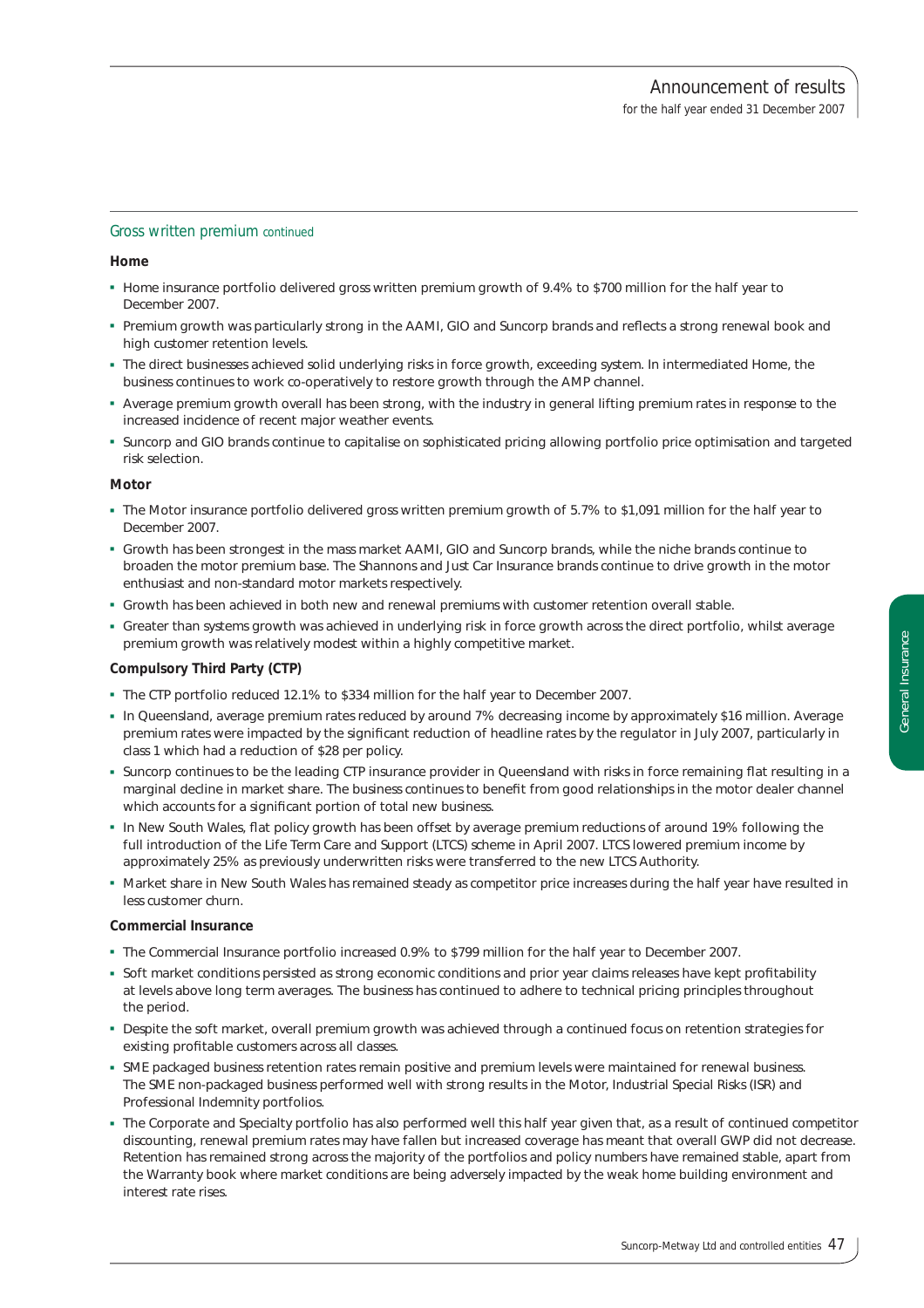for the half year ended 31 December 2007

### Gross written premium continued

## **Workers' Compensation**

- The Workers' Compensation business reduced by 11.8% to \$90 million in the half year to December 2007.
- Suncorp underwrites Workers' Compensation in Western Australia, ACT and Tasmania. Soft market conditions were driven by solid profi tability continuing to emerge in the schemes. Favourable claims experience has lead to premium adjustments on burner policies. Excluding this impact, gross written premium has declined by approximately 2%.
- Average premiums were also impacted by aggressive pricing strategies adopted by competitors. Despite this, Suncorp was able to maintain strong retention rates throughout the year.
- New business increased on the prior half year, particularly in Western Australia, as a direct result of GIO's increasing presence in the corporate market.
- Growth of the underlying business was supported by strong wages in force growth of around 12%. In particular, economic conditions in Western Australia have led to the continued expansion of business payrolls. This was negated by lower average premiums resulting from the June 2007 Gazette rates reducing premiums in Western Australia by an average of 13%.

### **Other Premium Income**

 Other premium income includes travel insurance and miscellaneous personal lines such as deposit power and rental bond insurance. Premiums on these classes increased by 3.6% to \$142 million.

### Outward reinsurance expense

Outwards reinsurance expense reduced 3% to \$196 million. The decrease was due to synergy savings from combining the Suncorp and Promina reinsurance agreements offset by increased spending on facultative reinsurance cover for commercial products.

The largest element of the Group's reinsurance program relates to a property catastrophe treaty, which covers the home, motor and commercial property accounts against major catastrophes such as windstorm, hail, bushfire and earthquake. The Group's joint venture partners participate in the treaty, allowing economies of scale and a degree of leverage in buying power.

As at 1 July 2007, the Suncorp and Promina Treaty programs were combined into a single program. The outcome of the combined program renewal for the 2008 financial year was to provide cover for losses up to \$5.0 billion as a result of growth in underlying exposures. A return period of 1 in 250 years was maintained across all parts of the whole portfolio. Retention limits under the 2008 program increased to \$200 million, compared to \$100 million for Suncorp and \$60 million for Promina in 2007.

In December 2007, an additional catastrophe buy-down reinsurance cover was purchased, reducing the retention limit to \$100 million and then \$50 million for a second event. This cover excludes cyclones and earthquakes as catastrophic events.

Reinsurance security was maintained for the 2008 financial year program, with over 85% of long tail business and 75% short tail business protected by reinsurers rated 'A+' or better.

For the year to 30 June 2008, the following retentions (before tax) will apply to the core general insurance business.

|                          | <b>SINGLE RISK</b><br><b>RETENTION</b><br><b>JUN-08</b> | <b>EVENT RISK</b><br><b>RETENTION</b><br><b>JUN-08</b> |
|--------------------------|---------------------------------------------------------|--------------------------------------------------------|
|                          | \$M                                                     | \$M                                                    |
| Property                 | 10                                                      | $200^{(1)}$                                            |
| <b>General liability</b> | 10                                                      | 10                                                     |
| Global liability         | 10                                                      | 10                                                     |
| Workers' compensation    | 10                                                      | 10                                                     |
| <b>CTP</b>               | 10                                                      | 10                                                     |
| Motor                    | n/a                                                     | $200^{(1)}$                                            |
| Home owners' warranty    | 5                                                       | 5                                                      |
| Marine                   | 10                                                      | 10                                                     |

(1) For the period 1 January 2008 to 30 June 2008 the event retention reduces to \$100 million for events other than cyclones and earthquakes.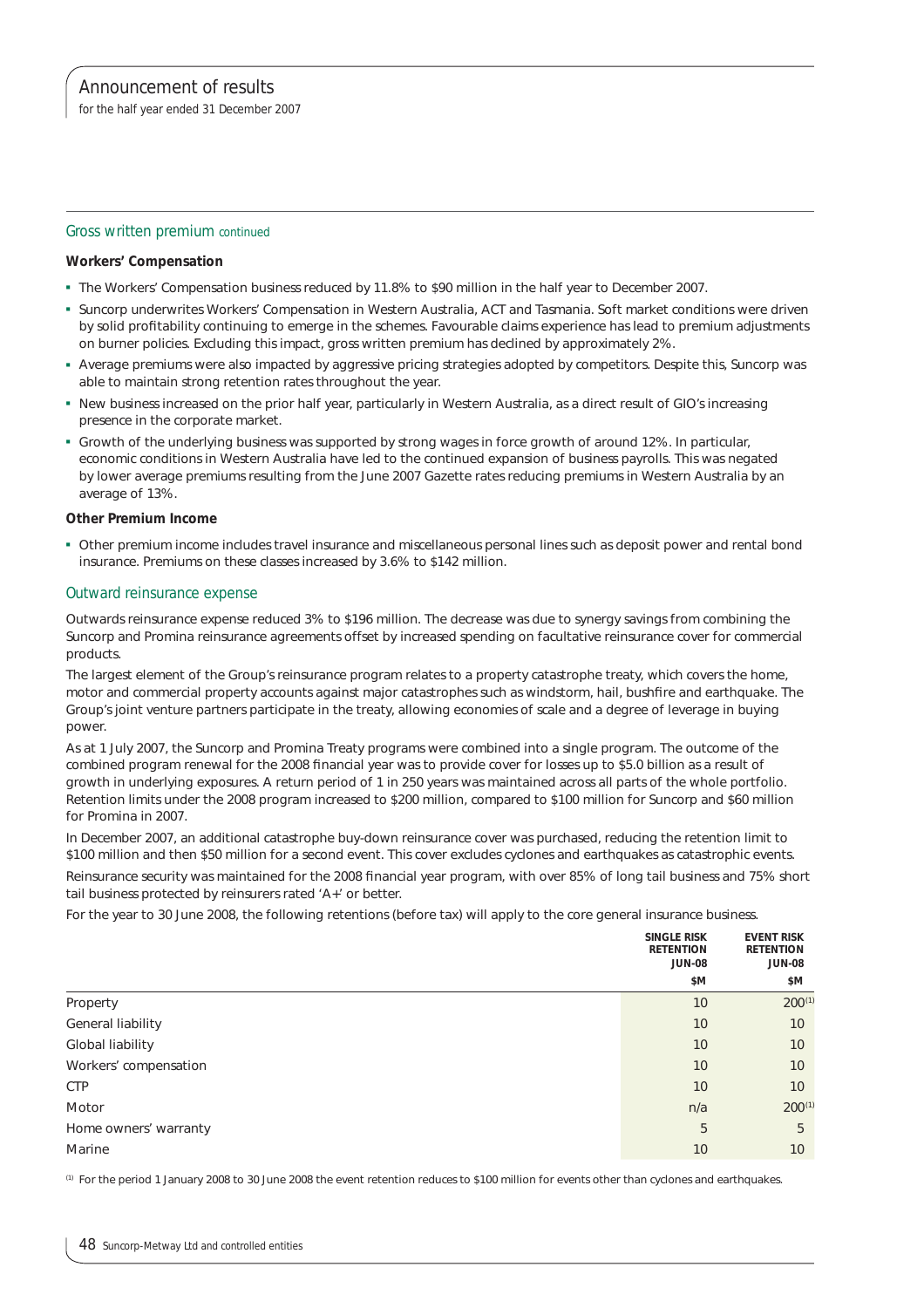### Claims expense

### **Short tail claims expense**

Short tail claims have increased 25% to \$1,732 million in the half to December 2007. This increase is predominantly due to the significant weather events during the period. These events included:

| Floods in New Zealand in July         | \$20 <sub>m</sub>  |
|---------------------------------------|--------------------|
| Storms in Lismore in October          | \$60m              |
| Hail storm in Sydney in December      | \$170 <sub>m</sub> |
| Earthquake in New Zealand in December | \$5m               |
| Storms in Melbourne in December       | \$25m              |
| Total                                 | \$280m             |

The \$280 million of significant weather events exceeds the Group's normal provisioning of \$100 million per half year.

Outside of these events, prolonged wet weather across much of eastern Australia has increased claims frequency however this has not increased average claims costs. Suncorp's preferred supplier arrangements have mitigated the upwards inflationary impact on supply constraints. Looking forward, in particular in New South Wales, supply constraints may be an issue if wet weather and significant events continue to occur.

In commercial classes, claims experience was negatively impacted by weather events and large loss costs. Large loss experience was unfavourable during the half year. Working loss experience was largely in line with pricing allowances, although claims frequency in commercial motor exceeded expectations. Adjustments to commercial motor pricing will occur during the June 2008 half year to restore profitability of this class.

### **Long tail claims expense**

Long tail claims have increased by 10% to \$445 million in the half to December 2007. This increase is attributable to a reduction in the central estimate release from a pro-forma \$220 million in December 2006 to \$171 million.

The valuation of outstanding claims at December 2007 resulted in a first half central estimate release of \$171 million. The key reason for the release is the increasing weight valuation actuaries have given to the observed claims experience post-tort reform. The following issues impact the central estimate reserves:

- 1. **Current accident period strain** occurs because the business adopts a more conservative claim reserving basis for the purposes of preparing its financial statements than its premium pricing basis. Actuaries require evidence of a sustainable trend before adjusting valuation parameters and therefore do not just rely on most recent data, whereas pricing is more forward looking and is based more upon anticipated future claims experience. At the current time, following improvements in claims experience, the valuation basis is more conservative than the pricing basis, with this difference being relatively material. In the half year to December 2007, current accident period strain was \$62 million, on a net central estimate basis.
- 2. **Net risk margin strain** is the additional risk margin provided on the current accident period referred to above, less the risk margin released from claims settled during the year as well as prior period releases. For the half year to December 2007, there was a net risk margin strain of \$4 million.
- 3. Superimposed inflation is the allowance for claims costs inflating at a rate greater than the average weekly earnings index. There is some evidence of superimposed inflation in some classes of business, following several years of highly favourable claims experience post tort-law reform. If superimposed inflation were not to occur, this would add approximately \$70 million to the 'ITR excluding strains' line in the table below.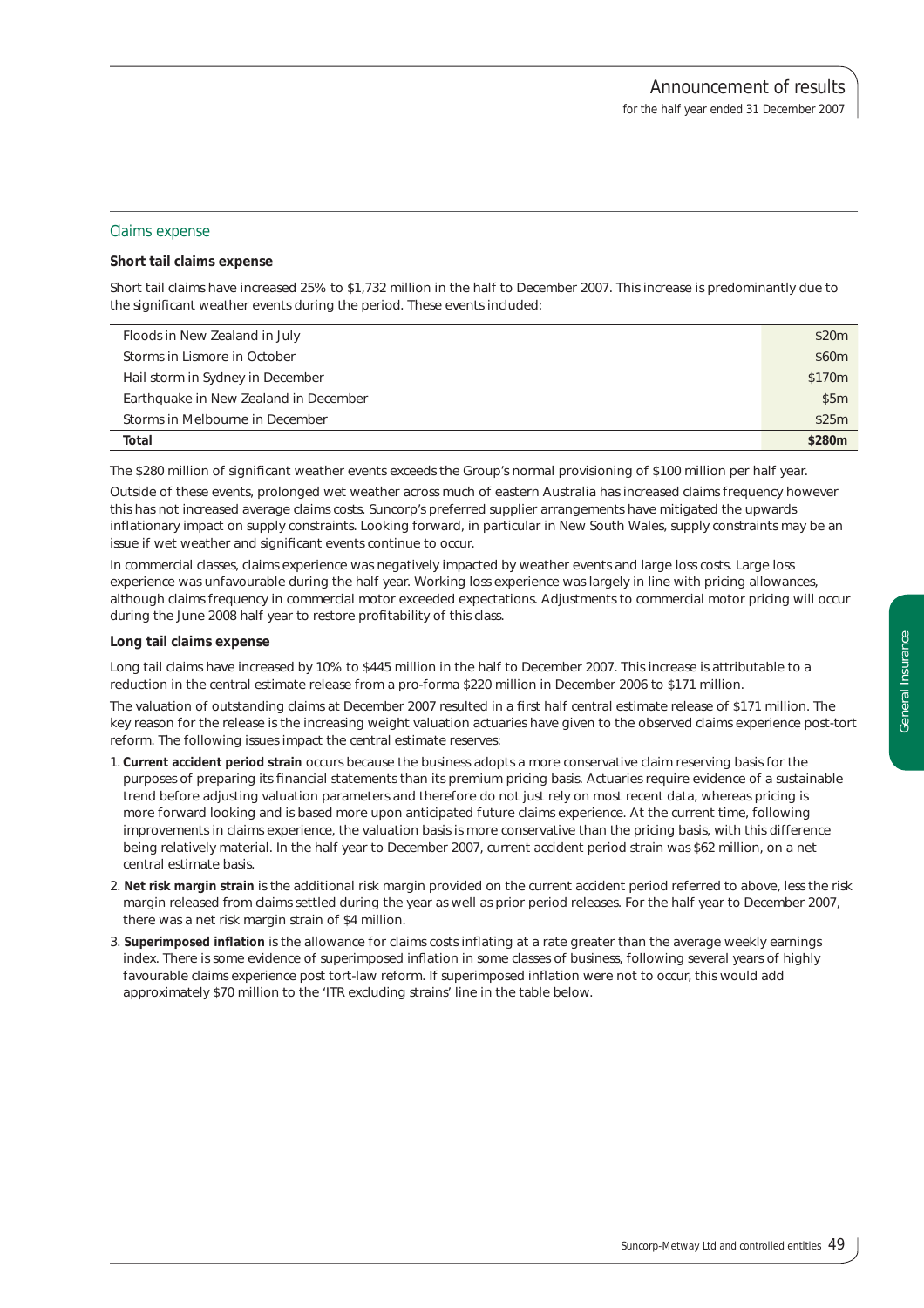for the half year ended 31 December 2007

#### Claims expense continued

#### **ITR adjustment table**

The table below is designed to improve the understanding of the complex relationship between prior year releases and strains on current year profits. The table in no way purports to represent what others may wish to take into account in their analysis of the ITR, nor should it be seen as an attempt to normalise the performance of the General Insurance business.

In prior years, Suncorp has included an adjustment in the table for superimposed inflation. As noted above, some signs of the emergence of superimposed inflation have occurred and this adjustment is not made in this result. Due to the complex relationship between the various elements of the central estimate release it is impossible to estimate the precise amount that may be attributable to a reduced level of superimposed inflation; however, if Suncorp was certain that it was not occurring this would add approximately \$70 million to the 'ITR excluding strains' line in the table below.

|                                      | <b>HALF YEAR</b><br><b>ENDED</b><br><b>DEC-07</b><br>\$M |
|--------------------------------------|----------------------------------------------------------|
| Insurance Trading Result             | 151                                                      |
| Releases at central estimate         | (171)                                                    |
| Add strains on current year profits: |                                                          |
| Net risk margin strain / (release)   | 4                                                        |
| Current accident period strain       | 62                                                       |
| <b>ITR excluding strains</b>         | 46                                                       |

### **Sustainability of releases**

The business adopts a more conservative claims reserving basis than its premium pricing basis. As a result, future profits will be released over time should the experience be in line with the pricing basis. The potential amount of such profits from the current period's business is reflected in the current accident period strain (on a net central estimate basis). The quantum of future structural reserve releases will reduce as the basis for claims valuation moves closer to the basis for pricing.

The ultimate size of future releases is also dependent on whether there is any further improvement in claims size and frequency and the extent of such improvements. The likelihood and quantum of future structural releases is likely to be lower in the absence of any further sustained improvement in either frequency or claims costs.

As part of the combined Suncorp group, the business holds risk margins at approximately 24% of the total reserve net central estimate, giving a level of sufficiency of approximately 94% on total claims reserves. The level of sufficiency has been maintained at approximately 94% as it was in June 2007. The percentage risk margin has slightly declined from 25% to 24% largely reflecting the higher proportion of short tail claims within its reserves following the unusually high cost of recent storms.

Given the more recent observed claims experience, Suncorp is approaching a sufficient level of confidence to predict post-tort law reform claims costs. As a result, in coming periods, the level of sufficiency is anticipated to revert to 90% as previously targeted.

Based on December 2007 valuations, the movement in the level of sufficiency from approximately 94% to 90% would release approximately \$220 million from the Group's total outstanding claims provisions. The timing and pace of this reduction will be dictated by the quality of claims experiences particularly in relation to larger, litigated claims.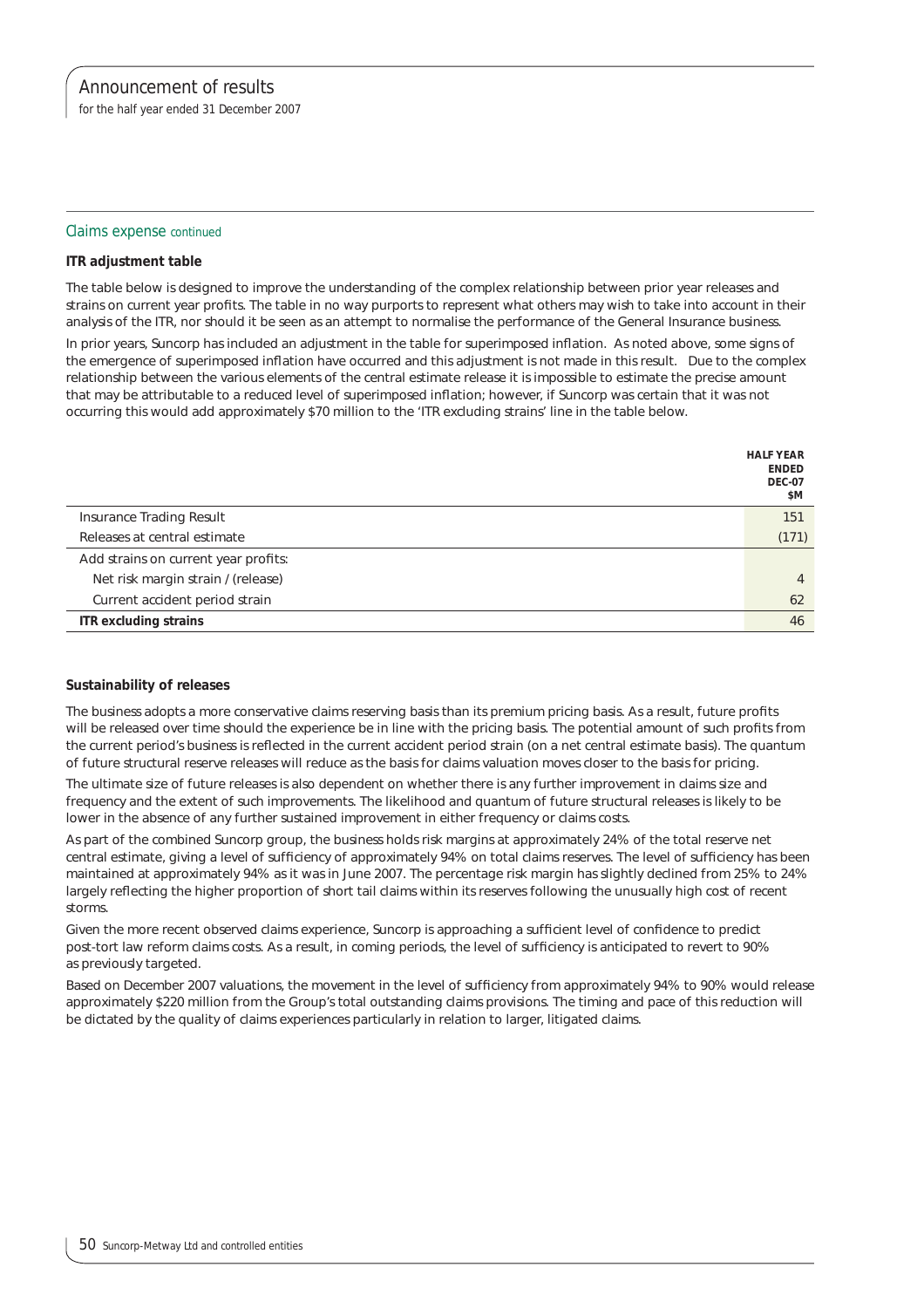### Outstanding claim provisions over time

This table shows the gross and net outstanding claim liabilities and their movement over time. The net outstanding claim liabilities are shown split between the net central estimate, the discount on net central estimate and the (94<sup>th</sup> percentile, discounted) risk margin components. The net outstanding claims liabilities are also shown by major class of insurance business.

|                                                             |               | <b>HALF YEAR ENDED</b> |                                   |                                   |                            |
|-------------------------------------------------------------|---------------|------------------------|-----------------------------------|-----------------------------------|----------------------------|
|                                                             | <b>DEC-07</b> | <b>JUN-07</b>          | <b>DEC-06</b><br><b>PRO-FORMA</b> | <b>DEC-07</b><br><b>VS JUN-07</b> | <b>DEC-07</b><br>VS DEC-06 |
|                                                             | \$M           | \$M                    | \$M                               | %                                 | %                          |
| Gross outstanding claims liabilites                         | 7,272         | 7,150                  | 7,036                             | 1.7                               | 3.4                        |
| Reinsurance and other recoveries                            | (1,077)       | (1, 149)               | (1,064)                           | (6.3)                             | 1.2                        |
| Net outstanding claim liabilities                           | 6,195         | 6,001                  | 5,972                             | 3.2                               | 3.7                        |
| Expected future claim payments and claims handling expenses | 6,480         | 5,945                  | 5,902                             | 9.0                               | 9.8                        |
| Discount to present value                                   | (1, 476)      | (1, 133)               | (1, 123)                          | 30.3                              | 31.4                       |
| Risk margin (94 <sup>th</sup> percentile, discounted)       | 1,191         | 1,189                  | 1,193                             | 0.2                               | (0.2)                      |
| Net outstanding claim liabilities                           | 6,195         | 6,001                  | 5,972                             | 3.2                               | 3.7                        |
| Personal                                                    |               |                        |                                   |                                   |                            |
| Australia                                                   |               |                        |                                   |                                   |                            |
| <b>CTP</b>                                                  | 3,028         | 2,984                  | 3,000                             | 1.5                               | 0.9                        |
| Short-tail and other                                        | 841           | 671                    | 570                               | 25.3                              | 47.5                       |
| New Zealand                                                 | 52            | 53                     | 12                                | (1.9)                             | 333.3                      |
| Commercial                                                  |               |                        |                                   |                                   |                            |
| Australia                                                   |               |                        |                                   |                                   |                            |
| Liability and Workers' compensation                         | 1,670         | 1,694                  | 1,790                             | (1.4)                             | (6.7)                      |
| Short-tail and other                                        | 452           | 439                    | 422                               | 3.0                               | 7.1                        |
| New Zealand                                                 | 152           | 160                    | 178                               | (5.0)                             | (14.6)                     |
| Total                                                       | 6,195         | 6,001                  | 5,972                             | 3.2                               | 3.7                        |

### Outstanding claim provisions breakdown

This table shows the net outstanding claim reserves split between the net central estimate (discounted) and the risk margin (94th percentile, discounted), broken down by class of business. It also shows the change in net central estimate by class of business valuations.

|                                     |               | <b>HALF YEAR ENDED DEC-07</b>                         |                                                                         |                                                                   |  |  |  |  |  |
|-------------------------------------|---------------|-------------------------------------------------------|-------------------------------------------------------------------------|-------------------------------------------------------------------|--|--|--|--|--|
|                                     | <b>ACTUAL</b> | <b>NET CENTRAL</b><br><b>ESTIMATE</b><br>(DISCOUNTED) | <b>RISK MARGIN</b><br>(94 <sup>TH</sup> )<br>PERCENTILE,<br>DISCOUNTED) | <b>CHANGE IN</b><br><b>NET CENTRAL</b><br>ESTIMATE <sup>(1)</sup> |  |  |  |  |  |
|                                     | \$Μ           | \$Μ                                                   | \$Μ                                                                     | \$M                                                               |  |  |  |  |  |
| Personal                            |               |                                                       |                                                                         |                                                                   |  |  |  |  |  |
| Australia                           |               |                                                       |                                                                         |                                                                   |  |  |  |  |  |
| <b>CTP</b>                          | 3,028         | 2,474                                                 | 554                                                                     | (81)                                                              |  |  |  |  |  |
| Short-tail and other                | 841           | 750                                                   | 91                                                                      | $\mathbf{1}$                                                      |  |  |  |  |  |
| New Zealand                         | 52            | 46                                                    | 6                                                                       |                                                                   |  |  |  |  |  |
| Commercial                          |               |                                                       |                                                                         |                                                                   |  |  |  |  |  |
| Australia                           |               |                                                       |                                                                         |                                                                   |  |  |  |  |  |
| Liability and Workers' compensation | 1,670         | 1,241                                                 | 429                                                                     | (90)                                                              |  |  |  |  |  |
| Short-tail and other                | 452           | 381                                                   | 71                                                                      | (20)                                                              |  |  |  |  |  |
| New Zealand                         | 152           | 112                                                   | 40                                                                      | (11)                                                              |  |  |  |  |  |
| Total                               | 6,195         | 5,004                                                 | 1,191                                                                   | (201)                                                             |  |  |  |  |  |

(1) This column is equal to the opening net central estimate for outstanding claims, less payments and claims handling expenses, plus investment income earned on the net central estimate, less closing net central estimate (before the impact of change in interest rates) for outstanding claims incurred before the opening balance sheet date. A negative sign implies that there has been a release from outstanding reserves.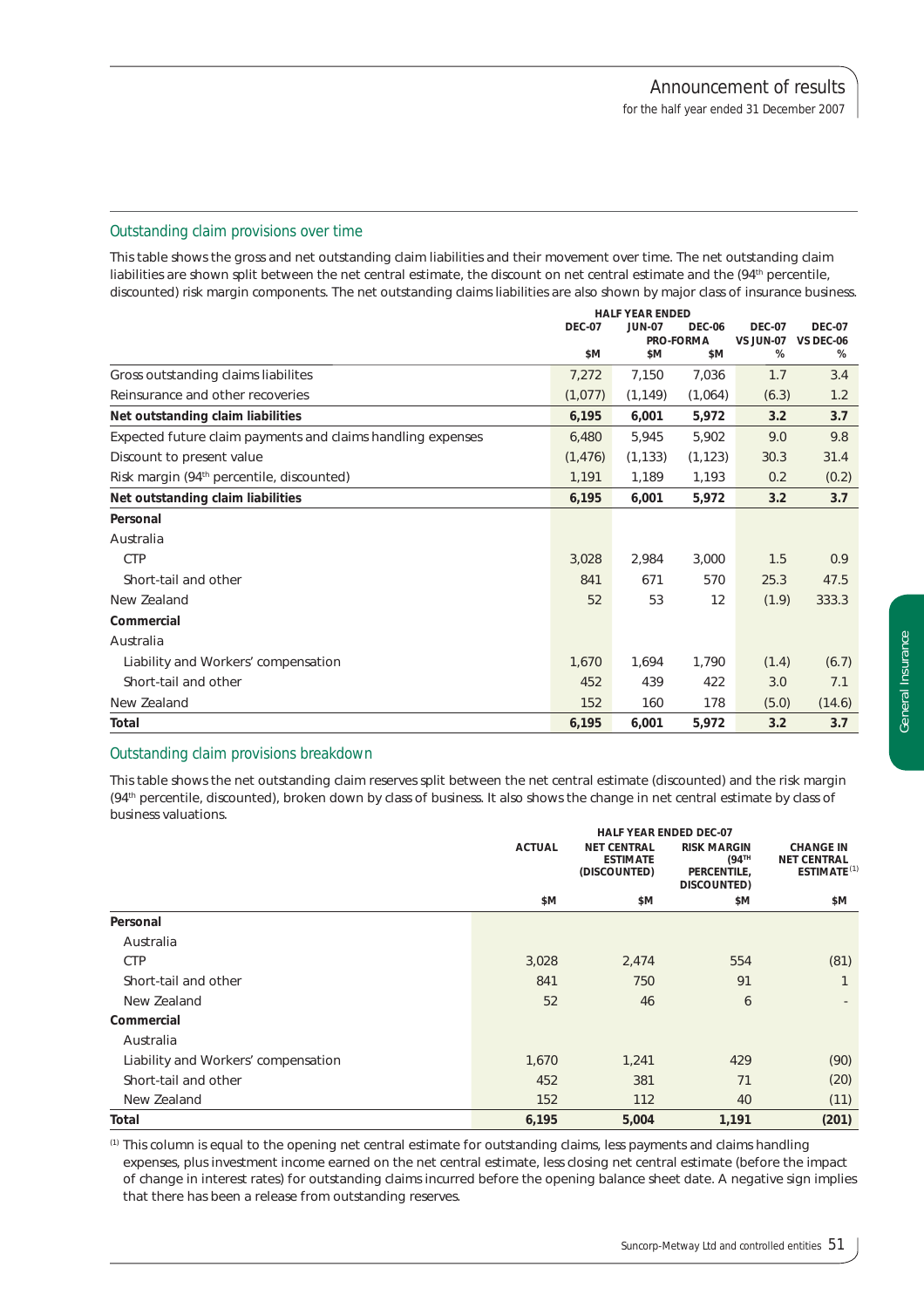for the half year ended 31 December 2007

### Claims development table

This table demonstrates that the claims development trends have been favourable in all accident years compared with the initial reserving estimates.

The first row shows the estimated undiscounted ultimate claims by accident year. Reading down the columns, each successive number shows the ultimates cost by accident year estimated one year later. For example, the current estimate of ultimate claims costs for the 2005 year (\$920 million) is 22% lower than estimated at the end of the 2005 accident year (\$1,176 million).

|                                                                    |                     |             |             | <b>ACCIDENT YEAR</b> |             |                     |                     |
|--------------------------------------------------------------------|---------------------|-------------|-------------|----------------------|-------------|---------------------|---------------------|
|                                                                    | <b>PRIOR</b><br>\$M | 2004<br>\$M | 2005<br>\$M | 2006<br>\$M          | 2007<br>\$M | $2008^{(1)}$<br>\$M | <b>TOTAL</b><br>\$M |
|                                                                    |                     |             |             |                      |             |                     |                     |
| Consolidated                                                       |                     |             |             |                      |             |                     |                     |
| Estimate of ultimate claims cost                                   |                     |             |             |                      |             |                     |                     |
| At end of accident year                                            |                     | 1,045       | 1,176       | 1,211                | 1,243       | 655                 |                     |
| One year later                                                     |                     | 1,061       | 1,065       | 1,116                | 1,218       |                     |                     |
| Two years later                                                    |                     | 924         | 935         | 1,063                |             |                     |                     |
| Three years later                                                  |                     | 833         | 920         |                      |             |                     |                     |
| Four years later                                                   |                     | 786         |             |                      |             |                     |                     |
| Current estimate of cumulative claims cost                         |                     | 786         | 920         | 1,063                | 1,218       | 655                 | 4,642               |
| Cumulative payments                                                |                     | (406)       | (324)       | (223)                | (106)       | (10)                | (1,069)             |
| Outstanding claims - undiscounted                                  | 1,288               | 380         | 596         | 840                  | 1,112       | 645                 | 4,861               |
| <b>Discount</b>                                                    |                     |             |             |                      |             |                     | (1, 126)            |
| Deferred premium                                                   |                     |             |             |                      |             |                     | (21)                |
| Outstanding claims - long tail                                     | 1.288               | 380         | 596         | 840                  | 1,112       | 645                 | 3,714               |
| Outstanding claims – short tail and other portfolios               |                     |             |             |                      |             |                     | 1,028               |
| Claims handling expense                                            |                     |             |             |                      |             |                     | 262                 |
| Risk margin                                                        |                     |             |             |                      |             |                     | 1,191               |
| Total net outstanding claims liabilities                           |                     |             |             |                      |             |                     | 6,195               |
| Reinsurance and other recoveries on outstanding claims liabilities |                     |             |             |                      |             |                     | 1,077               |
| Total gross outstanding claims                                     |                     |             |             |                      |             |                     | 7,272               |

(1) The most recent period includes information up to 31 December 2007 only. All other periods are for the 12 months to 30 June.

## Operating expenses

Total Operating Expenses have increased 2.9% to \$805 million in the half to 31 December 2007. The Total Operating Expenses Ratio remains steady at 27.3%

Acquisition costs have increased 6.7% to \$522 million due to growth in business lines which have higher commission rates such as travel insurance.

Underwriting expenses have reduced 3.4% to \$283 million due to decreases in marketing and professional fees as a result of the merger. The early integration benefits from the Promina acquisition reduced total expenses by \$8.7 million for the half.

### Managed schemes

Net profit from the managed scheme business was \$34 million, a substantial increase over the prior year, driven by the Group's underlying performance for NSW Treasury Managed Fund (TMF) and NSW WorkCover which saw improved claims management and resulting higher fee income.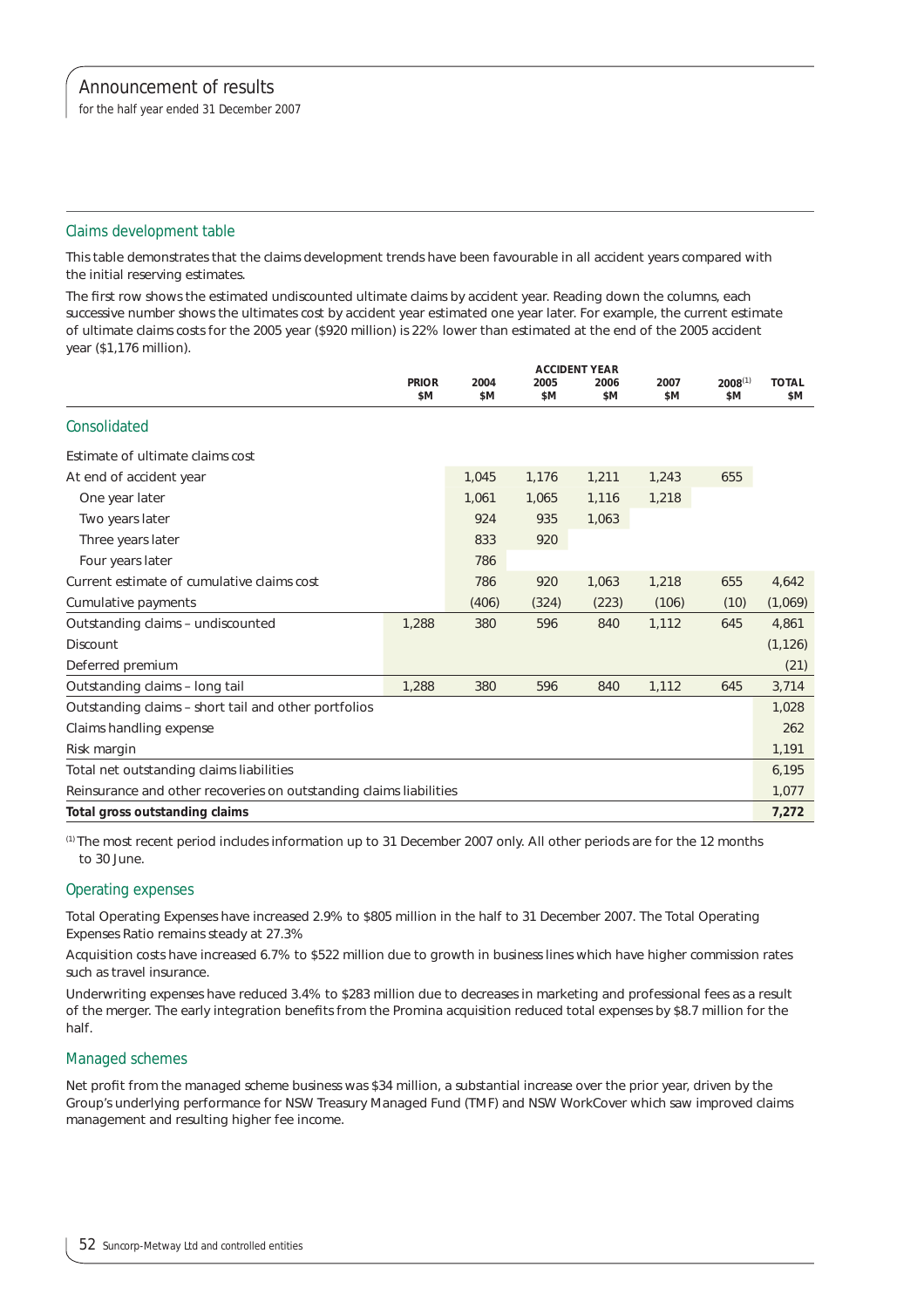### Joint venture and other income

The Group participates in insurance joint ventures with motoring clubs in Queensland, South Australia, Western Australia and Tasmania. The 'joint venture and other' contribution for the half year to December 2007 was \$19 million, down from \$39 million in the prior corresponding period, largely due to a reduction in claims releases and lower investment returns.

### Investment income on insurance funds

Investment income on insurance provisions reduced 4.6% to \$188 million despite a 3.0% increase in the size of the portfolio. Excluding the impact of the risk-free discount rate movement, as shown in Appendix 2, the investment income reduced 7.7% to \$217 million.

Income derived from cash and fixed interest during the December 2007 half year period was reduced considerably due to higher unrealised capital losses resulting from widening credit spreads. The 'mark to market' movement in this portfolio was \$85 million.

The portfolio is entirely comprised of investment grade securities, predominately Commonwealth Government, Semi-Government and highly rated Corporate Bonds. The credit ratings of these investments are outlined on page 55. The \$85 million movement is purely an accounting and timing issue and will reverse as these investments redeem or as credit spreads contract.

The portfolio benefited from higher yields in the fixed interest and property portfolios. The higher fixed interest yield results from the increasing credit spreads and the Reserve Bank official rate increases in November 2006, August 2007 and November 2007.

Other income increased \$23 million as a result of the revaluation of direct property holdings including the Sheraton Noosa and the air space above Brisbane's Central Station.

### Investment income on Shareholder Funds

Investment income on shareholder funds reduced by 86.4% to \$28 million as global volatility impacted on domestic equities, overseas equities and listed property portfolios.

Income derived from cash and fixed interest was also down on the prior comparative period.

#### Shareholder Funds performance

|                           | <b>DEC-07</b>                                 |                                | <b>JUN-07</b>                                 |                                | <b>DEC-06</b>                                 |                                |
|---------------------------|-----------------------------------------------|--------------------------------|-----------------------------------------------|--------------------------------|-----------------------------------------------|--------------------------------|
|                           | <b>BENCH-</b><br><b>MARK</b><br><b>RETURN</b> | <b>ACTUAL</b><br><b>RETURN</b> | <b>BENCH-</b><br><b>MARK</b><br><b>RETURN</b> | <b>ACTUAL</b><br><b>RETURN</b> | <b>BENCH-</b><br><b>MARK</b><br><b>RETURN</b> | <b>ACTUAL</b><br><b>RETURN</b> |
|                           | %                                             | %                              | %                                             | ℅                              | %                                             | %                              |
| Performance returns       |                                               |                                |                                               |                                |                                               |                                |
| Shareholder Funds:        |                                               |                                |                                               |                                |                                               |                                |
| Fixed Interest - Domestic | 2.18                                          | 1.83                           | 1.92                                          | 2.14                           | 2.41                                          | 2.67                           |
| Equities - Domestic       | 3.00                                          | 2.65                           | 12.70                                         | 13.04                          | 14.73                                         | 14.76                          |
| Equities - International  | (3.69)                                        | (2.31)                         | 1.13                                          | 1.55                           | 6.56                                          | 5.82                           |

The Shareholder Funds are managed in three separate portfolios. To assist in presenting the combined performance of the funds, a simple weighted average return has been calculated. The consolidated returns presented may not be the same had the Shareholder Funds been held in, and measured as, a single portfolio.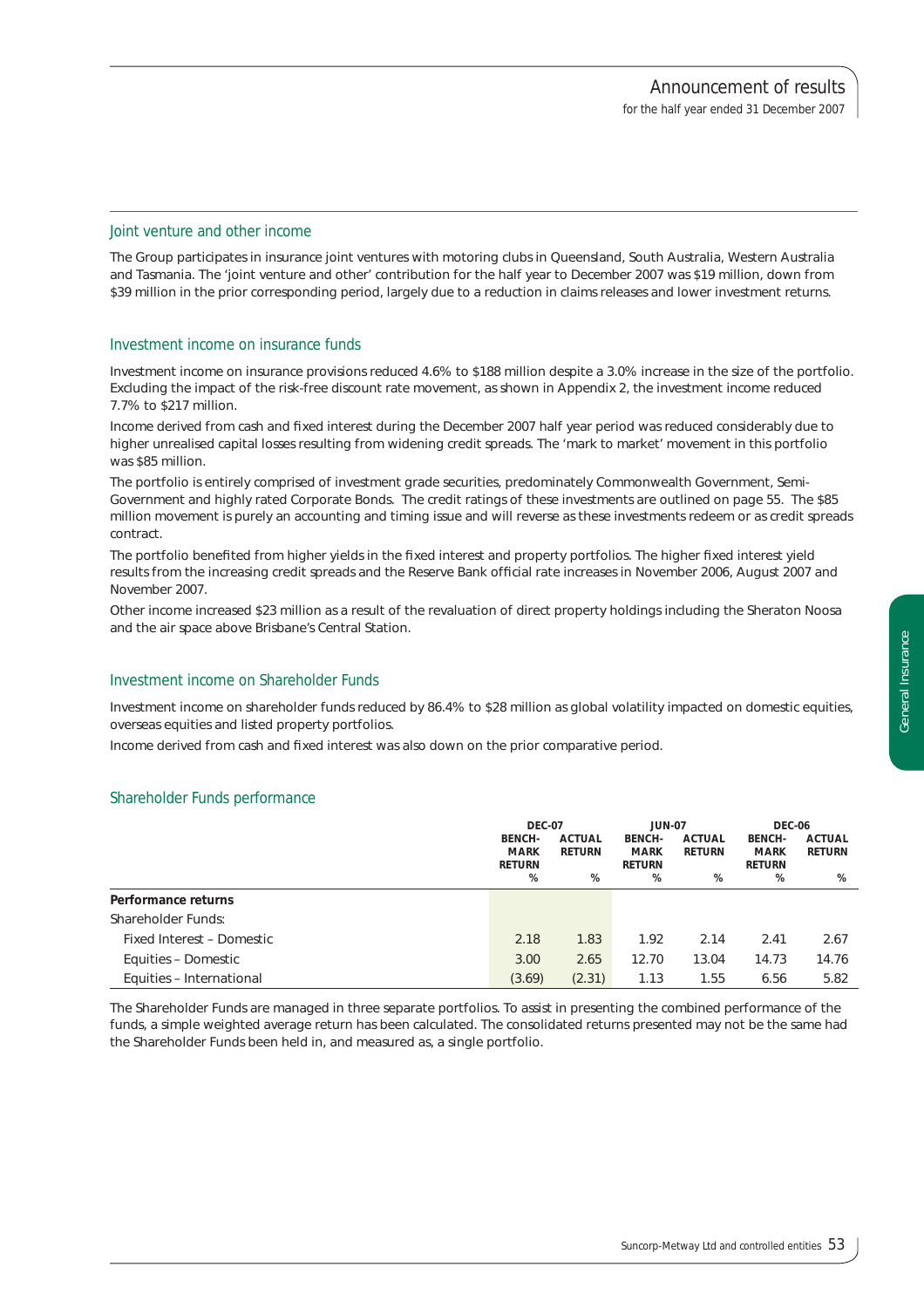for the half year ended 31 December 2007

|                                               |                       | <b>HALF YEAR ENDED</b>                  |                                   |                            |                            |
|-----------------------------------------------|-----------------------|-----------------------------------------|-----------------------------------|----------------------------|----------------------------|
|                                               | <b>DEC-07</b>         | <b>JUN-07</b>                           | <b>DEC-06</b><br><b>PRO-FORMA</b> | <b>DEC-07</b><br>VS JUN-07 | <b>DEC-07</b><br>VS DEC-06 |
|                                               | \$M                   | \$M                                     | \$M                               | %                          | %                          |
| Allocation of investments - General Insurance |                       |                                         |                                   |                            |                            |
| Allocation of investments held against:       |                       |                                         |                                   |                            |                            |
| Insurance funds                               |                       |                                         |                                   |                            |                            |
| Cash and short term deposits                  | 1,038                 | 1,134                                   | 1,140                             | (8.5)                      | (8.9)                      |
| Interest bearing securities                   | 6,588                 | 6,310                                   | 6,288                             | 4.4                        | 4.8                        |
| Australian equities                           | $\overline{7}$        | 9                                       | 9                                 | (22.2)                     | (22.2)                     |
| Property and other                            | 158                   | 152                                     | 128                               | 3.9                        | 23.4                       |
|                                               | 7,791                 | 7,605                                   | 7,565                             | 2.4                        | 3.0                        |
| <b>Shareholder Funds</b>                      |                       |                                         |                                   |                            |                            |
| Cash and short term deposits                  | 248                   | 256                                     | 231                               | (3.1)                      | 7.4                        |
| Interest bearing securities                   | 1,200                 | 1.359                                   | 1,573                             | (11.7)                     | (23.7)                     |
| Australian equities                           | 1,143                 | 1,128                                   | 1,114                             | 1.3                        | 2.6                        |
| Overseas equities                             | 141                   | 163                                     | 159                               | (13.5)                     | (11.3)                     |
| Property and other                            | 107                   | 114                                     | 142                               | (6.1)                      | (24.6)                     |
|                                               | 2,839                 | 3,020                                   | 3,219                             | (6.0)                      | (11.8)                     |
|                                               |                       |                                         |                                   |                            |                            |
|                                               | <b>DEC-07</b>         | <b>HALF YEAR ENDED</b><br><b>JUN-07</b> | <b>DEC-06</b>                     | <b>DEC-07</b>              | <b>DEC-07</b>              |
|                                               | %                     | %                                       | <b>PRO-FORMA</b><br>%             | <b>VS JUN-07</b><br>%      | VS DEC-06<br>℅             |
| Allocation of investments held against:       |                       |                                         |                                   |                            |                            |
| <b>Insurance funds</b>                        |                       |                                         |                                   |                            |                            |
|                                               |                       | 15                                      | 23                                |                            |                            |
| Cash and short term deposits                  | 13<br>85              | 83                                      | 74                                | (13.3)<br>2.4              | (43.5)<br>14.9             |
| Interest bearing securities                   |                       |                                         |                                   |                            |                            |
| Property and other                            | $\overline{2}$<br>100 | 2<br>100                                | 3<br>100                          | $\overline{\phantom{a}}$   | (33.3)                     |
| .                                             |                       |                                         |                                   | $\overline{\phantom{a}}$   |                            |

| <b>Shareholder Funds</b>     |     |     |     |                          |                          |
|------------------------------|-----|-----|-----|--------------------------|--------------------------|
| Cash and short term deposits | 8   | 8   | 12  | $\overline{\phantom{a}}$ | (33.3)                   |
| Interest bearing securities  | 42  | 45  | 32  | (6.7)                    | 31.3                     |
| Australian equities          | 40  | 38  | 41  | 5.3                      | (2.4)                    |
| Overseas equities            | 5   | 5   | 10  | $\overline{\phantom{a}}$ | (50.0)                   |
| Property                     | 5   | 4   | 5   | 25.0                     |                          |
|                              | 100 | 100 | 100 | $\overline{a}$           | $\overline{\phantom{a}}$ |

The investment funds are managed by the Group's investment managers. The totals above are different to the cash and investment balances in the General Insurance balance sheet on page 45, because of the different classification of items such as operating cash and accrued interest. Reconciling items such as timing differences and premium debtors arise between insurance provisions and associated investment assets. The balance of the Shareholder Funds shown above excludes non-investment market assets such as goodwill relating to the acquisition of GIO and the investments in joint ventures.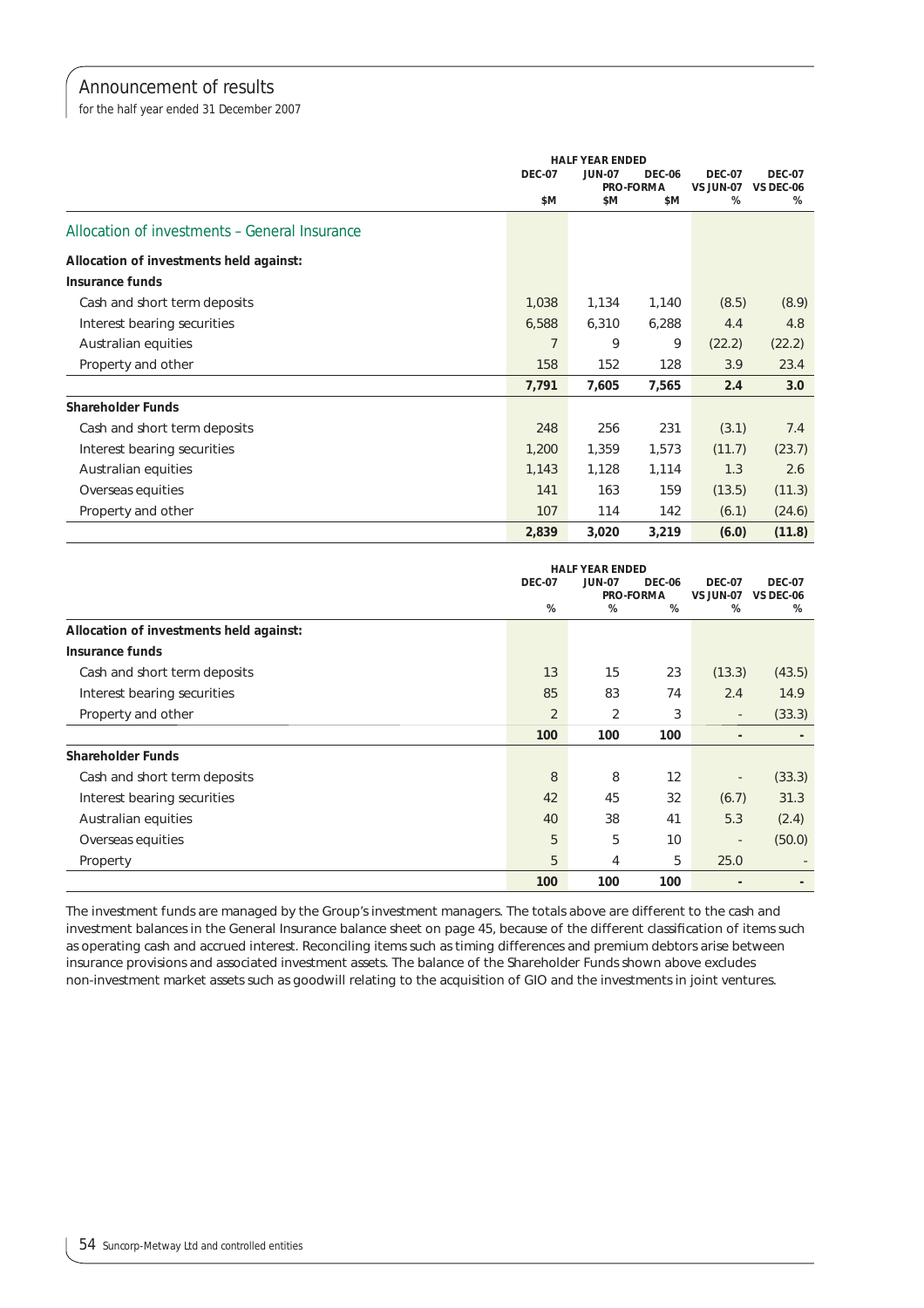for the half year ended 31 December 2007

|                                                     | <b>HALF YEAR ENDED</b><br><b>DEC-07</b><br><b>JUN-07</b><br><b>DEC-06</b><br><b>DEC-07</b> |      |                         |                          | <b>DEC-07</b>  |
|-----------------------------------------------------|--------------------------------------------------------------------------------------------|------|-------------------------|--------------------------|----------------|
|                                                     | \$M                                                                                        | \$M  | <b>PRO-FORMA</b><br>\$M | <b>VS JUN-07</b><br>%    | VS DEC-06<br>% |
| Allocation of investment income - General Insurance |                                                                                            |      |                         |                          |                |
| Investment income on insurance funds                |                                                                                            |      |                         |                          |                |
| Cash and short term deposits                        | 32                                                                                         | 35   | 41                      | (8.6)                    | (22.0)         |
| Interest bearing securities                         | 126                                                                                        | 144  | 149                     | (12.5)                   | (15.4)         |
| Property and other                                  | 30                                                                                         | 24   | 7                       | 25.0                     | 328.6          |
| Total                                               | 188                                                                                        | 203  | 197                     | (7.4)                    | (4.6)          |
| Investment income on Shareholder Funds              |                                                                                            |      |                         |                          |                |
| Cash and short term deposits                        | $\overline{7}$                                                                             | 7    | 11                      |                          | (36.4)         |
| Interest bearing securities                         | 10                                                                                         | 17   | 48                      | (41.2)                   | (79.2)         |
| Australian equities                                 | 20                                                                                         | 129  | 134                     | (84.5)                   | (85.1)         |
| Overseas equities                                   | (2)                                                                                        | 3    | 8                       | (166.7)                  | (125.0)        |
| Property                                            | $\overline{2}$                                                                             | 1    | 12                      | 100.0                    | (83.3)         |
| Other revenue                                       | $\overline{7}$                                                                             | 7    | 4                       |                          | 75.0           |
| Other expenses                                      | (16)                                                                                       | (16) | (11)                    | $\overline{\phantom{a}}$ | 45.5           |
| Total                                               | 28                                                                                         | 148  | 206                     | (81.1)                   | (86.4)         |
| Total investment income                             | 216                                                                                        | 351  | 403                     | (38.5)                   | (46.4)         |

### **Credit risk exposure – fi xed interest investments**

The General Insurance fixed interest portfolios are restricted to investment grade securities to ensure there is adequate capital protection of the assets under all market conditions.

|                | <b>SUNCORP</b><br><b>HALF YEAR ENDED</b> |                    |                    |                    | <b>PROMINA</b><br><b>HALF YEAR ENDED</b> |                    |
|----------------|------------------------------------------|--------------------|--------------------|--------------------|------------------------------------------|--------------------|
| <b>AVERAGE</b> | <b>DEC-07</b><br>%                       | <b>JUN-07</b><br>% | <b>DEC-06</b><br>% | <b>DEC-07</b><br>% | <b>JUN-07</b><br>%                       | <b>DEC-06</b><br>% |
| AAA            | 48.7                                     | 48.9               | 63.5               | 64.3               | 66.3                                     | 67.2               |
| AA             | 21.0                                     | 19.6               | 13.4               | 27.1               | 25.2                                     | 24.3               |
| A              | 27.6                                     | 28.5               | 20.7               | 5.8                | 6.2                                      | 7.0                |
| <b>BBB</b>     | 2.7                                      | 3                  | 2.4                | 2.8                | 2.3                                      | 1.5                |
|                | 100.0                                    | 100.0              | 100.0              | 100.0              | 100.0                                    | 100.0              |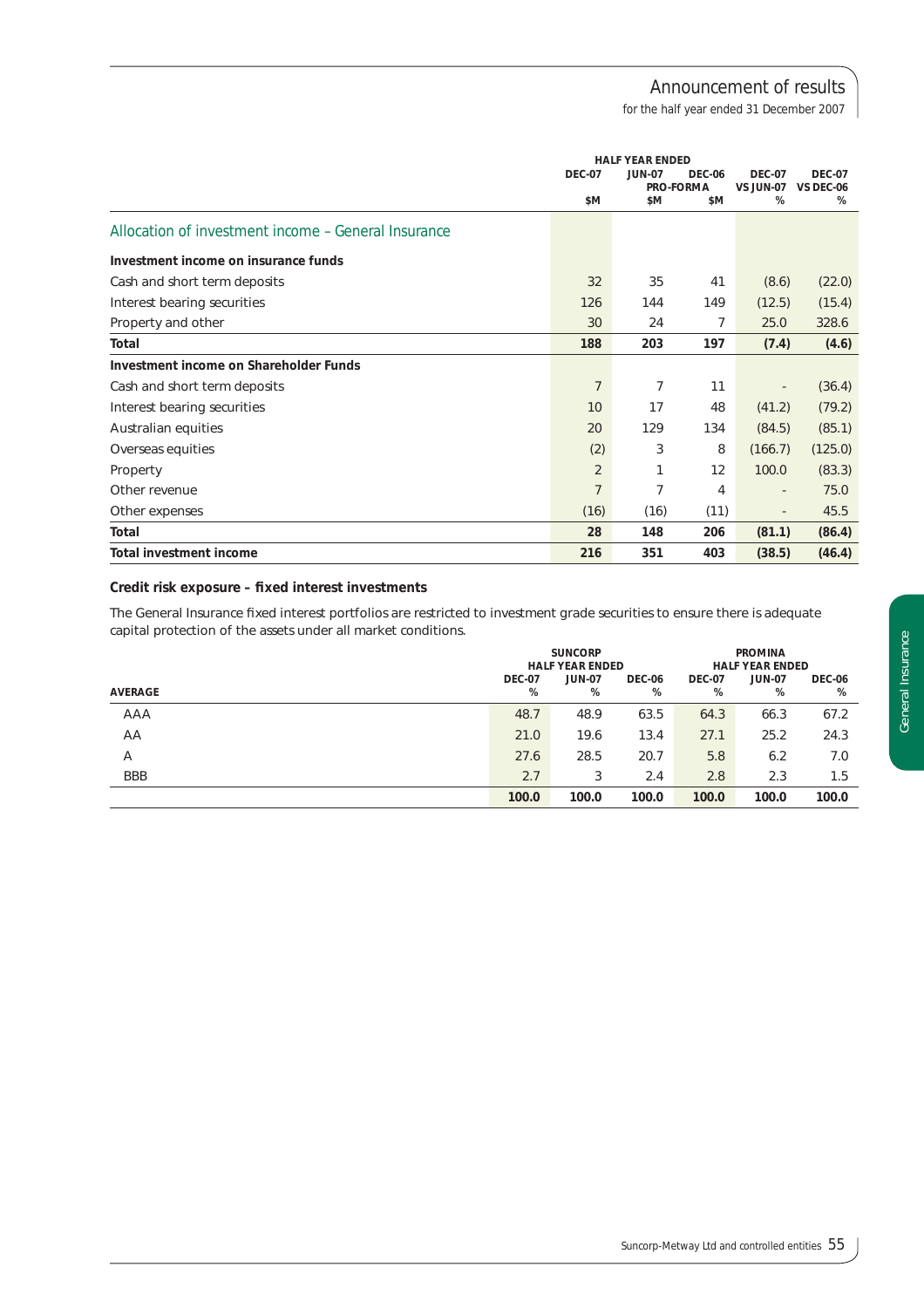for the half year ended 31 December 2007

|                                                                      | <b>DEC-07</b> | <b>HALF YEAR ENDED</b><br><b>JUN-07</b> | <b>DEC-06</b> | <b>DEC-07</b>    | <b>DEC-07</b> |
|----------------------------------------------------------------------|---------------|-----------------------------------------|---------------|------------------|---------------|
|                                                                      |               | <b>PRO-FORMA</b>                        |               | <b>VS JUN-07</b> | VS DEC-06     |
|                                                                      | \$M           | \$M                                     | \$M           | %                | %             |
| Profit contribution by line of business - Commercial Lines Australia |               |                                         |               |                  |               |
| Gross written premium                                                | 725           | 763                                     | 718           | (5.0)            | 1.0           |
| Net earned premium                                                   | 627           | 624                                     | 646           | 0.5              | (2.9)         |
| Net claims incurred                                                  | (305)         | (257)                                   | (263)         | 18.7             | 16.0          |
| <b>Acquisition expenses</b>                                          | (120)         | (118)                                   | (107)         | 1.7              | 12.1          |
| Other underwriting expenses                                          | (99)          | (114)                                   | (93)          | (13.2)           | 6.5           |
| Total operating expenses                                             | (219)         | (232)                                   | (200)         | (5.6)            | 9.5           |
| <b>Underwriting result</b>                                           | 103           | 135                                     | 183           | (23.7)           | (43.7)        |
| Investment income - insurance funds                                  | 62            | 58                                      | 67            | 6.9              | (7.5)         |
| Insurance trading result                                             | 165           | 193                                     | 250           | (14.5)           | (34.0)        |
|                                                                      |               |                                         |               |                  |               |
|                                                                      | %             | %                                       | %             |                  |               |
| Ratios                                                               |               |                                         |               |                  |               |
| Acquisition expenses ratio                                           | 19.1          | 18.9                                    | 16.6          | 1.1              | 15.1          |
| Other underwriting expenses ratio                                    | 15.8          | 18.3                                    | 14.4          | (13.7)           | 9.7           |
| Total operating expenses ratio                                       | 34.9          | 37.2                                    | 31.0          | (6.2)            | 12.6          |
| Loss ratio                                                           | 48.6          | 41.2                                    | 40.7          | 18.0             | 19.4          |
| Combined operating ratio                                             | 83.5          | 78.4                                    | 71.7          | 6.5              | 16.5          |
| Insurance trading ratio                                              | 26.3          | 30.9                                    | 38.7          | (14.9)           | (32.0)        |

### **Market overview**

Commercial lines continue to exhibit soft market conditions as buoyant economic conditions support strong profitability above expected long term average returns. We have noticed relaxation in disciplines by some competitors adopting very price competitive positions in some classes where they have limited experience.

The Australian market has seen competitive pricing with downward rate movements in the order of 10% to 15%. The market has returned to a more stable claims environment leading to expectations of the cycle hardening particularly in the commercial motor class of business.

Industry rate reductions of 12% to 15% in the half year in West Australian Workers' Compensation have stemmed from continued reduction in claims frequency to historically low levels and high return-to-work rates as a consequence of the booming economy. The industry premium pool has reduced somewhat less due to wage-roll growth of around 12% in Western Australia and there are signs that discounting levels are bottoming out, although we do not, at this stage, expect rates to harden during calendar 2008.

### **Insurance trading result**

Commercial lines reported an insurance trading result of \$165 million for the half year, equal to an ITR ratio of 26.3%. The main components of the result were:

- Strong performance of workers' compensation and commercial portfolios despite soft market conditions driving down industry premium rates in some classes.
- The loss ratio increased to 48.6% from 40.7%, driven by:
	- The impact of major weather events (\$10 million).
	- **Increased large losses and increased claims frequency in commercial motor.**
	- The valuation of outstanding claims at December 2007 resulted in a first half central estimate release of \$90 million, down from the \$140 million in the prior corresponding period.
	- The movement in discount rates has unfavourably impacted the loss ratio by 1.6%
- The total operating expenses ratio increased to 34.9% as a result of additional investment in customer sales and service, new distribution channels, higher fire brigade charges and additional spending on the national workplace change program.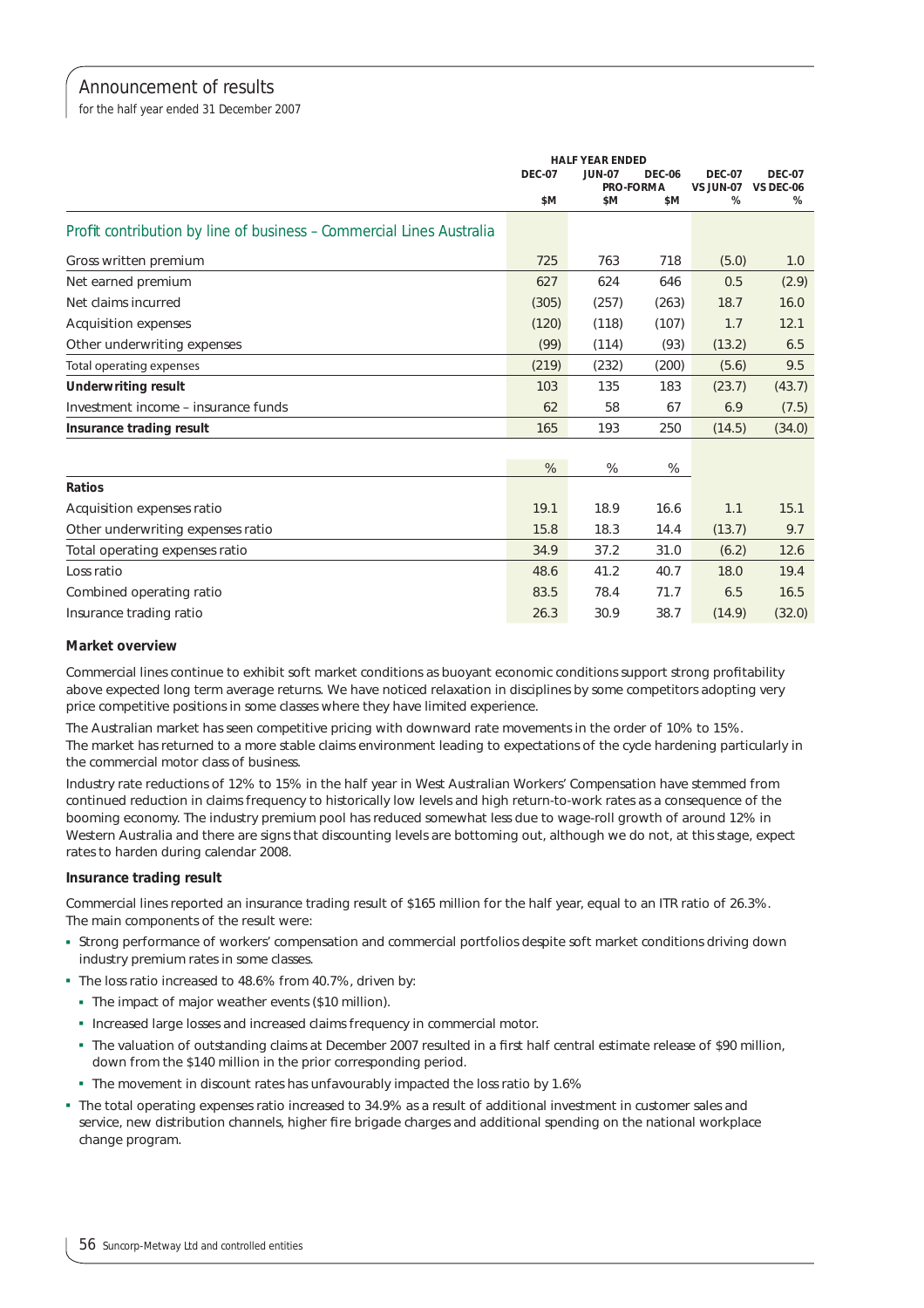for the half year ended 31 December 2007

|                                                                    |               | <b>HALF YEAR ENDED</b> |                                   |                                   |                            |
|--------------------------------------------------------------------|---------------|------------------------|-----------------------------------|-----------------------------------|----------------------------|
|                                                                    | <b>DEC-07</b> | <b>JUN-07</b>          | <b>DEC-06</b><br><b>PRO-FORMA</b> | <b>DEC-07</b><br><b>VS JUN-07</b> | <b>DEC-07</b><br>VS DEC-06 |
|                                                                    | \$M           | \$M                    | \$M                               | $\%$                              | %                          |
| Profit contribution by line of business - Personal Lines Australia |               |                        |                                   |                                   |                            |
| Gross written premium                                              | 2,102         | 2,081                  | 2,022                             | 1.0                               | 4.0                        |
| Net earned premium                                                 | 2,016         | 1.943                  | 1,924                             | 3.8                               | 4.8                        |
| Net claims incurred                                                | (1,676)       | (1, 414)               | (1,350)                           | 18.5                              | 24.1                       |
| <b>Acquisition expenses</b>                                        | (339)         | (298)                  | (319)                             | 13.8                              | 6.3                        |
| Other underwriting expenses                                        | (159)         | (194)                  | (175)                             | (18.0)                            | (9.1)                      |
| Total operating expenses                                           | (498)         | (492)                  | (494)                             | 1.2                               | 0.8                        |
| <b>Underwriting result</b>                                         | (158)         | 37                     | 80                                | (527.0)                           | (297.5)                    |
| Investment income – insurance funds                                | 116           | 135                    | 119                               | (14.1)                            | (2.5)                      |
| Insurance trading result                                           | (42)          | 172                    | 199                               | (124.4)                           | (121.1)                    |
|                                                                    |               |                        |                                   |                                   |                            |
|                                                                    | %             | %                      | %                                 |                                   |                            |
| <b>Ratios</b>                                                      |               |                        |                                   |                                   |                            |
| Acquisition expenses ratio                                         | 16.8          | 15.3                   | 16.6                              | 9.8                               | 1.2                        |
| Other underwriting expenses ratio                                  | 7.9           | 10.0                   | 9.1                               | (21.0)                            | (13.2)                     |
| Total operating expenses ratio                                     | 24.7          | 25.3                   | 25.7                              | (2.4)                             | (3.9)                      |
| Loss ratio                                                         | 83.1          | 72.8                   | 70.2                              | 14.1                              | 18.4                       |
| Combined operating ratio                                           | 107.8         | 98.1                   | 95.9                              | 9.9                               | 12.4                       |
| Insurance trading ratio                                            | (2.1)         | 8.9                    | 10.3                              | (123.6)                           | (120.4)                    |

### **Market overview**

The dominating feature of the most recent period has been the significant impact of weather related events. This activity is likely to put upward pressure on premiums particularly in the home building product. This should, assuming weather events revert to more normal experience, restore profitability in coming years.

Some new entrant niche players will continue to aggressively push to establish a foothold in the Australian market, however they are unlikely to have an impact on industry premium growth.

In Queensland CTP, we are currently filed at the regulator's ceiling price. If the emerging signs of superimposed inflation continue, the ceiling will need to increase to enable adequate returns to be earned from this business.

In New South Wales CTP, we anticipate industry price levels will need to increase going forward to take account of annual claims inflation costs.

#### **Insurance trading result**

Personal lines reported an insurance trading loss of \$42 million for the half year. This represents an ITR of negative 2.1%. The main components of the result were:

- Premium growth in motor and home classes offset marginally by CTP price reductions;
- Severe storm activity costing around \$245 million, significantly in excess of company provisions;
- **Increased frequency in non-event related claims;**
- Central estimate releases of \$81 million consistent with the prior corresponding period; and
- The movement in discount rates has unfavourably impacted the loss ratio by 0.2%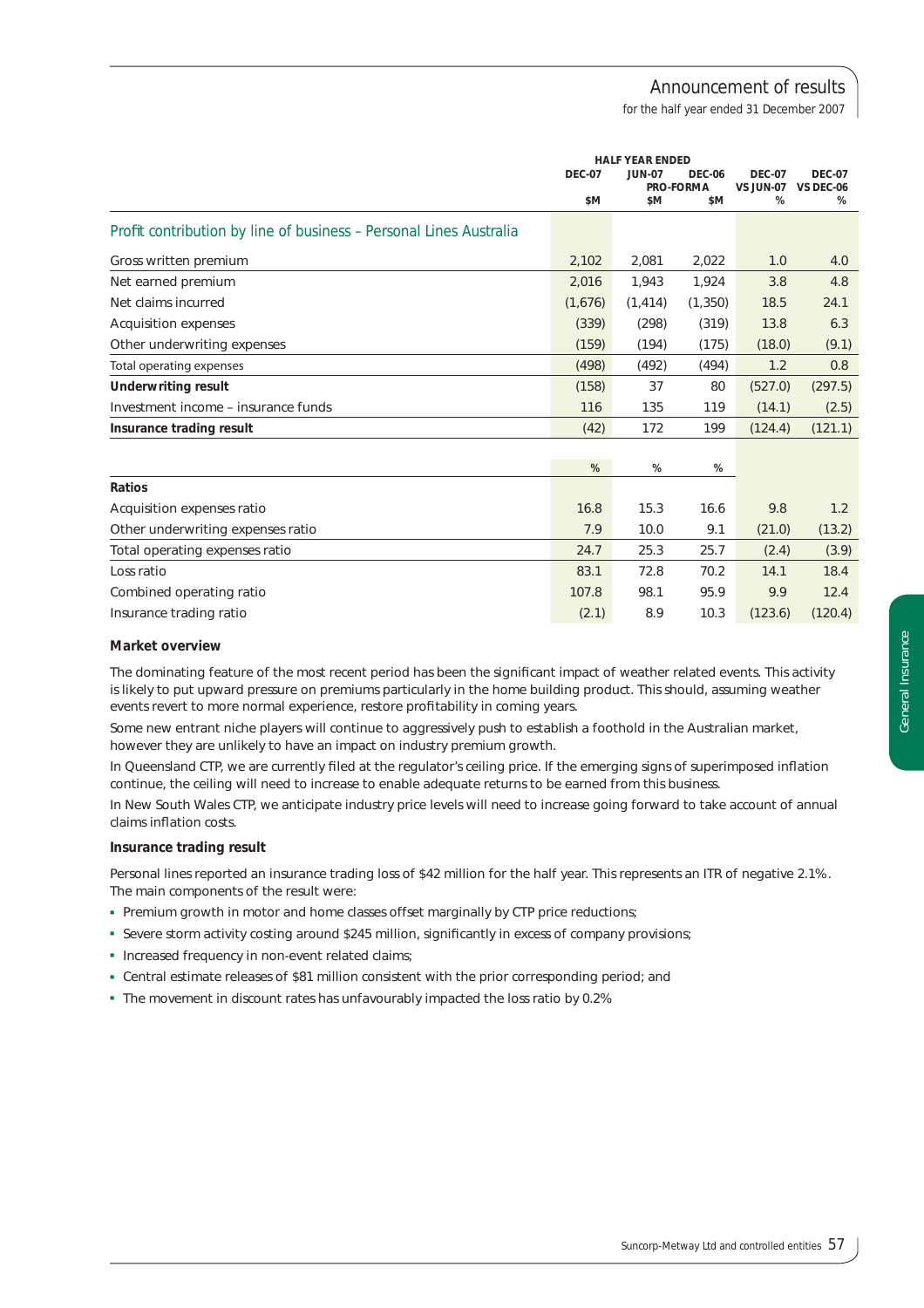for the half year ended 31 December 2007

|                                                       | <b>DEC-07</b> | <b>HALF YEAR ENDED</b>            |               |                                   | <b>DEC-07</b> |
|-------------------------------------------------------|---------------|-----------------------------------|---------------|-----------------------------------|---------------|
|                                                       |               | <b>JUN-07</b><br><b>PRO-FORMA</b> | <b>DEC-06</b> | <b>DEC-07</b><br><b>VS JUN-07</b> | VS DEC-06     |
|                                                       | \$M           | \$M                               | \$M           | %                                 | %             |
| Profit contribution by line of business - New Zealand |               |                                   |               |                                   |               |
| Gross written premium                                 | 329           | 319                               | 343           | 3.1                               | (4.1)         |
| Net earned premium                                    | 302           | 296                               | 290           | 2.0                               | 4.1           |
| Net claims incurred                                   | (196)         | (189)                             | (176)         | 3.7                               | 11.4          |
| <b>Acquisition expenses</b>                           | (63)          | (69)                              | (63)          | (8.7)                             | 0.0           |
| Other underwriting expenses                           | (25)          | (21)                              | (25)          | 19.0                              | 0.0           |
| Total operating expenses                              | (88)          | (90)                              | (88)          | (2.2)                             | 0.0           |
| <b>Underwriting result</b>                            | 18            | 17                                | 26            | 5.9                               | (30.8)        |
| Investment income - insurance funds                   | 10            | 10                                | 11            | 0.0                               | (9.1)         |
| Insurance trading result                              | 28            | 27                                | 37            | 3.7                               | (24.3)        |
|                                                       |               |                                   |               |                                   |               |
|                                                       | %             | %                                 | %             |                                   |               |
| Ratios                                                |               |                                   |               |                                   |               |
| Acquisition expenses ratio                            | 20.9          | 23.3                              | 21.7          | (10.3)                            | (3.7)         |
| Other underwriting expenses ratio                     | 8.3           | 7.1                               | 8.6           | 16.9                              | (3.5)         |
| Total operating expenses ratio                        | 29.2          | 30.4                              | 30.3          | (3.9)                             | (3.6)         |
| Loss ratio                                            | 64.9          | 63.9                              | 60.7          | 1.6                               | 6.9           |
| Combined operating ratio                              | 94.1          | 94.3                              | 91.0          | (0.2)                             | 3.4           |
| Insurance trading ratio                               | 9.3           | 9.1                               | 12.8          | 2.2                               | (27.3)        |

#### **Market overview**

The New Zealand operations have produced a solid result due to strong underwriting discipline, quality brands and excellent relationships with intermediaries.

Personal insurance rates have been increasing recently in line with upward market trends. The market has recognised that price increases are required to support the inflationary cost of claims as labour and resource constraints are exacerbated by significant events.

The commercial insurance market continues to be challenging and, despite the fact that small rate increases have occurred, the competition is still very strong with pockets of intense pricing activity impacting the market.

### **Insurance trading result**

New Zealand reported an Insurance Trading Result of \$28 million for the half year to December 2007, equal to an ITR ratio of 9.3%. The main components impacting the ITR were:

- Total premium reduced by 4.1% to \$329 million. Commercial lines premium reduced by 13.1% due to fiercely competitive conditions offset partially by a personal lines premium increase of 9.5%.
- The overall loss ratio has increased to 64.9% primarily due to the impact of the July flood and December earthquake events.
- Overall total operating expense ratio is 29.2% which is lower than previous periods.
- Investment income from insurance funds was \$10 million for the period which closely aligns with prior periods.
- A reduction in reserve releases in the long tail business classes.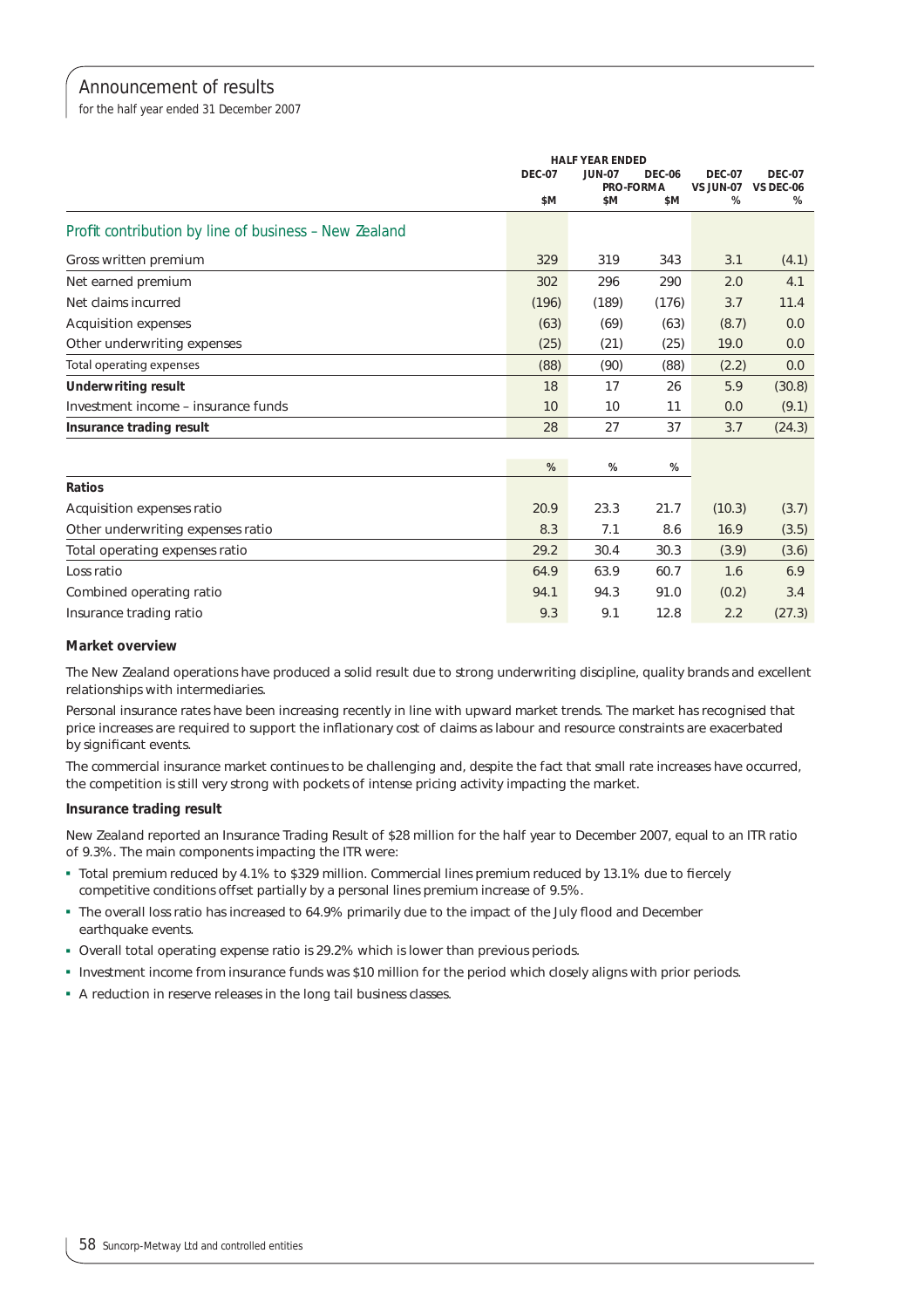for the half year ended 31 December 2007

|                                                                     |                      | <b>HALF YEAR ENDED</b> |                                          |                                           |                            |  |  |
|---------------------------------------------------------------------|----------------------|------------------------|------------------------------------------|-------------------------------------------|----------------------------|--|--|
|                                                                     | <b>DEC-07</b><br>\$Μ | <b>JUN-07</b><br>\$Μ   | <b>DEC-06</b><br><b>PRO-FORMA</b><br>\$M | <b>DEC-07</b><br>VS JUN-07 VS DEC-06<br>% | <b>DEC-07</b><br>℅         |  |  |
| Profit contribution by class of business - short tail and long tail |                      |                        |                                          |                                           |                            |  |  |
| Short tail                                                          |                      |                        |                                          |                                           |                            |  |  |
| Gross written premium                                               | 2,480                | 2,396                  | 2,352                                    | 3.5                                       | 5.4                        |  |  |
| Net earned premium                                                  | 2,247                | 2,155                  | 2,134                                    | 4.3                                       | 5.3                        |  |  |
| Net claims incurred                                                 | (1, 732)             | (1, 567)               | (1, 386)                                 | 10.5                                      | 25.0                       |  |  |
| <b>Acquisition expenses</b>                                         | (413)                | (390)                  | (393)                                    | 5.9                                       | 5.1                        |  |  |
| Other underwriting expenses                                         | (209)                | (246)                  | (222)                                    | (15.0)                                    | (5.9)                      |  |  |
| Total operating expenses                                            | (622)                | (636)                  | (615)                                    | (2.2)                                     | 1.1                        |  |  |
| <b>Underwriting result</b>                                          | (107)                | (48)                   | 133                                      | 122.9                                     | (180.5)                    |  |  |
| Investment income - insurance funds                                 | 58                   | 67                     | 60                                       | (13.4)                                    | (3.3)                      |  |  |
| Insurance trading result                                            | (49)                 | 19                     | 193                                      | (357.9)                                   | (125.4)                    |  |  |
|                                                                     |                      |                        |                                          |                                           |                            |  |  |
|                                                                     | $\%$                 | %                      | %                                        |                                           |                            |  |  |
| Ratios                                                              |                      |                        |                                          |                                           |                            |  |  |
| Acquisition expenses ratio                                          | 18.4                 | 18.1                   | 18.4                                     | 1.7                                       |                            |  |  |
| Other underwriting expenses ratio                                   | 9.3                  | 11.4                   | 10.4                                     | (18.4)                                    | (10.6)                     |  |  |
| Total operating expenses ratio                                      | 27.7                 | 29.5                   | 28.8                                     | (6.1)                                     | (3.8)                      |  |  |
| Loss ratio                                                          | 77.1                 | 72.7                   | 64.9                                     | 6.1                                       | 18.8                       |  |  |
| Combined operating ratio                                            | 104.8                | 102.2                  | 93.7                                     | 2.5                                       | 11.8                       |  |  |
| Insurance trading ratio                                             | (2.2)                | 0.9                    | 9.0                                      | (344.4)                                   | (124.4)                    |  |  |
|                                                                     |                      |                        |                                          |                                           |                            |  |  |
|                                                                     |                      | <b>HALF YEAR ENDED</b> |                                          |                                           |                            |  |  |
|                                                                     | <b>DEC-07</b>        | <b>JUN-07</b>          | <b>DEC-06</b><br>PRO-FORMA               | <b>DEC-07</b><br>VS JUN-07                | <b>DEC-07</b><br>VS DEC-06 |  |  |
|                                                                     | \$Μ                  | \$Μ                    | \$Μ                                      | %                                         | %                          |  |  |
| Long tail                                                           |                      |                        |                                          |                                           |                            |  |  |
| Gross written premium                                               | 676                  | 767                    | 731                                      | (11.9)                                    | (7.5)                      |  |  |
| Net earned premium                                                  | 698                  | 708                    | 726                                      | (1.4)                                     | (3.9)                      |  |  |
| Net claims incurred                                                 | (445)                | (293)                  | (403)                                    | 51.9                                      | 10.4                       |  |  |
| <b>Acquisition expenses</b>                                         | (109)                | (95)                   | (96)                                     | 14.7                                      | 13.5                       |  |  |
| Other underwriting expenses                                         | (74)                 | (83)                   | (71)                                     | (10.8)                                    | 4.2                        |  |  |
| Total operating expenses                                            | (183)                | (178)                  | (167)                                    | 2.8                                       | 9.6                        |  |  |
| <b>Underwriting result</b>                                          | 70                   | 237                    | 156                                      | (70.5)                                    | (55.1)                     |  |  |
| Investment income - insurance funds                                 | 130                  | 136                    | 137                                      | (4.4)                                     | (5.1)                      |  |  |
| Insurance trading result                                            | 200                  | 373                    | 293                                      | (46.4)                                    | (31.7)                     |  |  |
|                                                                     |                      |                        |                                          |                                           |                            |  |  |
|                                                                     | $\%$                 | $\%$                   | $\%$                                     |                                           |                            |  |  |
| Ratios                                                              | 15.6                 |                        |                                          | 16.4                                      | 18.2                       |  |  |
| Acquisition expenses ratio<br>Other underwriting expenses ratio     | 10.6                 | 13.4<br>11.7           | 13.2<br>9.8                              | (9.4)                                     | 8.2                        |  |  |
| Total operating expenses ratio                                      | 26.2                 |                        |                                          | 4.4                                       | 13.9                       |  |  |
| Loss ratio                                                          | 63.8                 | 25.1<br>41.4           | 23.0<br>55.5                             | 54.1                                      | 15.0                       |  |  |
| Combined operating ratio                                            | 90.0                 | 66.5                   | 78.5                                     | 35.3                                      | 14.6                       |  |  |
| Insurance trading ratio                                             | 28.7                 | 52.7                   | 40.4                                     | (45.5)                                    | (29.0)                     |  |  |
|                                                                     |                      |                        |                                          |                                           |                            |  |  |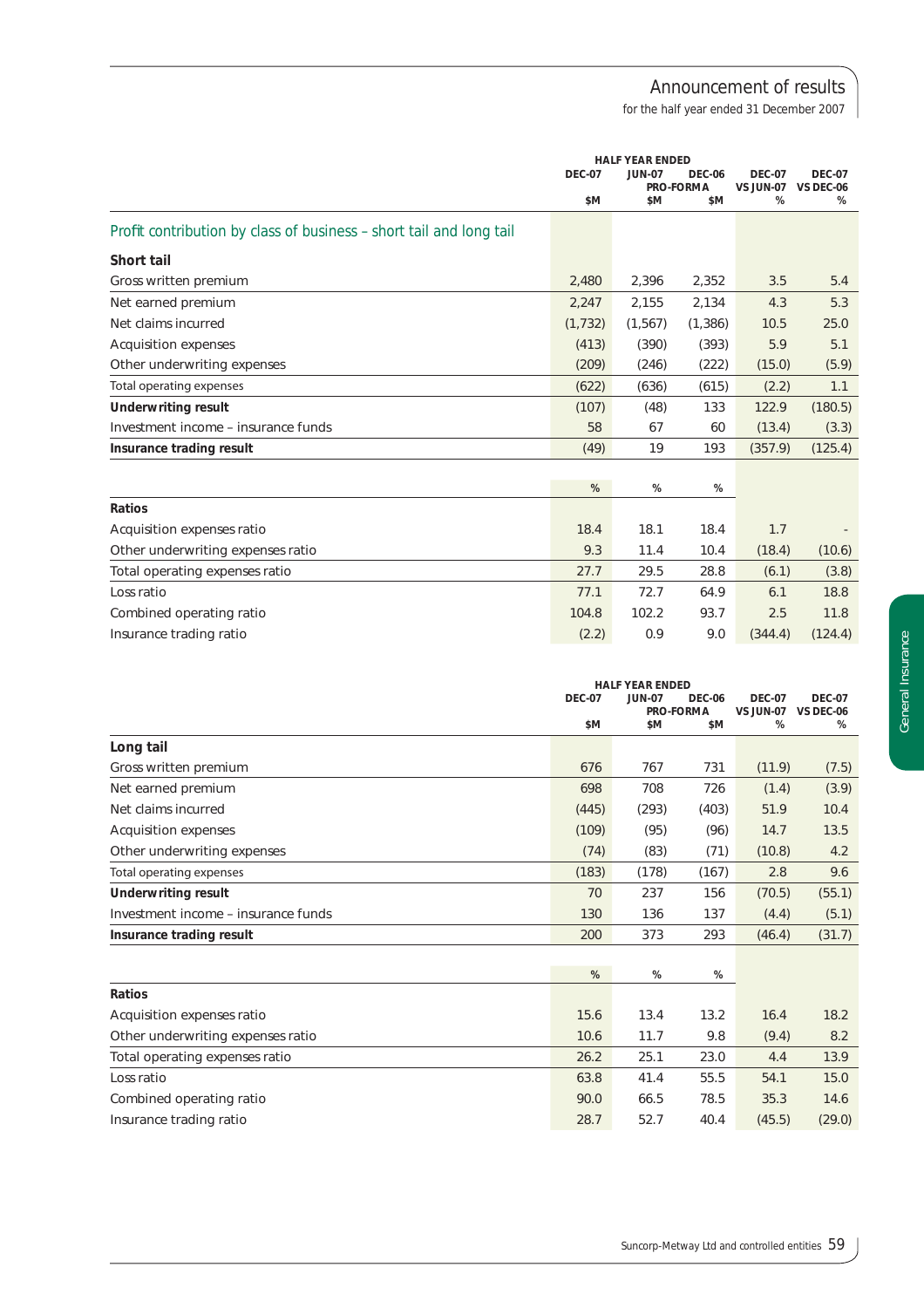for the half year ended 31 December 2007

This page is left blank intentionally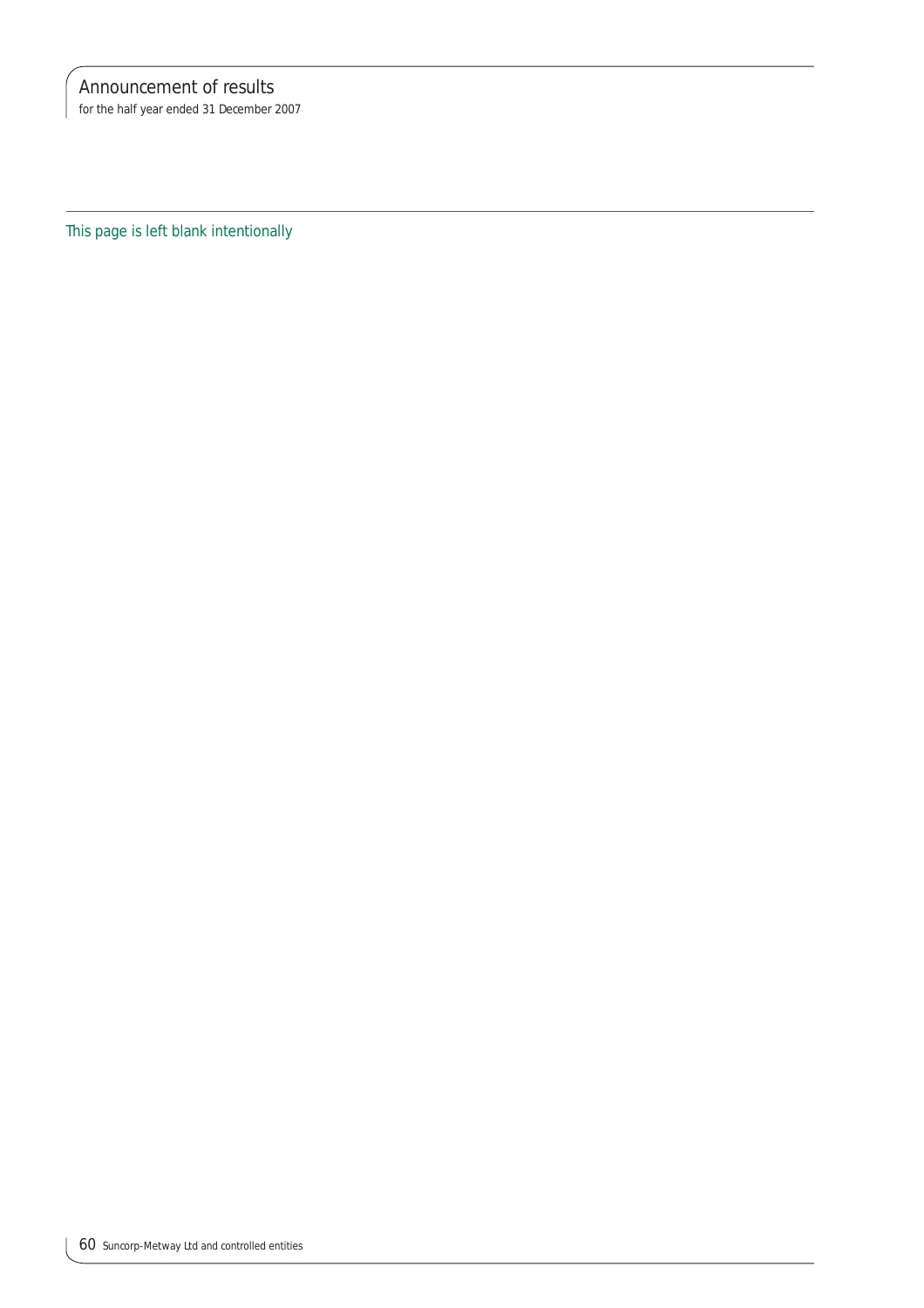## Segment information – Wealth Management

### Profit overview

The Wealth Management division reported profit after tax of \$103 million for the six months to December. These results reflect strong operating performance offset by lower investment returns on shareholder funds, which were impacted by weaker investment market performance.

Underlying profit of \$85 million after tax rose 9.0% from \$78 million.

The Life Risk operations reported a net profit after tax of \$38 million. Profits benefited from higher planned margins due to favourable lapse rate assumptions.

Funds Management, which includes retail investment and asset management and also the distribution operations, increased profitability by 67.9% to \$47 million. This outcome was the result of increased fees due to solid growth in funds under administration driven by increased net flows following Australian superannuation law changes.

Net investment income on shareholder assets decreased to \$18 million in the half year, down from \$60 million. This was due to weaker investment markets.





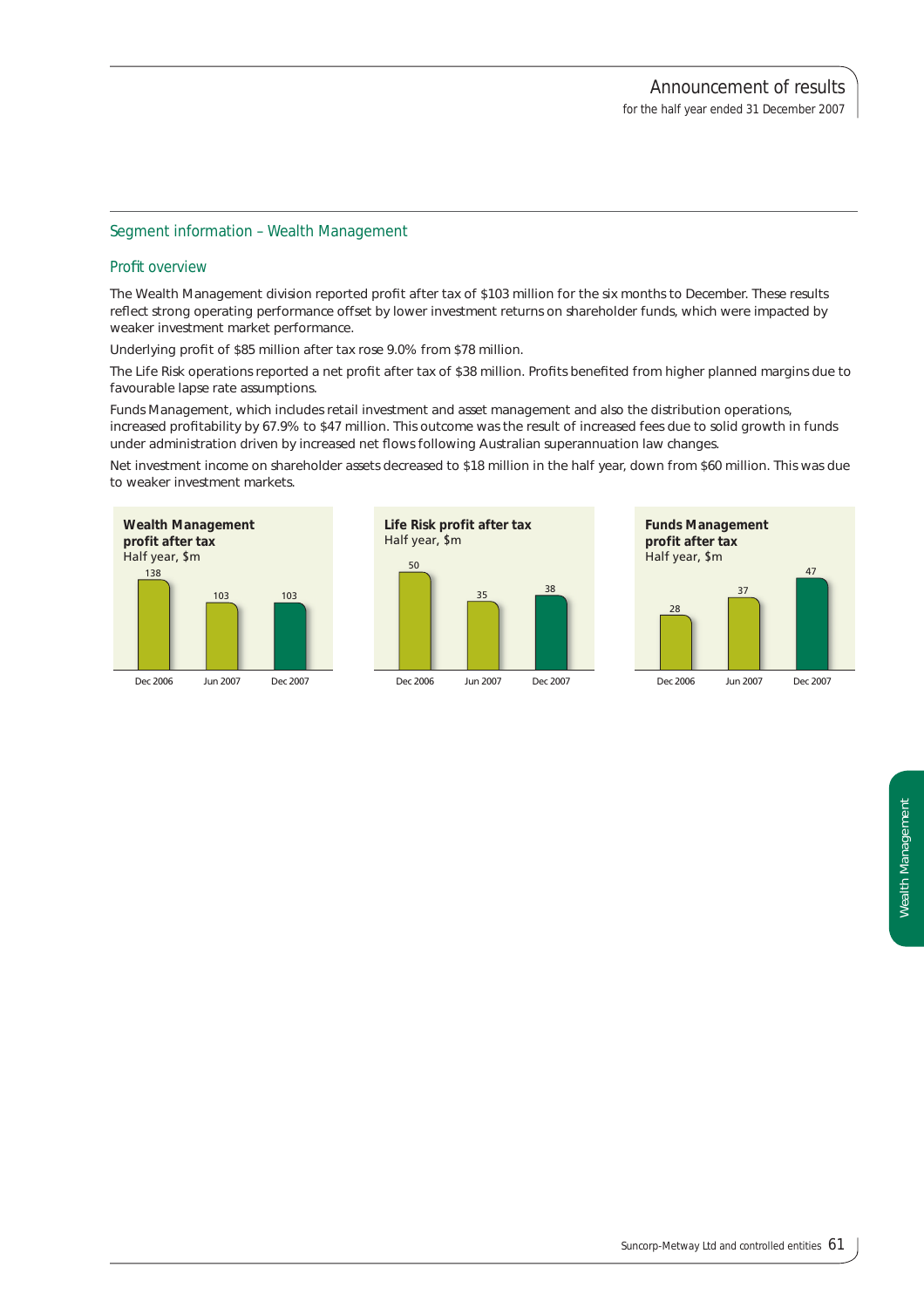for the half year ended 31 December 2007

|                                                                      | <b>HALF YEAR ENDED</b> |               |                         |                |                |
|----------------------------------------------------------------------|------------------------|---------------|-------------------------|----------------|----------------|
|                                                                      | <b>DEC-07</b>          | <b>JUN-07</b> | <b>DEC-06</b>           | <b>DEC-07</b>  | <b>DEC-07</b>  |
|                                                                      | \$Μ                    | \$M           | <b>PRO-FORMA</b><br>\$M | VS JUN-07<br>% | VS DEC-06<br>% |
| Profit contribution - Wealth Management                              |                        |               |                         |                |                |
| Operating margins after tax for the half year ended 31 December 2007 |                        |               |                         |                |                |
| Excluding Life Insurance policy owners' interests                    |                        |               |                         |                |                |
| Life Risk                                                            |                        |               |                         |                |                |
| Planned profit margins                                               | 33                     | 31            | 26                      | 6.5            | 26.9           |
| Experience profits/(losses)                                          | $\overline{2}$         | 3             | 20                      | (33.3)         | (90.0)         |
| Recapture of losses                                                  | 3                      |               | 4                       | 200.0          | (25.0)         |
| Life Risk                                                            | 38                     | 35            | 50                      | 8.6            | (24.0)         |
| <b>Funds Management</b>                                              | 47                     | 37            | 28                      | 27.0           | 67.9           |
| Total Wealth Management underlying profit after tax                  | 85                     | 72            | 78                      | 18.1           | 9.0            |
| Net investment income on shareholder assets                          | 18                     | 31            | 60                      | (41.9)         | (70.0)         |
| Net profit after tax and minority interests                          | 103                    | 103           | 138                     |                | (25.4)         |

|                                                                 |                | <b>HALF YEAR ENDED</b> |                            |  |  |  |
|-----------------------------------------------------------------|----------------|------------------------|----------------------------|--|--|--|
|                                                                 | <b>DEC-07</b>  | <b>JUN-07</b>          | DEC-06<br><b>PRO-FORMA</b> |  |  |  |
|                                                                 | \$M            | \$M                    | \$M                        |  |  |  |
| Reconciliation of pro-forma contribution to profit before tax   |                |                        |                            |  |  |  |
| to reported profit before tax                                   |                |                        |                            |  |  |  |
| Pro-forma profit contribution from Wealth Management before tax | 125            | 131                    | 98                         |  |  |  |
| Pre-acquisition profits                                         | $\overline{a}$ | 55                     | 157                        |  |  |  |
| Reported profit contribution from Wealth Management before tax  | 125            | 186                    | 255                        |  |  |  |
| Policyholder and shareholder income tax expense (1)             | (21)           | (82)                   | (114)                      |  |  |  |
| Net profit after tax and before minority interests              | 104            | 104                    | 141                        |  |  |  |
| Minority interests                                              | (1)            | (1)                    | (3)                        |  |  |  |
| Net profit after tax and minority interests                     | 103            | 103                    | 138                        |  |  |  |

(1) Income tax expense includes tax payable on behalf of Life insurance policyholders, mostly related to superannuation contributions and surcharge taxes. The effective income tax rate does not resemble the corporate tax rate.

## Market environment

The superannuation legislative changes in both Australia and New Zealand drove significant inflows. Suncorp continues to be well placed to take advantage of the new landscape with product initiatives underway to enhance distribution capabilities and allow greater flexibility for customers in the new superannuation environment.

Strong investment markets over recent years have had a positive impact on net flows, however recent market fluctuations suggest that flows may moderate. Suncorp has changed its advice model to a sales and service focus which assists in managing customers and outflows in less buoyant environments.

The industry continues to be impacted by a shortage of financial planning professionals. To address this Suncorp has developed a program that focuses on improved planner productivity and developing planners through career path models and recruitment programs.

We expect growth in the Life Risk market to continue, albeit at a more moderate pace. The funds management business expects market volatility to continue well into 2008. This coupled with a potentially higher interest rate environment may result in slower retail investment sales growth.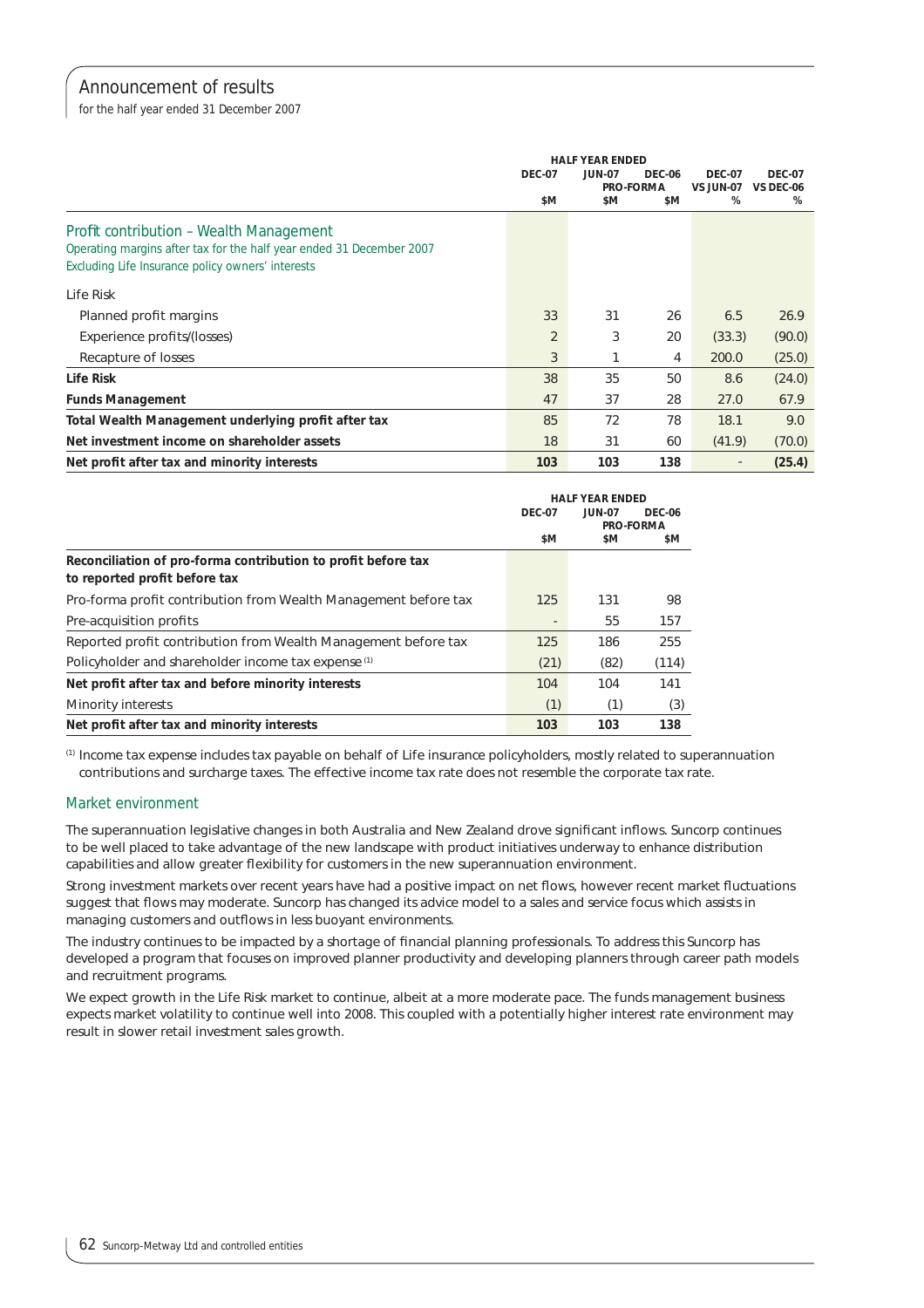for the half year ended 31 December 2007

|                                       | <b>HALF YEAR ENDED</b>      |                            |                               |               |                                   |                                   |                            |
|---------------------------------------|-----------------------------|----------------------------|-------------------------------|---------------|-----------------------------------|-----------------------------------|----------------------------|
|                                       | <b>DEC-07</b><br><b>AUS</b> | <b>DEC-07</b><br><b>NZ</b> | <b>DEC-07</b><br><b>TOTAL</b> | <b>JUN-07</b> | <b>DEC-06</b><br><b>PRO-FORMA</b> | <b>DEC-07</b><br><b>VS JUN-07</b> | <b>DEC-07</b><br>VS DEC-06 |
|                                       | \$M                         | \$Μ                        | \$Μ                           | \$M           | \$Μ                               | %                                 | %                          |
| Life Risk                             |                             |                            |                               |               |                                   |                                   |                            |
| Life Risk profit after tax comprises: |                             |                            |                               |               |                                   |                                   |                            |
| Planned profit margin release         | 24                          | 9                          | 33                            | 31            | 26                                | 6.5                               | 26.9                       |
| <b>Experience deviations</b>          |                             |                            |                               |               |                                   |                                   |                            |
| Mortality                             | $\overline{2}$              | 1                          | 3                             | 3             | 2                                 | $\overline{a}$                    | 50.0                       |
| Morbidity                             | (4)                         | $\mathbf{1}$               | (3)                           | (4)           | 4                                 | (25.0)                            | (175.0)                    |
| Other                                 | 3                           | (1)                        | 2                             | 4             | 14                                | (50.0)                            | (85.7)                     |
| Total experience deviations           | $\mathbf{1}$                | $\mathbf{1}$               | 2                             | 3             | 20                                | (33.3)                            | (90.0)                     |
| Recapture of losses                   | 3                           | $\overline{\phantom{a}}$   | 3                             |               | 4                                 | 200.0                             | (25.0)                     |
| Life Risk underlying profit after tax | 28                          | 10                         | 38                            | 35            | 50                                | 8.6                               | (24.0)                     |

Life risk produced a solid result reporting profit after tax of \$38 million. Planned margins grew 26.9% to \$33 million largely due to favourable lapse rate assumptions. Total experience deviations have reduced by 90% to \$2 million. A number of factors have influenced this amount, including several one-off items in the December 2006 half.

|                          | <b>HALF YEAR ENDED</b> |                |               |               |                  |                  |               |
|--------------------------|------------------------|----------------|---------------|---------------|------------------|------------------|---------------|
|                          | <b>DEC-07</b>          | <b>DEC-07</b>  | <b>DEC-07</b> | <b>JUN-07</b> | <b>DEC-06</b>    | <b>DEC-07</b>    | <b>DEC-07</b> |
|                          | <b>AUS</b>             | <b>NZ</b>      | <b>TOTAL</b>  |               | <b>PRO-FORMA</b> | <b>VS JUN-07</b> | VS DEC-06     |
|                          | \$M                    | \$Μ            | \$Μ           | \$Μ           | \$Μ              | %                | %             |
| Life Risk annual premium |                        |                |               |               |                  |                  |               |
| Life Risk inforce        |                        |                |               |               |                  |                  |               |
| Term and TPD             | 193                    | 50             | 243           | 232           | 223              | 4.7              | 9.0           |
| Trauma                   | 78                     | 12             | 90            | 84            | 78               | 7.1              | 15.4          |
| Disability income        | 155                    | 18             | 173           | 169           | 166              | 2.4              | 4.2           |
| Group                    | 144                    | $\overline{a}$ | 144           | 102           | 94               | 41.2             | 53.2          |
| Other                    | 3                      | 22             | 25            | 26            | 24               | (3.8)            | 4.2           |
| Total                    | 573                    | 102            | 675           | 613           | 585              | 10.1             | 15.4          |

Annual premiums reflect the balance at the end of the period, ie 31 December 2007.

In-force annual premiums on risk products increased 15.4%, primarily driven by continued growth in premiums on major lines of group risk business.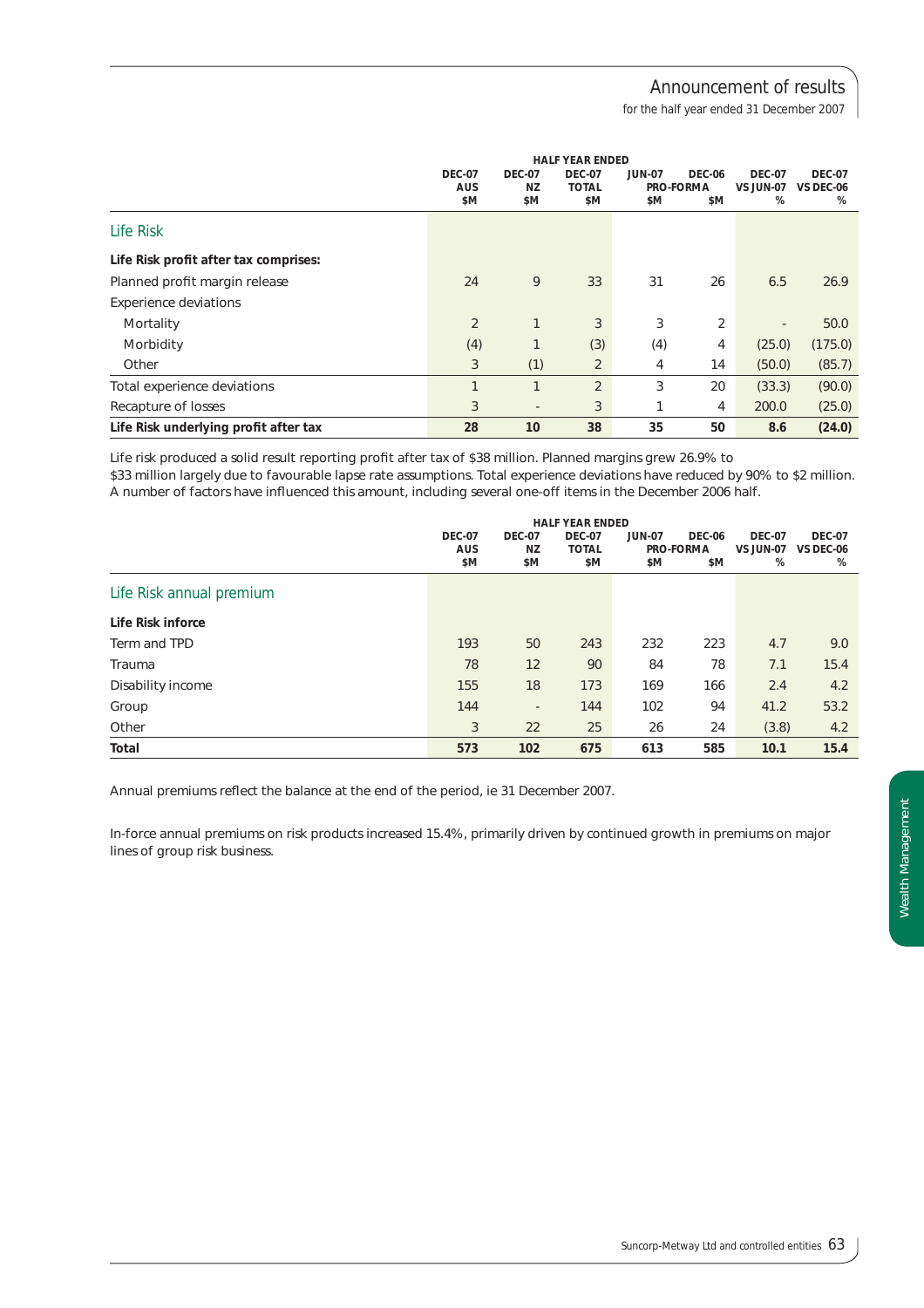for the half year ended 31 December 2007

|                        | <b>HALF YEAR ENDED</b> |                          |               |               |                  |                          |               |  |  |
|------------------------|------------------------|--------------------------|---------------|---------------|------------------|--------------------------|---------------|--|--|
|                        | <b>DEC-07</b>          | <b>DEC-07</b>            | <b>DEC-07</b> | <b>JUN-07</b> | <b>DEC-06</b>    | <b>DEC-07</b>            | <b>DEC-07</b> |  |  |
|                        | <b>AUS</b>             | <b>NZ</b>                | <b>TOTAL</b>  |               | <b>PRO-FORMA</b> | <b>VS JUN-07</b>         | VS DEC-06     |  |  |
|                        | \$Μ                    | \$Μ                      | \$Μ           | \$M           | \$Μ              | %                        | %             |  |  |
| Life Risk new business |                        |                          |               |               |                  |                          |               |  |  |
| Life Risk new business |                        |                          |               |               |                  |                          |               |  |  |
| Term and TPD           | 9                      | $\overline{4}$           | 13            | 11            | 12               | 18.2                     | 8.3           |  |  |
| Trauma                 | 5                      | 1                        | 6             | 6             | 6                |                          |               |  |  |
| Disability income      | 6                      | 1                        | 7             | 8             | 9                | (12.5)                   | (22.2)        |  |  |
| Group                  | 21                     | $\overline{\phantom{a}}$ | 21            | 14            | 11               | 50.0                     | 90.9          |  |  |
| Other                  | 7                      | $\mathbf{1}$             | 8             | 8             |                  | $\overline{\phantom{a}}$ | 14.3          |  |  |
| Total                  | 48                     | 7                        | 55            | 47            | 45               | 17.0                     | 22.2          |  |  |

Life Risk new business sales increased 22.2% to \$55 million. This increase was again driven by growth in premiums for group risk policies.

Term new business growth was positive, driven in part by the continuing success of the "Family Protect" and "Lifeguard" products, launched the preceding year. These products are expected to continue to perform strongly.

|                                           | <b>HALF YEAR ENDED</b><br><b>DEC-07</b><br><b>DEC-07</b><br><b>DEC-07</b><br><b>DEC-07</b><br><b>JUN-07</b><br><b>DEC-06</b> |                          |                          |     |                         |                | <b>DEC-07</b>  |
|-------------------------------------------|------------------------------------------------------------------------------------------------------------------------------|--------------------------|--------------------------|-----|-------------------------|----------------|----------------|
|                                           | <b>AUS</b><br>\$Μ                                                                                                            | NZ<br>\$Μ                | <b>TOTAL</b><br>\$M      | \$Μ | <b>PRO-FORMA</b><br>\$M | VS JUN-07<br>% | VS DEC-06<br>℅ |
| Funds management                          |                                                                                                                              |                          |                          |     |                         |                |                |
| Funds Management profit margin comprises: |                                                                                                                              |                          |                          |     |                         |                |                |
| Retail investment                         | 33                                                                                                                           | 6                        | 39                       | 32  | 25                      | 21.9           | 56.0           |
| Distribution                              | $\overline{\phantom{a}}$                                                                                                     |                          | $\overline{\phantom{a}}$ | (4) | (3)                     | 100.0          | (100.0)        |
| Asset management                          | 8                                                                                                                            | $\overline{\phantom{a}}$ | 8                        | 9   | 6                       | (11.1)         | 33.3           |
| Total underlying profit after tax         | 41                                                                                                                           | 6                        | 47                       | 37  | 28                      | 27.0           | 67.9           |

The funds management division delivered a 67.9% increase in profit after tax to \$47 million for the half year to December 2007.

Retail investment profit after tax increased by 56.0%, driven by solid growth in average funds under administration with strong contributions immediately prior to 30 June 2007 to take advantage of Australian superannuation law changes. For the period, funds under administration grew by 3.9% to \$16.2 billion.

Asset management profit rose 33.3%, driven by higher funds under management.

For the period, funds under management increased to \$27.1 billion at 31 December 2007 with wholesale external mandates increasing 11.0% to \$7.9 billion. This was despite the loss of external mandates following the departure of the Suncorp Investment Management Australian Equities team.

Distribution broke even, an improvement on the \$3 million loss for the half ended 31 December 2006, which was underpinned by higher sales through the financial advisor channel.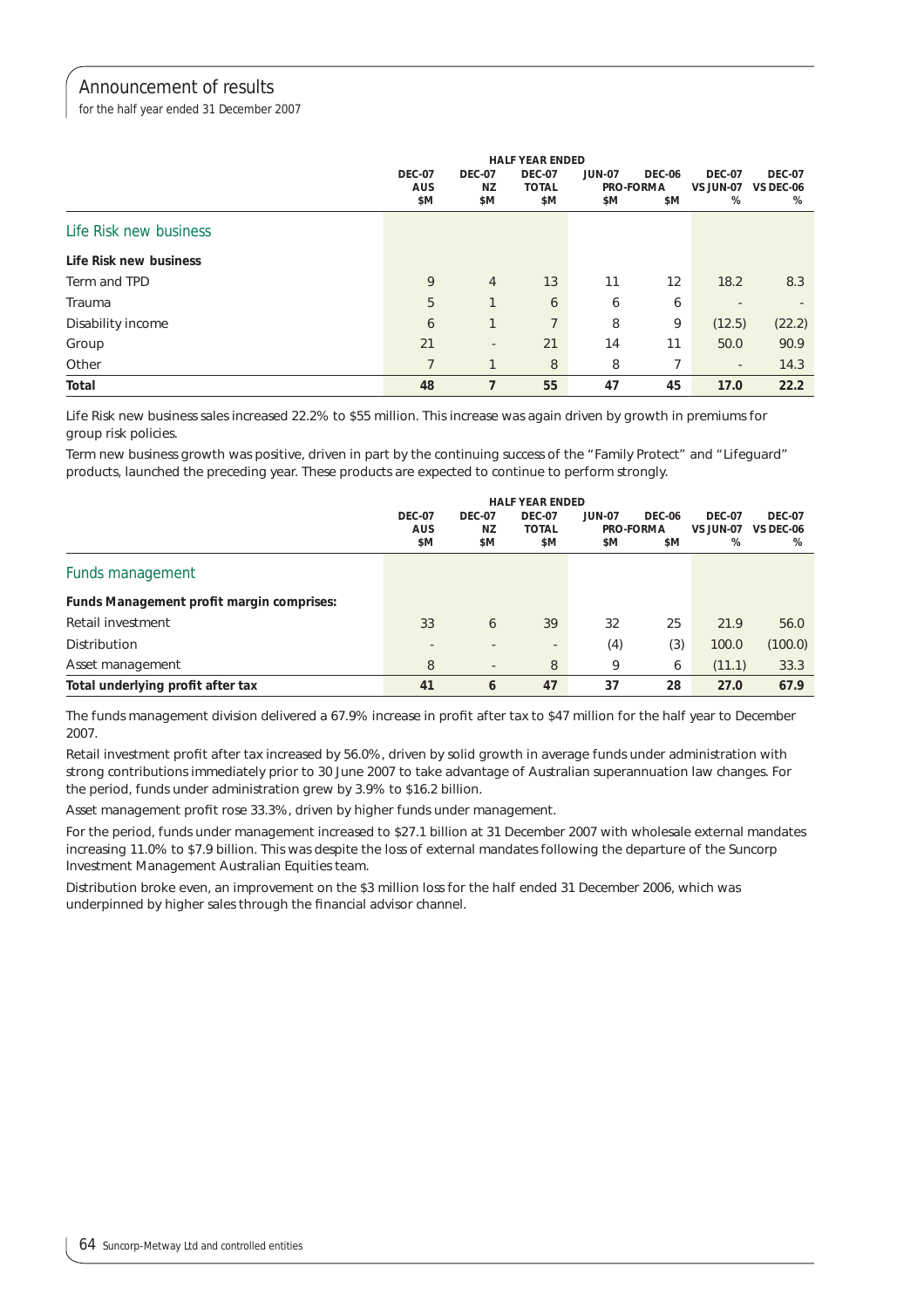for the half year ended 31 December 2007

|                                    |                          |               | <b>HALF YEAR ENDED</b> |               |                  |                  |                  |
|------------------------------------|--------------------------|---------------|------------------------|---------------|------------------|------------------|------------------|
|                                    | <b>DEC-07</b>            | <b>DEC-07</b> | <b>DEC-07</b>          | <b>JUN-07</b> | <b>DEC-06</b>    | <b>DEC-07</b>    | <b>DEC-07</b>    |
|                                    | <b>AUS</b>               | <b>NZ</b>     | <b>TOTAL</b>           |               | <b>PRO-FORMA</b> | <b>VS JUN-07</b> | <b>VS DEC-06</b> |
|                                    | \$M                      | \$M           | \$M                    | \$M           | \$M              | %                | %                |
| Funds management position          |                          |               |                        |               |                  |                  |                  |
| Wealth Management funds position   |                          |               |                        |               |                  |                  |                  |
| <b>Funds under administration</b>  |                          |               |                        |               |                  |                  |                  |
| Opening balance at start of period | 11,610                   | 4,882         | 16,492                 | 15,628        | 14,341           | 5.5              | 15.0             |
| Net inflows/(outflows)             | (283)                    | 157           | (126)                  | 123           | (186)            | (202.4)          | (32.3)           |
| Investment income and other        | (325)                    | 201           | (124)                  | 741           | 1,473            | (116.7)          | (108.4)          |
| Balance at end of period           | 11,002                   | 5,240         | 16,242                 | 16,492        | 15,628           | (1.5)            | 3.9              |
| <b>Funds under supervision</b>     |                          |               |                        |               |                  |                  |                  |
| Opening balance at start of period |                          | 31,793        | 31,793                 | 31,144        | 27,630           | 2.1              | 15.1             |
| Investment income and other        |                          | 3             | 3                      | 649           | 3,514            | (99.5)           | (99.9)           |
| Balance at end of period           | $\overline{\phantom{a}}$ | 31,796        | 31,796                 | 31,793        | 31,144           | 0.0              | 2.1              |
| Funds under management             |                          |               |                        |               |                  |                  |                  |
| Opening balance at start of period | 23,999                   | 3,027         | 27,026                 | 26,182        | 24,172           | 3.2              | 11.8             |
| Net inflows/(outflows)             | (395)                    | (121)         | (516)                  | (381)         | 235              | 35.4             | (319.6)          |
| Investment income and other        | 395                      | 206           | 601                    | 1,225         | 1,775            | (50.9)           | (66.1)           |
| Balance at end of period           | 23,999                   | 3,112         | 27,111                 | 27,026        | 26,182           | 0.3              | 3.5              |

|                              |                                    | <b>HALF YEAR ENDED</b>            |                                      |                      |                                          |                                        |                                 |  |
|------------------------------|------------------------------------|-----------------------------------|--------------------------------------|----------------------|------------------------------------------|----------------------------------------|---------------------------------|--|
|                              | <b>DEC-07</b><br><b>AUS</b><br>\$M | <b>DEC-07</b><br><b>NZ</b><br>\$M | <b>DEC-07</b><br><b>TOTAL</b><br>\$M | <b>JUN-07</b><br>\$M | <b>DEC-06</b><br><b>PRO-FORMA</b><br>\$M | <b>DEC-07</b><br><b>VS JUN-07</b><br>% | <b>DEC-07</b><br>VS DEC-06<br>% |  |
| Funds under management       |                                    |                                   |                                      |                      |                                          |                                        |                                 |  |
| General insurance            | 9,983                              | 393                               | 10,376                               | 10,337               | 10,521                                   | 0.4                                    | (1.4)                           |  |
| Life companies               | 7.590                              | 1,282                             | 8.872                                | 9.053                | 8,580                                    | (2.0)                                  | 3.4                             |  |
| External                     | 6,426                              | 1,437                             | 7,863                                | 7,636                | 7,081                                    | 3.0                                    | 11.0                            |  |
| Total funds under management | 23,999                             | 3.112                             | 27.111                               | 27.026               | 26.182                                   | 0.3                                    | 3.5                             |  |

|                                | <b>HALF YEAR ENDED</b>      |                            |                               |               |                                   |                            |                            |
|--------------------------------|-----------------------------|----------------------------|-------------------------------|---------------|-----------------------------------|----------------------------|----------------------------|
|                                | <b>DEC-07</b><br><b>AUS</b> | <b>DEC-07</b><br><b>NZ</b> | <b>DEC-07</b><br><b>TOTAL</b> | <b>JUN-07</b> | <b>DEC-06</b><br><b>PRO-FORMA</b> | <b>DEC-07</b><br>VS JUN-07 | <b>DEC-07</b><br>VS DEC-06 |
|                                | \$M                         | \$Μ                        | \$M                           | \$M           | \$M                               | %                          | %                          |
| Retail investment new business |                             |                            |                               |               |                                   |                            |                            |
| Superannuation                 | 242                         | 16                         | 258                           | 300           | 244                               | (14.0)                     | 5.7                        |
| Pensions                       | 339                         | $\overline{\phantom{a}}$   | 339                           | 202           | 144                               | 67.8                       | 135.4                      |
| Investment                     | 60                          | $\overline{4}$             | 64                            | 92            | 82                                | (30.4)                     | (22.0)                     |
| <b>Total retail investment</b> | 641                         | 20                         | 661                           | 594           | 470                               | 11.3                       | 40.6                       |

Reported new business increased by 40.6% over the corresponding period. This result reflects strong growth in pensions business as clients took action in advance of changes in legislation in September 2007, as well as increased rollovers following the once off tax concession in July for contributions up to \$1 million. Suncorp expects pension sales to moderate during 2008.

Legislative changes increased the attractiveness of superannuation, which continues to perform well. Superannuation continues to be a preferred investment vehicle at the expense of pure investment products.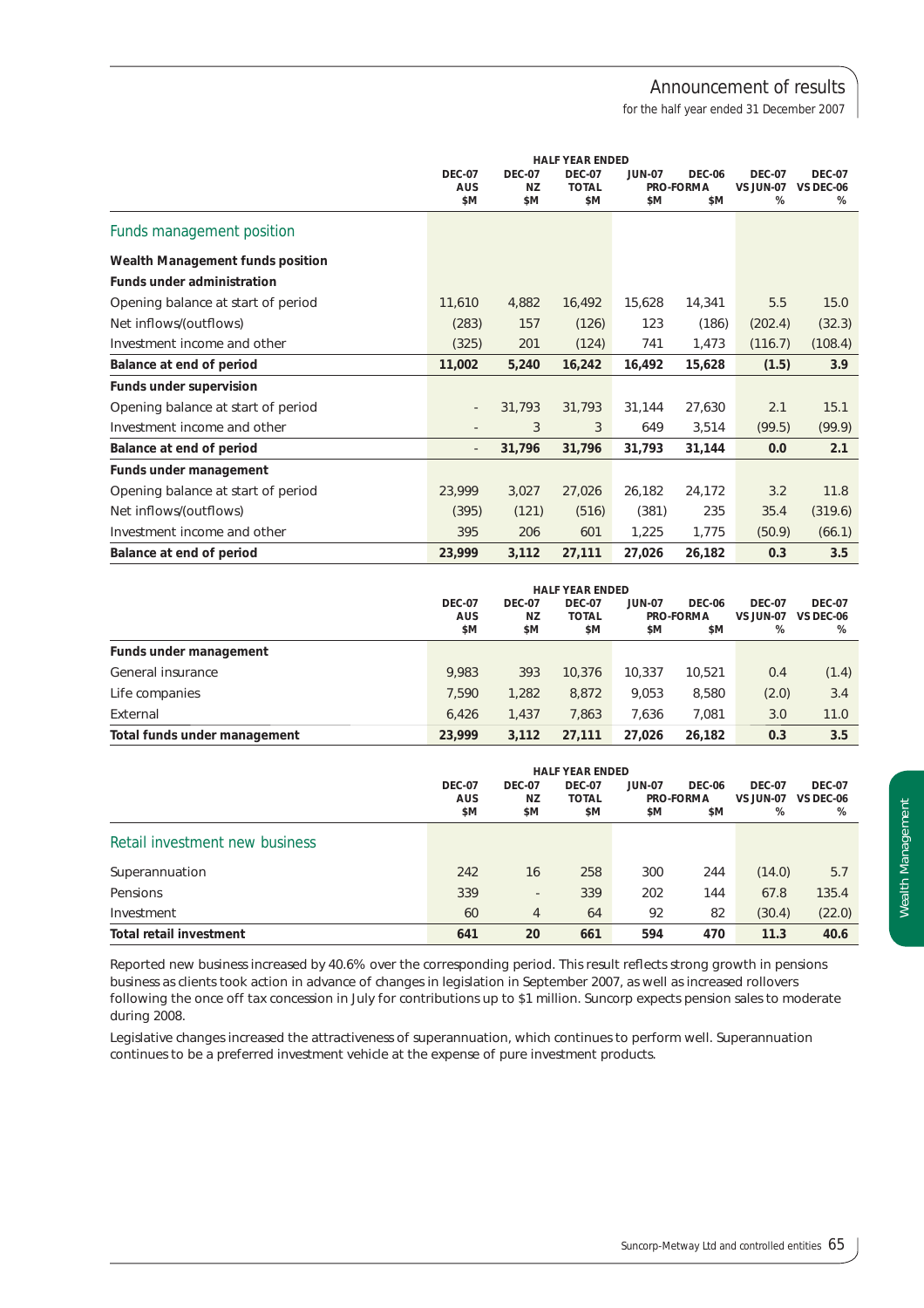for the half year ended 31 December 2007

|                                               | <b>HALF YEAR ENDED</b> |               |                                   |                            |                            |
|-----------------------------------------------|------------------------|---------------|-----------------------------------|----------------------------|----------------------------|
|                                               | <b>DEC-07</b>          | <b>JUN-07</b> | <b>DEC-06</b><br><b>PRO-FORMA</b> | <b>DEC-07</b><br>VS JUN-07 | <b>DEC-07</b><br>VS DEC-06 |
|                                               | \$M                    | \$M           | \$M                               | %                          | %                          |
| Allocation of investments - Wealth Management |                        |               |                                   |                            |                            |
| Portfolio allocation of investments           |                        |               |                                   |                            |                            |
| Statutory funds <sup>(1)</sup>                |                        |               |                                   |                            |                            |
| Equities                                      | 5,470                  | 4,921         | 4,592                             | 11.2                       | 19.1                       |
| Interest bearing securities                   | 3,082                  | 3,286         | 3,062                             | (6.2)                      | 0.7                        |
| Property                                      | 405                    | 598           | 673                               | (32.3)                     | (39.8)                     |
| Other                                         | 514                    | 479           | 445                               | 7.3                        | 15.5                       |
| <b>Total statutory funds</b>                  | 9,471                  | 9,284         | 8,772                             | 2.0                        | 8.0                        |
| Shareholder assets <sup>(2)</sup>             |                        |               |                                   |                            |                            |
| Equities                                      | 229                    | 273           | 330                               | (16.1)                     | (30.6)                     |
| Interest bearing securities                   | 188                    | 118           | 145                               | 59.3                       | 29.7                       |
| Property                                      | 33                     | 29            | 42                                | 13.8                       | (21.4)                     |
| Other                                         | 64                     | 91            | 67                                | (29.7)                     | (4.5)                      |
| Total shareholder assets                      | 514                    | 511           | 584                               | 0.6                        | (12.0)                     |

(1) Statutory funds allocation includes shareholder net assets.

(2) Includes all shareholder assets above policy liabilities in statutory funds, shareholder fund and Wealth Management entities.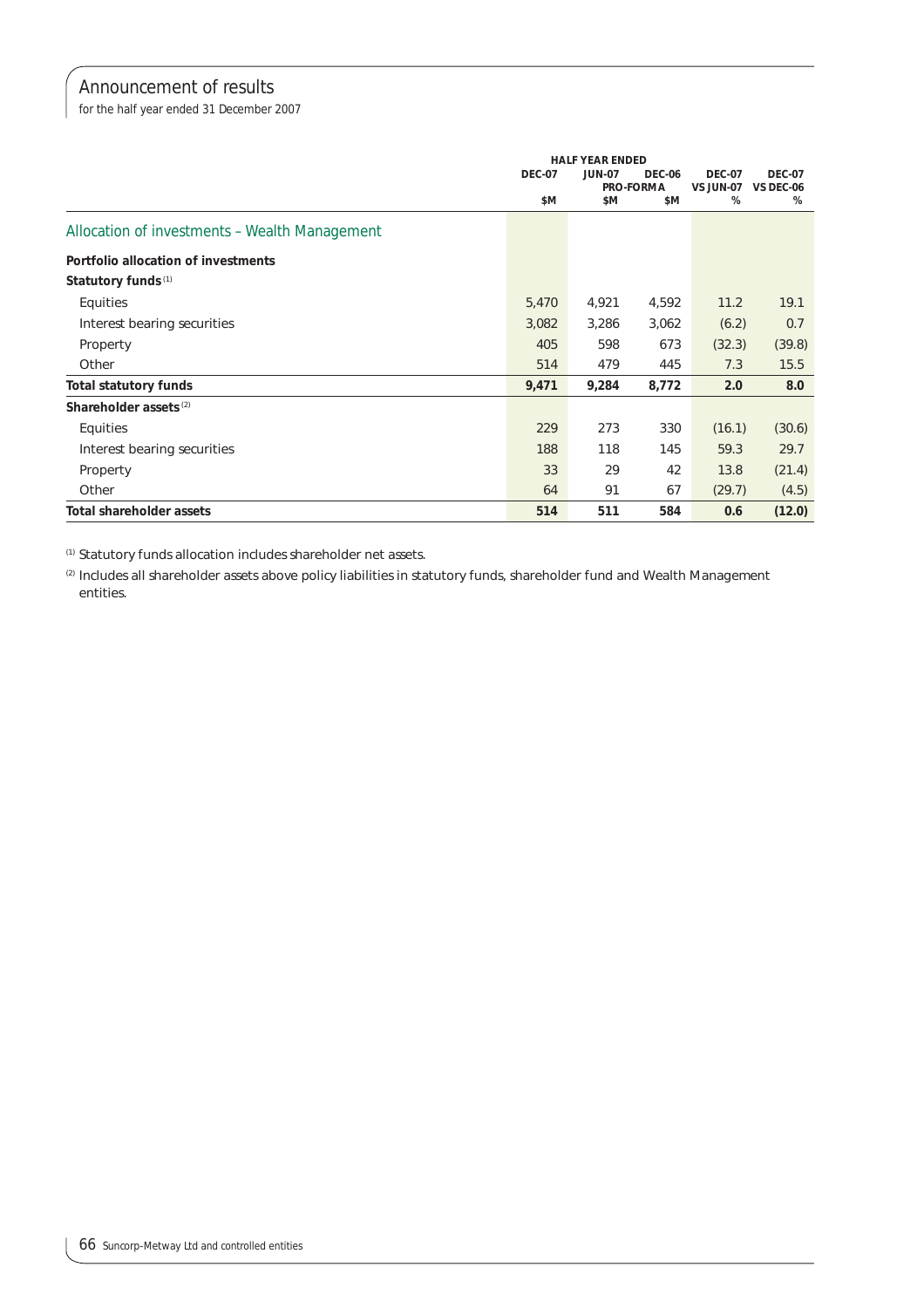## Appendix 1 – Consolidated income statement for the half year ended 31 December 2007

This consolidated income statement presents revenue and expense categories that are reported for statutory purposes.

|                                                               |                      | <b>HALF YEAR ENDED</b> |          | <b>DEC-07</b>                   | <b>DEC-07</b> |
|---------------------------------------------------------------|----------------------|------------------------|----------|---------------------------------|---------------|
|                                                               | <b>DEC-07</b><br>\$M | <b>JUN-07</b><br>\$M   | \$M      | DEC-06 VS JUN-07 VS DEC-06<br>% | %             |
| Revenue                                                       |                      |                        |          |                                 |               |
| Banking interest revenue                                      | 2,118                | 1,801                  | 1,646    | 17.6                            | 28.7          |
| Banking interest expense                                      | (1,634)              | (1, 345)               | (1, 192) | 21.5                            | 37.1          |
|                                                               | 484                  | 456                    | 454      | 6.1                             | 6.6           |
| Banking fee and commission revenue                            | 121                  | 113                    | 107      | 7.1                             | 13.1          |
| Banking fee and commission expense                            | (44)                 | (40)                   | (40)     | 10.0                            | 10.0          |
| General insurance premium revenue (1)                         | 3,141                | 2,334                  | 1,346    | 34.6                            | 133.4         |
| Life insurance premium revenue                                | 357                  | 209                    | 79       | 70.8                            | 351.9         |
| Reinsurance and other recoveries revenue                      | 508                  | 451                    | 199      | 12.6                            | 155.3         |
| General insurance investment revenue                          | 248                  | 279                    | 214      | (11.1)                          | 15.9          |
| Life insurance investment revenue                             | 118                  | 498                    | 562      | (76.3)                          | (79.0)        |
| Other revenue <sup>(2)</sup>                                  | 304                  | 206                    | 118      | 47.6                            | 157.6         |
|                                                               | 5,237                | 4,506                  | 3,039    | 16.2                            | 72.3          |
| <b>Expenses</b>                                               |                      |                        |          |                                 |               |
| Operating expenses <sup>(1)</sup>                             | (1,630)              | (1, 233)               | (747)    | 32.2                            | 118.2         |
| General insurance claims expense                              | (2,614)              | (1,788)                | (978)    | 46.2                            | 167.3         |
| Life insurance claims expense                                 | (212)                | (122)                  | (43)     | 73.8                            | 393.0         |
| Outwards reinsurance premium expense                          | (289)                | (201)                  | (76)     | 43.8                            | 280.3         |
| Decrease / (increase) in net policy liabilities               | 123                  | (350)                  | (223)    | (135.1)                         | (155.2)       |
| Increase in unvested policy owner benefits                    | (80)                 | 118                    | (71)     | (167.8)                         | 12.7          |
| Outside beneficial interests                                  | 22                   | (118)                  | (131)    | (118.6)                         | (116.8)       |
| Non-banking interest expense                                  | (63)                 | (42)                   | (29)     | 50.0                            | 117.2         |
|                                                               | (4, 743)             | (3,736)                | (2, 298) | 27.0                            | 106.4         |
| Share of profits of associates and joint ventures             | 12                   | 24                     | 33       | (50.0)                          | (63.6)        |
| Profit before impairment losses on loans and advances and tax | 506                  | 794                    | 774      | (36.3)                          | (34.6)        |
| Impairment losses on loans and advances                       | (16)                 | (20)                   | (5)      | (20.0)                          | 220.0         |
| Profit before tax                                             | 490                  | 774                    | 769      | (36.7)                          | (36.3)        |
| Income tax expense                                            | (106)                | (237)                  | (242)    | (55.3)                          | (56.2)        |
| Profit for the year                                           | 384                  | 537                    | 527      | (28.5)                          | (27.1)        |
|                                                               |                      |                        |          |                                 |               |
| Attributable to:                                              |                      |                        |          |                                 |               |
| Equity holders of the Company                                 | 382                  | 537                    | 527      | (28.9)                          | (27.5)        |
| <b>Minority interests</b>                                     | $\overline{2}$       |                        |          | n/a                             | n/a           |
| Profit for the period                                         | 384                  | 537                    | 527      | (28.5)                          | (27.1)        |

(1) Net of General Insurance statutory fees and charges included in income and expenses in the Consolidated Interim Financial Report.

(2) Other operating income is primarily made up of Wealth Management profit, dividend revenue, property income, trust distributions and royalty income.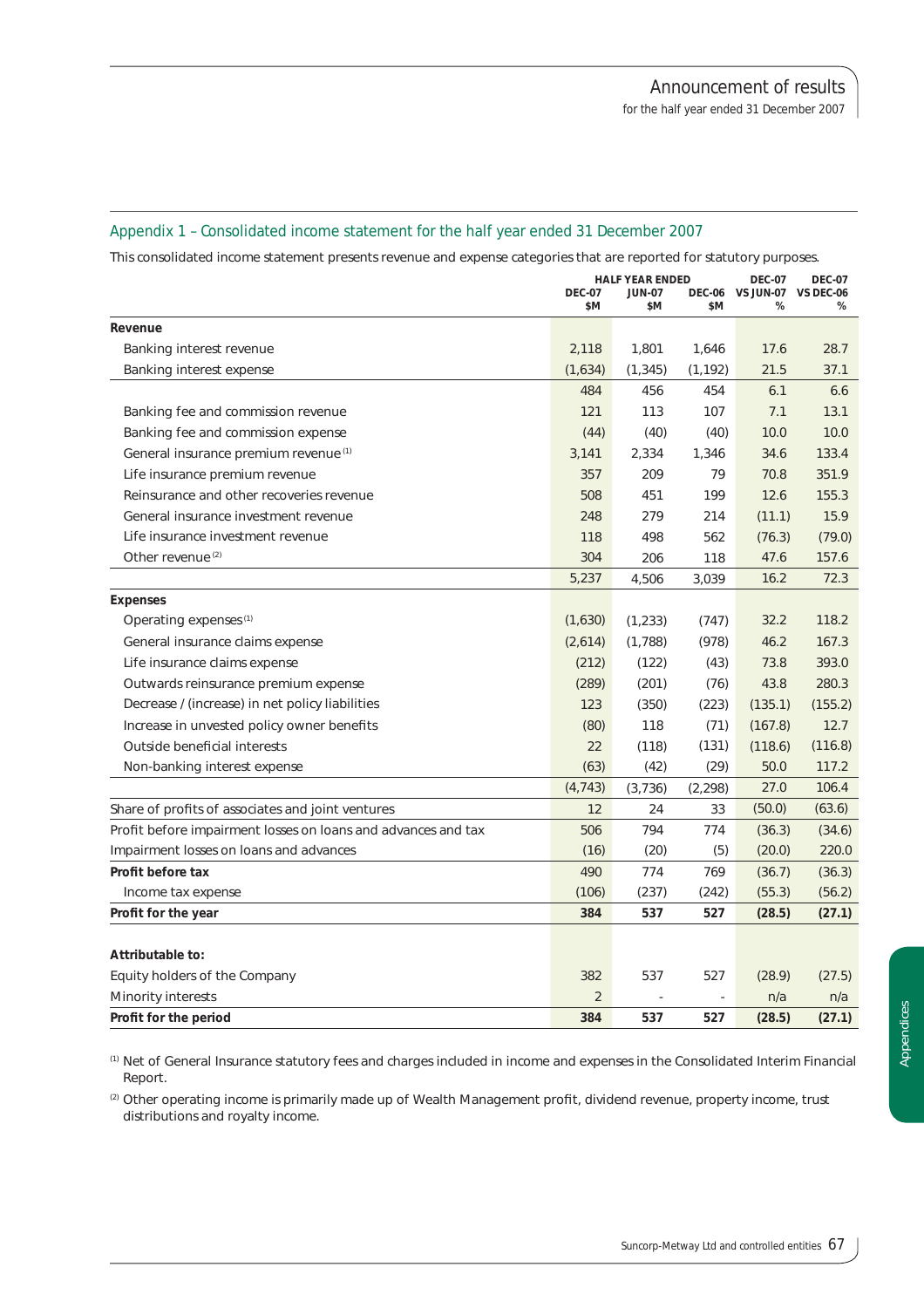for the half year ended 31 December 2007

# Appendix 2 - Profit contribution - General Insurance excluding the impact of discount rate movements and excluding FSL

For the half year-ended 31 December 2007

|                                                                     |               | <b>HALF YEAR ENDED</b> |                         |                |                |  |
|---------------------------------------------------------------------|---------------|------------------------|-------------------------|----------------|----------------|--|
|                                                                     | <b>DEC-07</b> | <b>JUN-07</b>          | <b>DEC-06</b>           | <b>DEC-07</b>  | <b>DEC-07</b>  |  |
|                                                                     | \$M           | \$M                    | <b>PRO-FORMA</b><br>\$M | VS JUN-07<br>% | VS DEC-06<br>% |  |
| Gross written premiums <sup>(1)</sup>                               | 3,060         | 3.077                  | 2,987                   | (0.6)          | 2.4            |  |
| Gross unearned premium movement                                     | (10)          | (96)                   | (8)                     | (89.6)         | 25.0           |  |
| Gross earned premiums                                               | 3,050         | 2,981                  | 2,979                   | 2.3            | 2.4            |  |
| Outwards reinsurance expense                                        | (196)         | (208)                  | (202)                   | (5.8)          | (3.0)          |  |
| Net earned premium                                                  | 2,854         | 2,773                  | 2,777                   | 2.9            | 2.8            |  |
| Net incurred claims                                                 |               |                        |                         |                |                |  |
| Claims expense                                                      | (2,648)       | (2,664)                | (2, 185)                | (0.6)          | 21.2           |  |
| Reinsurance and other recoveries revenue                            | 442           | 738                    | 358                     | (40.1)         | 23.5           |  |
|                                                                     | (2, 206)      | (1,926)                | (1, 827)                | 14.5           | 20.7           |  |
| Total operating expenses                                            |               |                        |                         |                |                |  |
| Acquisition expenses <sup>(2)</sup>                                 | (522)         | (485)                  | (489)                   | 7.6            | 6.7            |  |
| Other underwriting expenses                                         | (192)         | (239)                  | (210)                   | (19.7)         | (8.6)          |  |
|                                                                     | (714)         | (724)                  | (699)                   | (1.4)          | 2.1            |  |
| <b>Underwriting result</b>                                          | (66)          | 123                    | 251                     | (153.7)        | (126.3)        |  |
| Investment income - insurance funds                                 | 217           | 269                    | 235                     | (19.3)         | (7.7)          |  |
| Insurance trading result                                            | 151           | 392                    | 486                     | (61.5)         | (68.9)         |  |
| Managed schemes net contribution                                    | 34            | 7                      | 14                      | 385.7          | 142.9          |  |
| Joint venture and other income                                      | 19            | 26                     | 39                      | (26.9)         | (51.3)         |  |
| General Insurance operational earnings                              | 204           | 425                    | 539                     | (52.0)         | (62.2)         |  |
| Investment revenue - Shareholder Funds                              | 28            | 148                    | 206                     | (81.1)         | (86.4)         |  |
| Contribution to profit from General Insurance activities            |               |                        |                         |                |                |  |
| before tax and capital funding                                      | 232           | 573                    | 745                     | (59.5)         | (68.9)         |  |
| Capital funding <sup>(3)</sup>                                      | (60)          | (49)                   | (46)                    | 22.4           | 30.4           |  |
| Contribution to profit from General Insurance activities before tax | 172           | 524                    | 699                     | (67.2)         | (75.4)         |  |

(1) Net of Fire Service Levies (FSL) of \$96 million (Jun-07: \$86 million; Dec-06: \$96 million).

(2) Net of certain statutory fees and charges included in income and expenses in the Consolidated Interim Financial Report.

(3) Includes interest expense on subordinated debt and preference shares allocated to General Insurance as described in Appendix 5.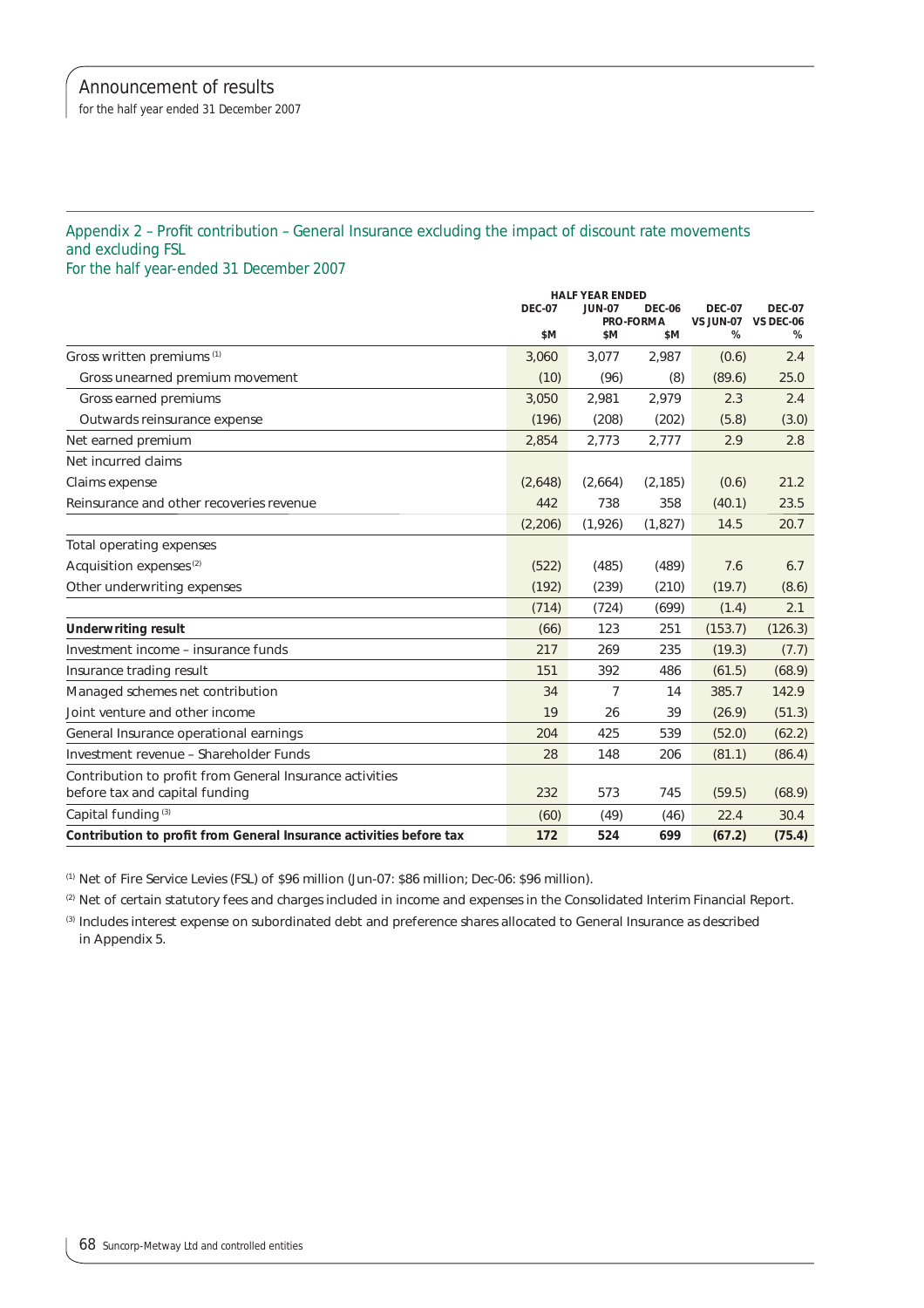for the half year ended 31 December 2007

## Appendix 3 – Operating expenses

This table presents further details on the Group's expenses disclosed in the consolidated income statement in Appendix 1.

|                                                   | <b>DEC-07</b><br>\$M | <b>HALF YEAR ENDED</b><br><b>JUN-07</b><br>\$Μ | <b>DEC-06</b><br>\$M     | <b>DEC-07</b><br><b>VS JUN-07</b><br>% | <b>DEC-07</b><br>VS DEC-06<br>% |
|---------------------------------------------------|----------------------|------------------------------------------------|--------------------------|----------------------------------------|---------------------------------|
| <b>Operating expenses</b>                         |                      |                                                |                          |                                        |                                 |
| Staff expenses                                    | 833                  | 629                                            | 381                      | 32.4                                   | 118.6                           |
| <b>Total staff expenses</b>                       | 833                  | 629                                            | 381                      | 32.4                                   | 118.6                           |
| Equipment and occupancy expenses                  |                      |                                                |                          |                                        |                                 |
| Depreciation:                                     |                      |                                                |                          |                                        |                                 |
| <b>Buildings</b>                                  | $\mathbf{1}$         | 1                                              | $\overline{\phantom{a}}$ |                                        | n/a                             |
| Plant, equipment and software                     | 28                   | 20                                             | 13                       | 40.0                                   | 115.4                           |
| Leasehold improvements                            | 9                    | 9                                              | 4                        |                                        | 125.0                           |
| Loss on disposal of property, plant and equipment | $\mathbf{1}$         | 1                                              | 1                        |                                        |                                 |
| Operating lease rentals                           | 62                   | 47                                             | 27                       | 31.9                                   | 129.6                           |
| Other                                             | 16                   | 14                                             | 9                        | 14.3                                   | 77.8                            |
| Total equipment and occupancy expenses            | 117                  | 92                                             | 54                       | 27.2                                   | 116.7                           |
| Other expenses                                    |                      |                                                |                          |                                        |                                 |
| Hardware, software and data line expenses         | 47                   | 37                                             | 24                       | 27.0                                   | 95.8                            |
| Advertising and promotion expenses                | 87                   | 88                                             | 43                       | (1.1)                                  | 102.3                           |
| Office supplies, postage and printing             | 57                   | 44                                             | 32                       | 29.5                                   | 78.1                            |
| Amortisation:                                     |                      |                                                |                          |                                        |                                 |
| Trade names                                       | 12                   | 20                                             | $\overline{\phantom{a}}$ | (40.0)                                 | n/a                             |
| Consumer relationships                            | 118                  | 86                                             | $\overline{\phantom{a}}$ | 37.2                                   | n/a                             |
| Outstanding claims liability intangible           | 18                   | 18                                             | $\overline{\phantom{a}}$ |                                        | n/a                             |
| Franchise agreements                              | $\overline{a}$       | 1                                              | $\overline{\phantom{a}}$ | (100.0)                                | n/a                             |
| Software                                          | 47                   | 35                                             | 14                       | 34.3                                   | 235.7                           |
| Acquisition costs - insurance activities          | 90                   | 37                                             | 87                       | 143.2                                  | 3.4                             |
| <b>Financial expenses</b>                         | 90                   | 91                                             | 59                       | (1.1)                                  | 52.5                            |
| Other                                             | 114                  | 55                                             | 53                       | 107.3                                  | 115.1                           |
| Total other expenses                              | 680                  | 512                                            | 312                      | 32.8                                   | 117.9                           |
| <b>Total operating expenses</b>                   | 1,630                | 1,233                                          | 747                      | 32.2                                   | 118.2                           |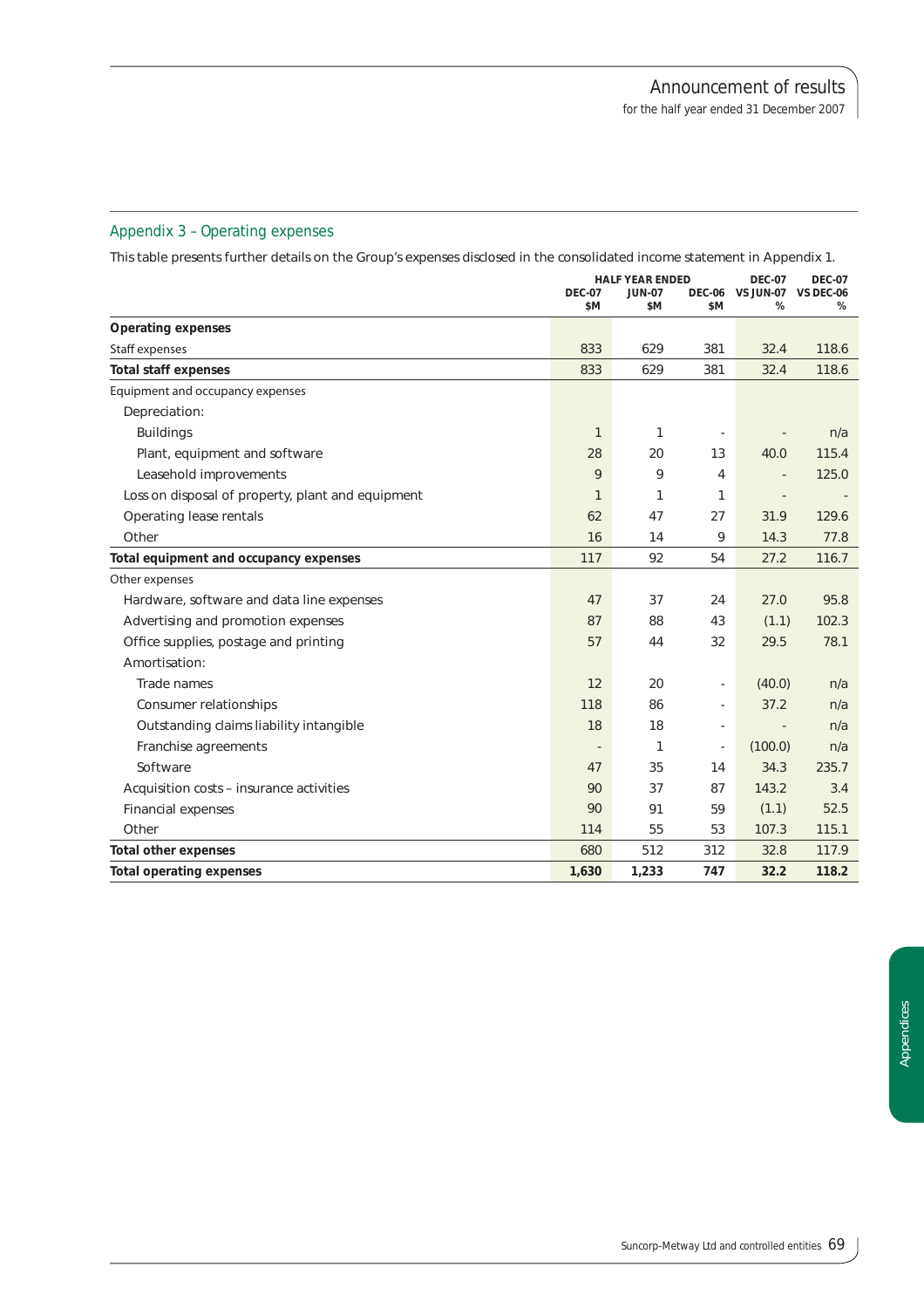for the half year ended 31 December 2007

## Appendix 4 - Definitions

| Adjusted common equity                         | Tier 1 equity less preference share capital less the tangible component of<br>investment in subsidiaries.                                                                                                                                                                                                                                                                                                                                                                                                                            |
|------------------------------------------------|--------------------------------------------------------------------------------------------------------------------------------------------------------------------------------------------------------------------------------------------------------------------------------------------------------------------------------------------------------------------------------------------------------------------------------------------------------------------------------------------------------------------------------------|
| Adjusted common equity ratio                   | Adjusted common equity divided by total assessed risk, as defined by APRA.                                                                                                                                                                                                                                                                                                                                                                                                                                                           |
| <b>Basic shares</b>                            | Ordinary shares on issue.                                                                                                                                                                                                                                                                                                                                                                                                                                                                                                            |
| Basis points (bps)                             | A "basis point" is 1/100 <sup>th</sup> of a percentage point.                                                                                                                                                                                                                                                                                                                                                                                                                                                                        |
| Cash earnings per share                        | Adjusts the earnings per share ratio by adding back Promina acquisition items<br>to profit.                                                                                                                                                                                                                                                                                                                                                                                                                                          |
| Cash return on average<br>shareholders' equity | Adjusts the return on average shareholders equity by adding back Promina<br>acquisition items after tax to profit. The accumulated after tax impact of<br>Promina acquisition items is also added back to shareholders' equity.                                                                                                                                                                                                                                                                                                      |
| Capital adequacy ratio                         | Capital base divided by total assessed risk, as defined by APRA.                                                                                                                                                                                                                                                                                                                                                                                                                                                                     |
| Combined operating ratio                       | The percentage of net earned premium that is used to meet the costs of all<br>claims incurred plus pay the costs of acquiring (including commission), writing<br>and servicing the General Insurance business.                                                                                                                                                                                                                                                                                                                       |
| Cost to average total banking assets ratio     | Operating expenses of the Banking business divided by average total Banking<br>assets as shown in the average Banking balance sheet. The ratio is annualised<br>for half years.                                                                                                                                                                                                                                                                                                                                                      |
| Cost to income ratio                           | Operating expenses of the Banking business divided by total income from<br>banking activities.                                                                                                                                                                                                                                                                                                                                                                                                                                       |
| <b>Business Banking</b>                        | Commercial banking, agribusiness, property investment, development finance<br>and equipment finance.                                                                                                                                                                                                                                                                                                                                                                                                                                 |
| Deferred acquisition costs (DAC)               | The portion of acquisition costs not yet expensed on the basis that it can be<br>reliably measured and it is probable that it will give rise to premium revenue<br>that will be brought to account in subsequent financial years.                                                                                                                                                                                                                                                                                                    |
| <b>Diluted shares</b>                          | Comprises ordinary shares, partly paid shares, non-participating shares and<br>outstanding options. Preference shares are not dilutive for the purpose of<br>the earnings per share ratios as they cannot convert to ordinary shares until<br>September 2011 and their dividends exceed the basic earnings per share.<br>Weighted average shares are calculated in accordance with accounting standard<br>AASB 133 Earnings per Share and excludes treasury shares and options where<br>the exercise price exceeds the market price. |
| Effective tax rate                             | Income tax expense divided by operating profit before tax.                                                                                                                                                                                                                                                                                                                                                                                                                                                                           |
| Earnings per share                             | Basic earnings per share is calculated by dividing profit after tax for the<br>period by the weighted average number of ordinary shares of the Company<br>outstanding during the period. Diluted earnings per share is based on weighted<br>average diluted shares. Both basic and diluted weighted average number of<br>ordinary shares are adjusted for treasury shares. Calculated in accordance with<br>accounting standard AASB 133.                                                                                            |
| <b>Expense ratio</b>                           | The percentage of the net earned premium that is used to pay all the costs of<br>acquiring (including commission), writing and servicing the General Insurance<br>business.                                                                                                                                                                                                                                                                                                                                                          |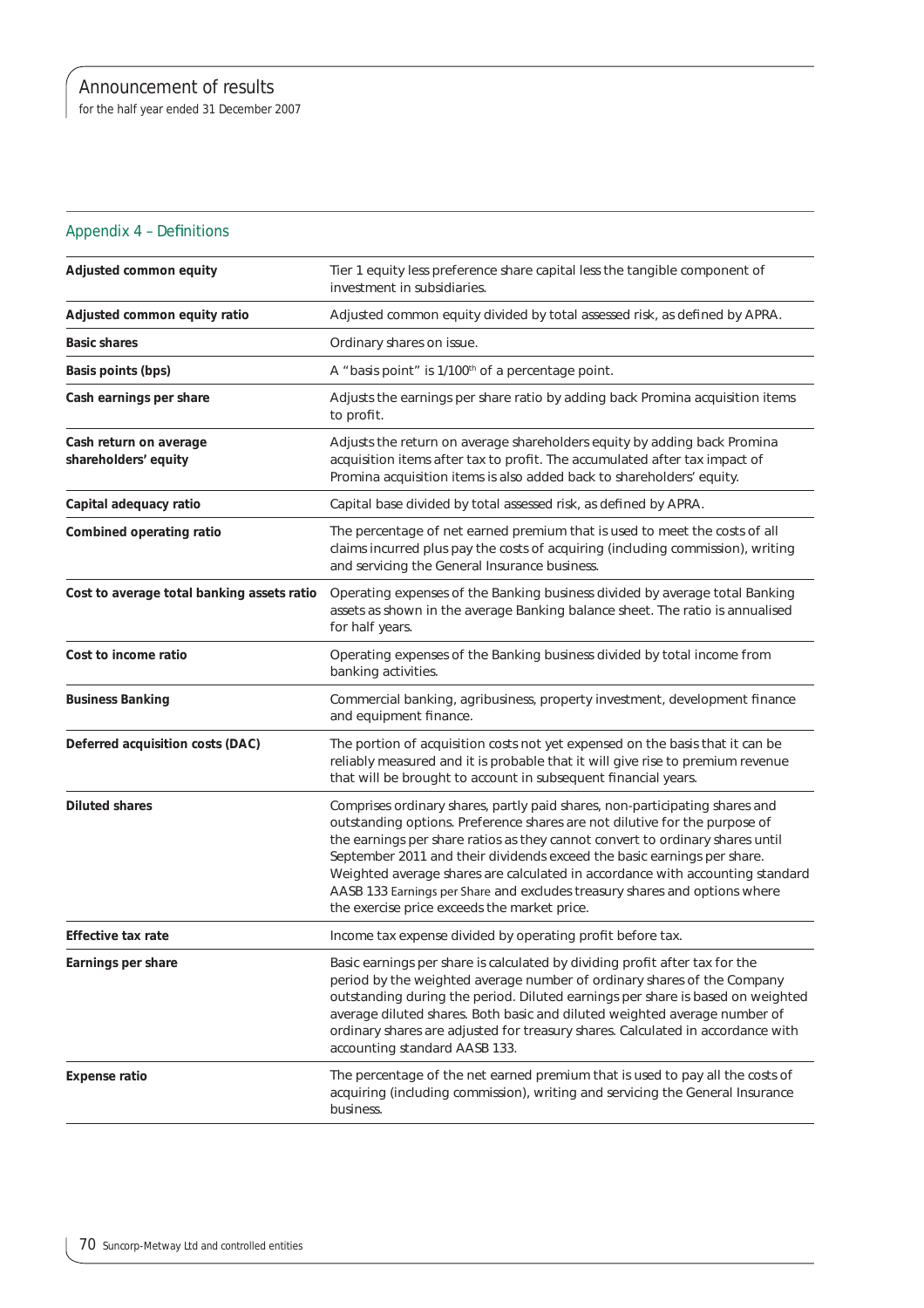| Fire brigade charge (FBC) /<br>Fire service levy (FSL) | The expense relating to the amount levied on policyholders by insurance<br>companies as part of premiums payable on policies with a fire risk component,<br>which is established to cover the corresponding fire brigade charge/service levy<br>which the Group will eventually have to pay. |
|--------------------------------------------------------|----------------------------------------------------------------------------------------------------------------------------------------------------------------------------------------------------------------------------------------------------------------------------------------------|
| <b>Funds under administration</b>                      | Funds where Asteron and New Zealand Guardian Trust receive a fee for<br>the administration of an asset portfolio.                                                                                                                                                                            |
| Funds under management                                 | Funds where Suncorp Investment Management or Tyndall has been appointed<br>as the investment manager for both internal Group funds and external funds.                                                                                                                                       |
| <b>Funds under supervision</b>                         | Funds where New Zealand Guardian Trust receives a fee for acting as a custodian<br>or for providing corporate trustee services.                                                                                                                                                              |
| General Insurance - commercial                         | Commercial products consist of commercial motor, aviation, home owners'<br>warranty, marine, construction and engineering, property, liability, professional<br>indemnity, industrial special risk, corporate property, motor dealers and workers'<br>compensation.                          |
| General Insurance - personal                           | Personal products consist of home, motor, compulsory third party, travel,<br>consumer credit, deposit power, loan protection, and rental bond.                                                                                                                                               |
| Gross non-performing loans                             | Gross impaired assets plus past due loans.                                                                                                                                                                                                                                                   |
| Insurance trading ratio                                | The insurance trading result expressed as a percentage of net earned premium.                                                                                                                                                                                                                |
| Life insurance policy owners' interests                | Amounts due to an entity or person who owns an insurance policy.<br>This need not be the insured. This is distinct from shareholder's interests.<br>Policy owners' interests are excluded from the Wealth Management section<br>of the Analysts Pack.                                        |
| Life risk inforce annual premiums                      | Total annualised statistical premium for all business inforce at the disclosure date<br>(including new business written during the period.)                                                                                                                                                  |
| Life risk new business annual premiums                 | Total annualised statistical premium for policies issued during the reporting<br>period.                                                                                                                                                                                                     |
| Loss ratio                                             | Net claims incurred expressed as a percentage of net earned premium.<br>Net claims incurred consist of claims paid during the period increased<br>(or decreased) by the increase (decrease) in outstanding claims liabilities.                                                               |
| Net interest margin                                    | Net interest income divided by average interest earning assets.                                                                                                                                                                                                                              |
| Net interest spread                                    | The difference between the average interest rate on average interest earning<br>assets and the average interest rate on average interest bearing liabilities.                                                                                                                                |
| Net tangible asset backing - basic                     | Shareholders' equity attributable to members of the Company less intangibles<br>divided by ordinary shares at the end of the period adjusted for treasury shares.                                                                                                                            |
| Net tangible asset backing - diluted                   | Shareholders' equity attributable to members of the Company, plus outstanding<br>options, less intangibles divided by diluted shares at the end of the period<br>adjusted for treasury shares.                                                                                               |

## Appendix 4 - Definitions continued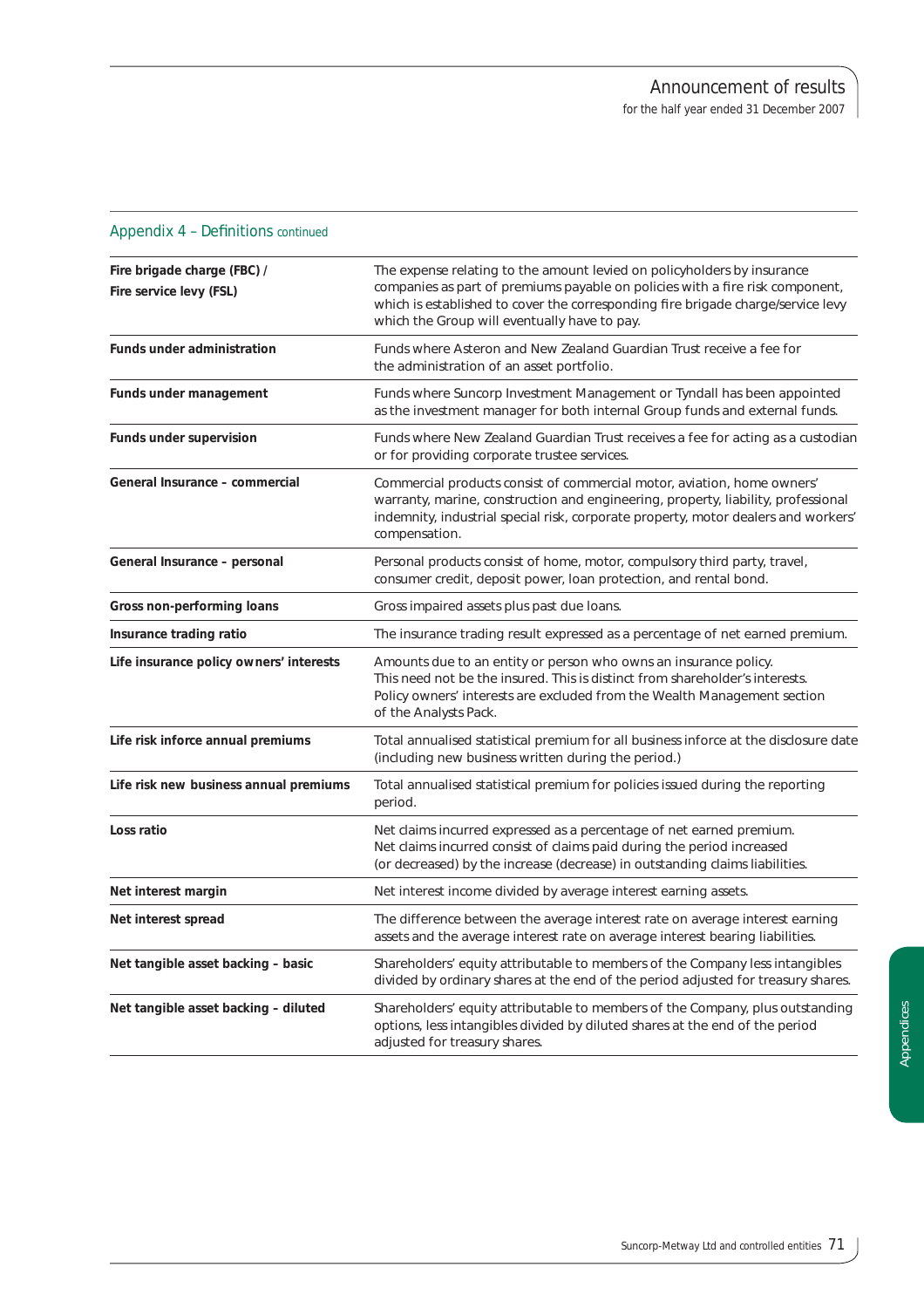for the half year ended 31 December 2007

## Appendix 4 - Definitions continued

| Payout ratio - basic                                | Total after tax dividends and distributions on ordinary and preference shares<br>which relate to the period divided by operating profit after tax. Ordinary shares<br>are adjusted for treasury shares.                                                                                                                                                                                                                                               |
|-----------------------------------------------------|-------------------------------------------------------------------------------------------------------------------------------------------------------------------------------------------------------------------------------------------------------------------------------------------------------------------------------------------------------------------------------------------------------------------------------------------------------|
| Payout ratio - diluted                              | Diluted shares at the end of the period multiplied by ordinary dividend per share<br>for the period divided by operating profit after tax dividends. Diluted shares<br>are adjusted for treasury shares.                                                                                                                                                                                                                                              |
| Retail Banking                                      | Home, personal and small business loans, savings and transaction accounts.                                                                                                                                                                                                                                                                                                                                                                            |
| Return on average risk weighted assets              | Banking operating profit after tax (based on assumed tax rate of 30%) divided<br>by average risk weighted assets. Averages are based on beginning and end of<br>period balances. The ratio is annualised for half years.                                                                                                                                                                                                                              |
| Return on average total assets                      | Operating profit after tax divided by average total assets. Averages are based<br>on beginning and end of period balances. The ratio is annualised for half years.                                                                                                                                                                                                                                                                                    |
| Return on average shareholders' equity -<br>basic   | Operating profit after tax divided by adjusted average ordinary shareholders'<br>equity. Averages are based on beginning and end of period balances. The ratio<br>is annualised for half years.                                                                                                                                                                                                                                                       |
| Return on average shareholders' equity -<br>diluted | Operating profit after tax divided by adjusted average ordinary shareholders'<br>equity. The ordinary shareholders' equity includes funds generated on<br>outstanding options. Averages are based on beginning and end of period<br>balances. The ratio is annualised for half years.                                                                                                                                                                 |
| Return on equity - Banking                          | Operating profit after tax (based on an estimated tax rate of 30%) divided by<br>adjusted average shareholders' equity. The equity base is adjusted by deducting<br>investment in non-banking subsidiaries and adding the notional reallocation to<br>reflect the Bank's calculated share of Group subordinated debt and preference<br>shares. Averages are based on beginning and end of period balances. The ratio is<br>annualised for half years. |
| Return on equity - General Insurance                | Operating profit after tax (based on an estimated tax rate of 30%) divided by<br>adjusted average shareholders' equity. The equity base is adjusted by deducting<br>outside equity interests and deducting the notional reallocation to reflect the<br>General Insurer's calculated share of Group subordinated debt and preference<br>shares. Averages are based on beginning and end of period balances. The ratio is<br>annualised for half years. |
| Return on equity - Wealth Management                | Operating profit after tax divided by average shareholders' equity. Averages<br>are based on beginning and end of period balances. The ratio is annualised for<br>half years.                                                                                                                                                                                                                                                                         |
| Risk weighted assets                                | Total of the carrying value of each asset class multiplied by their assigned risk<br>weighting, as defined by APRA.                                                                                                                                                                                                                                                                                                                                   |
| <b>Total assessed risk</b>                          | Risk weighted assets, off balance sheets positions and market risk capital charge.                                                                                                                                                                                                                                                                                                                                                                    |
| Wealth Management                                   | Life insurance, superannuation administration services, funds management,<br>financial planning and funds administration.                                                                                                                                                                                                                                                                                                                             |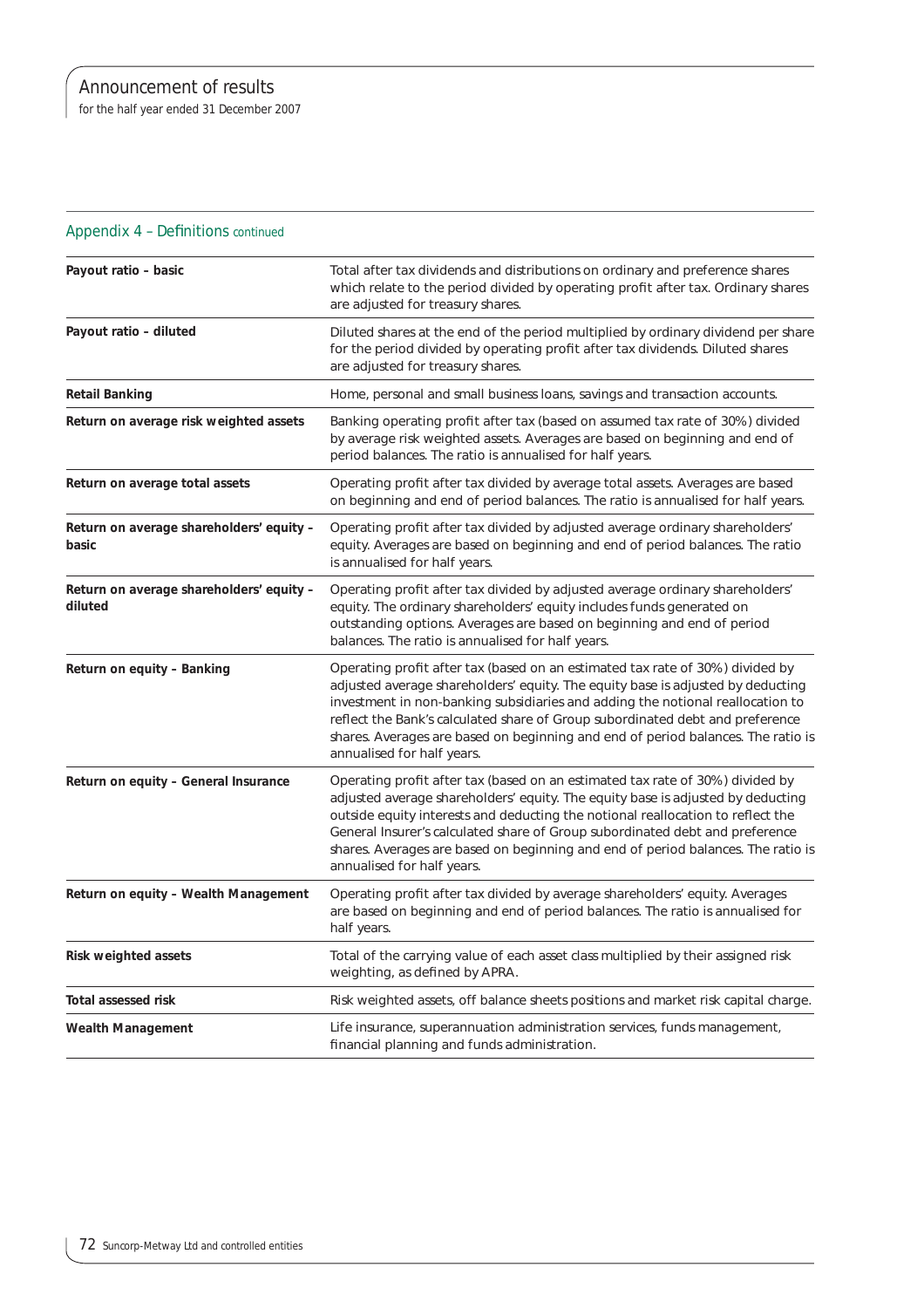# Announcement of results

for the half year ended 31 December 2007

|                                                                     | <b>HALF YEAR ENDED</b>                |                                         |                                       |
|---------------------------------------------------------------------|---------------------------------------|-----------------------------------------|---------------------------------------|
|                                                                     | <b>DEC-07</b><br><b>NO. OF SHARES</b> | <b>JUN-07</b><br><b>NO. OF SHARES</b>   | <b>DEC-06</b><br><b>NO. OF SHARES</b> |
| Appendix 5 - Ratio calculations                                     |                                       |                                         |                                       |
| Earnings per share                                                  |                                       |                                         |                                       |
| Denominator                                                         |                                       |                                         |                                       |
| Weighted average number of shares:                                  |                                       |                                         |                                       |
| Weighted average number of ordinary shares used as                  |                                       |                                         |                                       |
| the denominator in calculating basic and diluted earnings per share | 922,417,974                           | 766,656,997                             | 576,662,441                           |
|                                                                     |                                       |                                         |                                       |
|                                                                     | <b>DEC-07</b>                         | <b>HALF YEAR ENDED</b><br><b>JUN-07</b> | <b>DEC-06</b>                         |
|                                                                     | \$M                                   | \$M                                     | \$M                                   |
| <b>Numerator</b>                                                    |                                       |                                         |                                       |

| Earnings:                                                           |     |     |
|---------------------------------------------------------------------|-----|-----|
| Reconciliations of earnings used in calculating earnings per share: |     |     |
| Net profit                                                          | 382 | 527 |
| Earnings used in calculating basic and diluted earnings per share   | 382 | 527 |

## Return on average shareholders' equity – basic

### **Numerator**

Earnings for return on average shareholders' equity – basic is as per "earnings per share" information above.

|                                        | <b>HALF YEAR ENDED</b> |                      |                      |
|----------------------------------------|------------------------|----------------------|----------------------|
|                                        | <b>DEC-07</b><br>\$M   | <b>JUN-07</b><br>\$M | <b>DEC-06</b><br>\$M |
| Denominator                            |                        |                      |                      |
| Adjusted average shareholders' equity: |                        |                      |                      |
| Opening total equity                   | 12,391                 | 4,876                | 4,435                |
| Less minority interests                | (1)                    | $\overline{a}$       |                      |
| Opening adjusted equity                | 12,390                 | 4,876                | 4,435                |
| Closing total equity                   | 12,385                 | 12,391               | 4,876                |
| Less minority interests                | (3)                    | (1)                  |                      |
| Closing adjusted equity                | 12,382                 | 12.390               | 4,876                |
| Average adjusted equity                | 12,386                 | 8,633                | 4,656                |

## Return on average shareholders' equity – diluted

### **Numerator**

Earnings for return on average shareholders' equity – diluted is as per "earnings per share" information above.

|                                             | <b>HALF YEAR ENDED</b> |                      |                      |
|---------------------------------------------|------------------------|----------------------|----------------------|
|                                             | <b>DEC-07</b><br>\$Μ   | <b>JUN-07</b><br>\$M | <b>DEC-06</b><br>\$M |
| Denominator                                 |                        |                      |                      |
| Adjusted average shareholders' equity:      |                        |                      |                      |
| Opening total equity                        | 12,391                 | 4,876                | 4,435                |
| Less minority interests                     | (1)                    |                      |                      |
| Plus funds generated on outstanding options |                        |                      | 5                    |
| Opening adjusted equity                     | 12,390                 | 4,876                | 4,440                |
| Closing total equity                        | 12,385                 | 12,391               | 4,876                |
| Less minority interests                     | (3)                    | (1)                  |                      |
| Closing adjusted equity                     | 12,382                 | 12,390               | 4,876                |
| Average adjusted equity                     | 12,386                 | 8,633                | 4,658                |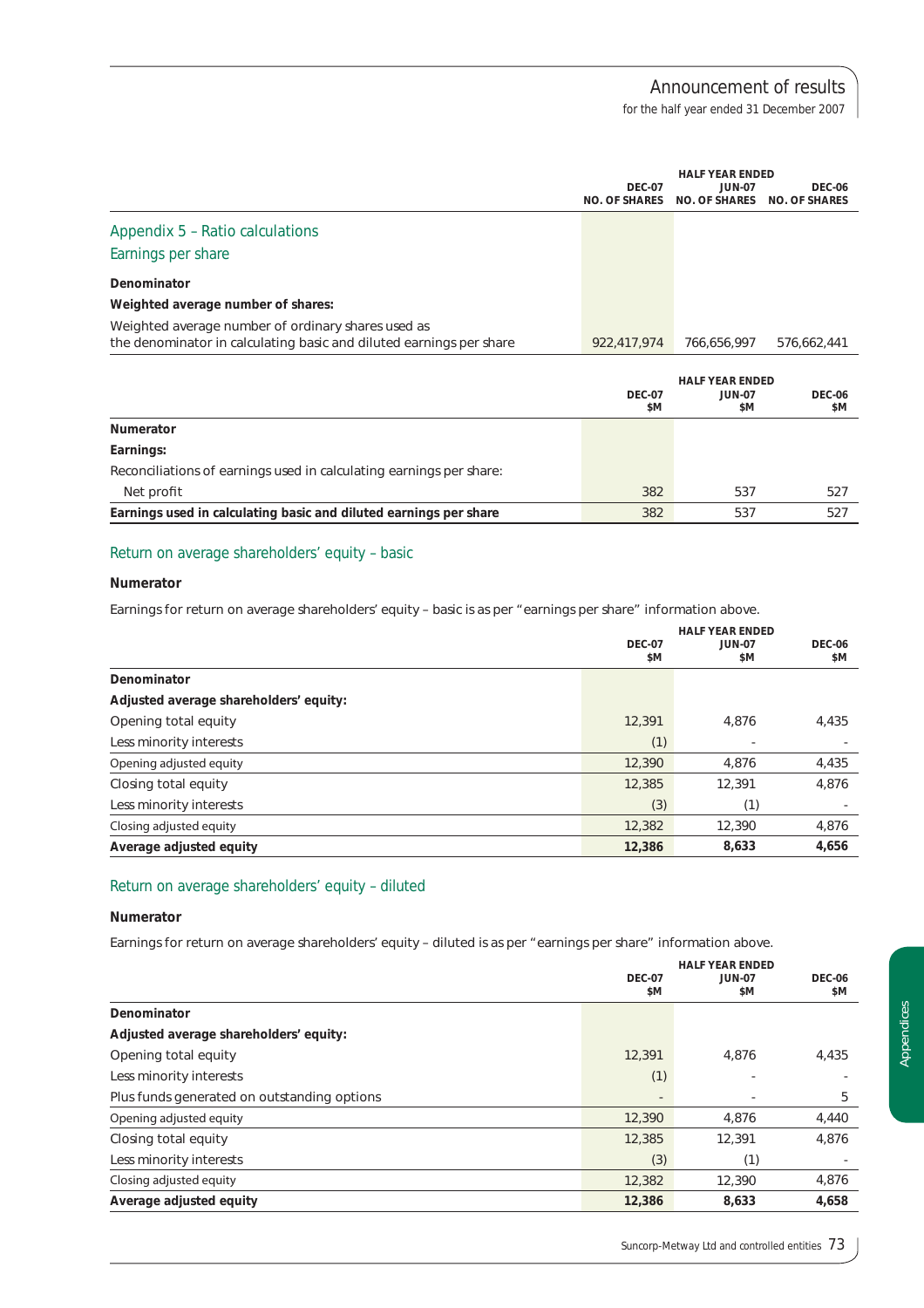for the half year ended 31 December 2007

### Appendix 5 – Ratio calculations continued

## Group allocation of capital for diluted return on average shareholders' equity calculations

The following table reconciles the equity base per the balance sheet of each business line to the Group equity. In addition, it shows the adjustments made to the equity base for the purposes of the diluted return on equity calculations and the net profit which is the numerator for the calculation.

|                                                                                                              |                | AS AT 31 DECEMBER 2007                         |                                                |                          |                           |              |
|--------------------------------------------------------------------------------------------------------------|----------------|------------------------------------------------|------------------------------------------------|--------------------------|---------------------------|--------------|
|                                                                                                              | <b>BANKING</b> | <b>GENERAL</b><br><b>INSUR-</b><br><b>ANCE</b> | <b>WEALTH</b><br><b>MANAGE-</b><br><b>MENT</b> | <b>OTHER</b>             | CONSOL-<br><b>IDATION</b> | <b>TOTAL</b> |
|                                                                                                              | \$M            | \$M                                            | \$M                                            | \$M                      | \$M                       | \$Μ          |
| Reconciliation of net profit after tax for diluted return                                                    |                |                                                |                                                |                          |                           |              |
| on average shareholders' equity calculations                                                                 |                |                                                |                                                |                          |                           |              |
| Profit before tax                                                                                            | 307            | 172                                            | 125                                            | 5                        | (119)                     | 490          |
| Less tax expense                                                                                             | (92)           | (29)                                           | (21)                                           | (2)                      | 38                        | (106)        |
| Net profit                                                                                                   | 215            | 143                                            | 104                                            | 3                        | (81)                      | 384          |
| Reconciliation of average adjusted equity for diluted return<br>on average shareholders' equity calculations |                |                                                |                                                |                          |                           |              |
| Opening adjusted equity June 2007:                                                                           |                |                                                |                                                |                          |                           |              |
| Opening total equity                                                                                         | 11,662         | 3,056                                          | 839                                            | 417                      | (3,583)                   | 12,391       |
| Adjustment for investment in subsidiaries                                                                    | (9,704)        |                                                |                                                | $\overline{a}$           | 9,704                     |              |
| Notional reallocation of subordinated debt and                                                               |                |                                                |                                                |                          |                           |              |
| preference shares <sup>(1)</sup>                                                                             | 547            | (547)                                          |                                                |                          |                           |              |
| Adjusted opening equity                                                                                      | 2,505          | 2,509                                          | 839                                            | 417                      | 6,121                     | 12,391       |
| Closing adjusted equity December 2007:                                                                       |                |                                                |                                                |                          |                           |              |
| Closing total equity                                                                                         | 11,846         | 2,881                                          | 848                                            | 473                      | (3,663)                   | 12,385       |
| Adjustment for investment in subsidiaries                                                                    | (9,706)        |                                                |                                                |                          | 9,706                     |              |
| Notional reallocation of subordinated debt<br>and preference shares <sup>(1)</sup>                           | 901            | (901)                                          |                                                |                          |                           |              |
| Adjusted closing equity                                                                                      | 3,041          | 1,980                                          | 848                                            | 473                      | 6,043                     | 12,385       |
| Adjusted average equity                                                                                      | 2,773          | 2,245                                          | 844                                            | 445                      | 6,082                     | 12,388       |
| Diluted return on average shareholders' equity                                                               | 15.4%          | 12.6%                                          | 24.5%                                          | n/a                      | n/a                       | 6.1%         |
| June 2007                                                                                                    |                |                                                |                                                |                          |                           |              |
| Subordinated debt and preference shares on issue                                                             | 1,342          | 1,004                                          |                                                |                          |                           | 2,346        |
| Add back currency revaluations and mark to market                                                            | 120            | 13                                             |                                                |                          |                           | 133          |
| Notional reallocation of subordinated debt and pref shares                                                   | (547)          | 547                                            |                                                |                          | $\overline{a}$            |              |
| Balance used for allocation of servicing charge                                                              | 915            | 1,564                                          |                                                |                          |                           | 2,479        |
| December 2007                                                                                                |                |                                                |                                                |                          |                           |              |
| Opening balance subordinated debt and preference shares                                                      | 1,342          | 1,004                                          |                                                |                          |                           | 2,346        |
| Subordinated debt issued                                                                                     | 738            |                                                |                                                |                          |                           | 738          |
| Subordinated debt redeemed                                                                                   | $\overline{a}$ |                                                |                                                |                          | $\overline{a}$            |              |
| Change in book value                                                                                         | 9              | (23)                                           | $\overline{\phantom{m}}$                       | $\overline{\phantom{a}}$ | $\overline{\phantom{a}}$  | (14)         |
| Closing balance subordinated debt and preference shares                                                      | 2,089          | 981                                            | $\overline{\phantom{a}}$                       | $\overline{\phantom{a}}$ | $\overline{\phantom{a}}$  | 3,070        |
| Add back currency revaluations and mark to market                                                            | 111            | 18                                             | $\overline{a}$                                 | $\overline{a}$           | $\overline{a}$            | 129          |
| Notional reallocation of subordinated debt                                                                   | (901)          | 901                                            |                                                |                          | $\overline{a}$            |              |
| Balance used for calculation of capital funding                                                              | 1,299          | 1,900                                          | $\overline{a}$                                 |                          |                           | 3.199        |

(1) The Group notionally allocates subordinated debt and preference shares classified as debt between Banking and General Insurance based on their relative shares' of Group regulatory capital. This results in a notional allocation from the Bank to General Insurance as the Bank physically carries all preference shares and the subordinated debt of the Group except for \$981 million in General Insurance. The notional allocation adjusts the "free capital" of the business lines. The capital funding expense shown in General Insurance for the current half year reflects its calculated share of Group subordinated debt and preference shares.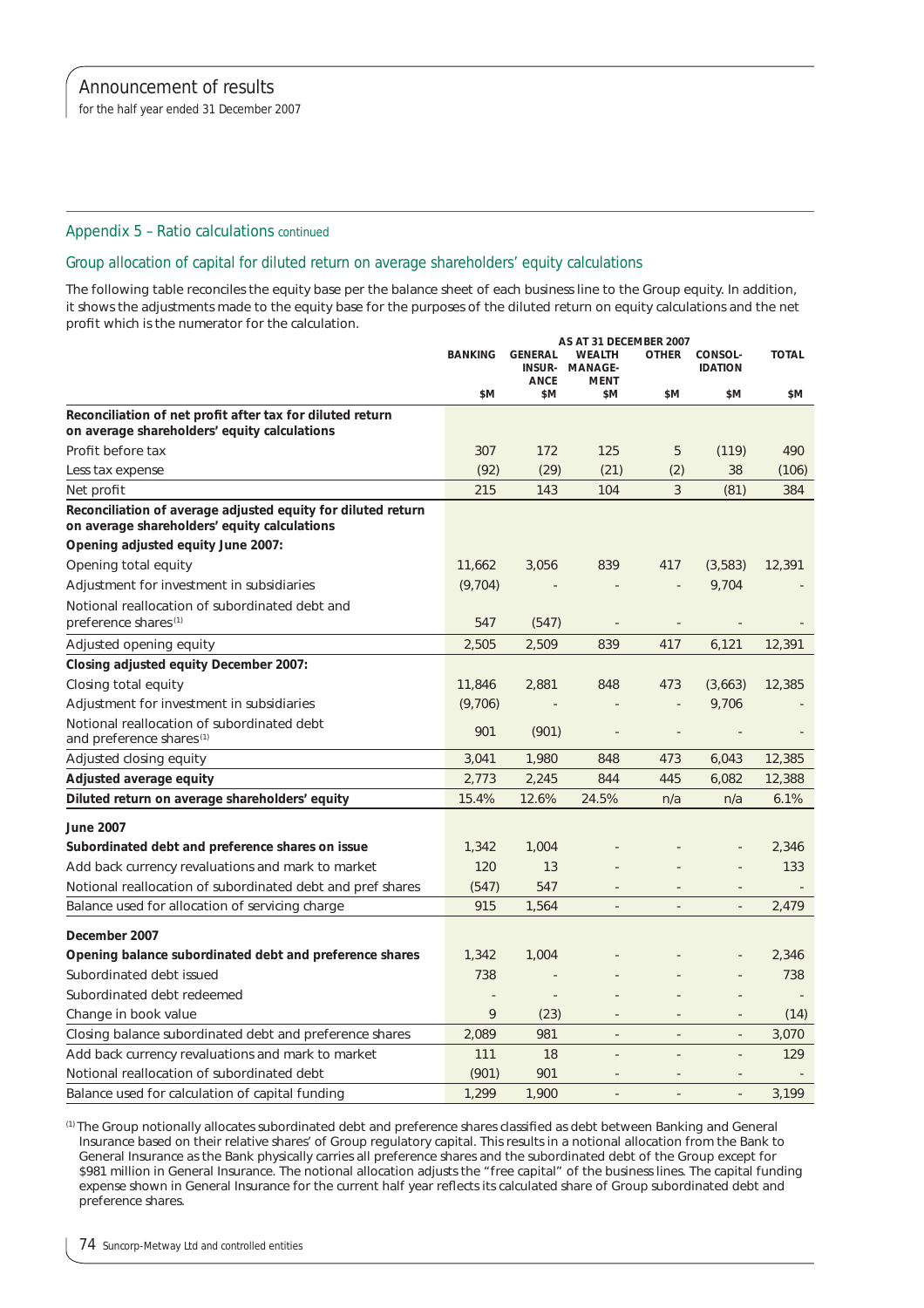# Announcement of results

for the half year ended 31 December 2007

|                                                             | <b>HALF YEAR ENDED</b> |               |               |
|-------------------------------------------------------------|------------------------|---------------|---------------|
|                                                             | <b>DEC-07</b>          | <b>JUN-07</b> | <b>DEC-06</b> |
| Appendix 6 - Details of share capital                       |                        |               |               |
| Ordinary shares each fully paid                             |                        |               |               |
| Number at the end of the period                             | 931,078,475            | 924.894.058   | 565.706.921   |
| Dividend declared for the period (cents per share)          | 52                     | 55            | 52            |
| Preference shares (classified as liability) each fully paid |                        |               |               |
| Number at the end of the period                             | 1,440,628              | 1,440,628     | 1,440,628     |
| Dividend declared for the period $(\$$ per share) $(1)$     | 2.55                   | 2.51          | 2.80          |
| Non-participating shares fully paid                         |                        |               |               |
| Number at the end of the period                             | 2,000                  | 2,000         | 2,000         |
|                                                             |                        |               |               |

 $(1)$  Classified as interest expense.